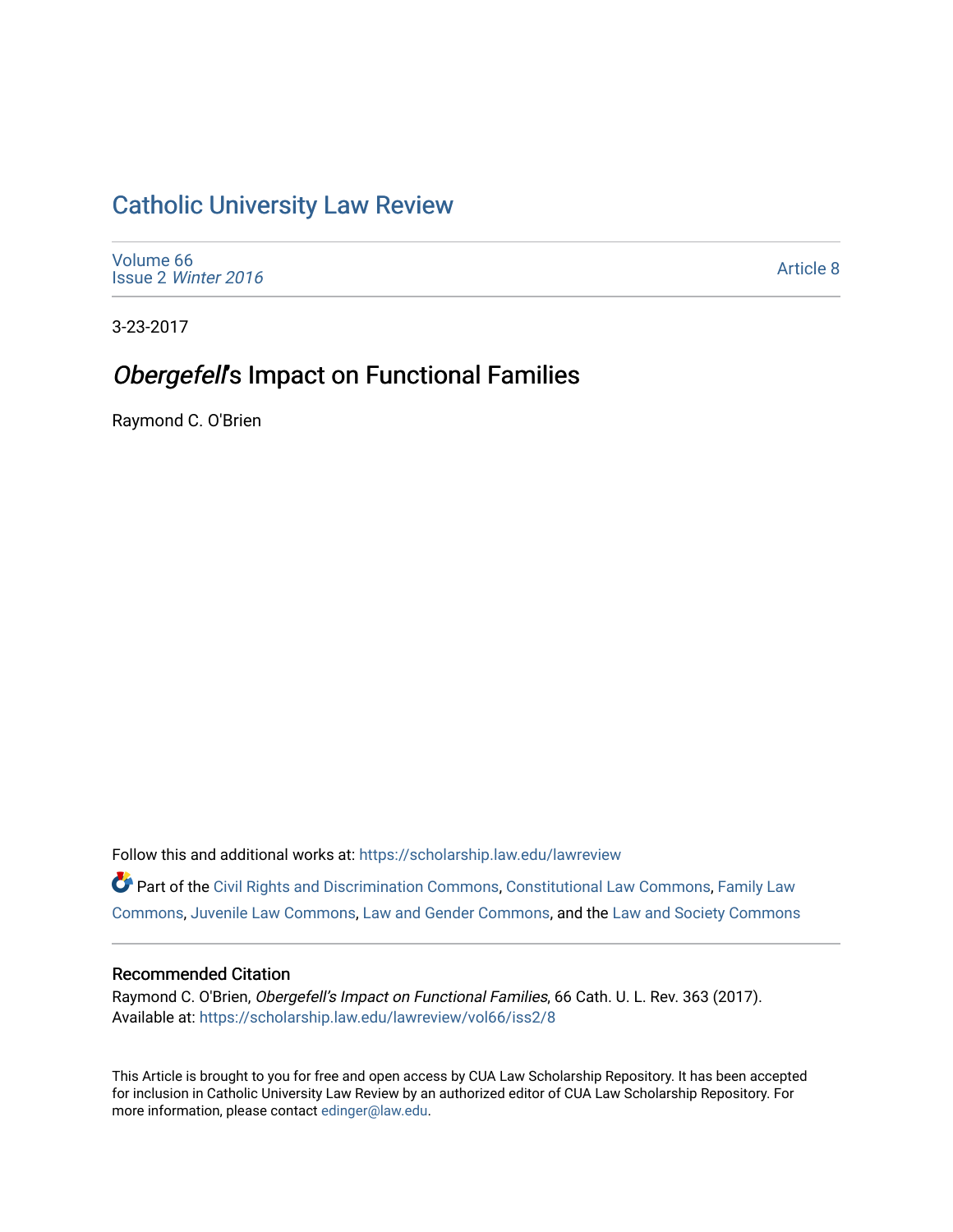# Obergefell's Impact on Functional Families

### Cover Page Footnote

Professor of Law, Columbus School of Law, The Catholic University of America; Visiting Professor of Law, Georgetown University Law Center.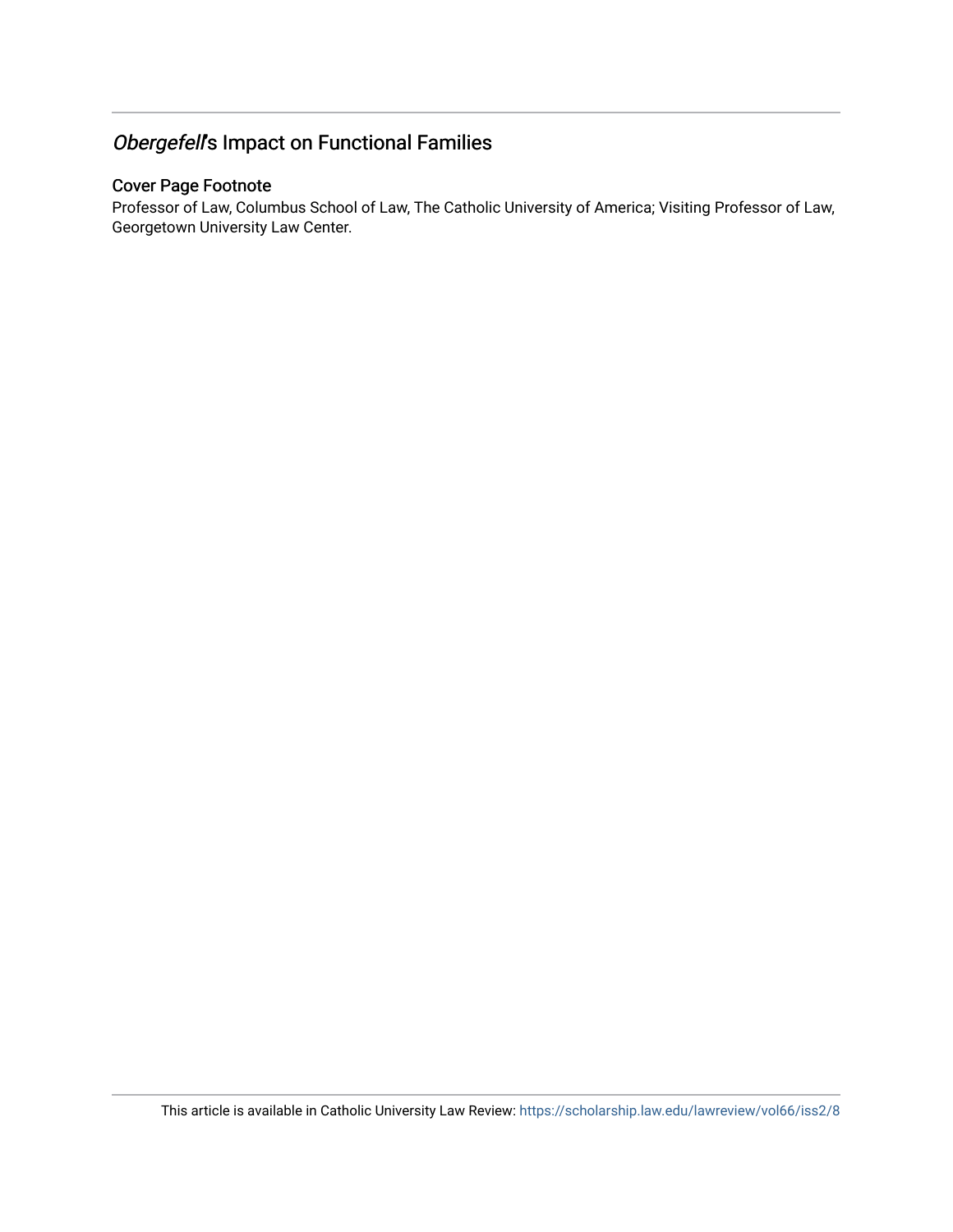## *OBERGEFELL*'S IMPACT ON FUNCTIONAL FAMILIES

*Raymond C. O'Brien<sup>+</sup>*

| 2. Assisted Reproductive Technology Parentage381      |  |
|-------------------------------------------------------|--|
| 3. De Facto, Contractual, and Equitable Parentage 385 |  |
|                                                       |  |
|                                                       |  |
|                                                       |  |
| 2. Rebutting Troxel: The Equitable Remedies 393       |  |
|                                                       |  |
|                                                       |  |
|                                                       |  |
|                                                       |  |
|                                                       |  |
| b. Psychological Parent: In Loco Parentis 402         |  |
|                                                       |  |
| III. THE IMPACT OF OBERGEFELL: SAME-SEX MARRIAGE 420  |  |
|                                                       |  |
|                                                       |  |
|                                                       |  |
|                                                       |  |
|                                                       |  |
|                                                       |  |
|                                                       |  |

Throughout the 1960s and the 1970s many state and federal courts rendered judicial decisions that enhanced status protections for an array of racial minorities, women, putative fathers, and single adults.<sup>1</sup> For the most part, these

<sup>+</sup> Professor of Law, Columbus School of Law, The Catholic University of America; Visiting Professor of Law, Georgetown University Law Center.

<sup>1</sup>*. See, e.g.*, Eisenstadt v. Baird, 405 U.S. 438, 454–55 (1972) (holding that a Massachusetts statute allowing married people to get contraceptives but prohibiting single people to get contraceptives was unconstitutional, in violation of the equal protection clause); Stanley v. Illinois, 405 U.S. 645, 657–59 (1972) (holding that the Due Process Clause required the state to provide all parents with a hearing on their parental fitness before removing children from their custody); Heart of Atlanta Motel, Inc. v. United States, 379 U.S. 241, 258–59 (1964) (finding that Congress had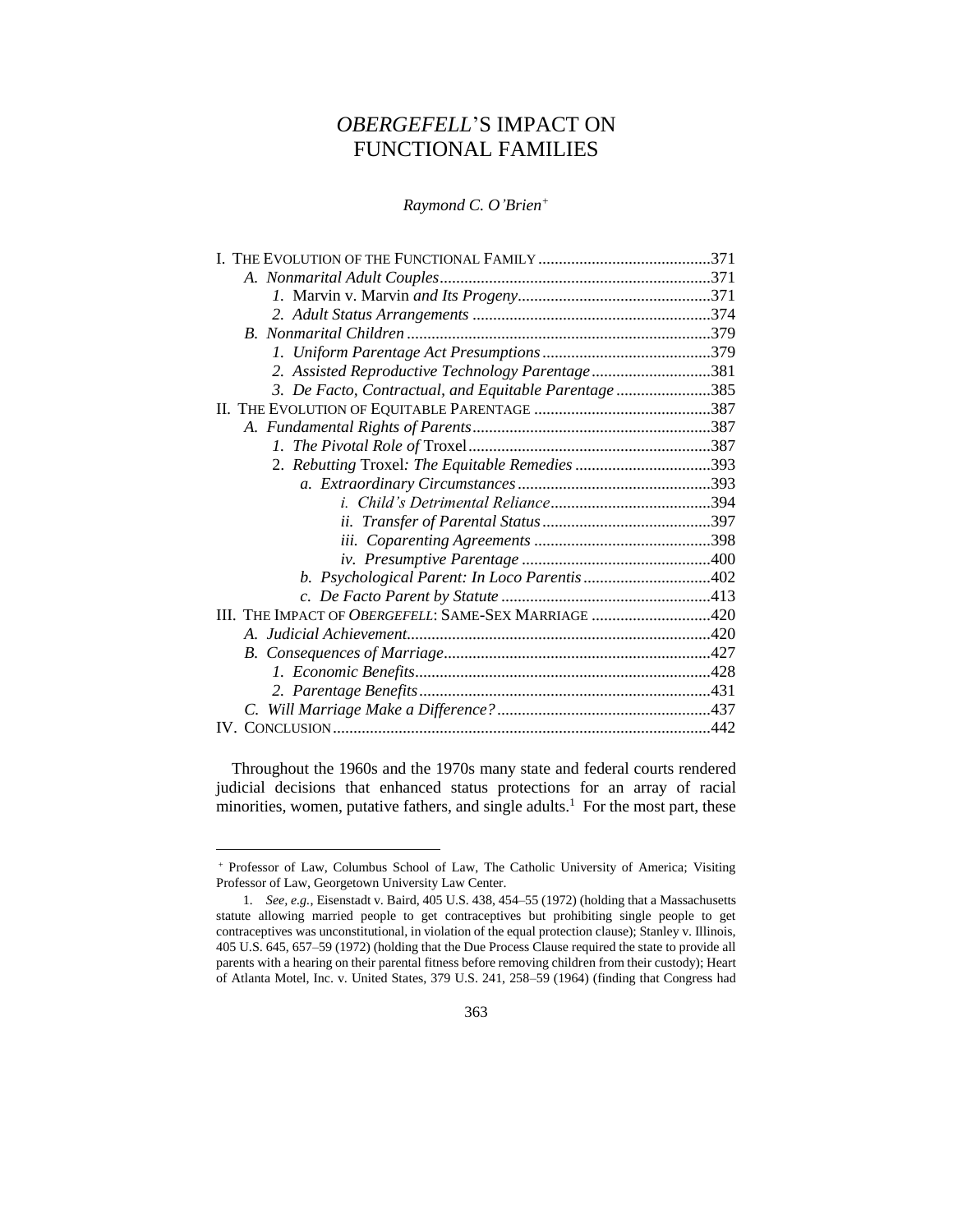protections were based on revitalized notions of individual liberty, equal protection, or newly discovered privacy rights. The engines for change were discovered in constitutional guarantees, sometimes state but most often federal, such as guarantees under the Due Process Clause, the Equal Protection Clause, or a combination of both. A smattering of judicial decisions involved the discovered constitutional guarantee of privacy, based on a penumbra involving five separate and specific constitutional rights.<sup>2</sup> And in a few instances, state courts utilized equitable remedies such as estoppel or quantum meruit to overturn long-standing public policies that had grown moribund with the evolution of a more pluralistic, mobile, and increasingly technological society. Courts during this period of time often admitted that their decisions were guided by public reality, not public policy. The reality about which courts wrote was the existence of many cohabiting nonmarital adults, prompting courts to provide protection for vulnerable adults and children so as to safeguard the reasonable expectations of one or both parties upon the cessation of the cohabitation.

Overall, the second half of the twentieth century witnessed the growth of private ordering among competent and consenting adults. This development marked a departure from traditional "form family" structures premised upon marriage, statutory adoption, or consanguinity. Form families had been the bedrock beneath society, the structure that provided access to income, inheritance, and inclusivity in the past. Nonetheless, increasingly, adult same and opposite-sex partners were cohabiting, working toward common economic goals, and many were having children through intercourse or through scientific breakthroughs available through assisted reproductive technology. All of these cohabiting adult partners were aware of the advantages associated with form status arrangements, but they chose instead to create what would be termed "functional families," relying upon their individuality and ingenuity instead of societal apparatus.<sup>3</sup>

The expansion of functional families complemented newly-invented media offerings such as music, television, and cinema. Media contributed to community building, complementing adult individual decision making. Pop culture opened horizons to what was possible and supported choices within an intangible community. Increasingly, the parameters of an adult were freed from parochial confines and exposed to a broader taste of an undiscovered society that offered more freedom of individual choice. In addition, decision freedom was enabled by enhanced employment opportunities, such as individual access to

the authority to prohibit racial discrimination in public accommodations under the Commerce Clause).

<sup>2</sup>*. See* Roe v. Wade, 410 U.S. 113, 152 (1972) ("[T]he Court has recognized that a right of personal privacy, or a guarantee of certain areas or zones of privacy, does exist under the Constitution."); Griswold v. Connecticut, 381 U.S. 479, 484–85 (1965) (establishing the existence of constitutional "zones of privacy" evinced by the "specific guarantees in the bill of rights").

<sup>3</sup>*. See* J. Herbie Difonzo & Ruth C. Stern, *The Winding Road from Form to Function: A Brief History of Contemporary Marriage*, 21 J. AM. ACAD. MATRIM. LAW. 1, 2, 25–28 (2008).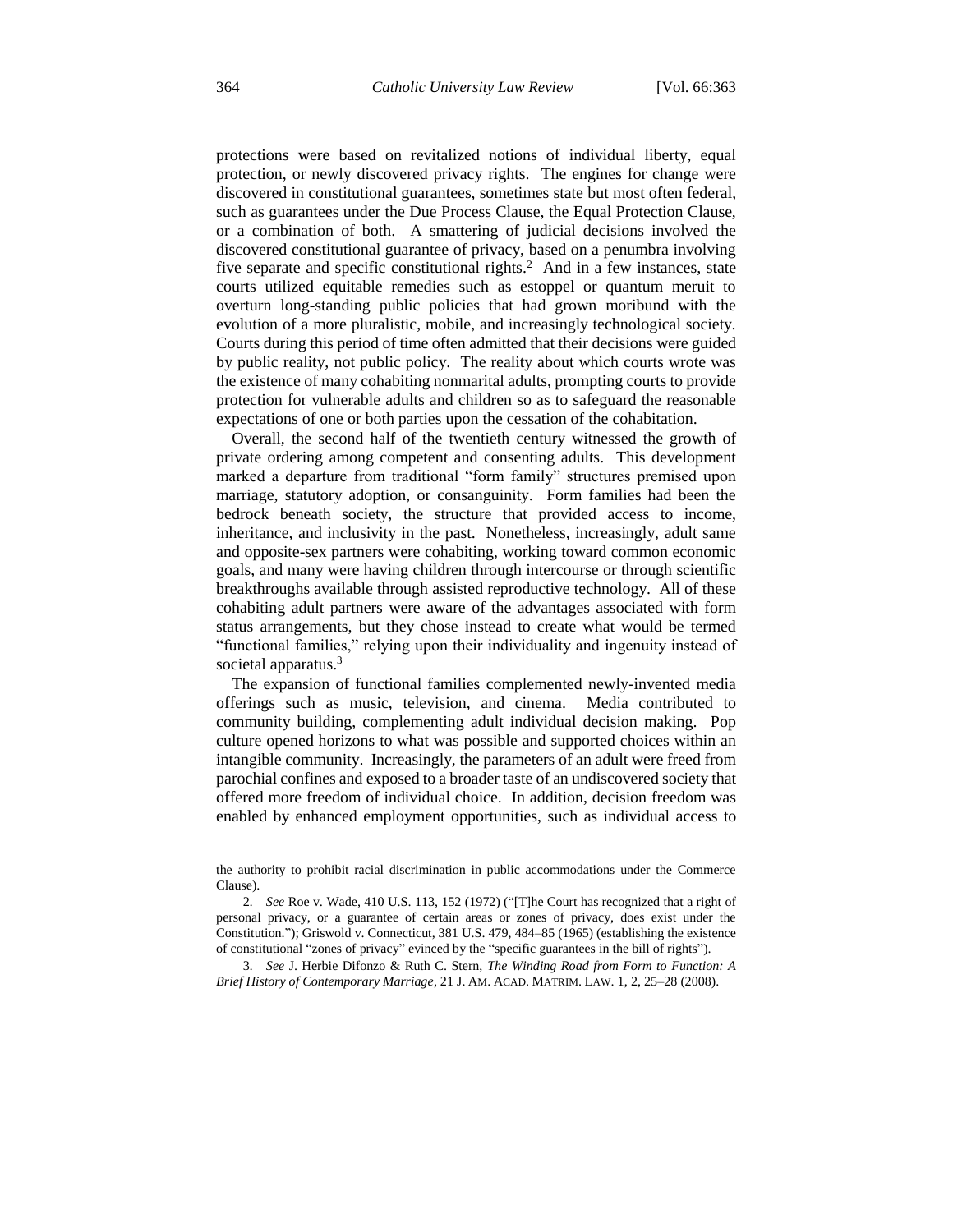$\overline{a}$ 

birth control, scientific assisted reproductive technology, acceptability of thirdparty child care, and enhanced medical care. Freed of societal restraints, adults in American society asked themselves, "Why not?" and embarked on quests to find fulfillment in relationships that functioned well for themselves.

Courts and a few legislatures struggled to establish restitutive structures when functional relationships became dysfunctional, resulting in financial disparity between the former partners. Stripped of the familiar status entitlements of statutory or common law marriage, courts struggled to establish equitable enforcement of individualized oral arrangements through slippery toeholds such as equitable estoppel, promissory estoppel, or quantum meruit. Precarious at best, functional families most often resulted from oral agreements between the parties. Yet to be enforceable in law, these agreements had to reach the level of clear and convincing evidence.<sup>4</sup> Only the most prudent and prescient of couples could meet this evidentiary test. Courts, and perhaps individuals involved, viewed financial loss as commensurate with the vagaries of functional families, any economic risk voluntarily assumed by an adult partner at the start or during the relationship. But this was not always the case, and the burden was especially difficult for same-sex functional families. Their employers, localities, and state of residence increasingly struggled with the disparate treatment afforded to same-sex couples in terms of public perception, medical insurance, bereavement exemptions, and housing accommodations.

Same-sex adults entered into functional families as did their opposite-sex neighbors. However, it was not exactly the same because same-sex couples were legally prohibited from entering into the legal status of marriage.<sup>5</sup> Plus, they were often subjected to discriminatory practices and even criminal prosecutions. 6 Initially, and especially in the early 1980s, commensurate with the AIDS epidemic, same-sex couples were concerned about health care insurance for partners, plus any other business benefits afforded married couples. The concurrent tide of judicial decisions involving equal protection and due process guarantees precipitated an evolving public awareness of the inequality of treatment of same-sex couples. Awareness prompted sporadic legislative enactment of newly invented domestic partnerships, evolving into

<sup>4</sup>*. See, e.g.*, *In re* Guardianship of Chamberlin, 118 A.3d 229, 233–34, 242 (Me. 2015) (reversing and remanding a probate court's holding that a grandmother who had lived with her grandchild and the child's mother for several years before the mother had died was the de facto guardian because the probate court did not apply a standard of clear and convincing evidence).

<sup>5</sup>*. See, e.g.*, OHIO CONST. art. XV, § 11 ("Only a union between one man and one woman may be a marriage valid in or recognized by this state."); MICH. COMP. LAWS § 551.1 (1996) ("Marriage is inherently a unique relationship between a man and a woman.").

<sup>6</sup>*. See, e.g.*, Lawrence v. Texas, 539 U.S. 558, 562 (2003) ("The question before the Court is the validity of a Texas statute making it a crime for two persons of the same sex to engage in certain intimate sexual conduct."); Bowers v. Hardwick, 478 U.S. 186, 187–88 (1986) ("In August 1982, respondent Hardwick . . . was charged with violating the Georgia statute criminalizing sodomy by committing that act with another adult male in the bedroom of [Hardwick's] home.").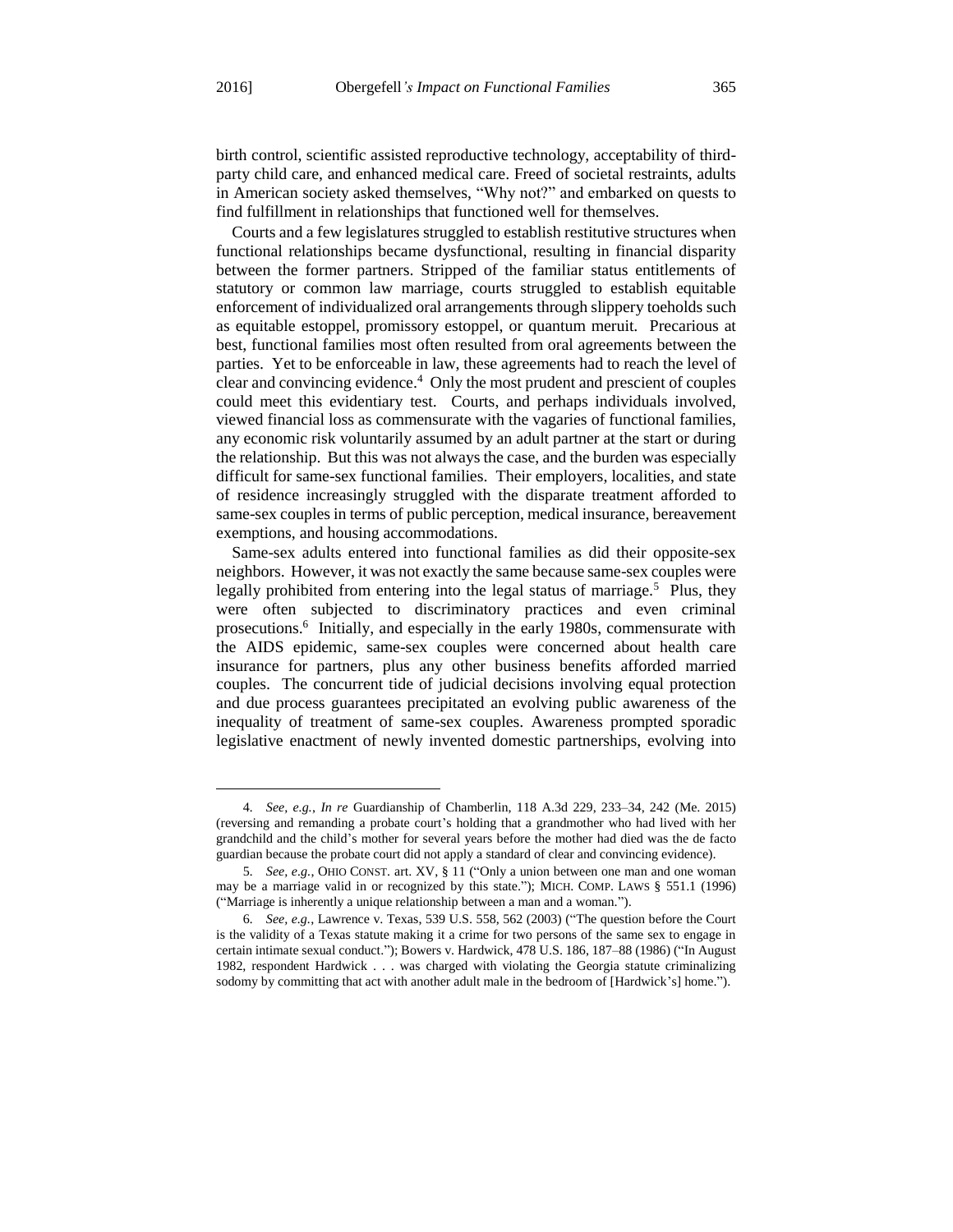reciprocal beneficiaries and finally, prior to same-sex marriage, civil unions.<sup>7</sup> Incrementally, a patchwork of nontransferable state economic benefits pertinent only to same-sex couples arose across the country.<sup>8</sup> Some cities and states provided protection and benefits to same-sex couples, while others did not. Interstate Full Faith and Credit was inapplicable, but the process had begun, a process that would eventually lead to providing economic protections and benefits similar to marriage. Very few anticipated where equality would develop, but there was no turning back.

Efforts by states to provide a modicum of financial protection and associated benefits to adult functional families were restrained, in part, because of the core premise of functional families: individual freedom. Functionality lacked objective parameters historically associated with marriage. Although courts and legislatures may have been restrained regarding financial protection afforded to functional family adults, they showed no restraint when seeking to protect the children of these functional adults. Many of these families were, and are, having children. Today's statistics are a product of the decades that have passed: More than forty percent of children born in America today are born to unmarried parents and only half of all cohabiting adults in America are currently married.<sup>9</sup> While many children are born to single parents, others are part of the two-person unmarried cohabiting functional family paradigm. What is the status of these children? Parental status is more easily established when a couple is married and a court may rely upon a status-conferring device such as the Uniform Parentage Act (UPA). But without marriage, courts struggle to establish parenthood, child support, state and federal benefits, custody and visitation, and adoption.

Supreme Court decisions occurring during the period of the ascendancy of functional families sought to protect nonmarital children from discrimination and to protect the paternal rights of men seeking to establish parenthood.<sup>10</sup> How should paternity be established? Traditionally, paternity was established through state paternity statutes, based in whole or part on the UPA, which offered

<sup>7</sup>*. See generally* Courtney Thomas-Dusing, Note, *The Marriage Alternative: Civil Unions, Domestic Partnerships, or Designated Beneficiary Agreements*, 17 J. GENDER RACE AND JUST. 163, 174 (2014) (stating that states enacted a variety of legal protections for same-sex couples, including domestic partnerships, civil unions, and beneficiary registries).

<sup>8</sup>*. See generally Civil Union and Domestic Partnership Statutes*, NAT'L CONFERENCE OF STATE LEGISLATORS, http://www.ncsl.org/research/human-services/civil-unions-and-domesticpartnership-statutes.aspx (last updated Nov. 18, 2014).

<sup>9.</sup> U.S. DEP'T OF HEALTH AND HUMAN SERVS., CTR. FOR DISEASE CONTROL AND PREVENTION, BIRTHS: FINAL DATA FOR 2014 2 (Dec. 2015), https://www.cdc.gov/nchs/data/nvsr/ nvsr64/nvsr64\_12.pdf.

<sup>10</sup>*. See* Solangel Maldonado, *Illegitimate Harm: Law, Stigma, and Discrimination Against Nonmarital Children*, 63 FLA. L. REV. 345, 351 (2011) ("Nonmarital children's legal status has improved significantly in the last forty years as a result of numerous Supreme Court decisions striking down discriminatory laws on equal protection grounds.").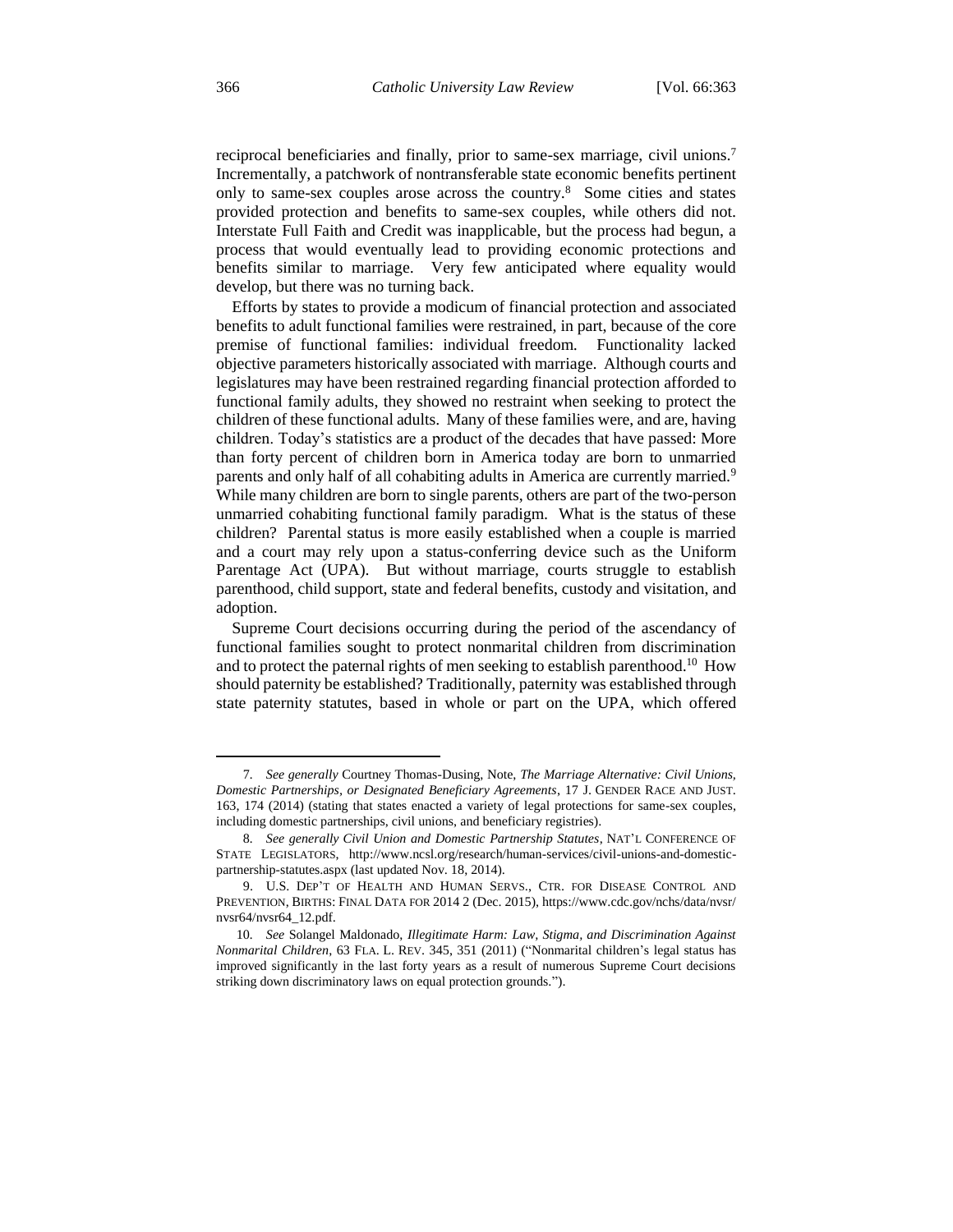presumptions of paternity.<sup>11</sup> But these presumptions were in almost all instances premised upon a valid marriage, a status inconsistent with functional families. Only gradually did the presumption of paternity include the basis of a man receiving a child into his home and openly holding the child as his own natural child. For same-sex couples, marriage was unavailable until 2015, and bringing a child into a same-sex home had to address the rights of the biological parents who conceived the child.<sup>12</sup> Some relief was provided through state legislation enacted to provide a status similar to marriage, such as a civil union or reciprocal beneficiaries.<sup>13</sup> But these status arrangements varied according to the laws of each state, and there was neither reciprocity nor Full Faith and Credit to guarantee enforcement among all the states. In spite of the legal obstacles, same-sex couples were having children, some through adoption and, increasingly, some through advances in assisted reproductive technology and surrogacy contracts.

Assisted by a series of Supreme Court decisions, states developed a heightened awareness of parenthood. By the beginning of the twentieth century, statutes were introduced to make uniform rules pertaining to the establishment of paternity. But these nascent efforts were futile. Eventually, in 1973, the National Conference of Commissioners on Uniform State Laws proposed a uniform law that was titled the Uniform Parentage Act. This landmark legislation assembled approaches to paternity in use by the various states. A significant feature of the 1973 Act is its creation of a presumptive basis of parentage.<sup>14</sup> For example, a person is presumed to be a parent because of a name on a birth certificate or continuous cohabitation with the biological parent of the child.<sup>15</sup> The presumption of paternity was most easily established through marriage of a man and a woman and the woman gives birth to a child. The child could have no genetic connection with the husband, but the presumption of paternity resulted from the marriage of the mother and her husband.

The UPA created an understandable means of establishing parentage. From this status flowed protection for a putative father, but it also provided for the best interest of any child by easily creating obligations of support, inheritance, and

<sup>11</sup>*. Parentage Act Summary*, UNIF. LAW COMM'N, http://www.uniformlaws.org/Act Summary.aspx?title=Parentage%20Act (last visited Oct. 19, 2016).

<sup>12</sup>*. See* Obergefell v. Hodges, 135 S. Ct. 2584, 2604–05 (2015) (holding that same-sex couples may not be deprived of the fundamental right to marry); Nancy S. v. Michele G., 279 Cal. Rptr. 212, 216 (Ct. App. 1991) ("[T]he courts and our Legislature have chosen to place paramount importance on the relationship between the natural . . . parent and the child."); *see, e.g.*, Alison D. v. Virginia M., 572 N.E.2d 27, 29 (N.Y. 1991), *overruled by* Brooke S.B. v. Elizabeth A.C.C., 28 N.Y.3d 1 (2016) (holding that petitioner had no right to visitation of the child she helped raise with her same-sex partner because it would "limit or diminish the right of the . . . biological parent").

<sup>13</sup>*. See, e.g.*, VT. STAT. ANN. tit. 15, §§ 1202–1204 (2016) (recognizing the right of same-sex couples to enter into a civil union and providing them with the same benefits and protections given to heterosexual couples in a civil marriage).

<sup>14.</sup> UNIF. PARENTAGE ACT § 4 (UNIF. LAW COMM'N 1973).

<sup>15</sup>*. Id.*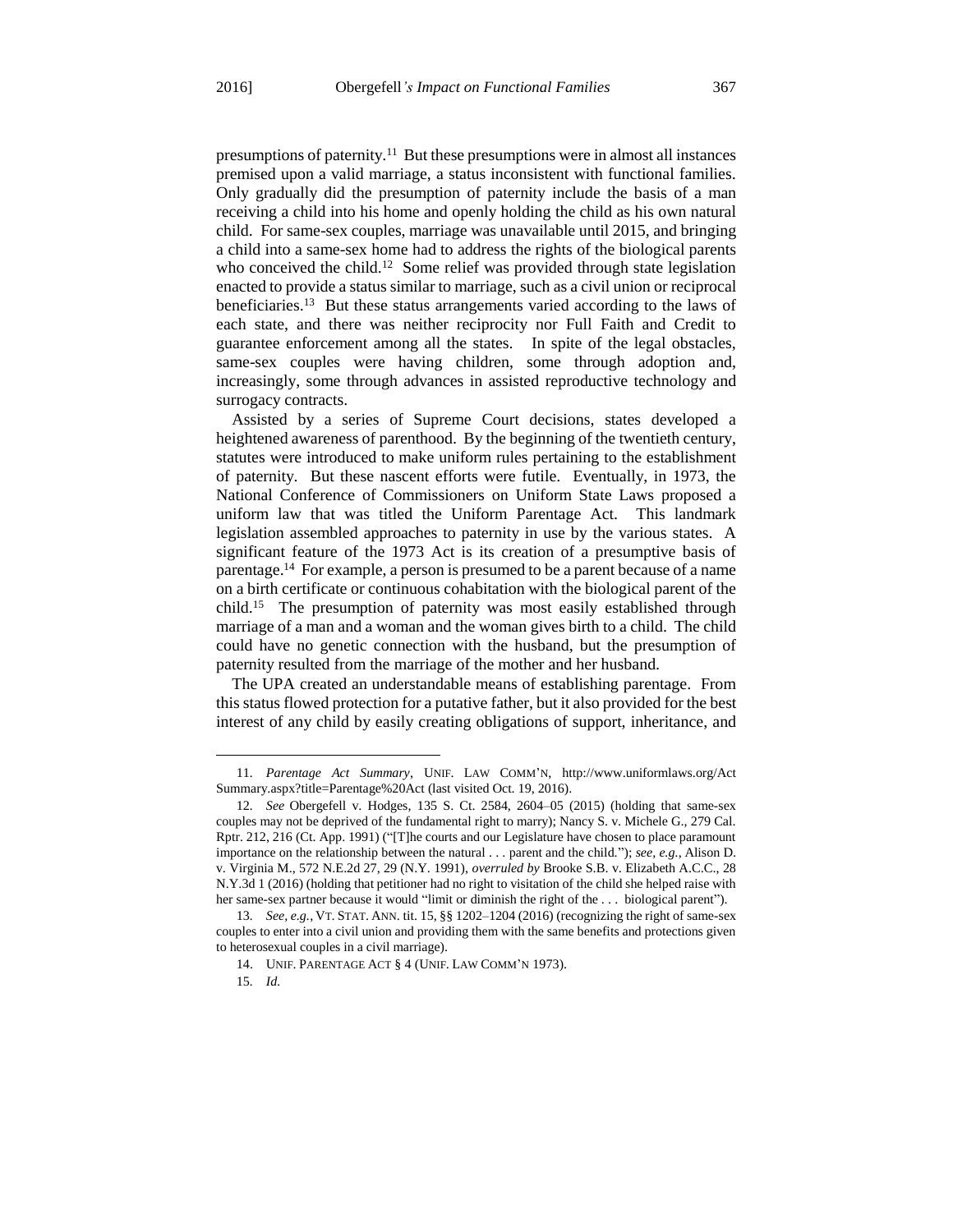family permanence. Gradually, science advanced and the necessity of establishing parentage through facile presumptions such as marriage became less preferable. Genetic testing provided certainty of parentage whereby presumptions established under the UPA provided only that, presumptions. Estoppel, so as to protect the child's established identity with a parent, then developed. Standing to use genetic test results and the best interest of the child became standards by which presumptions were maintained in spite of the reality of genetic testing.

Science continued to broaden the means by which a person could become a parent through assisted reproductive technology. Current technological advances permit persons and couples to cryopreserve sperm, eggs, and embryos for future use; continuing advances promise a future when a child could have multiple persons with parental genetic connections. The National Conference of Commissioners on Uniform State Laws struggled to address scientific advances, proposing revisions to the UPA in 2000 and then again in 2002. One of these revisions allows "consent" to bring about parentage.<sup>16</sup> That is, whenever a man gives consent to assisted reproduction by a woman that results in the birth of a child, that child is presumed to be the child of the man. Other than residing in the same household as a child and holding the child out as his own for the first two years of the child's life, marriage is required to bring about parentage of a child. Sadly, none of these means of establishing paternity conveniently accommodated the functional lives of same-sex couples.

Same-sex couples commonly participate in assisted reproduction or adoption to have a child. Male couples often entered into surrogacy contracts in states that permitted them, the sperm of one of the men being used for conception. Among female couples, one of the parties is artificially inseminated with donor sperm. But in both cases the same-sex couple intends to raise the child together as joint parents. Nonetheless, often the relationship ends and the party with a genetic link to the child prohibits the nonbiological party from visitation, prompting a suit for custody or visitation. Often, because the nonbiological party lacks a statutorily defined parent connection with the child, parental status can be denied and the child loses the opportunity to receive financial support or parental companionship from this genetic-stranger-party. Concomitantly, the genetically absent former partner loses the companionship and child-rearing opportunities provided by the child. These cases abound. Most often the nongenetic party accompanied a partner through the assisted reproductive procedure, the birth of the child, and the adults made an oral agreement to raise a child together, and served for a period of time in a parental role for the resulting child, both economically and socially.

Courts increasingly addressed this factual anomaly and some began to fashion equitable remedies since state parentage statutes offered no remedies. Critics argued that establishing parentage was better left to the legislature, not the

<sup>16</sup>*. Id.* § 201(b)(5) (amended 2002).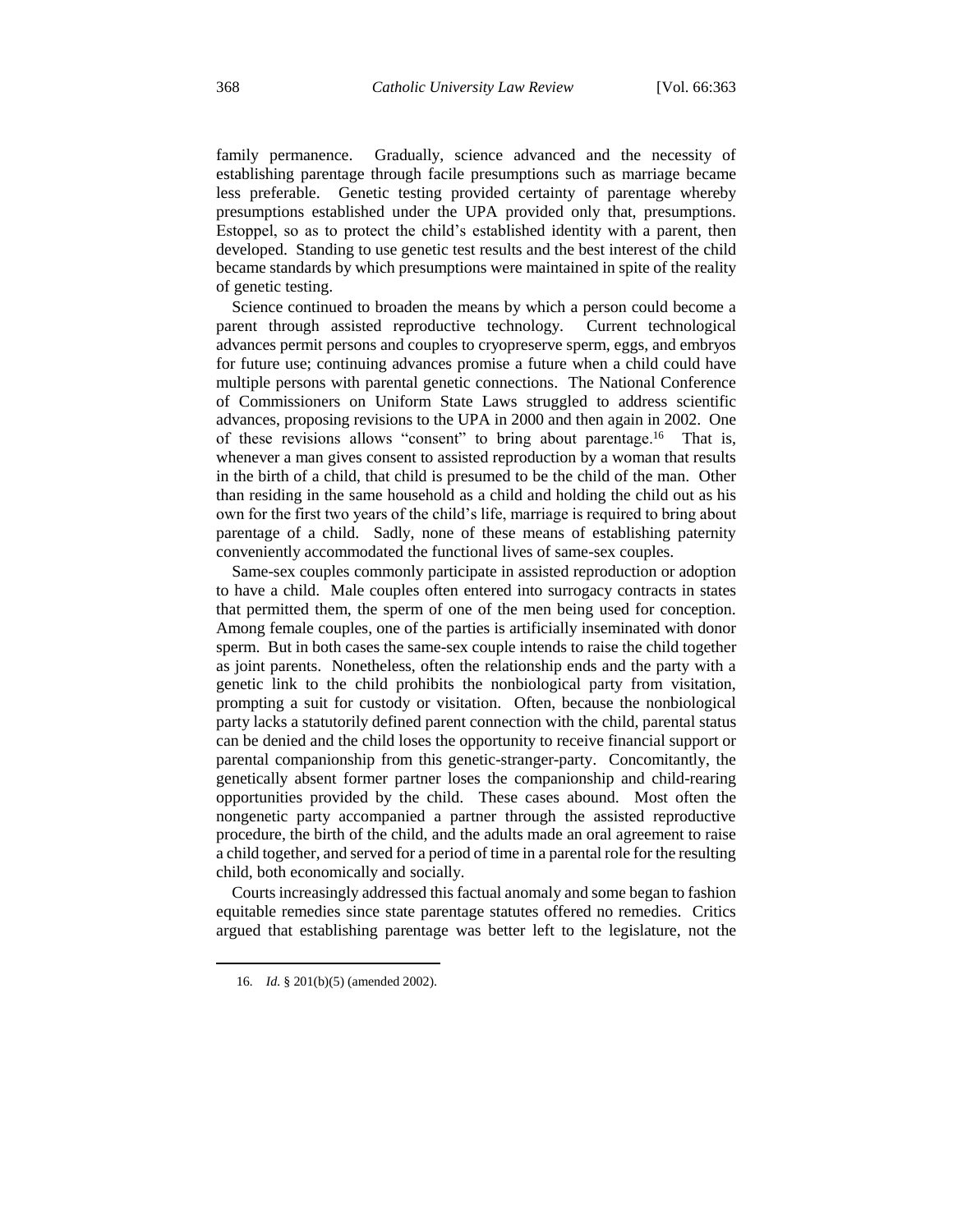courts, and many commentators bemoaned the nebulous grounds for these equitable remedies, as well as the costly and lengthy process their application required.<sup>17</sup> Courts applying equity looked to oral and written agreements between the parties, estoppel due to the passage of time, and the best interests of the children involved. Among the equitable remedies utilized or considered by courts were doctrines such as extraordinary circumstances, the child's detrimental reliance, equitable estoppel, de facto parenthood, or the more subjective term psychological parent.<sup>18</sup> Some of these equitable remedies were even codified by a few state legislatures, providing a more objective standard in that particular state.<sup>19</sup> But while many states embraced these devices for what they were—equitable remedies meant to complement statutory parenthood established through marriage—other states rejected them outright as judicial fabrications, intrusions into the prerogative of the state legislature to create the status of parent. Critics argued that paternity is established by statute, and it is the prerogative of the legislature to draft and enact statutes.

Paternity status matters to adults raising a child together. The materiality of parentage was heightened in 2000 with the *Troxel v. Granville*<sup>20</sup> decision. In this landmark decision, the U.S. Supreme Court firmly established the fundamental right of a parent to raise his or her child, specifically in reference to restricting or withholding visitation sought by any nonparent.<sup>21</sup> Only clear and convincing evidence may rebut a parent's fundamental authority to do what the parent concludes is in the best interest of the child.<sup>22</sup> Then, in 2015, the Court made it decidedly easier for same-sex couples to achieve parental status. In the *Obergefell v. Hodges*<sup>23</sup> decision, the Court ruled that the Fourteenth Amendment requires states to license marriages between two people of the same sex and, in addition, to recognize any marriage between two people of the same sex when that marriage was fully licensed and performed in another state.<sup>24</sup> The Court's decision brought to fruition intermediary economic status protections codified as domestic partnerships, reciprocal beneficiaries, and civil unions. These nonmarital status arrangements provided same-sex couples a patchwork of financial protection dotted across the nation.<sup>25</sup> Now they were no longer

 $\overline{a}$ 

24*. Id.* at 2607.

<sup>17</sup>*. See* Jennifer Sroka, Note, *A Mother Yesterday, But Not Today: Deficiencies of the Uniform Parentage Act for Non-biological Parents in Same-Sex Relationships*, 47 VAL. U. L. REV. 537, 544–47 (2013) (illustrating the difficulty of determining parentage rights in same-sex couples through the use of equitable remedies).

<sup>18</sup>*. See, e.g.*, *id.* at 539.

<sup>19</sup>*. Id.* at 556.

<sup>20.</sup> 530 U.S. 57 (2000).

<sup>21</sup>*. Id.* at 72.

<sup>22</sup>*. Id.* at 70 (citing R.I. GEN. LAWS § 15-5-24.3(a)(2)(v) (Supp. 1999)).

<sup>23.</sup> 135 S. Ct. 2584 (2015).

<sup>25</sup>*. See Same-Sex Couples*, SOC. SEC. ADMIN., https://www.ssa.gov/people/same-sexcouples/ (last visited Nov. 29, 2016) (explaining the Social Security Administration recognizes civil unions and domestic partnerships for purposes of deciding claims to Social Security benefits, Medicare,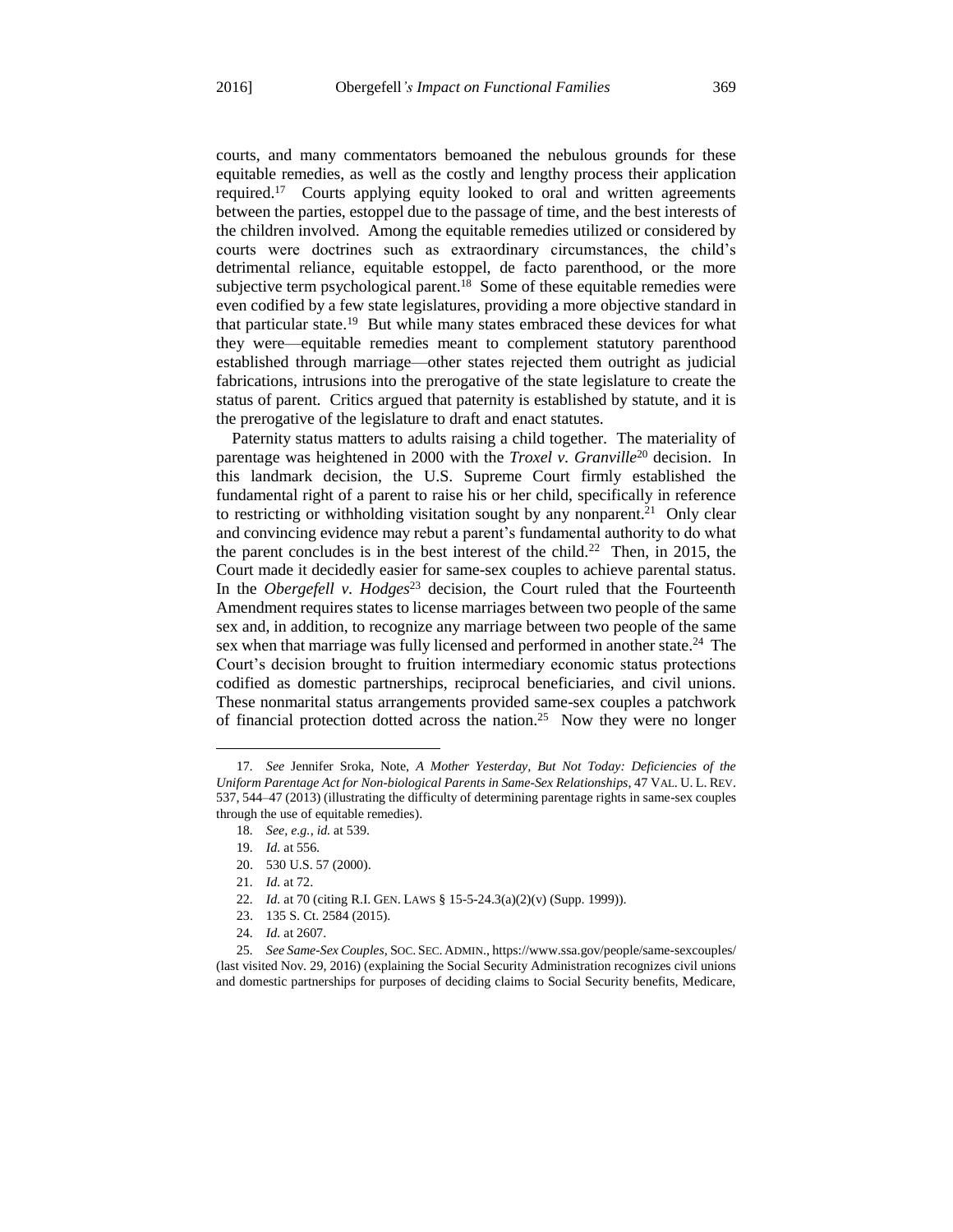needed to protect the economic interests of same-sex functional families. Nonetheless, *Obergefell* did more than provide financial security for couples. It provides an objective standard by which same-sex couples can marry and enjoy the objective statutory formulations of state parentage acts. This raises the question of whether *Obergefell* makes obsolete the equitable remedies adopted to protect the parental interests of nonbiological persons raising children.

This Article raises an issue that will be resolved in the decades to come. The issue is whether the nation-wide availability of same-sex marriage resulting from *Obergefell*, and the presumption of parenthood status that comes with marriage, will challenge the necessity of equitable remedies previously used to determine parenthood status before marriage was available. Just as marriage made domestic partnerships, reciprocal beneficiaries, and civil unions unnecessary, is it time to discard those equitable remedies—de facto parenthood, psychological parents, and coparenting agreements—as relics of a past age? For multiple reasons these equitable remedies have been employed by courts and legislatures to establish parenthood since the 1960s and 1970s; but has the time come to put aside these equity devices and rely instead on the opportunity now extended to all to participate in the status of marriage? Has the *Obergefell* decision inaugurated a change in perspective, one that no longer needs equitable remedies to provide protective status to unmarried adults since marriage equality provides equality for all?

To address *Obergefell*'s impact on functional parents, it is necessary to address the rationale underlying functional families, the history, and the current status. There are two aspects to this family paradigm: the protection of economic interests and the protection of children. Then this Article will address the litigious evolution of parental status, discussing cases that crafted the equitable remedies used to enforce oral parenting plans that were discarded upon the cessation of the adult functional relationship. Likewise, this Article will discuss statutory proposals meant to provide objective parental status—efforts promulgated by the American Law Institute (ALI) or individual states enacting similar de facto parenthood qualifications. Finally, this Article will analyze *Obergefell*'s impact on these parental status accommodations.

and eligibility and payment amount for Supplemental Security Income); *see also* Carlsmith Ball, LLP, *Hawaii State Legislature Passes Bills That May Create Administrative Burdens*, 1 NO. 12 PAC. EMP. L. LETTER 5 (1997); GLAD, DOMESTIC PARTNERSHIP BENEFITS: OVERVIEW (2014), http://www.glad.org/uploads/docs/publications/domestic-partnership-overview.pdf. Many states have domestic partnership laws, extending traditional marital benefits to same-sex couples, while Hawaii and Vermont have enacted laws extending certain benefits to same-sex couples as "reciprocal beneficiaries." *See* Saskia Kim & Drew Liebert, *A Primer on Civil Unions*, ASSEMBLY JUDICIARY COMM., CAL. STATE LEGISLATURE (2001), http://ajud.assembly.ca.gov/sites/ajud. assembly.ca.gov/files/reports/1001%20backgroundpaper.pdf (showing that in California, a partner in a civil union shall have all the same rights, protections, benefits, and responsibilities as those granted to a spouse in a civil marriage).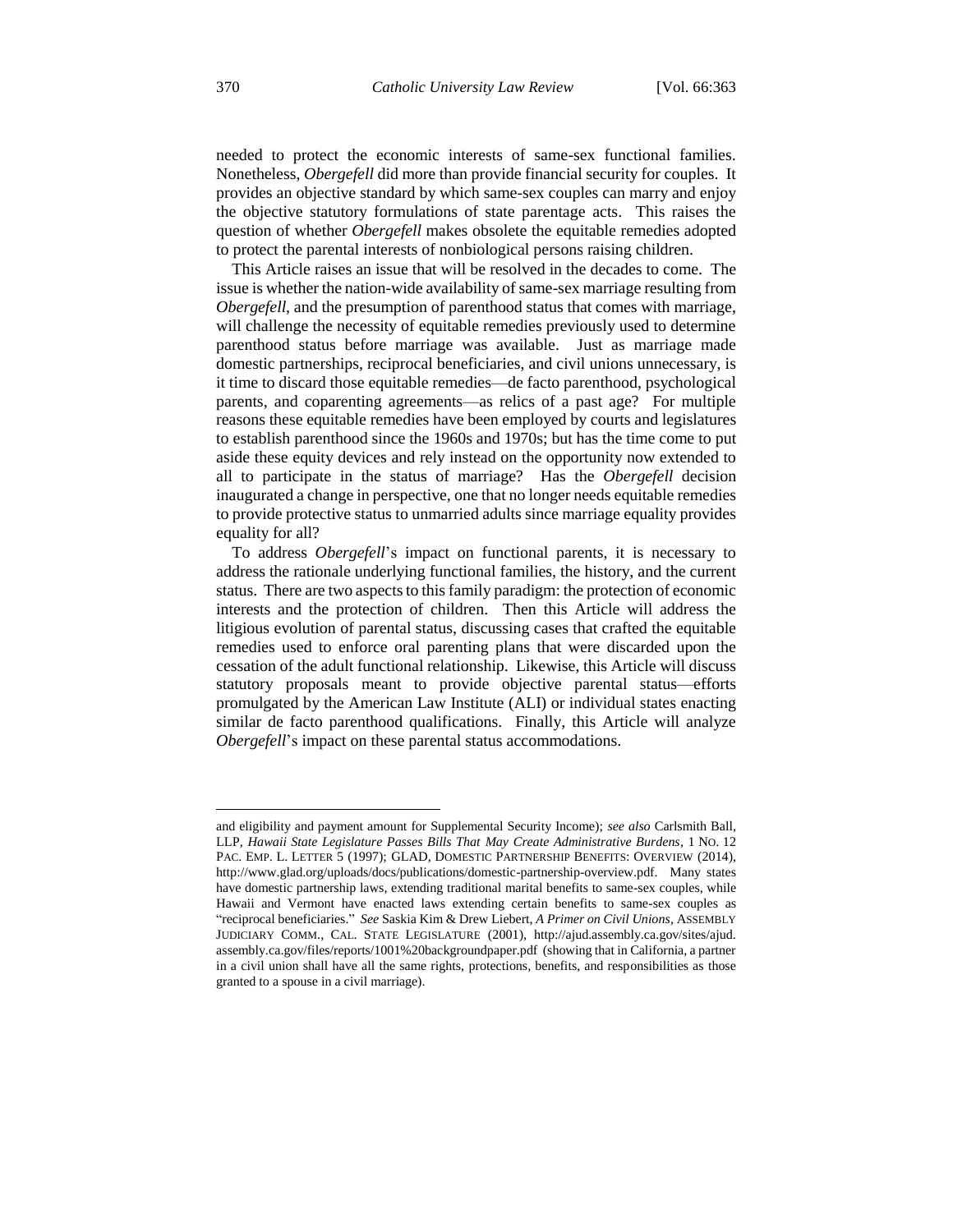#### I. THE EVOLUTION OF THE FUNCTIONAL FAMILY

#### *A. Nonmarital Adult Couples*

#### *1.* Marvin v. Marvin *and Its Progeny*

Statistics reveal that in the United States during the last forty years the number of *married* couples with their own children *decreased* from 40.3% to 20.9% of all families and that there was a 41% *increase* in *unmarried* partner households.<sup>26</sup> The increasing number of nonmarital adult households has continued in the United States for decades, corresponding with trends throughout the world. The U.S. Supreme Court, in 2000, noted the diversity in American families, commenting in a landmark decision involving the fundamental rights of parents that "[t]he demographic changes of the past century make it difficult to speak of an average American family. The composition of families varies greatly from household to household."<sup>27</sup>

Earlier, in 1976, the California Supreme Court took note of the numerical increase in the diversity and the number of unmarried households and issued an opinion that would revolutionize the approach taken towards nonmarital, intimate couples in general, and specifically, the economic consequences of the dissolution of these couples. In *Marvin*, <sup>28</sup> the highest court of California ruled that "[t]he courts should enforce express contracts between nonmarital partners except to the extent that the contract is explicitly founded on the consideration of meretricious sexual services."<sup>29</sup> And in the absence of an express contract between the unmarried partners, courts should "inquire into the conduct of the parties to determine whether that conduct demonstrates an implied contract, agreement of partnership or joint venture, or some other tacit understanding between the parties."<sup>30</sup> And in the absence of an implied contract, the court sanctioned the use of alternative remedies, such as "the doctrine of quantum meruit, or equitable remedies such as constructive or resulting trusts . . . . "<sup>31</sup>

<sup>26.</sup> JONATHAN VESPA ET AL., U.S. CENSUS BUREAU, AMERICA'S FAMILIES AND LIVING ARRANGEMENTS: 2012 5 (2013); DAPHNE LOFQUIST ET AL., U.S. CENSUS BUREAU, HOUSEHOLDS AND FAMILIES: 2010 3 (2012); *see also Unmarried and Single Americans Week Sept. 20–26, 2015*, U.S. CENSUS BUREAU, http://www.census.gov/newsroom/facts-for-features/2015/cb15-ff19.html (Sept. 15, 2015) (reporting that there were seven million unmarried partner households in 2013 and that of this number 573,530 were same-sex households).

<sup>27.</sup> Troxel v. Granville, 120 S. Ct. 2054, 2060 (2000) (holding that the Fourteenth Amendment's Due Process Clause guarantees a parent a fundamental right to raise his or her child).

<sup>28.</sup> Marvin v. Marvin, 557 P.2d 106 (Cal. 1976). For commentary, see, for example, Kaiponanea T. Matsumura, *Public Policing of Intimate Agreements*, 25 YALE J.L. & FEMINISM 159 (2013).

<sup>29</sup>*. Marvin*, 557 P.2d at 110.

<sup>30</sup>*. Id.*

<sup>31</sup>*. Id.* The court reiterated its support for equitable remedies later in the opinion. *Id.* at 123 n.25–26.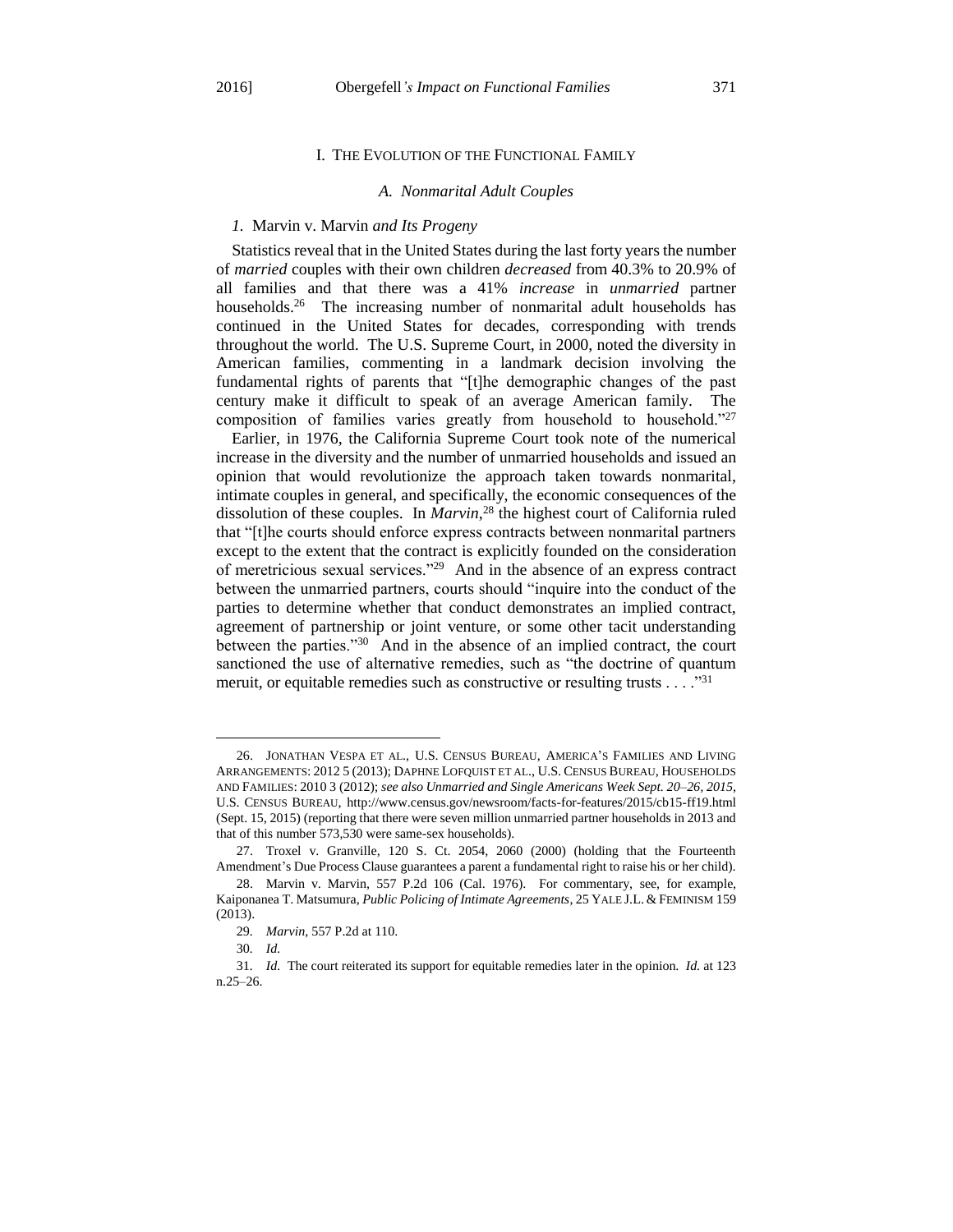The court in *Marvin* began its opinion with an acknowledgement that "[d]uring the past 15 years, there has been a substantial increase in the number of couples living together without marrying."<sup>32</sup> The court further observed the economic consequences of these partnerships when one of the parties dies or the partnership otherwise dissolves. How should property acquired during the partnership be divided and concomitantly, should there be an order of financial support? The facts in *Marvin* are common to many similar disputes, oppositesex and same-sex. Plaintiff alleged that she lived with defendant, Lee Marvin, from October 1964 through May 1970 and fulfilled her responsibilities resulting from a promise by the defendant to take care of her, which she alleged he made prior to their cohabitation.<sup>33</sup> She further alleged that the defendant orally promised that while they lived together they would combine their efforts and earnings and share any property accumulated.<sup>34</sup> Defendant was an actor and plaintiff surrendered her career as an entertainer and singer to devote her time to defendant as a companion, homemaker, housekeeper, and cook.<sup>35</sup> In return, defendant agreed "to provide for all of plaintiff's financial support and needs for the rest of her life."<sup>36</sup>

During their nearly seven years together "the parties as a result of their efforts and earnings acquired in defendant's name substantial real and personal property, including motion picture rights worth over \$1 million."<sup>37</sup> The relationship ended when defendant, Lee Marvin, compelled plaintiff to leave the household, subsequently providing support for her for a little more than a year but then refused to contribute anything further. Plaintiff filed suit against defendant to determine her contract and property rights and to impose a constructive trust upon one-half of the property acquired during the nonmarital relationship.<sup>38</sup> After a trial on these issues, the trial court ruled in favor of the defendant and plaintiff appealed.<sup>39</sup> The hurdle that plaintiff faced at trial was the defendant's reliance upon the "supposed 'immoral' character" of the relationship and that any "enforcement of the contract would violate public policy."<sup>40</sup> But the appellate court failed to find any pattern in past California decisions that would bar enforcement of nonmarital agreements not expressly founded upon illicit sexual services.<sup>41</sup> Instead, in a seminal decision, the

<sup>32</sup>*. Id.* at 109 (relying upon 1970 census figures indicating that at the time there were perhaps eight times as many couples living together without being married as cohabited ten years before).

<sup>33</sup>*. Id.* at 110.

<sup>34</sup>*. Id.*

<sup>35</sup>*. Id.*

<sup>36</sup>*. Id.*

<sup>37</sup>*. Id.*

<sup>38</sup>*. Id.* at 110–11.

<sup>39</sup>*. Id.* at 111.

<sup>40</sup>*. Id.* at 112.

<sup>41</sup>*. Id.* at 113. The court stated: "The principle that a contract between nonmarital partners will be enforced unless expressly and inseparably based upon an illicit consideration of sexual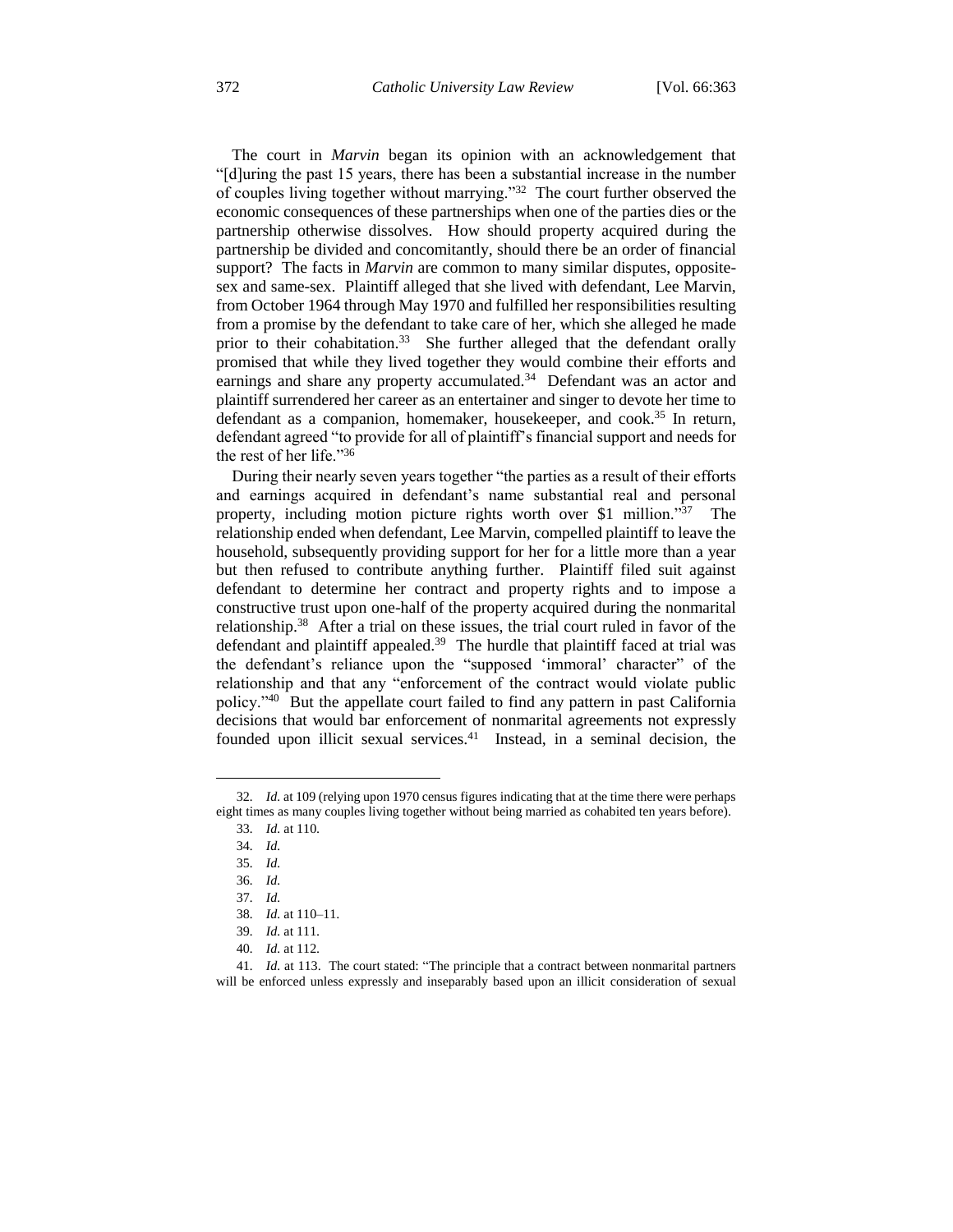appellate court ruled that "adults who voluntarily live together and engage in sexual relations are . . . as competent as any other persons to contract respecting their earnings and property rights."<sup>42</sup> Furthermore, to deny relief when there is an agreement between the parties permits one party to "retain a disproportionate amount of the property."<sup>43</sup>

The *Marvin* court did not attempt to fit the nonmarital relationship into any pre-established form relationship, such as common law marriage or putative spouses. The court observed, "[w]e need not treat nonmarital partners as putatively married persons in order to apply principles of implied contract, or to extend equitable remedies; we need to treat them only as we do any other unmarried persons."<sup>44</sup> Instead, the court expressly recognized that "many young couples live together without the solemnization of marriage."<sup>45</sup> And furthermore, the court found "[t]hat the mores of the society have indeed changed so radically in regard to cohabitation that we cannot impose a standard based on alleged moral considerations that have apparently been so widely abandoned by so many."<sup>46</sup> The court then reversed the trial court and remanded it so as to permit the plaintiff to proceed with her claim.<sup>47</sup> The rationale of the court, providing equitable remedies when statutory relief was unavailable, was done in the context of protecting economic interests. The protection of the parental interests of functional families through equitable means was in its nascent stages at that time. Today, the parameters of private ordering among adults forming functional families, both economically and as parents, may be summarized by one commentator:

People should be their own lawmakers when it comes to their personal relationships. Because family and intimate relationships are highly unique and individual, they often do not fit within the limitations of government regulations, and may be more functionally structured through contracts. Families that do not fit the traditional mold should not have to wait for government approval to attain status equivalent to

services not only represents the distillation of the decisional law, but also offers a far more precise and workable standard than that advocated by defendant." *Id.* at 114.

<sup>42</sup>*. Id.* at 116.

<sup>43</sup>*. Id.* at 121.

<sup>44</sup>*. Id.* Common-law marriage is and was unavailable in California and the court defined and rejected the application of the putative spouse doctrine. *See id.* at 118.

<sup>45</sup>*. Id.* at 122.

<sup>46</sup>*. Id.* For commentary on the changes, *see* Raymond C. O'Brien, *Family Law's Challenge to Religious Liberty*, 45 U. ARK. LITTLE ROCK L. REV. 3, 34–54 (2012) [hereinafter *Family Law's Challenge to Religious Liberty*].

<sup>47</sup>*. Marvin*, 557 P.2d at 123. Upon remand the Los Angeles Superior Court ordered the defendant to pay the plaintiff \$104,000 to assist with her economic rehabilitation. *See* Marvin v. Marvin, 5 Fam. L. Rptr. 3077, 3085 (Apr. 24, 1977). Nonetheless, a California appellate court deleted the rehabilitative award, holding that the facts did not reveal any basis, in either law or equity, for the economic award to the plaintiff. *See* Marvin v. Marvin, 176 Cal. Rptr. 555, 559 (1981). But the rationale of the appellate decision remains.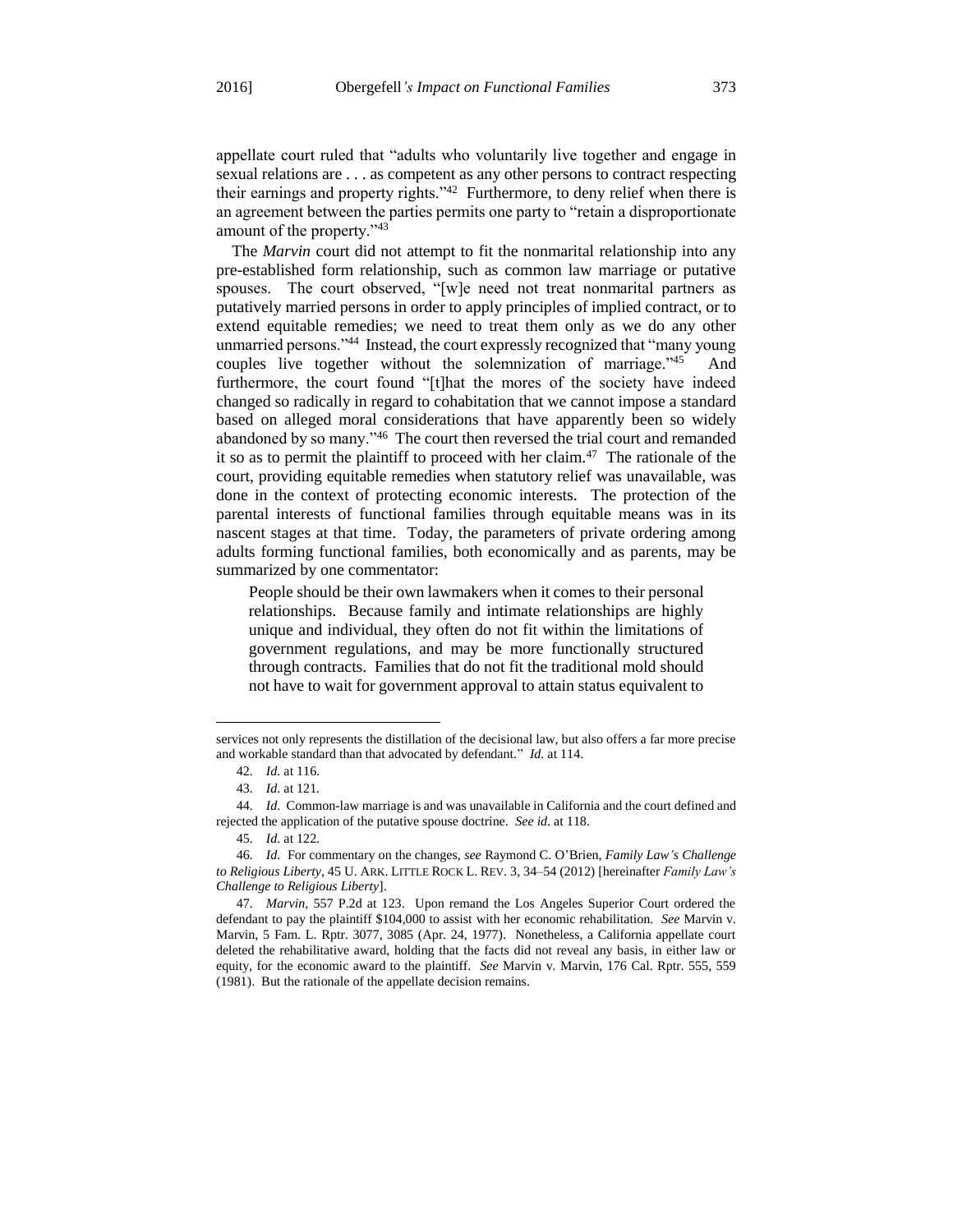their married counterparts, or, in the case of intended parents who are not biologically related to their intended children, their biological counterparts. Instead, such partners and intended parents should be able to secure their rights through private contract. Contracts can better protect the legal interests of non-married couples and non-legal parents in many cases because contracts affirm autonomy rather than reinforce government as the arbiter of what "family" means.<sup>48</sup>

#### *2. Adult Status Arrangements*

The individual freedoms of adults developed over time. It was in 1964 that the plaintiff and defendant, illustrated in *Marvin*, met and initiated their nonmarital cohabitation. The following year, in 1965, the U.S. Supreme Court decided *Griswold v. Connecticut*, <sup>49</sup> holding that the U.S. Constitution guaranteed married couples the right to privacy, a right inferred from the penumbra found within five constitutional guarantees.<sup>50</sup> Then, in 1972, after the *Marvin* couple separated in 1971, the Court would decide *Eisenstadt v. Baird*, <sup>51</sup> holding that the right to privacy was extended to individuals, not just married couples.<sup>52</sup> The *Eisenstadt* decision safeguarded individuals from unwarranted governmental intrusions into his or her sexual conduct.<sup>53</sup> But the decision also strengthened individuality, the core element of functional families. Throughout the 1970s and 1980s, courts would address the constitutional rights of functional families when zoning ordinances sought to restrict residential occupancy—excluding persons unrelated by blood, marriage, or adoption.<sup>54</sup> Courts were challenged to address form family restrictions on many issues. Perhaps prompted by the impact of the AIDS crisis in New York City and the need for housing support, one New York decision extended rent control support from form family restrictions to include functional families.<sup>55</sup> Fueled by success

 $\overline{a}$ 

54*. See, e.g.*, Vill. of Belle Terre v. Boraas, 416 U.S. 1, 9 (1974) (holding that a local zoning ordinance could exclude functional families, that is, persons not related by blood, marriage or adoption, to safeguard economic interests in the community); Moore v. City of East Cleveland, 431 U.S. 494, 505–06 (1977) (holding a local ordinance that divides a family violates the Due Process Clause of the Fourteenth Amendment because it intrudes on family living arrangements by forcing adults and children to live in certain narrowly confined patterns).

55*. See, e.g.*, Braschi v. Stahl Associates Co., 543 N.E.2d 49, 54–55 (N.Y. 1989) (holding that the concept of family should be based on an objective assessment of the relationship between the adult parties and not on form factors).

<sup>48.</sup> Deborah Zalesne, *The Contractual Family: The Role of the Market in Shaping Family Formations and Rights*, 36 CARDOZO L. REV. 1027, 1031–32 (2015).

<sup>49.</sup> 381 U.S. 479 (1965).

<sup>50</sup>*. Id.* at 485–86.

<sup>51.</sup> 405 U.S. 438 (1972).

<sup>52</sup>*. Id.* at 453–54.

<sup>53</sup>*. Id.* For a discussion of the transition from *Griswold* to *Eisenstadt,* see, for example, Janet L. Dolgin, *The Family in Transition: From Griswold to Eisenstadt and Beyond*, 82 GEO. L.J. 1519, 1521–22 (1994); John Demos, *Images of the American Family, Then and Now*, *in* CHANGING IMAGES OF THE FAMILY (Virginia Tufte & Barbara Myerhoff eds., 1979).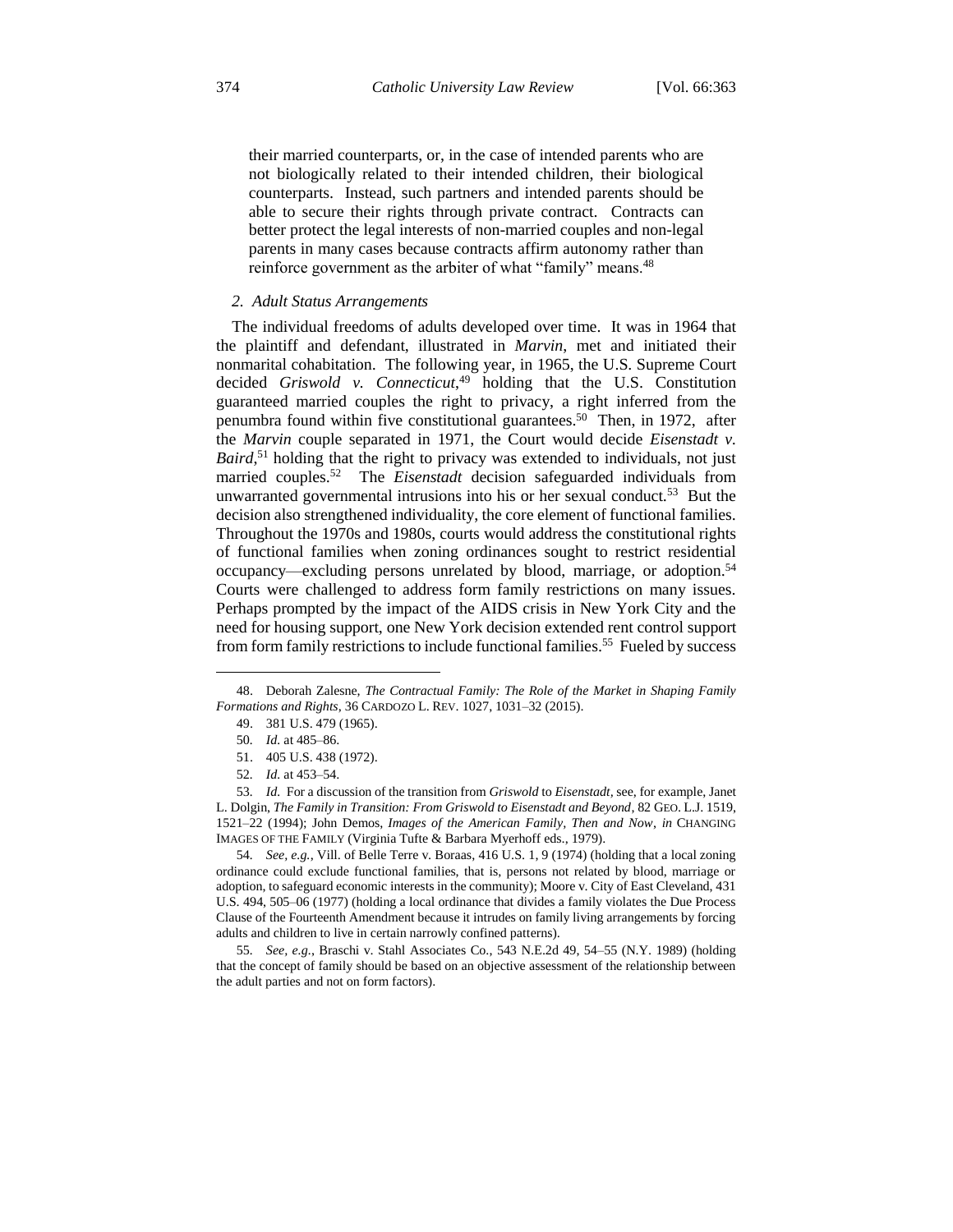$\overline{a}$ 

in the pursuit of constitutional protections, individuals comprising functional families continued to petition for greater access to economic benefits heretofore reserved for form families.

Constitutional litigation was often based on the heretofore mentioned right to privacy, but also Due Process, Equal Protection, and Free Speech and Association,<sup>56</sup> all of which would find expression in *Obergefell* much later. Concomitantly, society was becoming more mobile, more attuned to media assimilation, and more inclusive in attitudes.<sup>57</sup> As a result, the population was more aware of arguments in favor of abortion rights, nonmarital cohabitation, no-fault divorce, and the acceptability of nonmarital children. Movies and television shows depicted persons living lifestyles based on functional family norms, and greater equality of employment and birth control accessibility fueled multiple lifestyle options. Increasingly, optional lifestyle choices were not limited to opposite sex adults. Same-sex couples formed functional families too, clandestinely at first, but as with other couples they gained increasing protection from media and a modicum of constitutional protection.<sup>58</sup>

Many same-sex couples developed an appreciation of the benefits associated with marriage because they were denied them. While they were able to enter into functional families, they were barred from the status of marriage, which offered many attractive economic and social benefits.<sup>59</sup> Gradually, prompted in part by functional family litigation success, same-sex couples lobbied employers for marriage-like benefits for their partners. These would include health insurance, company employee benefits, bereavement leave, paid leave for the birth of a child, and the ability to make medical determinations for a partner. These employer benefits would evolve to be called domestic partnerships.<sup>60</sup> Entry into and out of the partnership involved registration with an employer willing to provide the status, nothing similar to the extensive requirements necessary to enter into a valid marriage. Although restricted to same-sex

<sup>56</sup>*. See, e.g.*, Roberts v. U.S. Jaycees, 468 U.S. 609, 617–18 (1984) (Freedom of Association); Zablocki v. Redhail, 434 U.S. 374, 384–85 (1978) (Due Process); Loving v. Virginia, 388 U.S. 1, 12 (1967) (Equal Protection and Due Process).

<sup>57</sup>*. See, e.g.*, O'Brien, *Family Law's Challenge to Religious Liberty, supra* note 46, at 84–88 (describing the challenge of an evolving world view for a world view based on religious guidelines).

<sup>58.</sup> One 5–4 Supreme Court decision created an impediment to same-sex couples. *See* Bowers v. Hardwick, 478 U.S. 186, 196 (1986) (upholding a state statute criminalizing consensual sodomy between persons of the same sex). Eventually the decision was challenged in *Romer v. Evans*, 517 U.S. 620, 623–24 (1996), and overturned in *Lawrence v. Texas*, 539 U.S. 558, 578–79 (2003). "By 2010 the number of same-sex partner households rose by 51.8% and to 0.8% of all households; they rose slightly to 11.6% of unmarried-partner households." Lawrence W. Waggoner, *With Marriage on the Decline and Cohabitation on the Rise, What About Marital Rights for Unmarried Partners?*, 41 ACTEC L.J. 49, 55 (2015).

<sup>59</sup>*. See, e.g.*, Singer v. Hara, 522 P.2d 1187, 1197 (Wash. Ct. App. 1974) (denying same-sex couple's challenge to statute restricting marriage licenses to opposite-sex couples based on the definition of marriage and thereby excluding same-sex couples).

<sup>60</sup>*. See* Raymond C. O'Brien, *Domestic Partnership: Recognition and Responsibility*, 32 SAN DIEGO L. REV. 163, 166 (1995).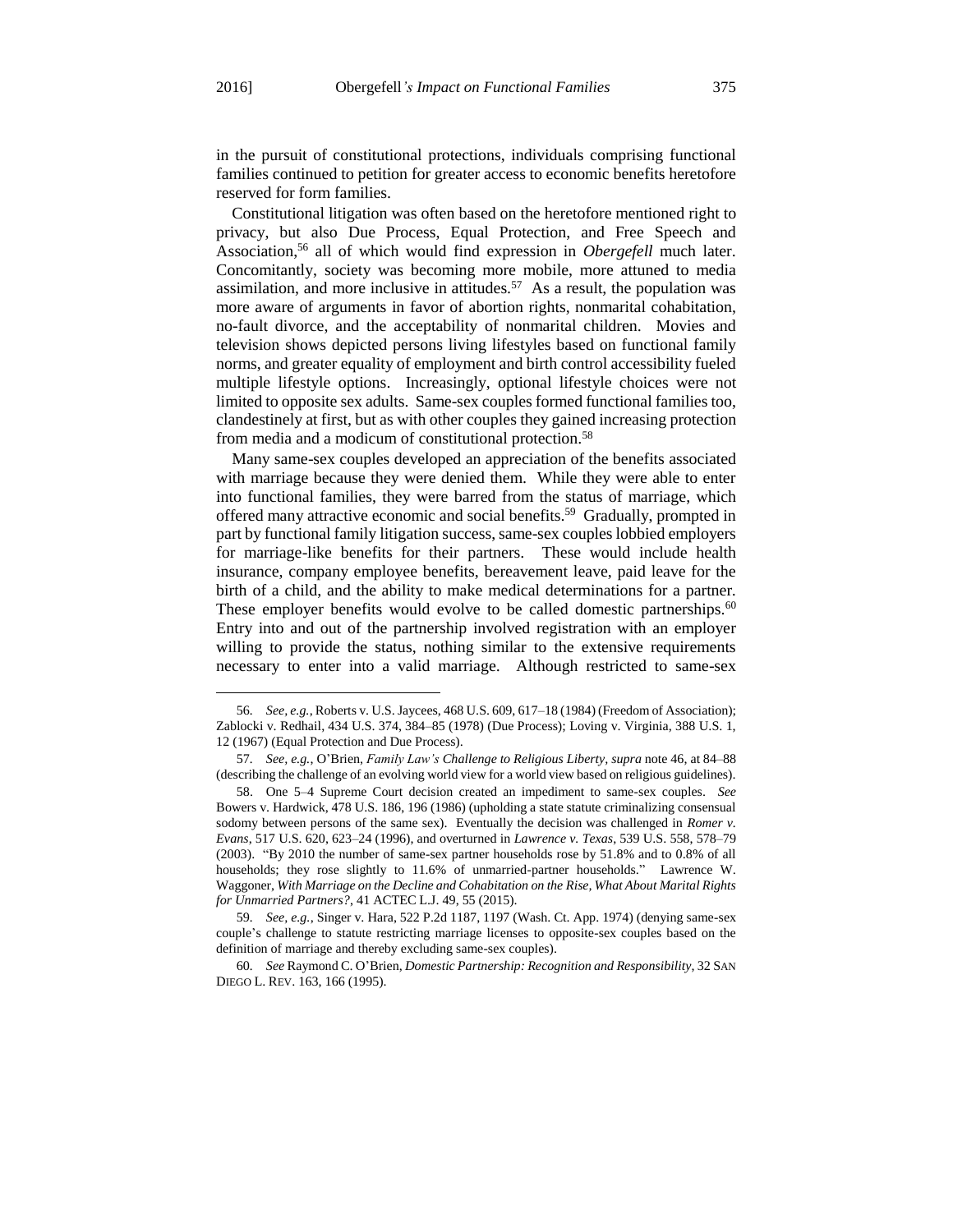couples, employers soon discovered that providing domestic partnership benefits cost them little and yet it was a means by which they could retain skilled employees. The practice expanded rapidly.<sup>61</sup> Eventually cities and localities began offering domestic partnership benefits to same-sex employees, and then some municipalities mandated that employers could not conduct business with the locality if the company did not offer domestic partnership benefits.<sup>62</sup> Eventually, California would become the most populous state to offer domestic partnership to its citizens, enacting the Domestic Partnership Rights and Responsibilities Act of 2003.<sup>63</sup> The state made its domestic partnership legislation as similar to marriage as it could, providing identical benefits and prerogatives. The status continued in California until the state was permitted to offer marriage licenses for same-sex marriage.

Opposition to same-sex couples receiving any type of state recognition galvanized persons on both sides of the argument. Opponents argued that state benefits sanctioned immorality, pedophilia, and were a bad influence on children who may as a result choose to adopt that same-sex lifestyle.<sup>64</sup> Advocates for same-sex status protections were energized by the opportunities and encouragement presented by business employers, local legislative gains, and constitutional rulings that seemed to open guarantees of economic and social status inclusion. The contest between the opposing views continued until the two sides confronted the issue of equal marriage rights for same-sex couples. Until *Obergefell*, the most significant decision was *Baehr v. Lewin*, <sup>65</sup> decided in 1993 by the Hawaiian Supreme Court. Relying on a 1967 Supreme Court decision permitting interracial marriage, the Supreme Court of Hawaii ruled that the definition of marriage could continue to change with an evolving social order and custom.<sup>66</sup> Until that decision, same-sex persons were denied a marriage license issuance that seemed warranted under Equal Protection, Due Process, or the penumbra of privacy. Courts held that these guarantees were inapplicable because the definition of marriage as one man and one woman was immutable.<sup>67</sup>

 $\overline{a}$ 

64*. See* O'Brien, *Family Law's Challenge to Religious Liberty*, *supra* note 46, at 45–49.

65. 852 P.2d 44 (Haw. 1993). For the role of *Baehr v. Lewin* in the *Obergefell* decision, see Obergefell v. Hodges, 135 S. Ct. 2584, 2596–97 (2015).

66*. Baehr*, 852 P.2d at 63 (relying on *Loving v. Virginia*, 388 U.S. 1, 11–12 (1967)). Chief Justice Roberts, in his dissent in *Obergefell*, alluded to the evolution rationale and questioned if the Court's decision to permit same-sex unions will eventually evolve to permit polygamy. *See Obergefell*, 135 S. Ct. at 2621–22 (Roberts, C.J., dissenting).

67*. See, e.g.*, Singer v. Hara, 522 P.2d 1187, 1195 (Wash. Ct. App. 1974) (holding that the Equal Rights Amendment and other constitutional safeguards are inapplicable because of the definition of marriage).

<sup>61</sup>*. See id.* at 177–81.

<sup>62</sup>*. See id.* at 181–84.

<sup>63</sup>*. See* CAL. FAM. CODE § 297.5(a) (West 2004). California later enacted same-sex marriage, which was then rejected by the voters in Proposition 8, by which the state amended its constitution to define marriage as between one man and one woman. Upon challenge, the amendment was ruled a violation of Equal Protection and same-sex marriage was then allowed. *See* Perry v. Brown, 671 F.3d 1052, 1095 (9th Cir. 2012).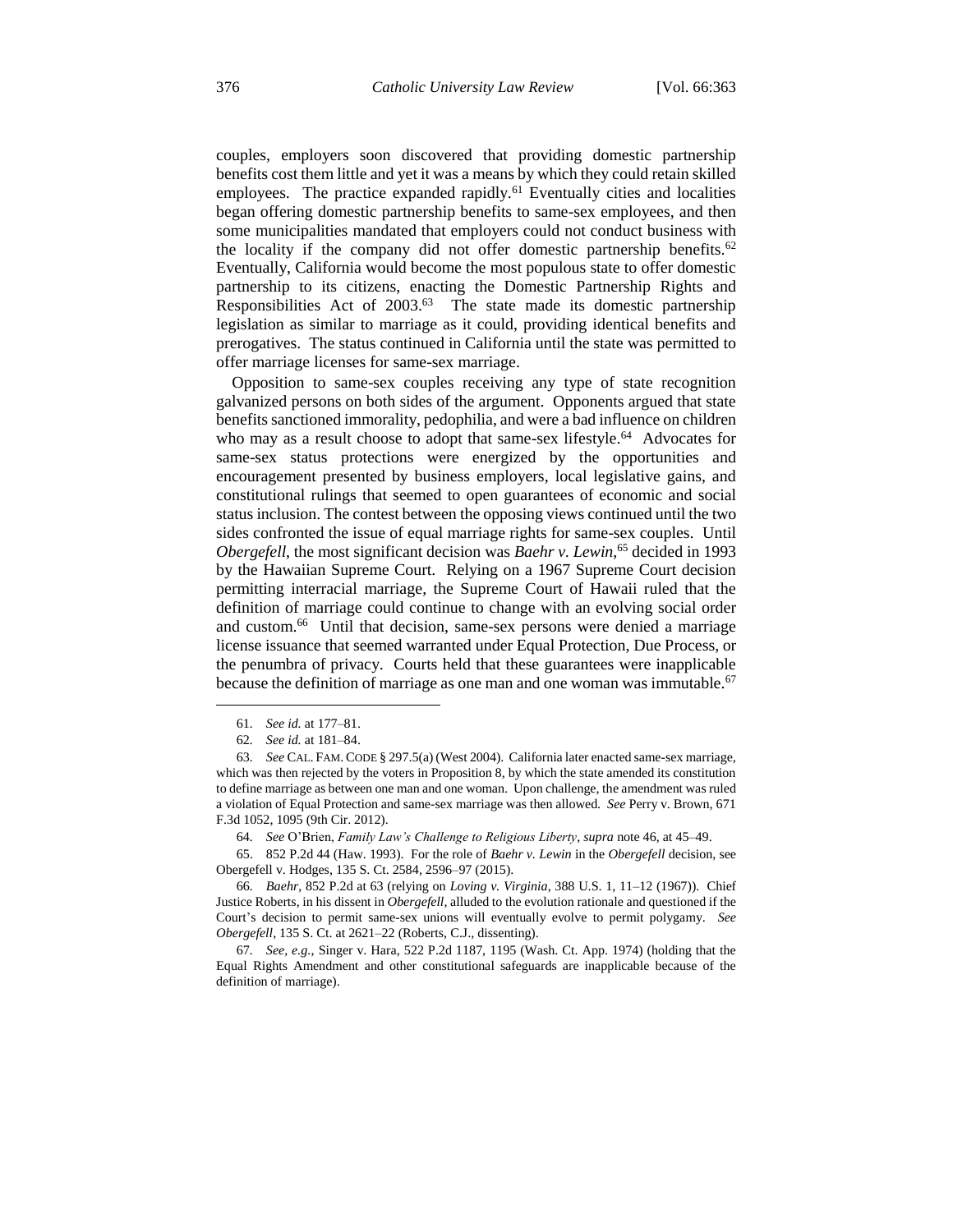The Hawaiian court's rationale made this definitional obstacle irrelevant, ruling that if marriage could evolve to include interracial couples then marriage could evolve to include same-sex couples as well.<sup>68</sup> As with interracial marriage and *Loving v. Virginia*, <sup>69</sup> the contemporary impact of the Hawaiian decision in *Baehr*  permitting the definition of marriage to evolve and include same-sex couples was significant. This decision cemented an irreversible change in analysis.

Backlash against the Hawaiian decision was swift and vehement. Opponents argued that same-sex marriage would (1) destroy the traditional institution of marriage, (2) that through Full Faith and Credit every state would be forced to adopt same-sex marriages celebrated elsewhere, and (3) that any court's requirement of same-sex marriage was a flagrant example of judicial activism.<sup>70</sup> Such arguments were heard in Hawaii, prompting the state's legislature to act. Rather than permit same-sex marriage in the state, the Hawaiian legislature and the state's voters reached a compromise with proponents of same-sex marriage by enacting a permeation of domestic partnerships. As a result of the compromise, the state became the first to adopt "reciprocal beneficiaries," a status made available solely to same-sex couples that sought to provide identical state benefits as those available to married couples.<sup>71</sup> Nonetheless, as with domestic partnership, a simple registration procedure would entitle registrants to the status.<sup>72</sup> The state constitution was amended to define marriage as between one man and one woman in return for the enactment of reciprocal beneficiaries.<sup>73</sup> In spite of the fact that same-sex couples were still denied the ability to marry in the state, reciprocal beneficiary status was a significant achievement for adults seeking to establish a same-sex functional family. This status and the rationale that precipitated it would continue a progression towards the eventual right to same-sex marriage in  $2015.^{74}$ 

The third permeation of status was civil unions. This was an innovation adopted by the Vermont legislature on July 1, 2000, prompted by a decision of the Vermont Supreme Court holding that the Common Benefits Clause of the state constitution guaranteed to each citizen common economic benefits;<sup>75</sup> same-

<sup>68</sup>*. Baehr*, 852 P.2d at 67–68.

<sup>69.</sup> 388 U.S. 1 (1967).

<sup>70</sup>*. See, e.g.*, Jane S. Schacter, *Courts and the Politics of Backlash: Marriage Equality Litigation, Then and Now*, 82 S. CAL. L. REV. 1153, 1184–85 (2009). These arguments are acknowledged in the *Obergefell* decision. *See Obergefell*, 135 S. Ct. at 2605–07.

<sup>71</sup>*. See* Schacter, *supra* note 70, at 1166.

<sup>72</sup>*. See* HAW. REV. STAT. § 572C-5 (West 1997).

<sup>73</sup>*. See supra* note 71 and accompanying text.

<sup>74.</sup> For the role of *Baehr* in the *Obergefell* analysis, *see Obergefell*, 135 S. Ct. at 2596–97.

<sup>75.</sup> Baker v. Vermont, 744 A.2d 864, 867 (Vt. 1999). In its *Obergefell* decision, the Court defined the benefits of marriage as including: taxation, inheritance and property rights, rules of intestate succession, spousal privilege in the law of evidence, hospital access, medical decision making authority, adoption rights, the rights to benefits of survivors, birth and death certificates, professional ethics rules, campaign finance restrictions, workers compensation benefits, health insurance, and child custody, support, and visitation rules. *Obergefell*, 135 S. Ct. at 2601.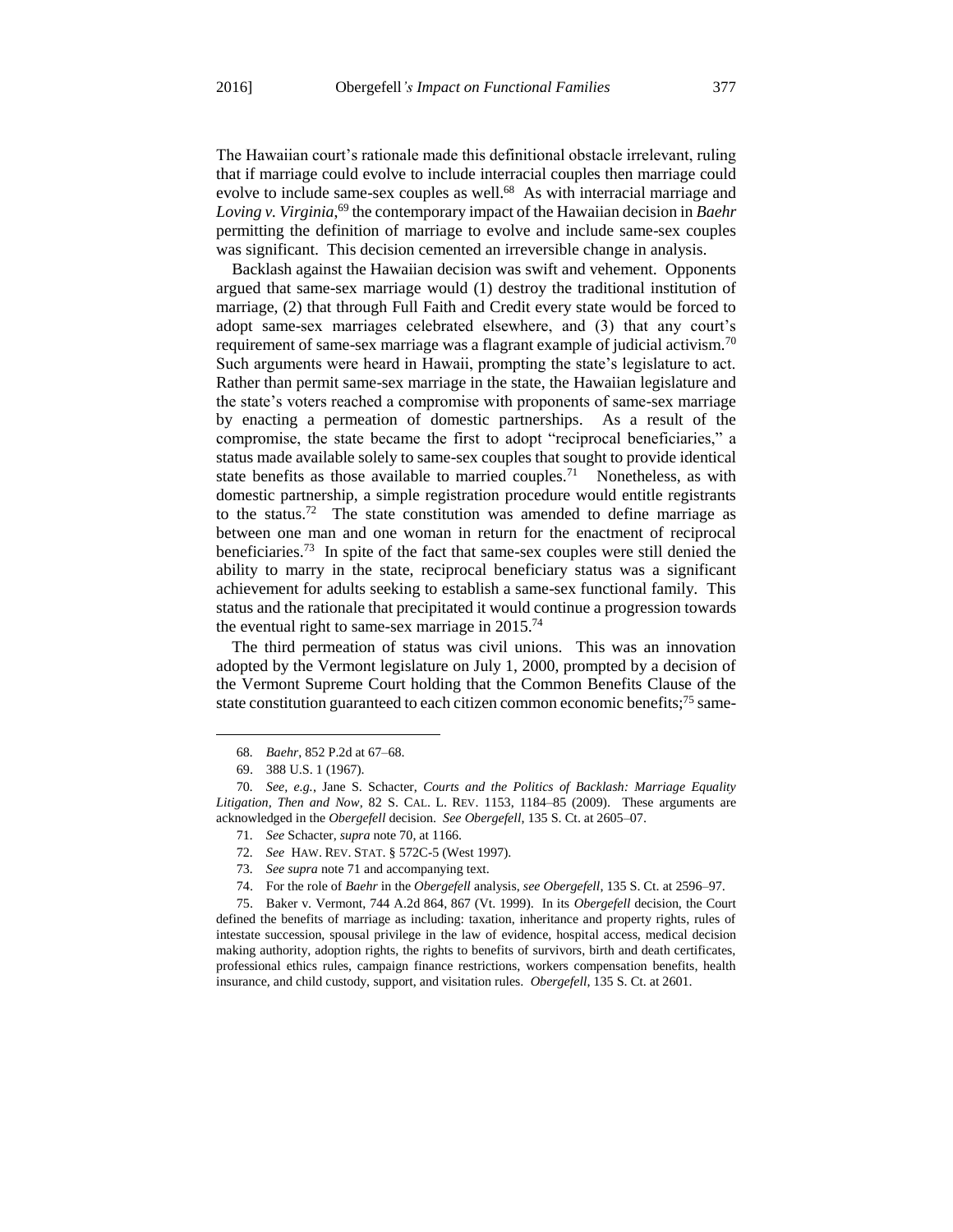sex couples were now entitled to the same benefits as married opposite-sex couples. In order to enter into a civil union a same-sex couple had to complete all of the requirements of an opposite-sex couple seeking to enter into marriage.<sup>76</sup> Likewise, in order to bring about dissolution of the civil union the requirements were similar to divorce.<sup>77</sup> Because civil unions attempted to provide all of the benefits of marriage, it was argued that the definition of "marriage" could be reserved for opposite-sex couples, permitting courts and legislatures to dodge the definitional issue. The state felt satisfied that it could create a separate but equal status for same-sex couples, but civil unions instead became the last step in the road to same-sex marriage.

Eventually, a few other states imitated Vermont's civil unions, and it appeared for a while that this status would provide a status quo.<sup>78</sup> But the hiatus was brief, and on May 17, 2004, Massachusetts, at the direction of the state's highest court, began issuing marriage licenses to same-sex couples.<sup>79</sup> And Vermont, the state that initiated civil unions, then progressed beyond civil unions and became the first state to enact same-sex marriage as a result of a vote of the legislature and not because of judicial mandate. Other states followed suit and a patchwork of same-sex marriage jurisdictions arose among the states, a patchwork that only ended with the decision of the U.S. Supreme Court on June 26, 2015 mandating same-sex marriage throughout the nation.

The process from domestic partnership to same-sex marriage, taking more than thirty years, illustrates a process of accommodation of same-sex adults working through functional families and resulting in access to form family. Primarily, the benefits sought were economic, with only a passing reference made to parental status. The process began with judicial recognition, then with employers, localities, and eventually states; all doing what was necessary to provide an increasing amount of economic status for persons denied similar benefits afforded to opposite-sex couples. Once same-sex marriage became a reality, the availability of the intermediate status arrangements—domestic partnership, reciprocal beneficiary, and civil unions—were deemed unnecessary. But until marriage was available, the status accommodations were oriented towards economic benefits for the functioning adult partners.

Children born or adopted into same-sex unions were addressed under the "marriage-like" status arrangements enacted by the states, or they were accommodated through various court-fashioned equity arrangements such as

<sup>76.</sup> VT. STAT. ANN. tit. 18, §§ 5131, 5137 (West 2000).

<sup>77</sup>*. See* VT. STAT. ANN. tit. 15, §§ 551, 1206 (West 2016).

<sup>78</sup>*. See, e.g.*, DEL. CODE ANN. tit. 13, § 202 (West 2012); 750 ILL. COMP. STAT. 75/20 (2011); N.J. STAT. ANN. §§ 37:1-28 to 37:1-36 (West 2006). Even Hawaii adopted civil unions. *See* 2011 Haw. Sess. Laws 232 (codified at HAW. REV. STAT. §§ 572B-1 to 572B-11 (2011)).

<sup>79.</sup> The decision to issue licenses was prompted by a decision from the Massachusetts Supreme Court holding that the state constitution's guarantees of liberty and equality under the law mandated that same-sex couples be allowed to marry. *See* Goodridge v. Dep't of Pub. Health, 798 N.E.2d 941, 968 (Mass. 2003).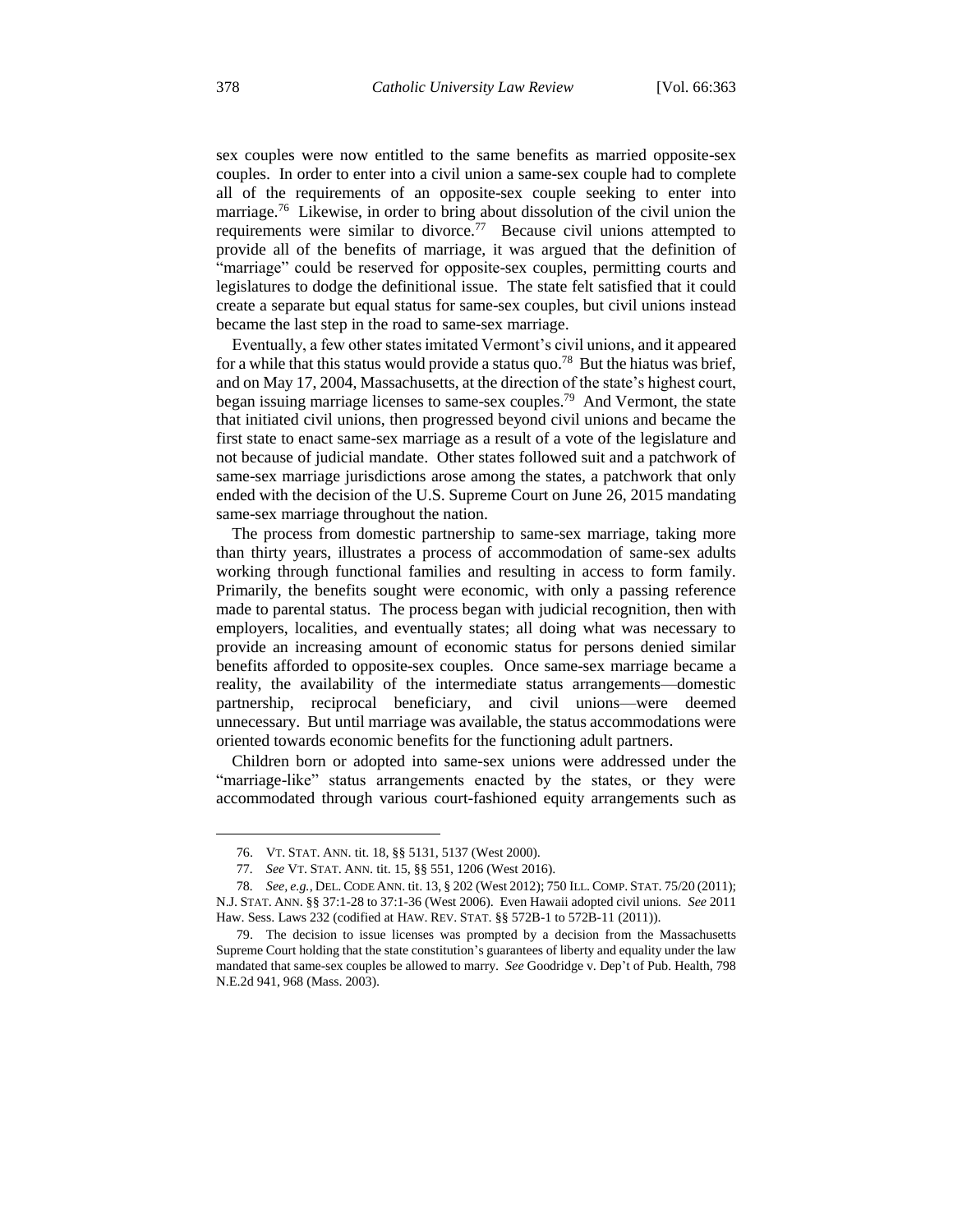$\overline{a}$ 

equitable estoppel, de facto parenthood, and psychological parenthood.<sup>80</sup> Domestic partnership, reciprocal beneficiaries, and civil unions are no longer needed in the same-sex functional family. Does the availability of marriage eliminate the need for equitable accommodation when it comes to establishing parentage?

#### *B. Nonmarital Children*

#### *1. Uniform Parentage Act Presumptions*

On many occasions functional families, both opposite and same-sex, have brought children into their households. The 2010 Census Bureau reports that 39% of unmarried opposite-sex couple households have their own children as part of their households, and seventeen percent of unmarried same-sex couple households have children present.<sup>81</sup> The Census Bureau reports that in 2003, male couples raising children together were estimated to comprise nearly twenty-two percent of same-sex households.<sup>82</sup> Same-sex marriage is now available to same-sex partners, and although marriage is not the exclusive means by which paternity may be established, a child conceived or born during marriage is presumptively the child of the husband.<sup>83</sup> Marriage makes paternity and maternity so much easier.

The UPA is the primary arbiter of parentage, not because it has been adopted in every state; but rather, because it culls together what states have already adopted as public policy. Through its adoption and subsequent amendments, it serves as a catalyst too, and now recognizes that unmarried persons may become parents. But the statutory provisions are narrow. Article 2 of the Act, "Parent-Child Relationship," provides the means of establishing paternity under section

<sup>80</sup>*. See, e.g.*, Beth R. v. Donna M., 853 N.Y.S.2d 501, 508–09 (Sup. Ct. 2008) (holding that equitable estoppel may be used by a nonparent seeking custody of a child and that a same-sex marriage in Canada assisted in this conclusion); Jean Maby H. v. Joseph H., 676 N.Y.S.2d 677, 682 (App. Div. 1998) (holding that facts may determine that it is in the best interest of a child for a nonparent to have standing to pursue custody of that child). *But see* Janis C. v. Christine T., 742 N.Y.S.2d 381, 383 (App. Div. 2002) (holding that parenting rights and privileges given to nonparents in same-sex domestic partnerships must come from the legislature and not the courts).

<sup>81.</sup> Waggoner, *supra* note 58, at 57.

<sup>82.</sup> Jessica Hawkins, *My Two Dads: Challenging Gender Stereotypes in Applying California's Recent Supreme Court Cases to Gay Couples*, 41 FAM. L.Q. 623, 631 (2007) (citing U.S. CENSUS BUREAU, MARRIED-COUPLE AND UNMARRIED-PARTNER HOUSEHOLDS: 2000 9 (2003)).

<sup>83</sup>*. See, e.g.*, Estate of Cornelious, 674 P.2d 245, 246–48 (Cal. 1984); *In re* Findlay, 170 N.E. 471, 473–75 (N.Y. 1930) (upholding an irrebutable presumption that a child born to a woman cohabiting with her not impotent husband is the child of her husband). The marital presumption of paternity may be applied in a gender neutral fashion. For application to same sex marriages, see, for example, Barse v. Pasternak, No. HHBFA124030541S, 2015 WL 600973, at \*13 (Conn. Super. Ct. 2015); Stankevich v. Milliron, 882 N.W.2d 194, 196 (Mich. Ct. App. 2015) (holding that a spouse in a same-sex marriage has standing to raise the equitable-parent doctrine in light of the Supreme Court's decision in *Obergefell*).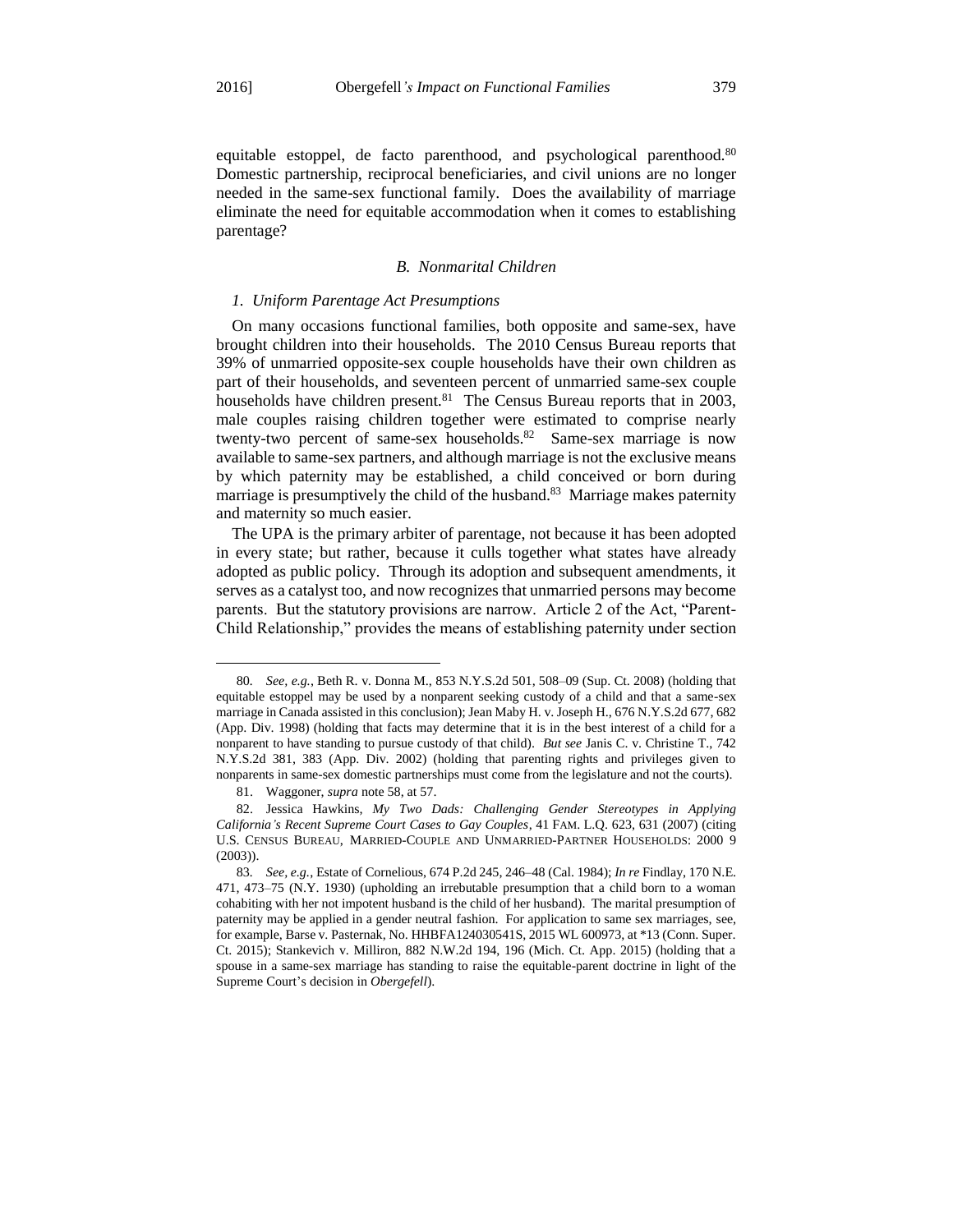$201<sup>84</sup>$  and then in section 204 the statute provides presumptions that are meant to make it easier to establish parentage for a child.<sup>85</sup> The Act makes distinctions based on a man or a woman, but gradually courts, when interpreting state adaptations of the Act, interpreted the provisions as gender neutral.<sup>86</sup>

Overall, the Act provides that the paternity of the child may be established through acknowledgement of such, $87$  or if the presumed parent (in a gender neutral fashion) resides in the same household with the child during the first two years of the child's life and openly holds the child out as his or her own,<sup>88</sup> or if there is an adjudication of the person's paternity/maternity.<sup>89</sup> Second, an adult party to the relationship may adopt the child through statutory procedures.<sup>90</sup> Third, advances in assisted reproductive technology make it possible for an adult party to become a parent through assisted reproductive technology, and to include surrogacy contracts with a gestational carrier.<sup>91</sup> And fourth, also involving assisted reproductive technology, a man or woman may become the parent of a child by consenting to assisted reproduction involving his or her partner that results in the birth of a child. $92$ 

On its face, the Act provides an avenue for same-sex couples to establish parentage through consent to assisted reproduction, or through residing in the same household during the first two years of a child's life and holding the child out as his or her own.<sup>93</sup> But if the terms of the statute are read in a gender specific

<sup>84.</sup> UNIF. PARENTAGE ACT § 201 (UNIF. LAW COMM'N 2002).

<sup>85</sup>*. Id.* § 204.

<sup>86</sup>*. See, e.g.*, Buzzanca v. Buzzanca, 72 Cal. Rptr. 2d 280, 282 (Ct. App. 1998) (holding that both man and woman could become parents through consent).

<sup>87</sup>*. See* UNIF. PARENTAGE ACT § 301 (UNIF. LAW COMM'N 2002) ("The mother of a child and a man claiming to be the genetic father of the child may sign an acknowledgement of paternity with intent to establish the man's paternity."). This acknowledgement must, among other requirements, be signed by the mother and the man seeking to establish his paternity. *Id.* § 302.

<sup>88</sup>*. Id.* § 204(a)(5); *see, e.g.*, Partanen v. Gallagher, 59 N.E.3d 1133 (Mass. 2016) (holding that a person in a same-sex relationship may become a presumed parent under the terms of the statute).

<sup>89</sup>*. Id.* § 201(a)(2), (b)(3).

<sup>90</sup>*. Id.* § 201(a)(3), (b)(4); UNIF. ADOPTION ACT § 3-706 (UNIF. LAW COMM'N 1994) ("A decree of adoption is a final order for purposes of appeal when it is issued and becomes final for other purposes upon the expiration of the time for filing an appeal, if no appeal is filed, or upon the denial or dismissal of any appeal filed within the requisite time.").

<sup>91.</sup> Gestational agreements, if permitted in the jurisdiction where parentage is sought, may establish maternity or paternity under a valid gestational agreement. UNIF. PARENTAGE ACT §§ 201(a)(4), (b)(6), 807 (UNIF. LAW COMM'N 2002). Not all states permit surrogacy.

<sup>92</sup>*. Id.* § 201(b)(5); *see, e.g.*, Buzzanca v. Buzzanca, 72 Cal. Rptr. 2d 280, 291 (Ct. App. 1998) (holding that both man and woman may become parents of a child born to a gestational carrier through consent in a gender neutral fashion); *see also* Elisa B. v. Superior Court, 117 P.3d 660, 665 (Cal. 2005) (referencing same-sex couples); Kristine H. v. Lisa R., 117 P.3d 690, 695–96 (Cal. 2005); K.M. v. E.G., 117 P.3d 673, 682 (Cal. 2005).

<sup>93</sup>*. See, e.g.*, Partanen v. Gallagher, 59 N.E.3d 1133 (Mass. 2016) (holding that a woman in a same-sex relationship who held out the children of her partner as her own children, performing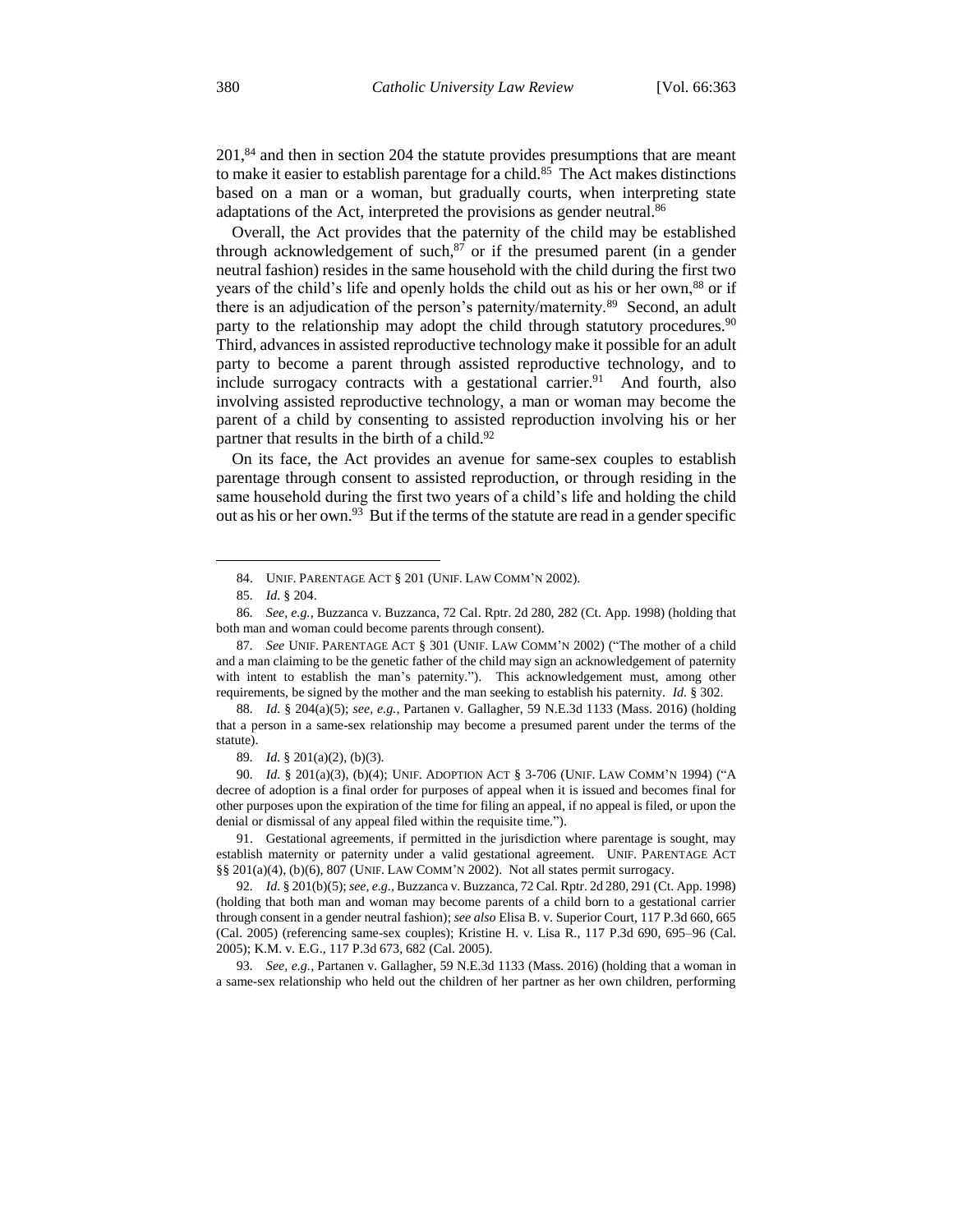fashion, it excludes same-sex couples. In addition, not all states adopted the Act's 2002 revision permitting paternity if the person resides in the same household and holds the child out as his or her own for a period of first two years of the child's life. To replicate this provision in the Act, a few states judicially or statutorily adopted de facto parenthood, which provides acceptance of caretaking responsibilities for a similar period of time.<sup>94</sup> Faced with obstacles, state courts responded by refusing to take action or, on the contrary, fashioning equitable remedies to classify persons as parents even though they did not meet the statutory criteria.

#### *2. Assisted Reproductive Technology Parentage*

Parentage through assisted reproductive technology is one means by which same-sex couples achieve parentage; adoption is the other. In reference to assisted reproductive technology, rapid advances in medical procedures have resulted in enhanced opportunities for persons of the same sex seeking to become parents. In a 2010 law review article, Professor Lee-ford Tritt discussed the 2008 revision to the Uniform Probate Code as it applied to establishing a parent-child relationship, noting the difficulty of legislation keeping pace with technological changes.<sup>95</sup> He observed that "parentage is a much more complicated affair these days . . . DNA testing and advancements in ART [artificial reproductive technology] (such as sperm donations) make presuming and recognizing the father-child relationship more difficult as well."<sup>96</sup> Likewise, Professor Tritt explains, "it used to be that a mother-child relationship was selfapparent, as the mother actually gave birth to the child." $97$  But assisted reproductive technology makes motherhood less apparent. For example, "egg donations and gestational surrogacy now make identifying a mother-child relationship more difficult."<sup>98</sup> And likewise, a father's genetic connections always have been less apparent, so legal paternity traditionally has been inferred through a series of presumptions and legal defenses, but technological advances have created an increasing possibilities gap in establishing parentage. For instance, "ART can achieve conception without sex, so people who want a child

the functions of a parent, was a presumed parent under the terms of the UPA adopted by the state in spite of the lack of a biological connection with the children).

<sup>94</sup>*. See, e.g.*, Conover v. Conover, 146 A.3d 433, 449–51 (Md. 2016) (adopting judicially, de facto parenthood and referencing other states doing likewise).

<sup>95.</sup> Lee-ford Tritt, *Technical Correction or Tectonic Shift: Competing Default Rule Theories Under the New Uniform Probate Code*, 61 ALA. L. REV. 273, 275–76 (2010).

<sup>96</sup>*. Id.* at 299; *see also* St. Mary v. Damon, 309 P.3d 1027, 1032 (Nev. 2013) ("Given the medical advances and changing family dynamics . . . determining a child's parents today can be more complicated than it was in the past.").

<sup>97.</sup> Tritt, *supra* note 95, at 299.

<sup>98</sup>*. Id.* For a gestational agreements statute, see UNIF. PARENTAGE ACT, Article 8 (UNIF. LAW COMM'N 2002). For discussion generally, see Pamela Laufer-Ukeles, *Mothering for Money: Regulating Commercial Intimacy*, 88 IND. L.J. 1223 (2013).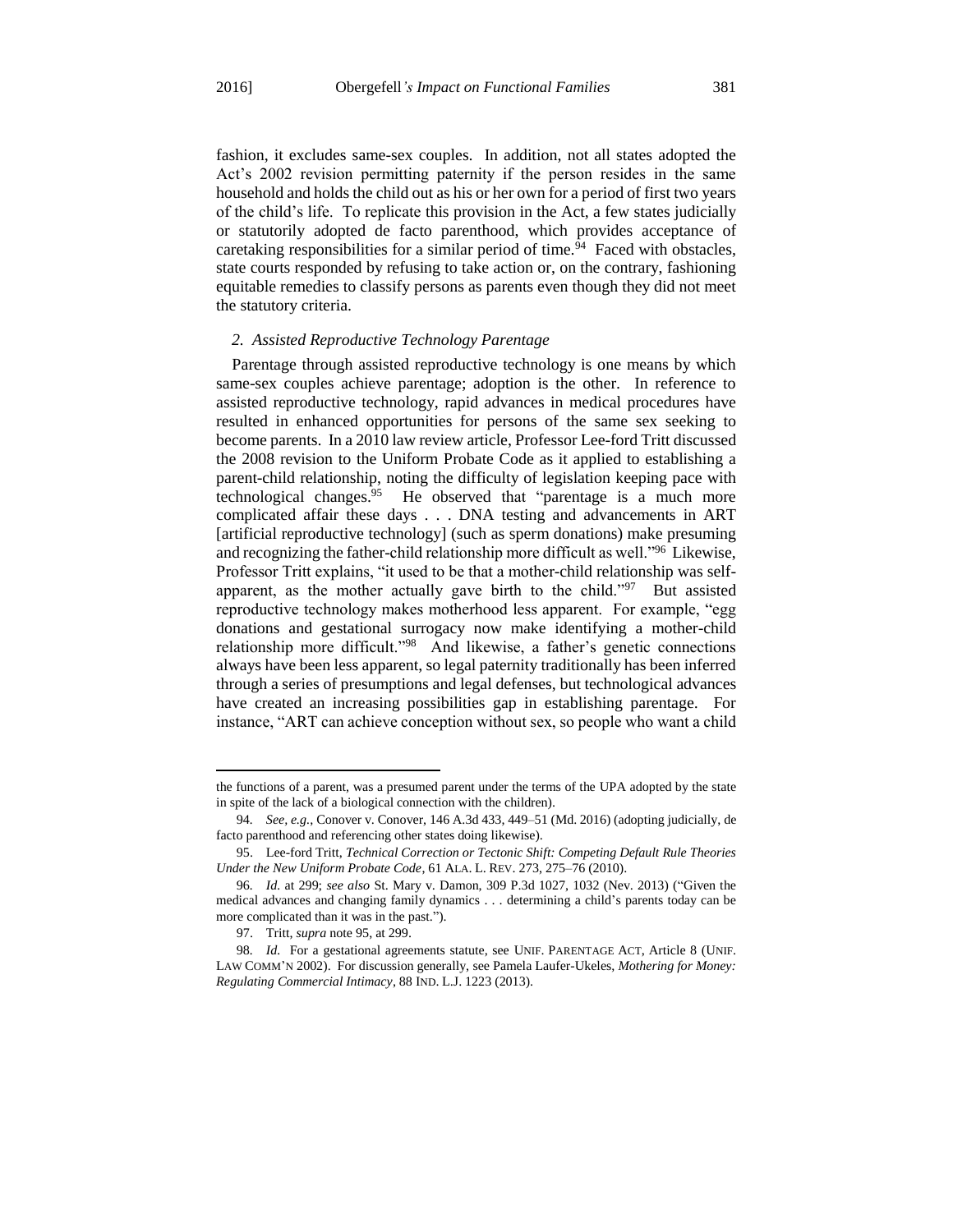may use sperm, ova, or gestational services that have been donated or sold."<sup>99</sup> Because of expanding possibilities, children may have parentage connections to multiple adults:

For instance, it is now possible for a child to have three potential "mothers": the egg donor, the gestational surrogate, and the woman who plans the pregnancy and intends to raise the child as the legal mother. It is also possible for a child to have three potential "fathers": the sperm donor, the husband to the gestational surrogate, and the man who plans the pregnancy and intends to be legally recognized as the father.<sup>100</sup>

California now acknowledges that it is possible for a child to have multiple legal parents:

In an appropriate action, a court may find that more than two persons with a claim to parentage under this division are parents if the court finds that recognizing only two parents would be detrimental to the child. In determining detriment to the child, the court shall consider all relevant factors, including, but not limited to, the harm of removing the child from a stable placement with a parent who has fulfilled the child's physical needs and the child's psychological needs for care and affection, and who has assumed that role for a substantial period of time. A finding of detriment to the child does not require a finding of unfitness of any of the parents or persons with a claim to parentage.<sup>101</sup>

As advances in assisted reproductive technologies continue, "their purveyors have been accused of operating in the 'Wild West' of American medicine."<sup>102</sup> In addition, these advances have "coincided with a dramatic change in the legal conception of the family,"<sup>103</sup> and the process of evolution continues. Just as same-sex marriage is now legally possible, new technologies "may in the future allow two women to create a child with whom they both share an equal genetic link, without requiring any male genetic contribution, or two men to create a child with only a minimal female genetic contribution."<sup>104</sup> Such a procedure is a combination of two procedures, somatic cell nuclear transfer (SCNT) and stem cell technology used in the context of two-parent families.<sup>105</sup> As it pertains to

<sup>99.</sup> Tritt, *supra* note 95, at 303.

<sup>100</sup>*. Id.* at 303–04.

<sup>101.</sup> CAL. FAM. CODE § 7612(c) (West 2004).

<sup>102.</sup> Yehezkel Margalit et al., *The New Frontier of Advanced Reproductive Technology: Reevaluating Modern Legal Parenthood*, 37 HARV. J. L. & GENDER 107, 108 (2014).

<sup>103</sup>*. Id.* at 112. For further commentary on the expanding definition of family through ART, see Myrisha S. Lewis, *Biology, Genetics, Nurture, and the Law: The Expansion of the Legal Definition of Family to Include Three or More Parents*, 6 NEV. L.J. 743 (2016).

<sup>104.</sup> Margalit et al., *supra* note 102, at 116–17.

<sup>105</sup>*. Id.* at 117 ("[T]he basic process is as follows: SCNT entails removing the original nucleus from an egg (which is then known as an 'enucleated egg') and replacing the nucleus with nuclear material from one or more individuals and sources. After being induced to divide in a laboratory,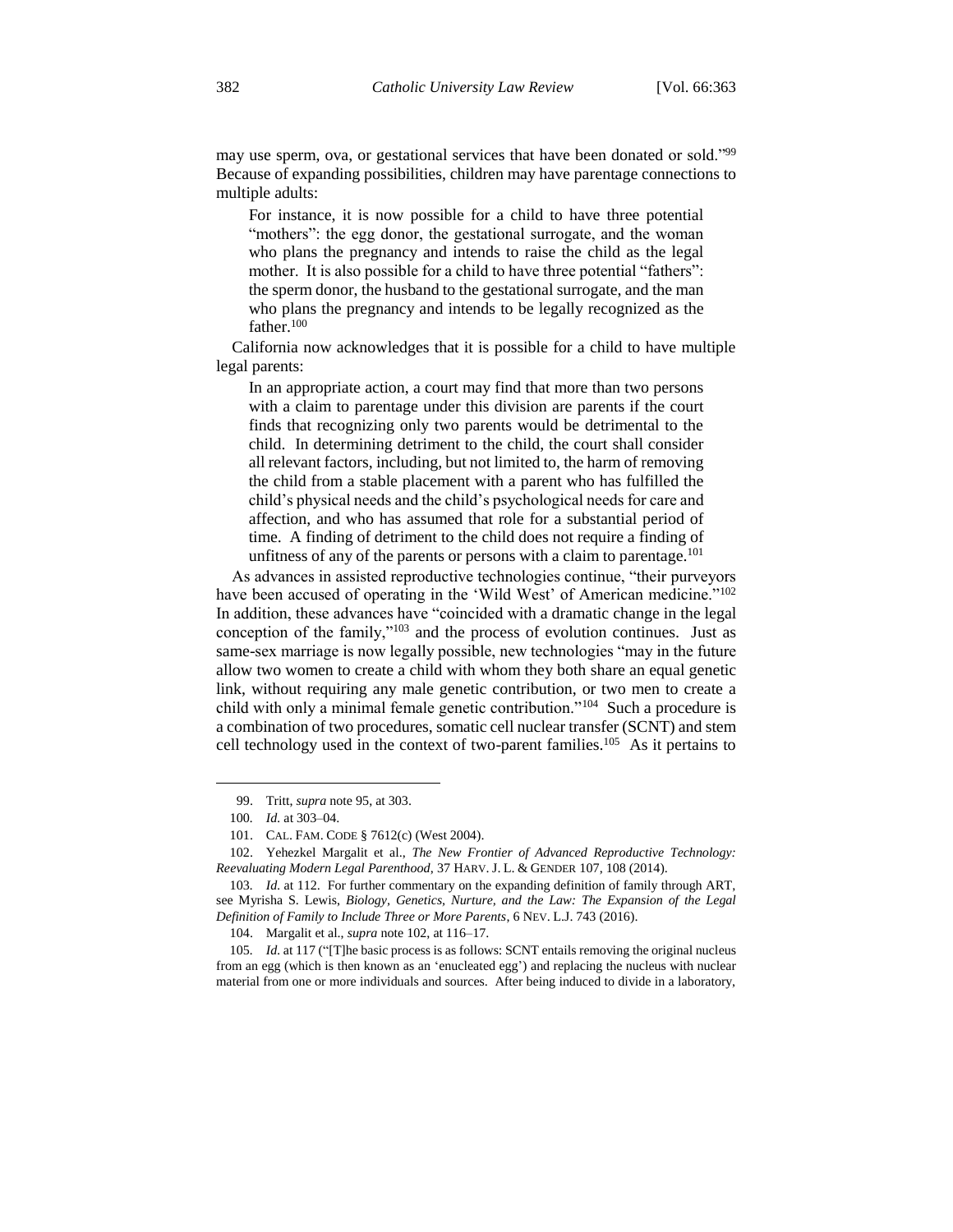same-sex couples, the procedure would be accomplished in the following context:

To create a child with two female genetic contributors, without the need for a male genetic contribution, one gamete-like cell would be taken from each of the two women. Each cell would contain one-half of the forty-six chromosomes possessed by each woman. The nucleus of each gamete-like cell would be inserted in a laboratory into an enucleated egg from one of the women to mimic a fertilization event. The resulting fertilized egg would then be implanted into one of the women to create a child with whom both women would share an equal genetic link. This process would not require a male genetic contributor.<sup>106</sup>

Such a procedure would be revolutionary, but it would make irrelevant the intent of the parties:

[T]here would be no need for a contract, a parentage order from the court, reliance on de facto parentage, or second parent adoption. The two women would be the sole biological parents of their child to the same degree as an opposite-sex couple, and there would be no additional third party to assert a biological claim of parenthood.<sup>107</sup>

There are additional parentage-inducing reproductive technologies being discussed. One is uterine transplantation, raising the possibility that "one day a uterus could be transplanted into a man."<sup>108</sup> This would permit two male genetic contributors to establish a parental claim without reference to a female.<sup>109</sup> A second method to eliminate the need for a female gestational mother is humananimal chimeric technology: "This process entails injecting specialized human stem cells into the fetus of a cow to generate an adult cow with a human uterus. Because the gestational period of a cow is nine months, this uterus could hypothetically support human embryonic gestation."<sup>110</sup> However, creating human life in an artificially created uterus has not been attempted because "[c]reating an artificial uterus for human beings is far more complicated, and it

the embryo, also known as a blastocyst, is then implanted into a uterus and allowed to gestate to form a complete organism.").

<sup>106</sup>*. Id.* at 118. The procedure for two men provides that:

each man would contribute about one half of the genetic material to an enucleated egg contributed by a female donor. A woman, either the egg donor or another person, would have to gestate the child. The majority of the egg's DNA (i.e., the nuclear DNA) would be removed, though the egg would retain the women's mitochondria DNA (mt-DNA), a minimal genetic contribution.

*Id.* at 122.

<sup>107</sup>*. Id.* at 121.

<sup>108</sup>*. Id.* at 125.

<sup>109</sup>*. Id.*

<sup>110</sup>*. Id.* at 126.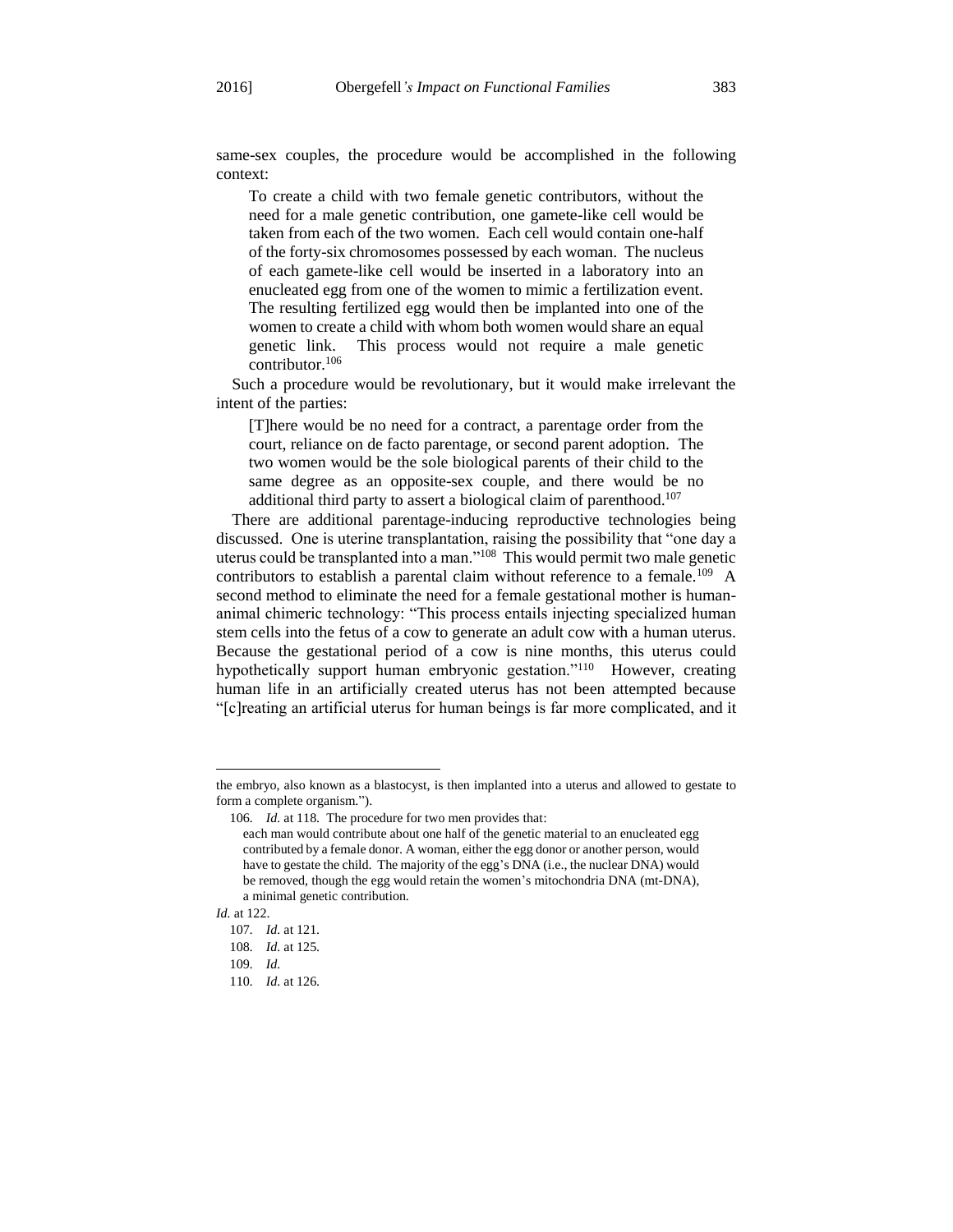is unclear whether the procedures being utilized in animals could be used to create an artificial human uterus."<sup>111</sup>

No matter how bizarre from a contemporary perspective, modern methods of reproductive technology most often share one thing in common with traditional paternity procedures—the biological connection between parent and child. Biology, such as giving birth to a child after a nine-month pregnancy is traditional and presumptions of maternity and paternity follow. Likewise, if biology is absent then parenthood may be established through marriage.<sup>112</sup> Indeed, at least one U.S. Supreme Court decision is willing to ignore the clear scientific evidence of biology and adhere to traditional notions of family as preferred. <sup>113</sup> That is, when genetic certainty contradicts the presumption of paternity brought about through marriage, at least this decision of the Court holds that the integrity of the marital union trumps biology and the genetic evidence should be ignored. If a child is born during an intact marriage, thereby entering into a family unit, genetic evidence should not be considered because of the inherent value in being a part of a family.<sup>114</sup> This holding has been

 $\overline{a}$ 

CAL. FAM. CODE § 7541 (West 2015).

<sup>111</sup>*. Id.*

<sup>112.</sup> The UPA provides for a presumption of paternity to be established in a majority of its provisions: Man and woman are married when the child is born during the marriage; a child is born within 300 days of termination of the marriage; a marriage is annulled and a child is born within 300 days of that void marriage; or the man and the woman married each other after the birth of the child and the man promised to support the child or is named as a parent on the child's birth certificate. UNIF. PARENTAGE ACT § 204(a)(1)–(4) (UNIF. LAW COMM'N 2002).

<sup>113.</sup> Michael H. v. Gerald D., 491 U.S. 110, 120 (1989) (plurality opinion) (noting that a California statute prohibits "inquiries into child's paternity that would be destructive of family integrity and privacy"); *see* CAL. FAM. CODE § 7540 (West 2015) (establishing the conclusive presumption of paternity). Rebuttal with blood tests is provided under the California Family Code:

<sup>(</sup>a) Notwithstanding Section 7540, if the court finds that the conclusions of all the experts, as disclosed by the evidence based on blood tests performed pursuant to Chapter 2 (commencing with Section 7550), are that the husband is not the father of the child, the question of paternity of the husband shall be resolved accordingly.

<sup>(</sup>b) The notice of motion for blood tests under this section may be filed not later than two years from the child's date of birth by the husband, or for the purposes of establishing paternity by the presumed father or the child through or by the child's guardian ad litem. As used in this subdivision, "presumed father" has the meaning given in Sections 7611 and 7612.

<sup>(</sup>c) The notice of motion for blood tests under this section may be filed by the mother of the child not later than two years from the child's date of birth if the child's biological father has filed an affidavit with the court acknowledging paternity of the child.

<sup>114</sup>*. See Michael H.*, 491 U.S. at 131 (holding that a California statute, specifying that any child born to a married man and his wife while they cohabit is presumed to be the father of that child, does not violate due process rights of a man who has been established as a genetic father when the statute restricts rebuttal to the husband and wife in only limited circumstances). For a critique of this decision, see for example, *id.* at 145 (Brennan, J., dissenting); Laurence H. Tribe & Michael C. Dorf, *Levels of Generality in the Definition of Rights*, 57 U. CHI. L. REV. 1057, 1085– 98 (1990); *see also Ex Parte* C.A.P., 683 So. 2d 1010, 1012 (Ala. 1996) (holding that putative father cannot challenge paternity of child born, but not conceived, during marriage); *In re* Melissa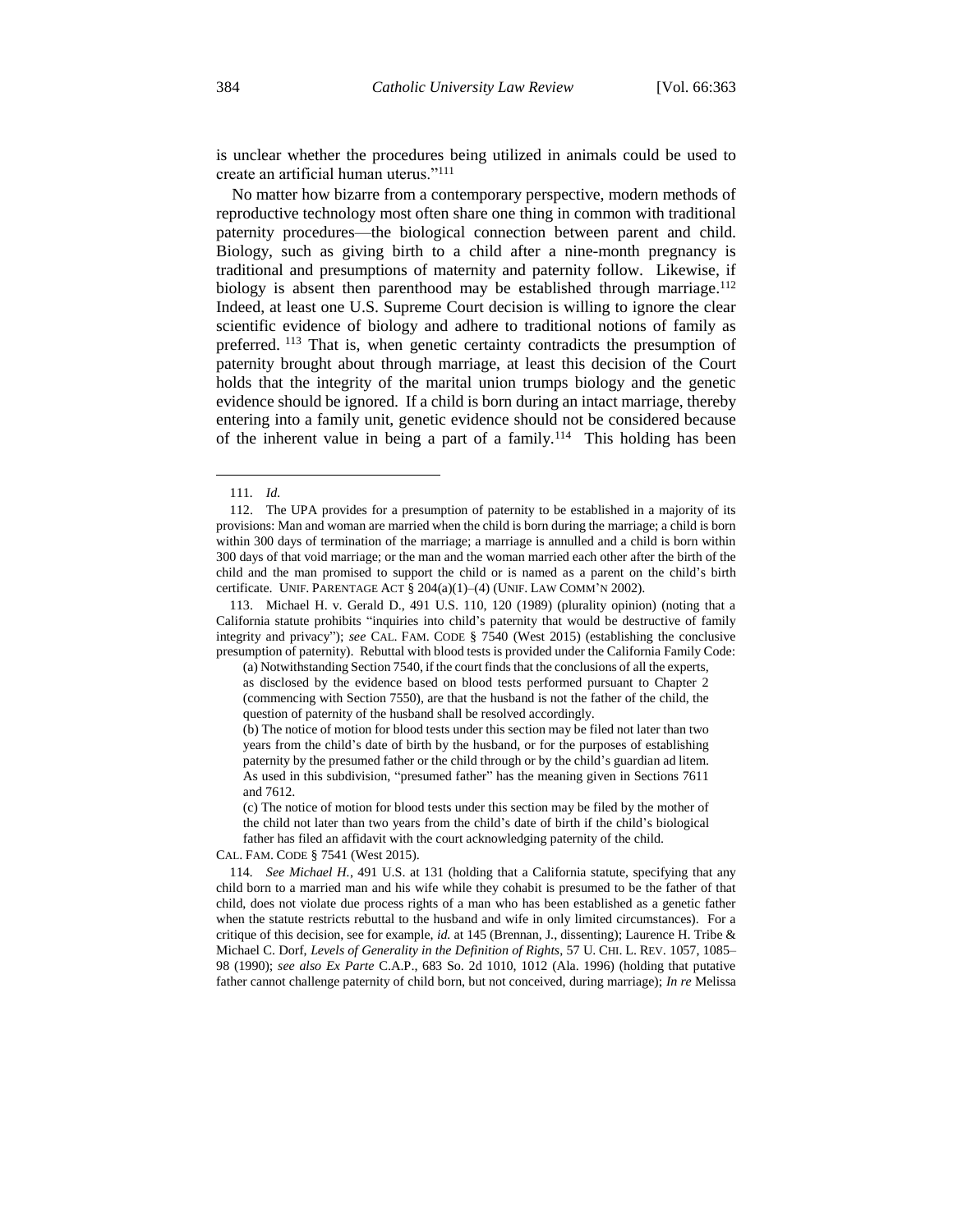criticized, but the greater challenge will come from continuing advances in genetic identification in the future. The presumptions ensconced in the UPA were born of necessity; it was otherwise impossible to establish paternity. But scientific advances continue to advance both certainty and faster results.

### *3. De Facto, Contractual, and Equitable Parentage*

Increasingly, states have adopted equitable or statutory means by which nonparents may achieve parental status other than through adoption. One commentator summarizes that, "[t]oday, only three jurisdiction appear to remain committed to doctrines denying custodial responsibilities altogether to third parties who have engaged in day-to-day residential caretaking in a parenting capacity, and the decisions expressing this commitment are lesbian-coparent cases, reflecting a special resistance to this particular family arrangement."<sup>115</sup> Likewise, two jurisdictions limit recognition of de facto parenthood to situations when the de facto parent was married to the parent.<sup>116</sup>

De facto parenthood, statutory and judicial, is one of the means by which to establish parenthood when adult parties could neither marry nor biologically participate in the conception of a child. This extends the boundaries of parenthood because the "modern basis for awarding legal parenthood is biological kinship and the marital presumption."<sup>117</sup> But as will be discussed, *infra*, de facto parenthood offers an additional means of achieving parenthood. An illustration of the use of statutory de facto parenthood is found in the Delaware Supreme Court decision of *Smith v. Gordon*.<sup>118</sup> The decision concerned two women who had been partners for five years when they decided to adopt a child from Kazakhstan.<sup>119</sup> Same-sex couples could not adopt in that country so one of the women adopted the child and the couple returned to the United States with the adopted child.<sup>120</sup> Once in the United States, the other partner enrolled the child in her health insurance plan and paid for his expenses

G., 261 Cal. Rptr. 894 (Ct. App. 1989) (holding that the child should be placed in foster care rather than with presumed father); David V.R. v. Wanda J.D., 907 P.2d 1025, 1027–28 (Okla. 1995); Pearson v. Pearson, 182 P.3d 353, 359 (Utah 2008) (holding that putative father could not challenge paternity of child upon the mother's divorce).

<sup>115.</sup> Katharine T. Bartlett, *Prioritizing Past Caretaking in Child-Custody Decisionmaking*, 77 LAW & CONTEMP. PROBS. 29, 66 (2014). The three jurisdictions are Maryland, Missouri, and Utah. *Id.* at 66 n.224. But the number of states drops to two as Maryland judicially adopted de facto parenthood on July 7, 2016. *See generally* Conover v. Conover, 146 A.3d 433, 453 (Md. 2016).

<sup>116.</sup> The two jurisdictions are New York and Michigan. Bartlett, *supra* note 115, at 66 n.225.

<sup>117.</sup> Margalit et al., *supra* note 102, at 113. Of course, statutory adoption may also establish parenthood, but one form of adoption, second parent adoption, was unavailable to many same-sex couples because second parent adoption necessitates a valid marriage between the biological parent and the person seeking to adopt.

<sup>118.</sup> 968 A.2d 1 (Del. 2009).

<sup>119</sup>*. Id.* at 3.

<sup>120</sup>*. Id.*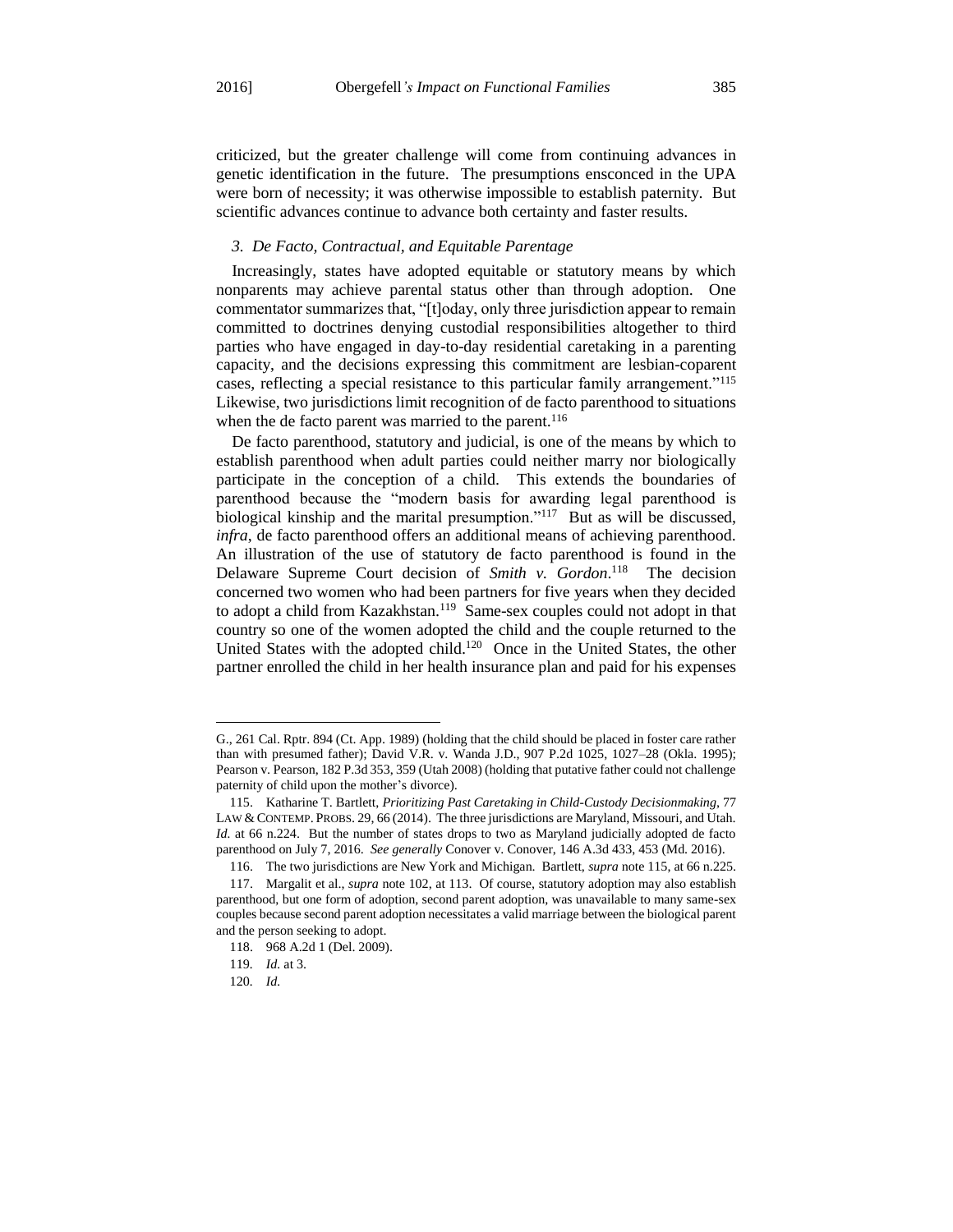even though she did not adopt the child in the United States.<sup>121</sup> When the couple subsequently ended their relationship the adopting parent refused to allow her former partner visitation with her child and the partner initiated a lengthy litigious struggle seeking visitation rights.<sup>122</sup> Initially, the Delaware Supreme Court upheld the rights of the adopting parent and refused visitation by the nonparent.<sup>123</sup> But the state legislature enacted a de facto parenthood statute and the court applied it retroactively to grant the former nonadopting partner parental status.<sup>124</sup> In doing so the Delaware Supreme Court acknowledged that the state's legislature created an additional form of parentage when it enacted statutory de facto parenthood.<sup>125</sup> Other states have adopted de facto parenthood through common law.<sup>126</sup>

In the absence of statutory or judicial formulations of de facto parenthood, or in rare instances, marriage or adoption, same-sex couples "have had to rely on contract law and equitable principles to validate their parental claims."<sup>127</sup> Clear and convincing proof of their intent to be the parents of a child is required, and proof very often resulted in "contentious litigation and requires courts to delve inappropriately into the hearts and minds of the parties."<sup>128</sup> Such contention led one court to require a test of objectivity, to create "a bright-line rule that promotes certainty in the wake of domestic breakups otherwise fraught with the risk of 'disruptive . . . battle' over parentage as a prelude to further potential

 $\overline{a}$ 

(3) Has acted in a parental role for a length of time sufficient to have established a bonded and dependent relationship with the child that is parental in nature.

DEL. CODE ANN. tit. 13, § 8-201(c) (West 2016).

125*. Smith*, 16 A.3d at 935.

126*. See, e.g.*, Conover v. Conover, 146 A.3d 433, 450–51 (Md. 2016).

127. Margalit et al., *supra* note 102, at 114. Contract claims are discussed in the context of agreements and equitable claims are discussed in the context of extraordinary circumstances, psychological parenthood, and in loco parentis. *See infra* Section II.A.2.

128. Margalit et al., *supra* note 102, at 135; *see, e.g.*, A.H. v. M.P., 857 N.E.2d 1061, 1072–73 (Mass. 2006) (holding that one of the two lesbians who helped raise the child but shared neither a marriage nor a biological connection with the child had insufficient caretaking activities with the child to establish herself as a de facto parent or a parent by estoppel).

<sup>121</sup>*. Id.*

<sup>122</sup>*. Id.* at 3–4.

<sup>123</sup>*. Id.* at 16.

<sup>124</sup>*. See* Smith v. Guest, 16 A.3d 920, 924, 936 (Del. 2011). The court cited to the recently enacted Delaware Uniform Parentage Act:

De facto parent status is established if the Family Court determines that the de facto parent:

<sup>(1)</sup> Has had the support and consent of the child's parent or parents who fostered the formation and establishment of a parent-like relationship between the child and the de facto parent;

<sup>(2)</sup> Has exercised parental responsibility for the child as that term is defined in § 1101 of this title; and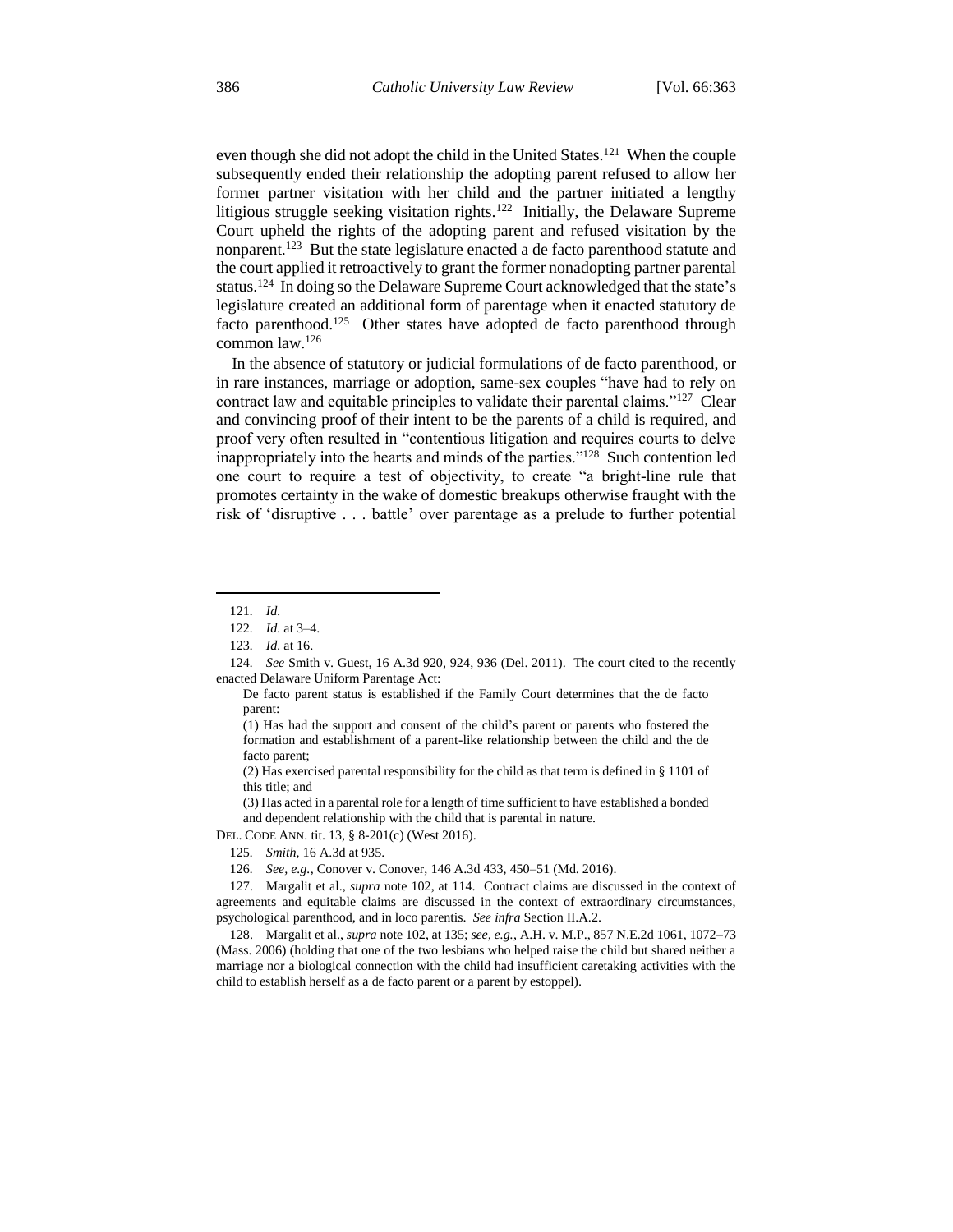combat over custody and visitation."<sup>129</sup> Sadly, bright lines of objectivity are rare in the milieu of functional families.

As will be discussed, *infra*, there are very few options available to courts to satisfy the equities of both adult parties and the best interest of the child or children involved. Throughout the years, when the number and viability of functional families were increasing, courts took note of the realities involved and began to develop approaches, and in a few cases, rules. A similar approach was taken with the economic interests of functional families. Most of the cases involved same-sex couples. Fewer opposite-sex couples were involved, perhaps because they were able to marry, acknowledge paternity, and procreate through intercourse—oblivious to surrogacy contracts, adoption, or egg and sperm donations. Same-sex couples, through litigation and a few legislative enactments, were able to assert parental claims based on equitable principles involving intent, explicit or implied. And yes, these equitable and smattering of legislative advances can continue, but are they needed now that same-sex marriage is available? Like domestic partnerships, perhaps the time has passed for reciprocal beneficiaries and civil unions, and it is necessary, at a minimum to avoid contentious litigation, for same-sex couples to embrace marriage and the presumptions marriage provides. Has costly and lengthy litigation, along with intrusive private scrutiny and the best interests of the child, provided reasons enough to abandon equitable arguments and adopt the objectivity of marriage as the gateway to parenthood? To answer this question, it is necessary to examine the scope of the equitable arrangements that have arisen over the past five decades.

#### II. THE EVOLUTION OF EQUITABLE PARENTAGE

#### *A. Fundamental Rights of Parents*

#### *1. The Pivotal Role of* Troxel

 $\overline{a}$ 

The U.S. Supreme Court has stated that "[th]e Fourteenth Amendment's Due Process Clause has a substantive component that 'provides heightened protection against government interference with certain fundamental rights and liberty interests,' . . . including parents' fundamental right to make decisions concerning the care, custody, and control of their children."<sup>130</sup> The Court characterized the fundamental rights of parents as "perhaps the oldest of the fundamental liberty interests recognized by this Court."<sup>131</sup> And even though the

<sup>129.</sup> Debra H. v. Janie R., 930 N.E.2d 184, 191–92 (N.Y. 2010) (citation omitted). *But see* Brooke S.B. v. Elizabeth A.C.C., 61 N.E.3d 488, 498–501 (2016) (departing from the bright line test and permitting establishment of parental status through, at a minimum, a pre-conceptions agreement between adult parties).

<sup>130.</sup> Troxel v. Granville, 120 S. Ct. 2054, 2056 (2000).

<sup>131</sup>*. Id.* at 2060. The Court referenced several cases in its characterization of parental rights as a fundamental liberty. *See* Washington v. Glucksburg, 521 U.S. 702, 720 (1997) (stating that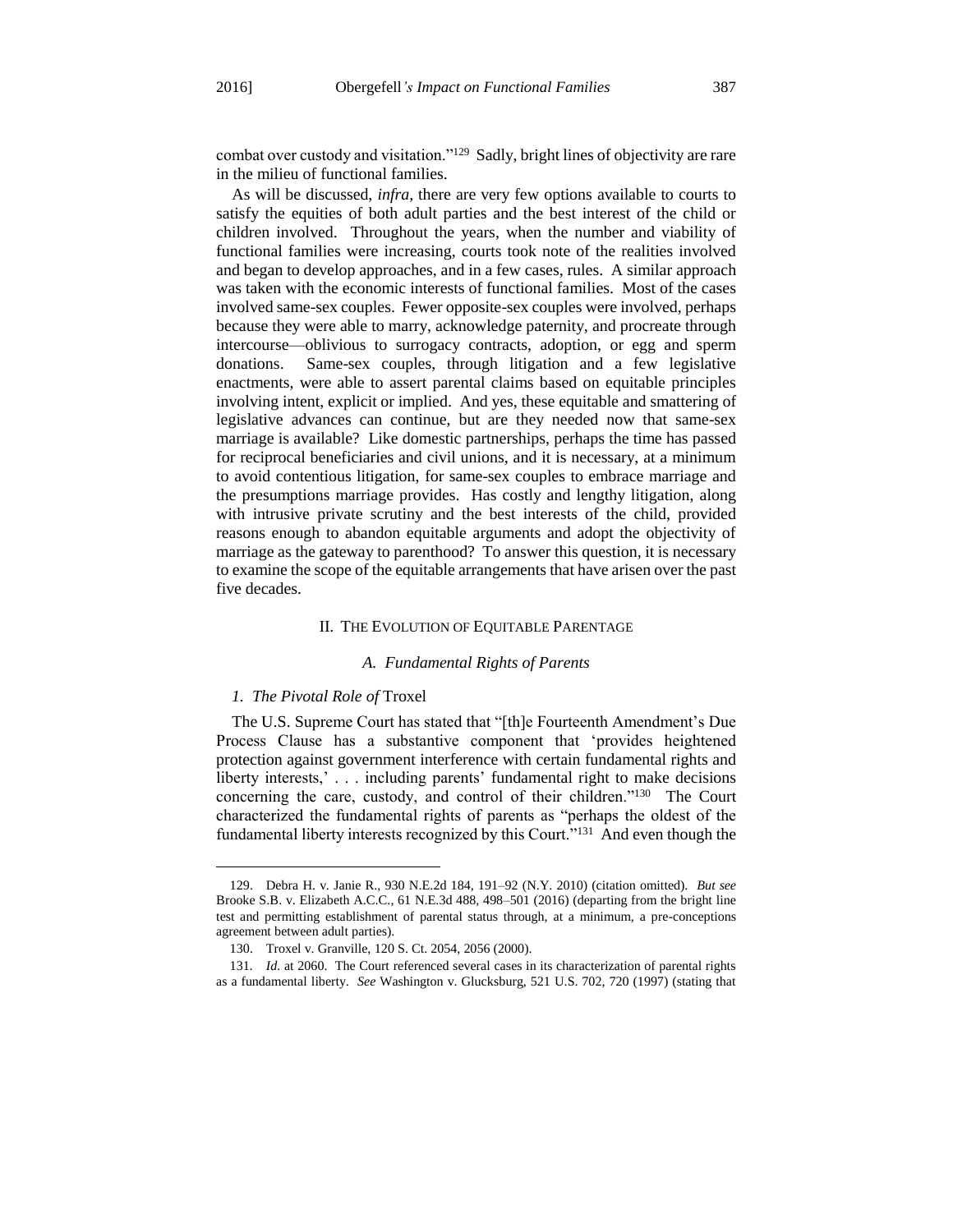plurality decision was vague in its application,  $132$  a series of subsequent judicial opinions and statutory enactments ratified the Court's holding.<sup>133</sup> The holding rejected the petition of the grandparents seeking visitation with their grandchildren. Specifically, the Court held:

[S]o long as a parent adequately cares for his or her children (i.e.*,* is fit), there will normally be no reason for the State to inject itself into the private realm of the family to further question the ability of that parent to make the best decisions concerning the rearing of that parent's children.<sup>134</sup>

Only by proving that the parent is unfit, or that the third party qualifies as a parent, may the state intervene against the wishes of a fit parent to enforce the visitation rights of a third party.<sup>135</sup> *Troxel* presumes that a fit parent always acts in the best interest of his or her child, hence what is in the best interest of a child is only a topic of inquiry when a parent is judged unfit.

The *Troxel* decision illustrates the pursuit of parentage status by persons in a relationship that involves children with whom these petitioners have no parental relationship through adoption, marriage, or biology. Specifically, the facts involve grandparents who loved and cared for their granddaughters since birth and were denied visitation by the children's biological mother. Grandparent petitions for visitation or custody of grandchildren occur frequently and these petitions resemble those of former same-sex partners seeking to visit with a child or children with whom they have bonded.<sup>136</sup> All petitions by third parties are subject to the constitutional parameters established in *Troxel*.

the right of a parent to "direct the education and upbringing" of their children is protected by the Due Process Clause); Santosky v. Kramer, 455 U.S. 745, 753 (1982) (discussing the fundamental right of parents to care and manage their children); Parham v. J.R., 442 U.S. 584, 602 (1979) (recognizing that parents have broad authority of their children); Quilloin v. Walcott, 434 U.S. 246, 255 (1978) ("[T]he relationship between parent and child is constitutionally protected."); Stanley v. Illinois, 405 U.S. 645, 651 (1972) (stating that the Court respects the interests of parents in managing the care and custody of their children); Wisconsin v. Yoder, 406 U.S. 205, 232 (1972) (stating that the parental role in raising children is an "American Tradition").

<sup>132</sup>*. See, e.g.*, *Troxel*, 120 S. Ct. at 2064 ("[W]e do not consider the primary constitutional question passed on by the Washington Supreme Court—whether the Due Process Clause requires *all nonparental visitation* statutes to include a showing of harm or potential harm to the child as a condition precedent to granting visitation. We do not, and need not, define today the precise scope of the parental due process right in the visitation context." (emphasis added)).

<sup>133</sup>*. See, e.g.*, Weldon v. Ballow, 200 So. 3d 654, 672 (Ala. Civ. App. 2015) (holding that the Alabama state statute did not meet the *Troxel* test when it did not sufficiently provide for the parental presumption); Falconer v. Stamps, 886 N.W.2d 23, 46 (Mich. Ct. App. 2015) (holding that the trial court improperly granted visitation to grandparents in part because the court did not give preference to the parental presumption mandated by *Troxel*). *But see* Suarez v. Williams, 26 N.Y.3d 440, 444 (2015) (holding that extraordinary circumstances may rebut the parental presumption and provide a nonparent with standing to seek custody of a child); CAL. FAM. CODE § 3041 (West 2013) (listing factors that may rebut the parental presumption).

<sup>134</sup>*. Troxel*, 120 S. Ct. at 2061.

<sup>135</sup>*. Id.* at 2061–62.

<sup>136</sup>*. Id.* at 2059.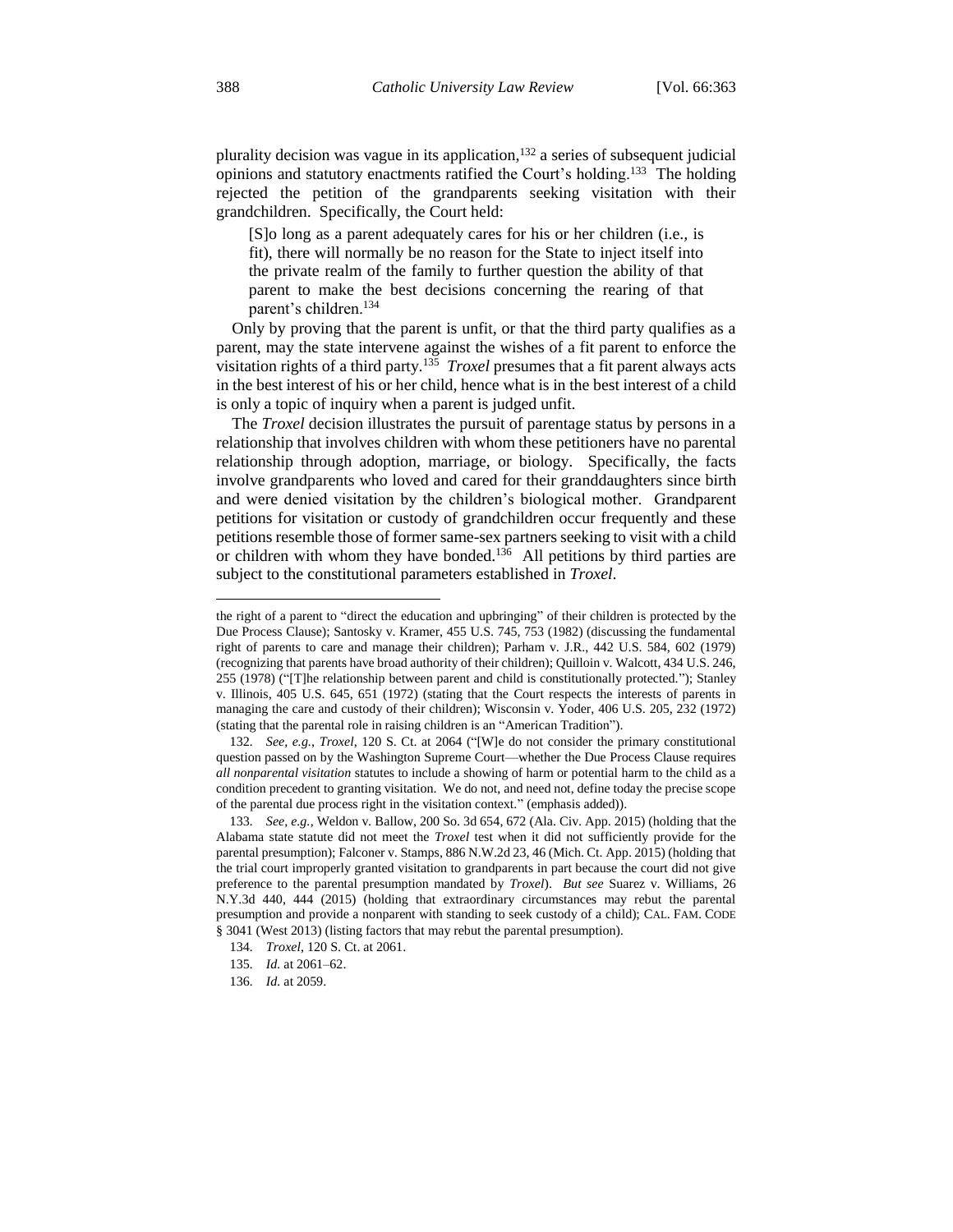One case, *Debra H. v. Janice R.*,<sup>137</sup> is illustrative of the process and the pivotal role that *Troxel* plays in any resolution of a dispute between two same-sex partners—a parent and a nonparent. The case involved two women who met in 2002 and resided in New York. In 2003, they traveled to Vermont and entered into a civil union where the status of civil unions had been enacted for same-sex couples.<sup>138</sup> Immediately afterwards the two women returned to New York and continued their residence there. In that same year, Janice R. gave birth to a boy through artificial insemination using a donor's sperm. The birth mother's partner was Debra H. and she consistently rebuffed all entreaties by the birth mother for Debra to become the boy's second parent through the process of adoption.<sup>139</sup> Then, in 2006, Janice and Debra separated but Janice permitted Debra limited physical visitation with the boy until 2008 when she discontinued any and all communications between her biological son and her former

partner.<sup>140</sup> The refusal to allow Debra to visit with the boy prompted Debra to file suit to obtain "joint legal and physical custody of [the boy], restoration of access and decisionmaking authority with respect to his upbringing, and appointment of an attorney for the child."<sup>141</sup>

The Court of Appeals of New York, the state's highest court, acknowledged prior state precedent, specifically the 1991 decision of *Alison D. v. Virginia*  M.,<sup>142</sup> which established an objective standard, eschewing equitable grounds and holding that "only a child's biological or adoptive parent has standing to seek visitation against the wishes of a fit custodial parent . . . ."<sup>143</sup> Then the court in *Debra H.* ruled that any entitlement to custody or visitation rights for persons not related to the child through biology or adoption only arises because of a valid

 $\overline{a}$ 

143*. Debra H.*, 930 N.E.2d at 187 (discussing the holding of *Alison D. v. Virginia M.*, 527 N.E.2d 27 (N.Y. 1991)). The court in *Debra H*. affirmed its holding in *Alison D.* because was "convinced that the predictability of parental identity fostered by *Alison D.* benefits children and the adults in their lives." *Id.* at 192. However, the Court in *Brooke S.B.* overruled *Alison D.* and abrogated *Debra H.*, and held that more subjective factors may lead to the establishment of parenthood. *Brooke S.B. v. Elizabeth A.C.C.*, 61 N.E.3d 488, 498–501 (N.Y. 2016). For a discussion of how the New York Court of Appeals misconstrued the Vermont decision of *Miller-Jenkins v. Miller-Jenkins*, 912 A.2d 951 (Vt. 2006), see Carlos A. Ball, *Rendering Children Illegitimate in Former Partner Parenting Cases: Hiding Behind the Façade of Certainty*, 20 AM. U.J. GENDER SOC. POL'Y & L. 623, 638 (2012); Joanna L. Grossman, *The New Illegitimacy: Tying Parentage to Marital Status for Lesbian Co-Parents*, 20 AM. U. J. GENDER SOC. POL'Y & L. 671, 689 (2012) ("Parentage was not assigned to [the nonparent] based solely on the civil union; in fact; the court expressly rejected that approach and looked instead at a variety of factors." (alteration in original)); Nancy D. Polikoff, *The New "Illegitimacy": Winning Backward in the Protection of the Children of Lesbian Couples*, 20 AM. U. J. GENDER SOC. POL'Y & L. 721 (2012).

<sup>137.</sup> 930 N.E.2d 184 (N.Y. 2010). *But see* Brooke S.B. v. Elizabeth A.C.C., 61 N.E.3d 488, 501 (N.Y. 2016) (holding that more subjective tests could be utilized to establish parenthood in the future).

<sup>138.</sup> Debra H. v. Janie R., 930 N.E.2d 184, 186–87 (N.Y. 2010).

<sup>139</sup>*. Id.* at 186.

<sup>140</sup>*. Id.*

<sup>141</sup>*. Id.* (alteration in original).

<sup>142.</sup> 527 N.E.2d 27 (N.Y. 1991).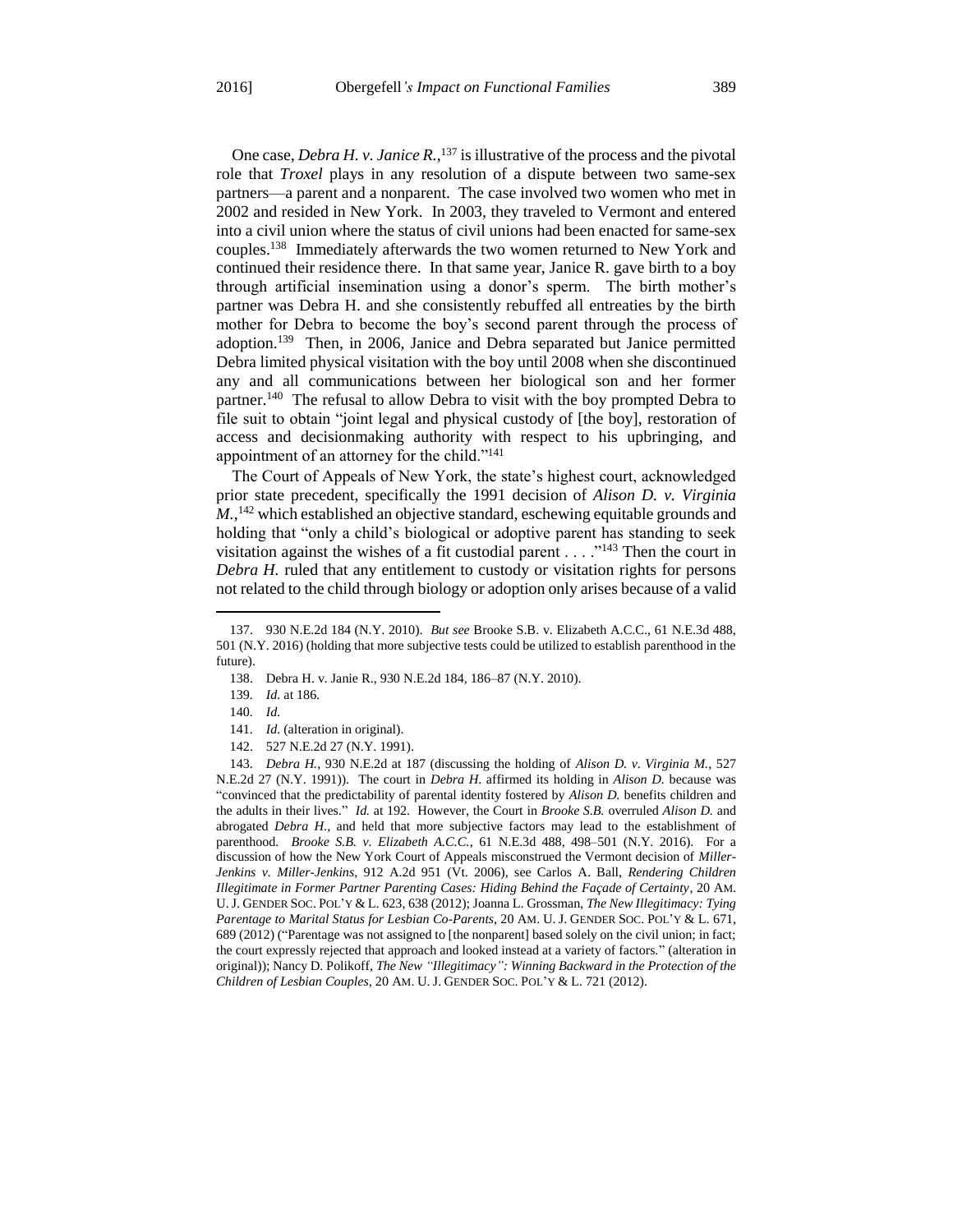marriage between the biological parent and the nonparent seeking custody or visitation. The court considered the civil union a marriage and because the child was born to the birth mother during their marriage, the nonparent was presumed to be a parent under the state's parentage act.<sup>144</sup> Under Vermont law, when two persons of the same sex enter into a civil union in that state, both parties enjoy the status of parent if a child is born through assisted reproductive technology even though one of the parties has no biological connection with the child.<sup>145</sup>

The court noted that *Alison D*. was decided in 1991, before the status of civil unions became available to same-sex couples.<sup>146</sup> And the court noted it was pertinent to *Debra H.*, and distinctive in comparison to *Alison D.*, that Janice and Debra had entered into a valid civil union in Vermont, $147$  a status that conferred on them all of the rights of a married couple.<sup>148</sup> Because Janice's biological child was born through assisted reproductive technology, with the consent of her civil union partner, the nonparent civil union partner became a parent and entitled to that status in any dispute over custody or visitation. As a parent, Debra shared a level playing field with the biological parent, Janice, and the issue then became what is in the best interest of the child. The court stated that "[o]ur determination that Debra H. is [the child's] parent allows her to seek visitation and custody at a best-interest hearing. There, she [has] to establish facts demonstrating a relationship with [the child] that warrants an award in her favor."<sup>149</sup>

The 2010 decision of *Debra H.* is pertinent because the court explained why equitable remedies, such as equitable estoppel and psychological parenthood, do not serve the interests of the child or the parents. As the New York court acknowledged, the lower court ruled that, if the facts justified it, Debra had "'a prima facie basis for invoking the doctrine of equitable estoppel."<sup>150</sup> The lower court ordered that Debra be given the opportunity to prove that she stood in loco parentis to the boy, and if so, then she "possessed standing to seek visitation and custody."<sup>151</sup> But, on appeal, the appellate court reversed the lower court and ruled that the objective standard of *Alison D.* should prevail, holding that any person not related to the child through adoption or biology "lacks standing to

<sup>144</sup>*. Debra H.*, 930 N.E.2d at 195.

<sup>145</sup>*. Id.* The court acknowledges that Vermont permitted civil unions to confer "all the same benefits, protections, and responsibilities under law . . . as are granted to spouses in a marriage." *Id.* (quoting VT. STAT. ANN. tit. 15, § 1204(a)).

<sup>146</sup>*. Id.* at 196.

<sup>147</sup>*. Id.* at 186. The lower court ruled that because civil unions are similar to marriage, and because marriage would confer the benefits of parentage if a child were born during the marriage, Debra should be a parent of the boy. *Id.* at 187–88.

<sup>148.</sup> The court granted comity to the Vermont civil union and, as such, recognized parentage created by a civil union in Vermont. *Id.* at 197.

<sup>149</sup>*. Id.* (alteration in original).

<sup>150</sup>*. Id.* at 187 (citation omitted).

<sup>151</sup>*. Id.* at 188.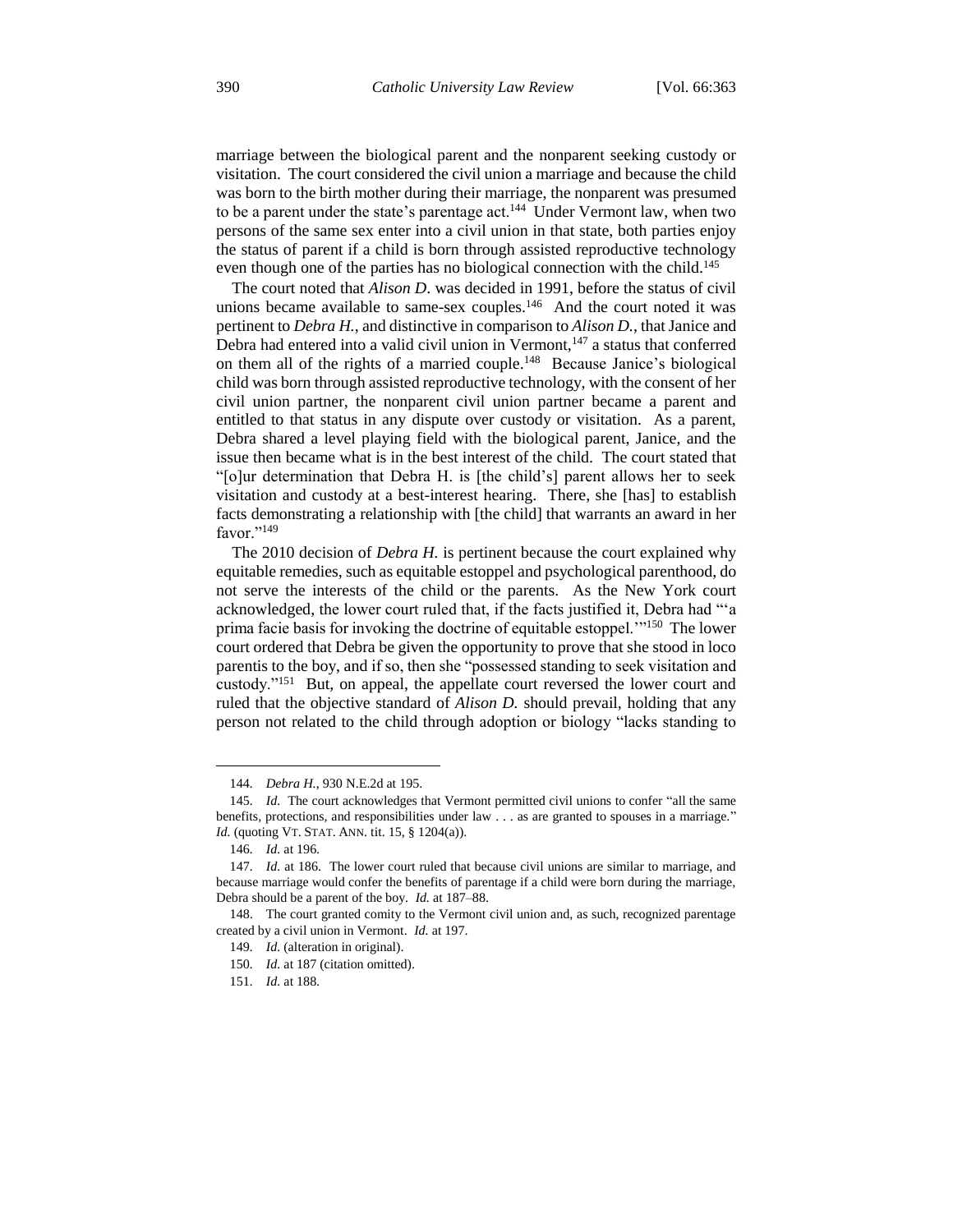seek custody or visitation rights . . . . "<sup>152</sup> When asked to choose between the holding of the lowest court or the appellate court, New York's highest court chose the objective standard and rejected outright the equitable remedies favored by many other jurisdictions. The crucial factor in its decision was the objectivity of the civil union, a status similar to marriage, entered into by the two adults.<sup>153</sup> And now that marriage is available to same-sex couples, the necessity of utilizing equitable remedies, at least in New York, is called into question.<sup>154</sup> The court offered a basis for its rationale. Without an objective element, parties would be forced into contentious litigation that would be costly and lengthy.<sup>155</sup> Such litigation would "trap single biological and adoptive parents and their children in a limbo of doubt."<sup>156</sup> The court then affirmed the overriding import of *Troxel*—affirming the fundamental right of a parent, objectively established through biology, adoption, or marriage in reference to artificial insemination to reject any parental status being awarded to another, even if that parent permitted or encouraged another adult to become a virtual parent of the child.<sup>157</sup>

But in 2016, the Court of Appeals of New York overruled *Alison D.*, holding that "the definition of 'parent' established by this Court 25 years ago in *Alison D.* has become unworkable when applied to increasingly varied familial relationships."<sup>158</sup> The decision of *Brooke S.B. v. Elizabeth A.C.C.*<sup>159</sup> involved two same-sex couples, each of which had formed an intimate nonmarital relationship and had a child born to one of the partners. In facts that are often repeated in other cases, the partners separated and eventually the biological parent prohibited her former partner, the one lacking any biological or adoptive connection with the child, to visit with the child. This refusal prompted litigation seeking visitation and custody. Both *Alison D.* and *Debra H.* would prohibit their status as parents, thus denying the case's two nonbiological partners a relationship with the child they raised together with the biological parent. But in reversing *Alison D.* the New York court held that

*Alison D.*'s foundational premise of heterosexual parenting and nonrecognition of same-sex couples is unsustainable, particularly in light of the enactment of same-sex marriage in New York State, and

<sup>152</sup>*. Id.*

<sup>153</sup>*. Id.* at 195, 197.

<sup>154</sup>*. Id.* at 196–97; *see* Stankevich v. Milliron, 868 N.W.2d 907 (Mich. 2015) (remanding a child custody decision because of *Obergefell*, holding that same-sex marriages had to be recognized and therefore the plaintiff in the case had to be considered a parent as a result of her marriage in Canada to the child's biological parent).

<sup>155</sup>*. Id.* at 192 ("These equitable-estoppel hearings—which would be followed by a second, best-interest hearing in the event functional or de facto parentage is demonstrated to the trial court's satisfaction—are likely often to be contentious, costly, and lengthy.").

<sup>156</sup>*. Id.* at 193.

<sup>157</sup>*. Id.*

<sup>158.</sup> 61 N.E.3d 488, 499 (N.Y. 2016) (citing the increasing number of children being raised by same-sex couples in New York).

<sup>159</sup>*. Id.*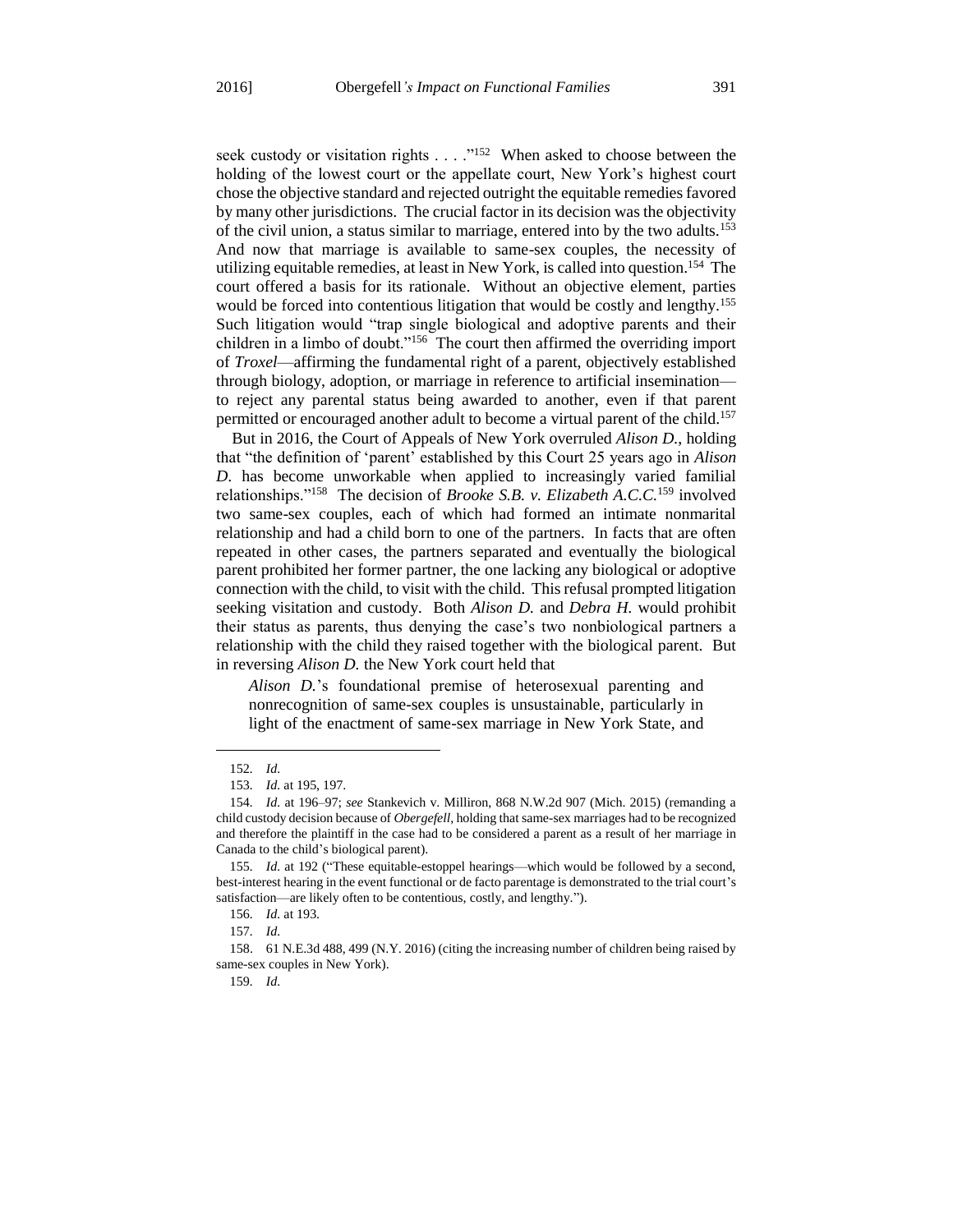the United States Supreme Court's holding in *Obergefell v. Hodges*, which noted that the right to marry provides benefits not only for same-sex couples, but also the children being raised by those couples.<sup>160</sup>

Because *Debra H.*'s holding was premised upon the marital status of the two same-sex partners; it was not overruled. But the holding in *Brooke S.B.* departed from the preference for the "bright line" approach towards establishing parenthood. Indeed, the court held that because the partners in each of the two factual scenarios involved entered into preconception agreements to conceive a child as coparents, the nonbiological partner is a parent for purposes of seeking visitation or custody.<sup>161</sup> But the exact test to be employed in all situations is vague, unlike that employed in *Alison D.* and relied upon in *Debra H.* Instead, the New York court held: "We reject the premise that we must now declare that one test would be appropriate for all situations . . . . "<sup>162</sup> Clearly, because each of the couples could clearly and convincingly prove that they had entered into a preconception agreement whereby the nonbiological partner would be a parent, that person is a parent under *Brooke S.B.* But "we do not opine on the proper test, if any, to be applied in situations in which a couple has not entered into a pre-conception agreement."<sup>163</sup>

The approach taken by *Brooke S.B.* does not delve deeply into the rationale behind that same court's decision in *Debra H.*, a decision that curtailed lengthy litigation by adhering to objective statutory standards. Like *Brooke S.B.*, the 2010 decision of *Debra H.* acknowledged that, first, there are both statutory and equitable means by which parentage may be established. Second, *Debra H.* preferred and adopted a "bright line" approach, establishing objective criteria provided by the state's statute to establish parentage: marriage, biology, or adoption. The reasons underlying *Debra H.* are cogent and based upon the court's consideration of the best interest of the child, the cost and delay of litigation, and the uncertainty surrounding many cases. Yet the New York court rejected the "bright line" approach, finding that "bright lines cast a harsh light on any injustice and . . . there is little doubt by whom that injustice has been most finely felt and most finely perceived . . . . "<sup>164</sup> Third, as often occurs in judicial opinions, *Debra H.* suggests that any additions to establishing parentage status must come from the legislature and not from the courts, but this was absent in the majority opinion of *Brooke S.B.* A reference to legislation in the concurring opinion of *Brooke S.B.*<sup>165</sup> comports with the heretofore policy in New

<sup>160</sup>*. Id.* at 498.

<sup>161</sup>*. Id.* at 498–501.

<sup>162</sup>*. Id.* at 500.

<sup>163</sup>*. Id.* at 501.

<sup>164</sup>*. Id.* at 498–99.

<sup>165</sup>*. Id.* at 504–05 (Pigott, J., concurring). Judge Pigott went on to state: "As we have said before, 'any change in the meaning of 'parent' under our law should come by way of legislative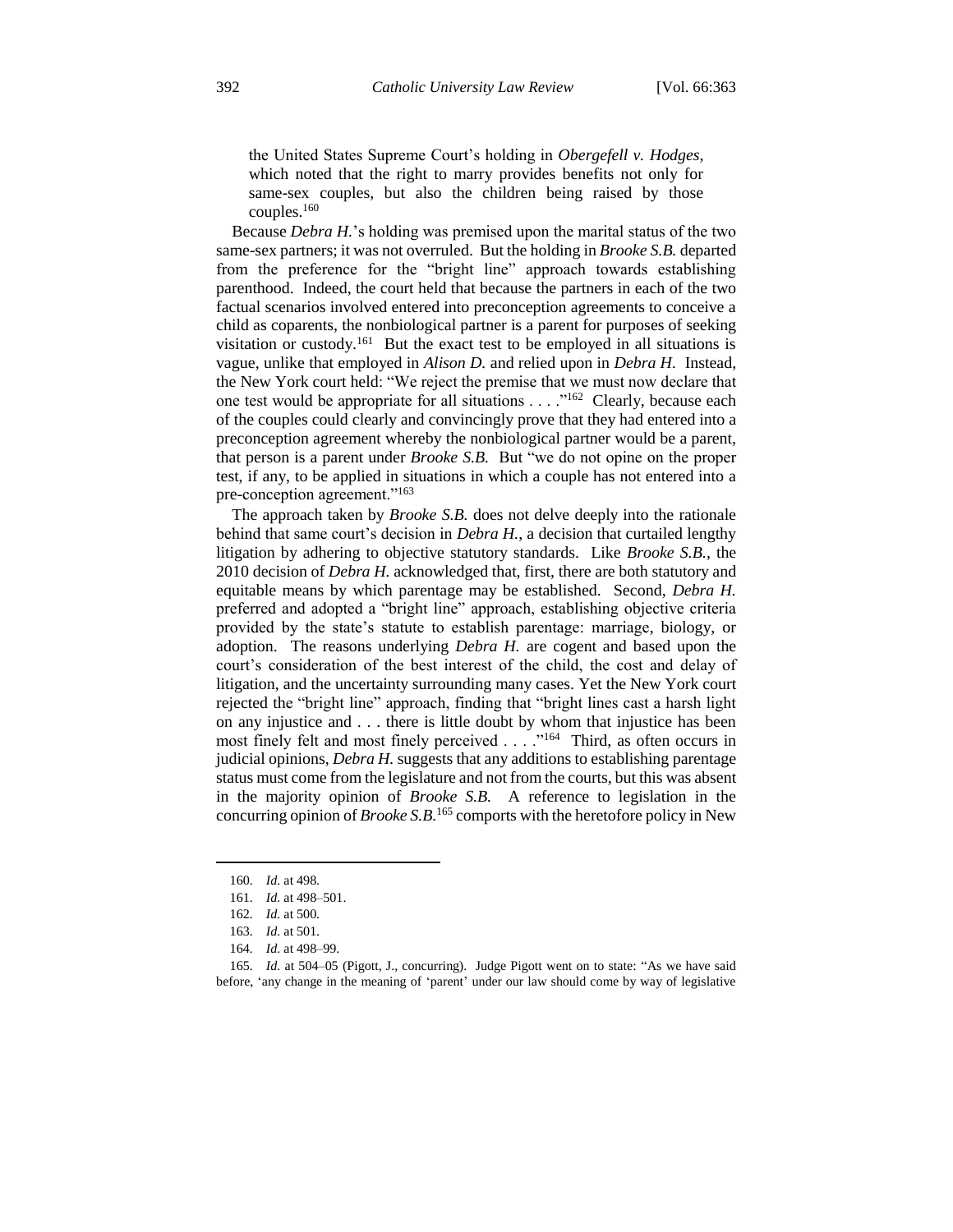York announced in both *Alison D.* and *Debra H.* Fourth, both *Debra H.* and *Brooke S.B.* recognized that *Troxel* is the gateway to custody and visitation claims.<sup>166</sup> Persons seeking any rights pertaining to children must satisfy the requirement of *Troxel* by establishing, one way or another, parental status. And fifth, the dispute among the states remains whether parenthood is established through objective factors, such as de facto parenthood or statutory status. The fact that New York established an evolving test for parenthood in *Brooke S.B.* does not negate the fact that other states find that the best interest of a child is better protected with objectivity.<sup>167</sup>

Equity has often complemented statutory definitions of parent. Nonetheless, the use of equity is rare, accompanied by attenuating circumstances, and characterized by protracted litigation, expense, and emotional trauma. What follows is a sampling of equitable remedies that, if successful, may establish the status of parenthood for a petitioner otherwise unable to rebut the presumptive requirements of *Troxel*.

#### *2. Rebutting* Troxel*: The Equitable Remedies*

#### *a. Extraordinary Circumstances*

Although it would appear that the U. S. Supreme Court decision in *Troxel*  precluded all third parties from exercising parental rights over a child, specifically in regard to the right sought in *Troxel* (visitation); commentators suggest that this is not the case. According to Professor Katharine Bartlett, "the Court's plurality did not preclude the rights of third parties who had served in a de facto capacity with respect to the child . . . ."<sup>168</sup> But the parameters of a "de facto capacity" status, and those who may successfully challenge parental rights, remains murky.<sup>169</sup> Certain situations have occurred that appear to warrant court interference with parental rights. One of these is when extraordinary

enactment rather than judicial revamping of precedent.'" *Id.* at 501 (quoting Debra H. v. Janice R., 14 N.Y.3d 576, 596 (2010)).

<sup>166</sup>*. See, e.g.*, *id.* at 498–99 (referencing *Troxel* and discussing the competing liberty interests of children).

<sup>167</sup>*. See, e.g.*, A.H. v. M.P., 857 N.E.2d 1061, 1076 (Mass. 2006). The Massachusetts Supreme Court, in an opinion denying the estoppel claim of a nonparent seeking custody, opined that "we find general estoppel principles, while appropriate for commercial transactions, an unwieldy and inappropriate tool by which a judge may probe into the intimate, private realm of family life." *Id.*

<sup>168.</sup> Bartlett, *supra* note 115, at 58. Professor Bartlett cites to two of the three dissenting opinions in the *Troxel* decision. *Id.* at 58 n.171. Justice Stevens' dissent posits a "once-custodial caregiver" as someone constitutionally permitted to have parental status. *See* Troxel v. Granville, 120 S. Ct. 2054, 2070 (2000) (Stevens, J., dissenting). Justice Kennedy suggests a de facto parent would be granted status as a parent. *Id.* at 2077, 2079 (Kennedy, J., dissenting).

<sup>169.</sup> For a cogent analysis of the evolution of de facto parentage and the *Troxel* decision, see Bancroft v. Jameson, 19 A.3d 730, 750 (Del. Fam. Ct. 2010) (holding that an early de facto statute was unconstitutional).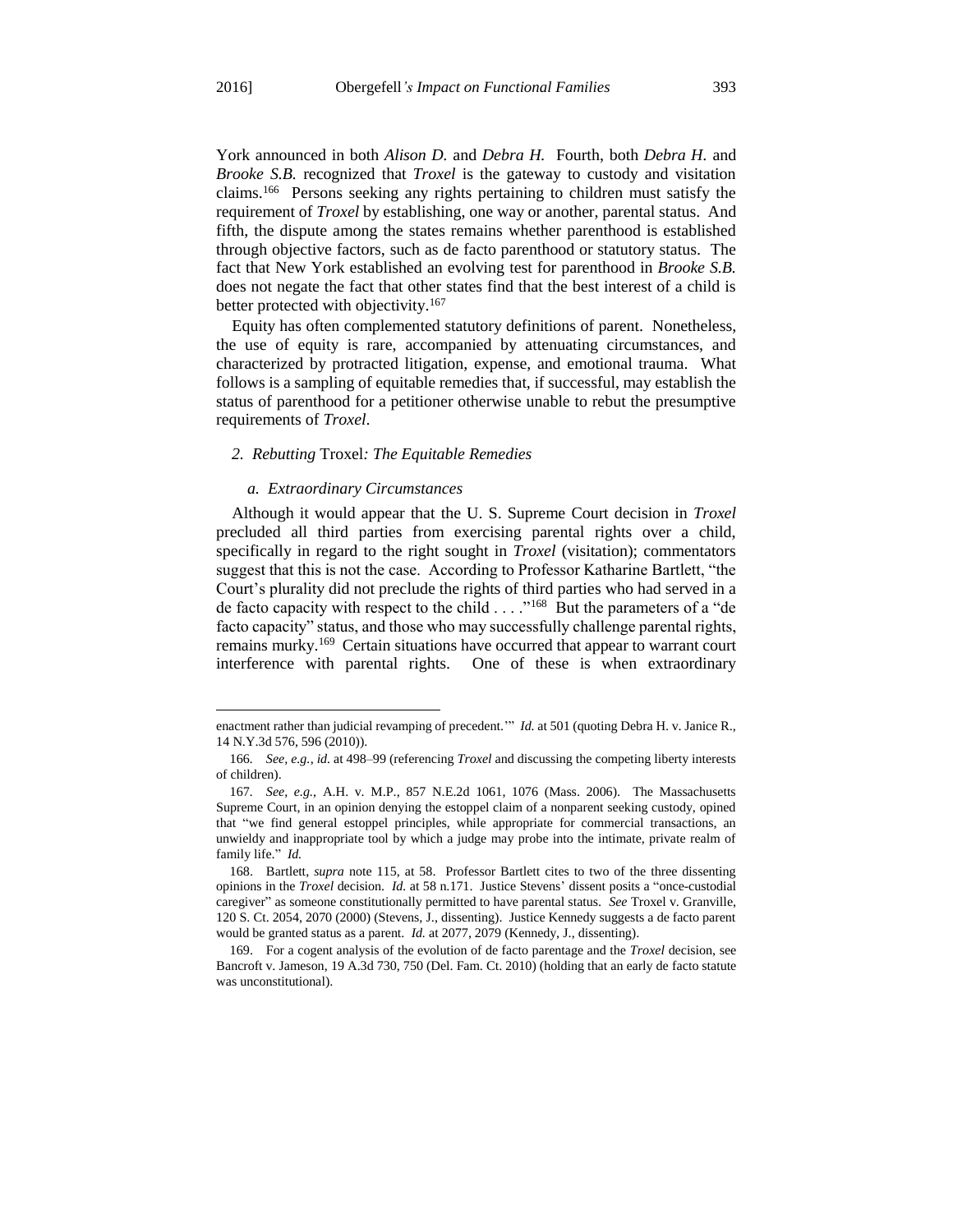circumstance arise. Unlike some states that have codified de facto status, $170$  the parameters of extraordinary circumstances are elusive, but when they are present, a nonparent may obtain the status of parent in pursuing the best interest of a child, specifically seeking custody or visitation. In determining what constitutes an extraordinary circumstance, it appears that a third party's involvement with the child is not the sole criteria. Rather, extraordinary circumstances exist whenever there is clear and convincing evidence that granting parental status to the nonparent would be in the best interest of the child because of facts pertaining to the child.<sup>171</sup> A few illustrations of extraordinary circumstances include the following: (1) a child's detrimental reliance, (2) transfer of parental status, (3) coparenting agreements, and (4) presumptive parentage.

#### *i. Child's Detrimental Reliance*

An illustration of how a child may be adversely affected by a parental relationship resulting in extraordinary circumstances is from the New York Court of Appeals, *Bennett v. Jeffreys*. 172 The case involved a child who had been born eight years earlier to a then fifteen-year-old unwed girl. The unwed teenage girl found herself unable to care for the child and despondent over her predicament. Upon the recommendation of her own mother, she transferred the infant to a former classmate of her mother who then raised the little girl as her own for almost nine years.<sup>173</sup> There was never a formal surrender to the third party, and the custodian of the girl never formally adopted the infant. In addition, there was conflicting evidence as to the amount of contact that the biological mother and child had during the intervening years. Nonetheless, the biological mother completed college, was still living with her parents, and sought the return of her child from the child's custodian after almost nine years. The custodian refused to voluntarily surrender the child and, because of her lengthy relationship with the child as her parent, petitioned the court to be treated as a parent in any hearing concerning the best interest of the child. The biological mother disagreed and asserted her parental rights, contesting any parenthood claimed by the custodian.

The decision was decided prior to *Troxel*, but even prior to *Troxel* the parental presumption was ensconced in American jurisprudence. Nonetheless, the court

<sup>170</sup>*. See infra* note 312 and accompanying text.

<sup>171</sup>*. See, e.g.*, *In re* Clifford K., 619 S.E.2d 138, 148 (W.Va. 2005). The court in *Clifford K.* utilized W. VA. CODE  $\S$  48-9-103(b), which provides: "In exceptional cases the court may, in its discretion, grant permission to intervene to other persons or public agencies who participation in the proceedings under this article it determines is likely to serve the child's best interests."

<sup>172.</sup> 356 N.E.2d 277 (N.Y. 1976); *see also* T.B. v. L.R.M., 786 A.2d 913, 919–20 (Pa. 2001) (holding that parental status is achieved if a nonparent is treated as a parent by both the parent and the child); *In re* C.R.S., 892 P.2d 246, 258–59 (Colo. 1995) (holding that parental status is achieved if the nonparent performs caretaking functions and the child psychologically identifies with the nonparent as a parent).

<sup>173</sup>*. Bennett*, 356 N.E.2d at 280.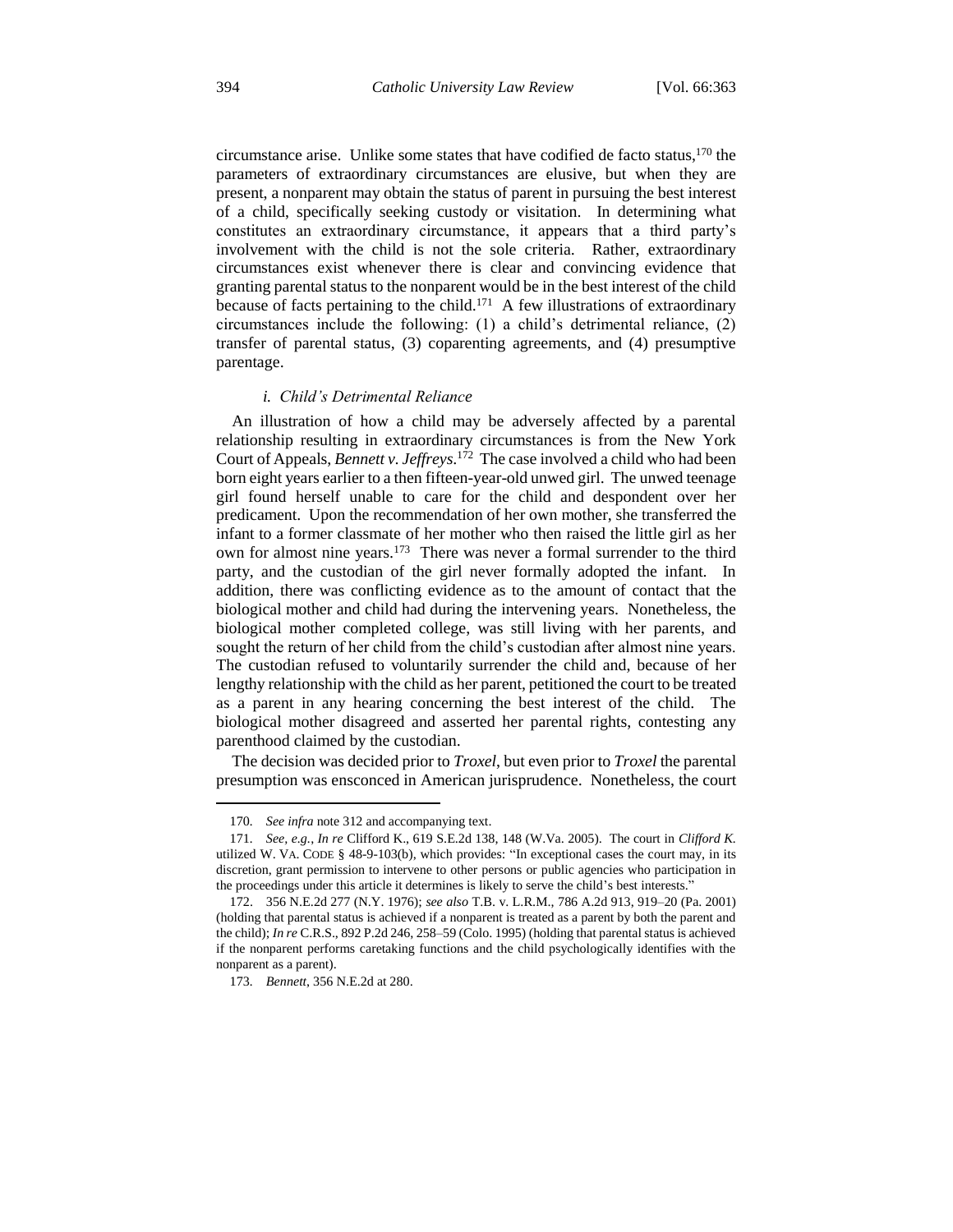recognized that there were rebuttals to this parental presumption. Both presumption and the possibility of rebuttals were recognized in the court's ruling: "The parent has a 'right' to rear its child, and the child has a 'right' to be reared by its parent. However, there are exceptions created by extraordinary circumstances, illustratively, surrender, abandonment, persisting neglect, unfitness, and unfortunate or involuntary disruption of custody over an extended period of time."<sup>174</sup> Viewed from within these circumstances, the court held that in the case of the girl separated from her mother for eight years, "there were extraordinary circumstances present, namely, the protracted separation of mother from child, combined with the mother's lack of an established household of her own, her unwed state, and the attachment of the child to the custodian."<sup>175</sup> These extraordinary circumstances allowed the court to hold that the mother's parental presumption was successfully rebutted by the third party, permitting the court to proceed to a hearing on whether it would be in the best interest of the child to return to the mother or to remain with the custodian.<sup>176</sup>

At the best interest of the child hearing, the court held that the emotional bond the child maintained with the custodian was sufficient to conclude that "to remove the child from such a relationship would endanger the development of the child in many ways and could affect her academic success and her motivation to learn."<sup>177</sup> Thus, after rebutting the parental presumption with "extraordinary circumstances" and a best interest determination, the court held that the child should remain in the custody of the long-time custodial parent.<sup>178</sup>

The *Bennett* decision illustrates the concern voiced by the New York Court of Appeals in its 2010 decision of *Debra H.*<sup>179</sup> The *Debra H.* court was concerned that "equitable estoppel hearings—which would be followed by a second, bestinterest hearing in the event functional or de facto parentage is demonstrated to the trial court's satisfaction—are likely often to be contentious, costly, and lengthy."<sup>180</sup> Such concern was illustrated in the litigation occasioned by the *Bennet* decision, where the court found that "[t]he new hearing extended over a four-week period and contain[ed] the testimony of some 26 witnesses . . . ."<sup>181</sup>

Eventually, the New York legislature did enact a statute codifying extraordinary circumstances, at least as the circumstances apply to grandparents, and it included the concept of objectivity.<sup>182</sup> The state statute was instrumental in the 2015 decision of *Suarez v. Williams*. 183  *Suarez* involved a boy who had

- 180. Debra H. v. Janice R., 940 N.E.2d 184, 192 (N.Y. 2010).
- 181*. Bennett*, 59 A.D.2d at 494.
- 182. N.Y. DOM. REL. LAW § 72 (McKinney 2016).
- 183. 44 N.E.3d 915 (N.Y. 2015).

<sup>174</sup>*. Id.* at 281.

<sup>175</sup>*. Id.* at 284.

<sup>176</sup>*. Id.* at 285.

<sup>177.</sup> Bennett v. Marrow, 59 A.D.2d 492, 495 (N.Y. App. Div. 1977).

<sup>178</sup>*. Id.* at 496.

<sup>179</sup>*. See supra* note 143 and accompanying text.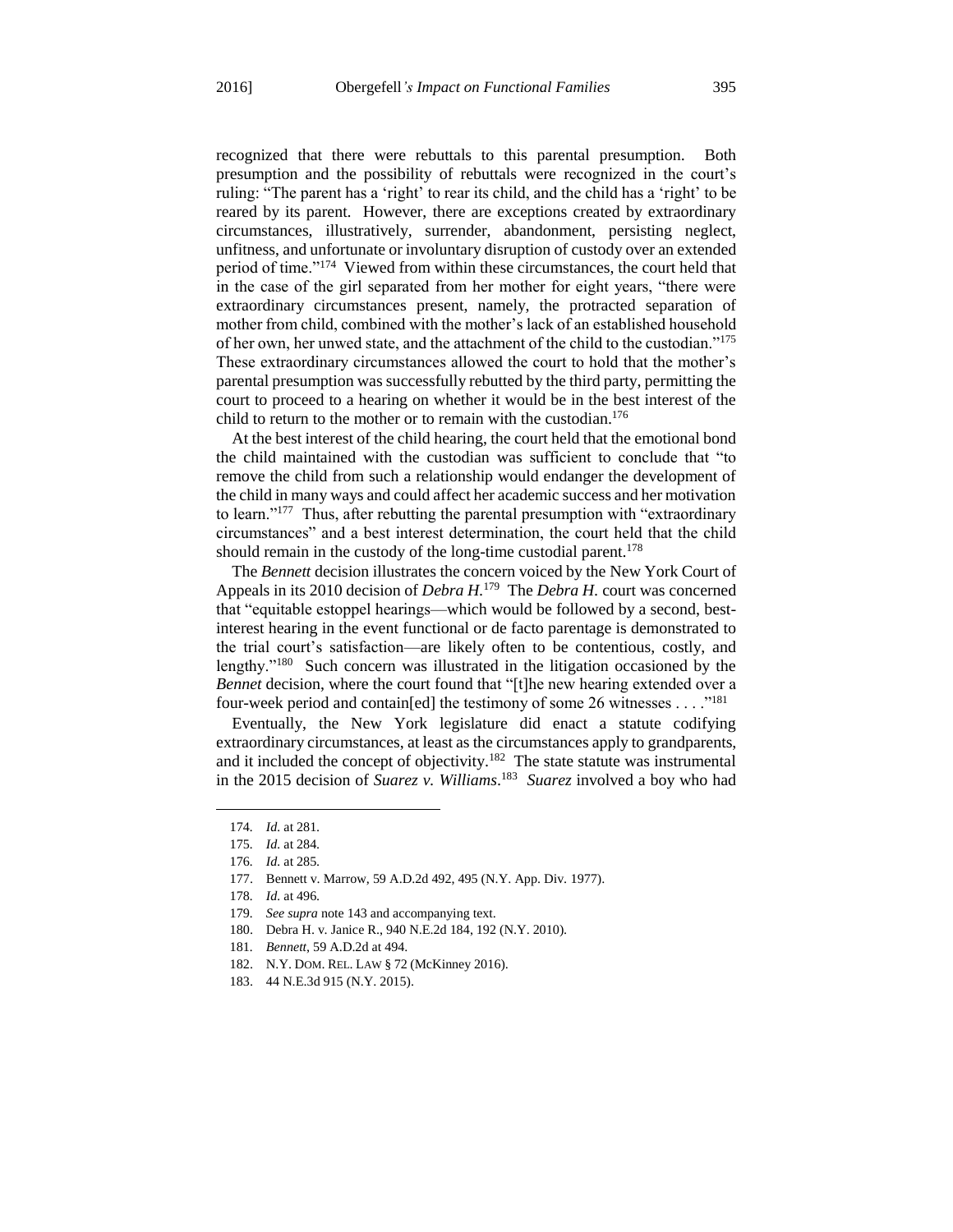been born to an unmarried couple, but the child's paternal grandparents played a pivotal role in the child's life from birth until he was ten-years-old.<sup>184</sup> The child's father had moved out of state two years after the child was born and the mother permitted the child to live with the grandparents while she and children from another relationship lived nearby. She often saw the child, but the grandparents made all the major decisions in the child's life. At one point, she and the child's father had a court hearing to determine custody, but the grandparents did not participate.<sup>185</sup> Later, after she began a relationship with a new boyfriend, she brought the child to live with her, and refused to allow the grandparents contact with their grandchild, prompting the grandparents to petition the court for visitation rights under a state statute enacted in 2004.<sup>186</sup>

The court, searching for objectivity but mindful of the extraordinary circumstances rebutting the parental presumption in *Bennett*, ruled in favor of the grandparents, holding that "the grandparents established their standing to seek custody of the child by demonstrating extraordinary circumstances, namely an extended disruption of the mother's custody, in accordance with *Matter of Bennett v. Jeffreys* and Domestic Relations Law § 72(2)."<sup>187</sup> The extraordinary circumstances of *Bennett* were defined by the statute's objective standard of the mother's voluntary "extended disruption of custody" for at least twenty-four

<sup>184</sup>*. Id.* at 917.

<sup>185</sup>*. Id.*

<sup>186</sup>*. Id.*; N.Y. DOM. REL. LAW Section 72 provides the following:

<sup>(2)(</sup>a) Where a grandparent or the grandparents of a minor child, residing within this state, can demonstrate to the satisfaction of the court the existence of extraordinary circumstances, such grandparent or grandparents of such child may apply to the supreme court by commencing a special proceeding or for a writ of habeas corpus to have such child brought before such court, or may apply to family court pursuant to subdivision (b) of section six hundred fifty-one of the family court act; and on the return thereof, the court, by order, after due notice to the parent or any other person or party having the care, custody, and control of such child, to be given in such manner as the court shall prescribe, may make such directions as the best interests of the child may require, for custody rights for such grandparent or grandparents in respect to such child. An extended disruption of custody, as such term is defined in this section, shall constitute an extraordinary circumstance.

<sup>(</sup>b) For the purposes of this section "extended disruption of custody" shall include, but not be limited to, a prolonged separation of the respondent parent and the child for at least twenty-four continuous months during which the parent voluntarily relinquished care and control of the child and the child resided in the household of the petitioner grandparent or grandparents, provided, however, that the court may find that extraordinary circumstances exist should the prolonged separation have lasted for less than twenty-four months.

N.Y. DOM. REL. LAW § 72 (McKinney 2016).

<sup>187</sup>*. Suarez*, 44 N.E.3d at 923. In the concurring opinion of *Brooke S.B. v. Elizabeth A.C.C.*, Judge Pigott wrote that he would have decided in favor of the non-biological petitioner on the basis of extraordinary circumstances, rather than modifying the statutory definition of parent. Brooke S.B. v. Elizabeth A.C.C., 61 N.E.3d 488, 502–04 (N.Y. 2016) (Pigott, J., concurring).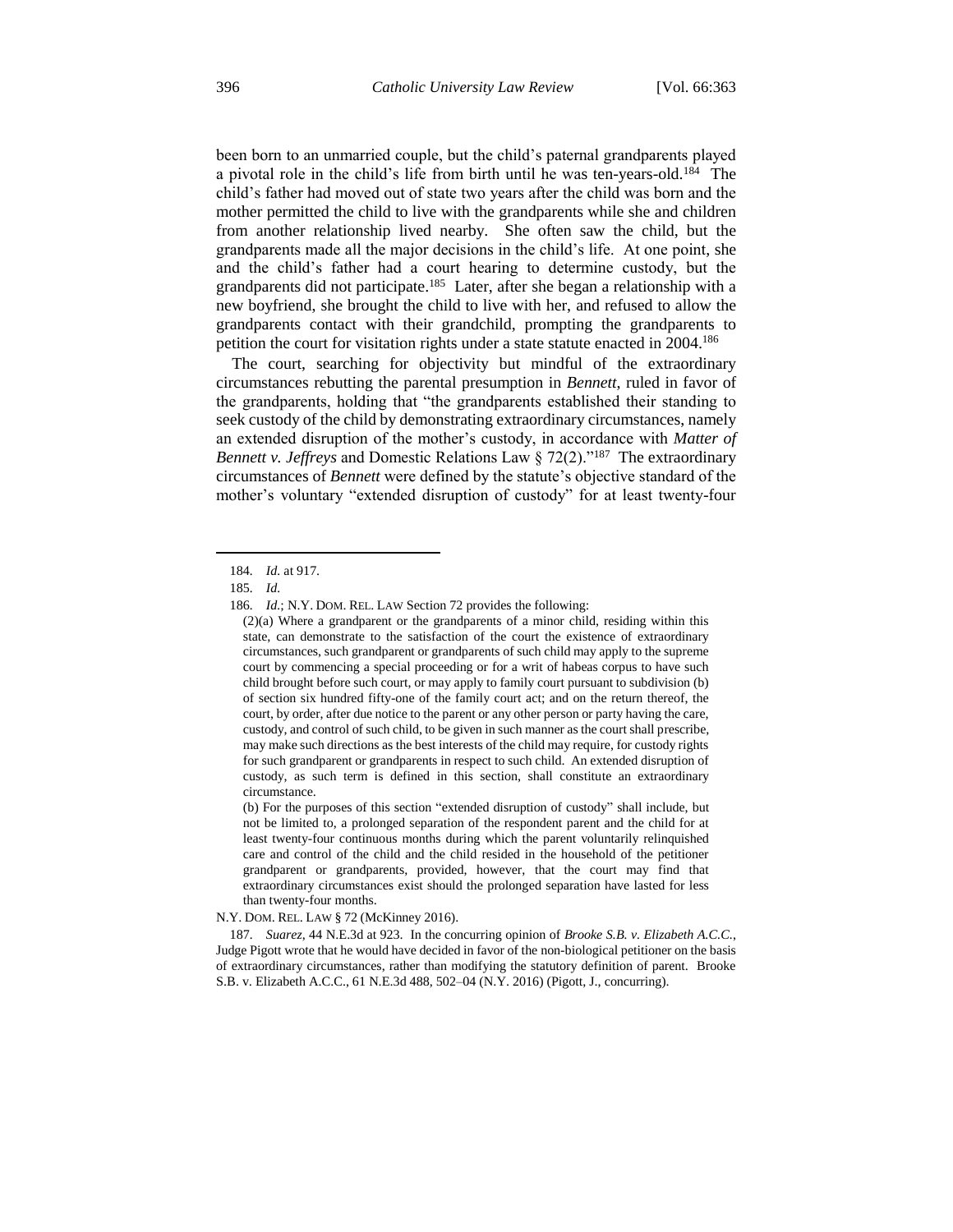months.<sup>188</sup> The fact that she visited with her son during this period of time did not overcome the fact that all major decisions in the child's life were made by the grandparents.

### *ii. Transfer of Parental Status*

Other state courts have utilized an additional means to rebut the fundamental right of a parent to the custody and control of that parent's child. This may occur whenever a parent voluntarily transfers the status of parent to a nonparent, which may be viewed as a form of extraordinary circumstances. For example, in the 2010 decision of *Boseman v. Jarrell*, <sup>189</sup> the North Carolina Supreme Court held that "when a parent brings a nonparent into the family unit, represents that the nonparent is a parent, and voluntarily gives custody of the child to the nonparent without creating an expectation that the relationship would be terminated, the parent has acted inconsistently with her paramount parental status."<sup>190</sup> The child in question had been born through artificial insemination to a same-sex couple. From the child's birth in 2002 until their separation in 2006, the couple worked together as parents. The nonparent attempted to adopt the child with the consent of the birth parent, but the court held that the adoption procedure the couple employed was void because it did not meet the requirements of the state's adoption statute.<sup>191</sup> Eventually the couple separated and the biological parent restricted contact between the child and the nonparent, prompting the nonparent to petition the court for visitation rights with the child. Because the nonparent's attempt at adoption was void and there was no biological connection, the nonparent sought to establish parental status through equitable means.

The court held that the nonparent should be treated as a parent because of the voluntary transfer of parental status from the parent to the nonparent.<sup>192</sup> The court concluded that both women enjoyed parental status, allowing for the court to proceed to a determination of what would be in the best interest of the child in apportioning custody between the two former partners.<sup>193</sup> The deciding factor of the court was the extraordinary amount of parenting status that was given to the nonparent.<sup>194</sup> The court held:

The record in the case . . . indicates that defendant [biological parent] intentionally and voluntarily created a family unit in which plaintiff was intended to act—and acted—as a parent. The parties jointly decided to bring a child into their relationship, worked together to conceive a child, chose the child's first name together, and gave the child a last name that "is a hyphenated name composed of both parties'

<sup>188</sup>*. Suarez*, 44 N.E.3d at 923.

<sup>189.</sup> 704 S.E.2d 494 (N.C. 2010).

<sup>190</sup>*. Id.* at 503 (citing Price v. Howard, 484 S.E.2d 528, 537 (N.C. 1997)).

<sup>191</sup>*. Id.* at 497–98, 502.

<sup>192</sup>*. Id.* at 504.

<sup>193</sup>*. Id.* at 503.

<sup>194</sup>*. Id.* at 503–05 (alteration in original).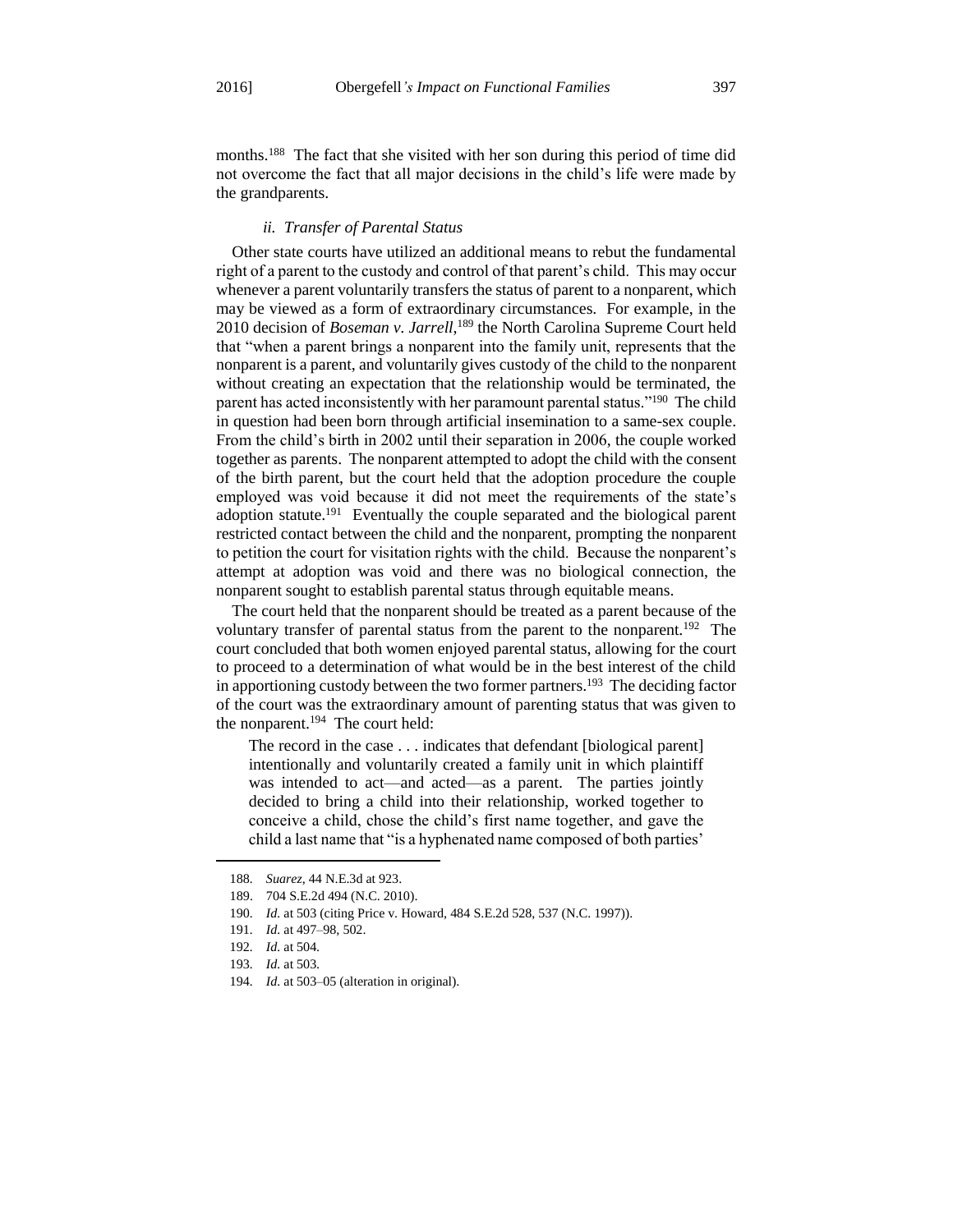last names." The parties also publicly held themselves out as the child's parents at a baptismal ceremony and to their respective families. The record also contains ample evidence that defendant allowed plaintiff and the minor child to develop a parental relationship.<sup>195</sup>

In affirming the parental rights of the nonparent, the decision also illustrates concerns voiced by the court in *Debra H.*—that equitable approaches to parenthood create contentious and lengthy litigation. In *Boseman*, the decision of the North Carolina Supreme Court occurred four years after the partners separated. In the intervening, four years the district court had granted the mother and her former partner joint legal custody and awarded the mother primary physical custody. The state appellate court affirmed in part, vacated in part, and remanded, leaving intact the trial court's custody determination. The mother then appealed, seeking discretionary review, which was granted.<sup>196</sup> Upon review the North Carolina Supreme Court ruled that the non-biological parent was not a legally recognized parent, but was nonetheless entitled to seek visitation and custody of the child under "the best interest of the child" standard.<sup>197</sup> Boseman illustrates the cost of seeking parenthood through more subjective means.

New York's 2016 decision in *Brooke S.B.* held that because there was clear and convincing proof that a same-sex couple entered into preconception agreement to conceive and raise a child together, the nonbiological, nonadoptive partner has standing as a parent.<sup>198</sup> The level of proof provides a modicum of objectivity, but the future in New York is more murky due to the fact that the court held further, "we do not opine on the proper test, if any, to be applied in situations in which a couple has not entered into a pre-conception agreement."<sup>199</sup>

#### *iii. Coparenting Agreements*

In 2013, the Kansas Supreme Court held that extraordinary circumstances occurred in another case involving a same-sex couple.<sup>200</sup> The facts reveal that two adult women began a relationship in 1995 and eventually one of the women gave birth to two children through artificial insemination—one in 2002 and another in 2004. Each time a child was born, the two women executed a written coparenting agreement stating that the nonbiological partner was:

a de facto parent and specified that her "relationship with the children should be protected and promoted"; that the parties intended "to jointly and equally share parental responsibility"; that each of the

<sup>195</sup>*. Id.* at 504.

<sup>196</sup>*. Id.* at 498.

<sup>197</sup>*. Id.* at 505.

<sup>198.</sup> Brooke S.B. v. Elizabeth A.C.C., 61 N.E.3d 488, 500–01 (N.Y. 2016).

<sup>199</sup>*. Id.* at 500.

<sup>200.</sup> Frazier v. Goudschaal, 295 P.3d 542 (Kan. 2013).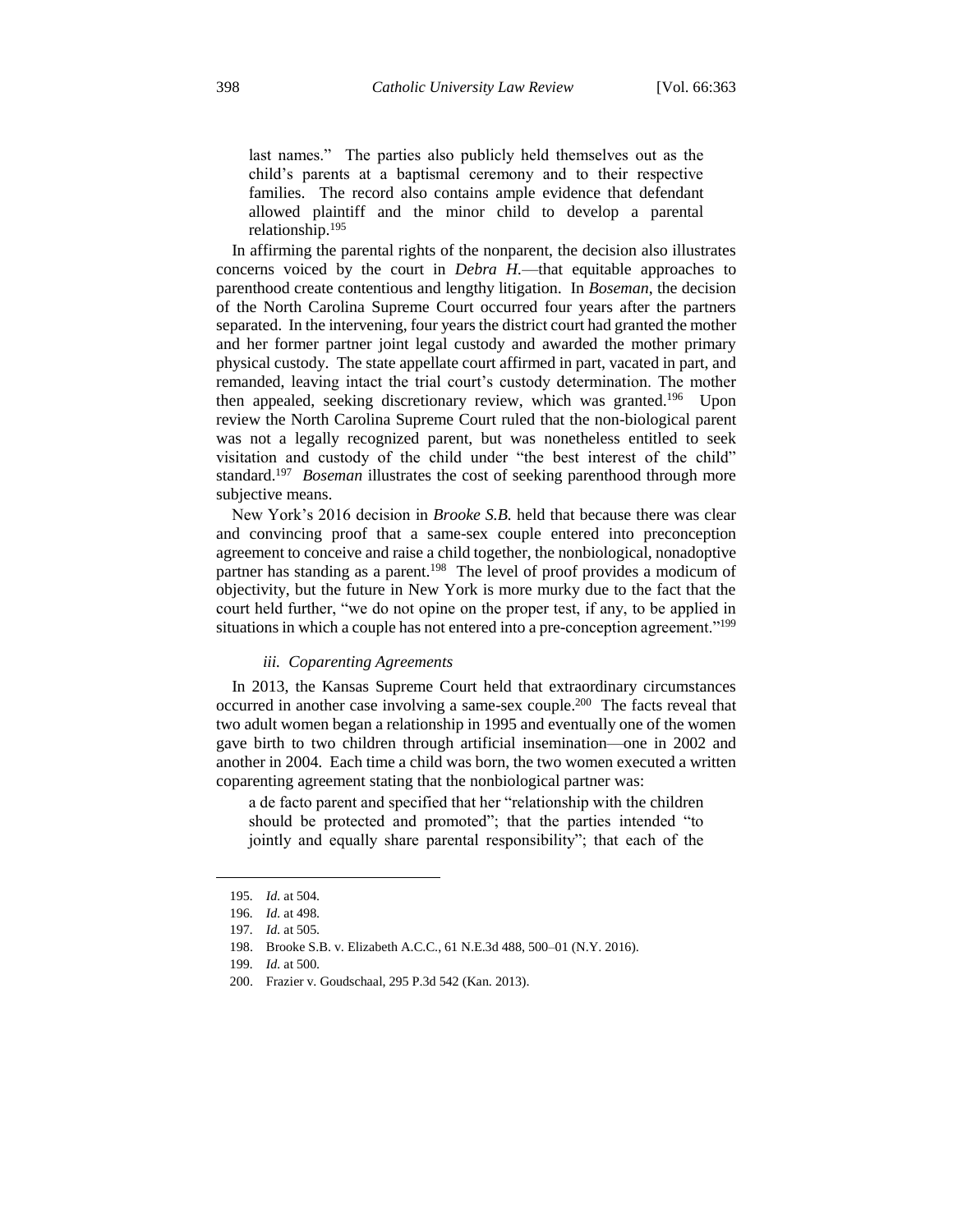parties "shall pay the same percent of [child] support as her net income compares to [their] combined net incomes"; "that all major decisions affecting [the] children . . . shall be made jointly by both parties"; and that in the event of a separation "the person who has actual physical custody w[ould] take all steps necessary to maximize the other's visitation" with the children.<sup>201</sup>

Eventually, in 2008, the couple separated and six months afterwards the birth mother began restricting the nonparent's visitation with the children, prompting the nonparent to petition the court for enforcement of the coparenting agreement.<sup>202</sup> The district court held that the agreement was enforceable and awarded the two former partners joint custody of the children,<sup>203</sup> prompting an appeal by the birth mother. Relying on *Troxel* and its argument supporting the fundamental right of a parent over a child, the birth mother rejected any enforcement of the coparenting agreement. But the state's highest court disagreed with the birth mother. The Kansas Supreme Court relied upon the extraordinary circumstances occasioned by the biological parent's action, first by executing the coparenting agreement, then in permitting the parent-child relationship to develop between the children and the nonparent, and the refusal by the parent to permit visitation with the former partner in 2008.<sup>204</sup>

The court held that the agreement between the two partners regarding the children was enforceable and did not violate public policy. Rather, "where two fit parents knowingly, intelligently, and voluntarily waive their parental preference by entering into a custody agreement with a third party that is in the best interests of the child, the court will enforce the agreement rather than second guess the parents' decision."<sup>205</sup> *Troxel* does not bar such an agreement. Instead, *Troxel* supports the right of a parent to shift parental status to a nonparent: "[A] parent should have the right to enter into a coparenting agreement to share custody with another without having the government interfere by nullifying that agreement, so long as it is in the best interests of the children."<sup>206</sup>

Coparenting agreements are subject to the best interests of the child. Any coparenting agreement may benefit from a court's conclusion that a fit parent

<sup>201</sup>*. Id.* at 546 (alteration in original).

<sup>202</sup>*. Id.*

<sup>203</sup>*. Id.* at 547.

<sup>204</sup>*. Id.* at 546.

<sup>205</sup>*. Id.* at 556; *see also In re* Mullen, 953 N.E.2d 302, 304–06 (Ohio 2011) (noting a valid agreement relinquishing parental rights is enforceable); Grossman, *supra* note 143, at 713 ("A valid shared-parenting agreement is enforceable as long as the co-parent is a 'proper person to assume the care, training, and education of the child,' and the agreement serves the child's best interests." (citing *Mullen*, 935 N.E.2d at 307)).

<sup>206</sup>*. Frazier*, 295 P.3d at 557 (alteration in original). The court remanded the decision so that an appropriate custody and visitation schedule may be established. *Id.* at 558; *see also* Boseman v. Jarrell, 704 S.E.2d 494, 504–05 (N.C. 2010) (holding that a parent may create a new family unit); Rubano v. DiCenzo, 759 A.2d 959, 976 (R.I. 2000) (holding that a biological parent may, by signing an agreement, render that parent's rights less exclusive).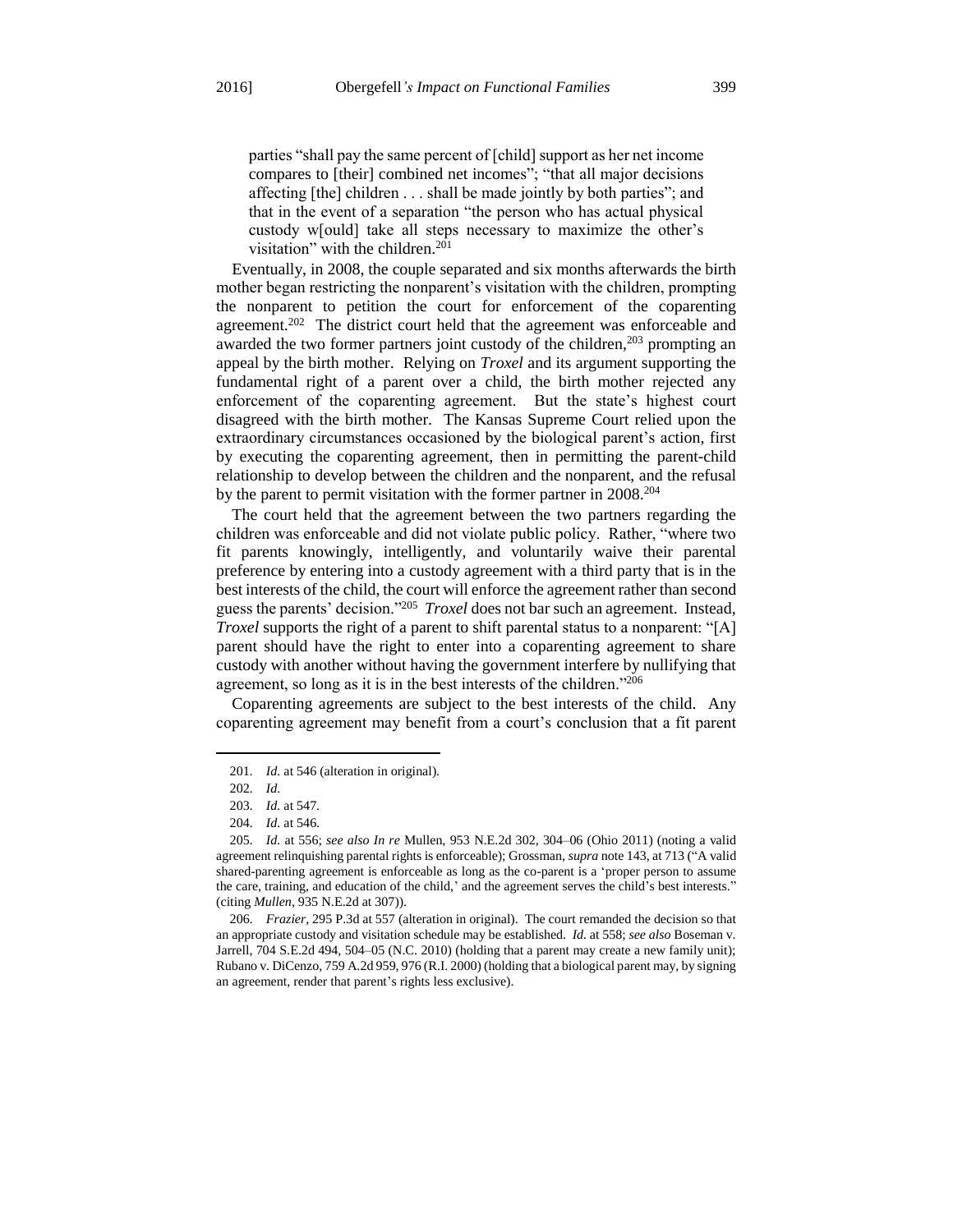knows what is in the best interest of his or her child; courts are more likely to accept agreements that include a rational plan for the child's future.<sup>207</sup>

### *iv. Presumptive Parentage*

The Uniform Parentage Act (UPA or "the Act") was first promulgated in 1973, revised in 2000, and further amended in 2002. "The adoption of the UPA and similar statutes finalized a shift away from reliance on marital status as a proxy for biological fatherhood and towards recognition, and protection, of both burgeoning and full-fledged father-child relationships."<sup>208</sup> The UPA reflected what was occurring throughout the United States, that is, that single persons and functional families were having children outside the confines of marriage and that these children deserved to share in financial support, care, comfort, and support of functional unmarried parents.<sup>209</sup> In addition, putative fathers had a right to the care and custody of their children. Constitutional decisions ratified both the rights of children and fathers.<sup>210</sup>

Prior to 2002, presumptions of paternity arose primarily in the context of marriage, but the 2002 version of the Act provides for presumptive paternity upon marriage and, in addition, refined the provision that a man may be presumed to be a parent of a child if, "for the first two years of the child's life, he resided in the same household with the child and openly held out the child as his own."<sup>211</sup> The 1973 provision contained a similar presumptive parentage provision but provided no time frame for residing with the child, only a "holding

<sup>207.</sup> For commentary on co-parenting agreements, see Deborah Zalesne, *The Contractual Family: The Role of the Market in Shaping Family Formations and Rights*, 36 CARDOZO L. REV. 1027 1081–93 (2015); Katherine M. Swift, *Parenting Agreements, The Potential Power of Contract, and the Limits of Family Law*, 34 FLA. ST. U. L. REV. 913, 915–16 (2007).

<sup>208.</sup> Grossman, *supra* note 143, at 701–02. Professor Grossman argues that the Act's criteria for fatherhood now included, "adjudication or acknowledgement of paternity, marriage to the mother, open and notorious acknowledgement of fatherhood, or clear and convincing evidence of paternity." *Id.*

<sup>209</sup>*. See* Deborah A. Widiss, *Non-Marital Families and (Or After?) Marriage Equality*, 42 FLA. ST. U. L. REV. 547, 552–65 (2015) (suggesting that even if marriage equality is attained, efforts must continue to provide support for nonmarital families, and providing rights to illegitimate children was an important milestone in broadening constitutional understandings of the family beyond the traditional nuclear family of married parents living with children). In regards to the Supreme Court's milestone decisions on the constitutional understanding of the family, the author states that "[b]oth doctrinally and rhetorically, they affirmed that parent-child relationships formed outside of marriage, as well as extended kinship networks, can be 'real' family relationships." *Id.* at 560.

<sup>210</sup>*. See, e.g.*, Stanley v. Illinois, 405 U.S. 645, 657–58 (1972) (holding that unwed fathers were parents because of the Due Process Clause of the Fourteenth Amendment); Levy v. Louisiana, 391 U.S. 68, 70 (1968) (holding that illegitimate children are persons within the meaning of the Equal Protection Clause of the Fourteenth Amendment and entitled to the protection of the Constitution).

<sup>211</sup>*. See* UNIF. PARENTAGE ACT § 204(a)(5) (UNIF. LAW COMM'N 2002); *see also* Partanen v. Gallagher, 59 N.E.3d 1133 (Mass. 2016) (applying the presumption of parenthood to a woman in a nonmarital same-sex relationship).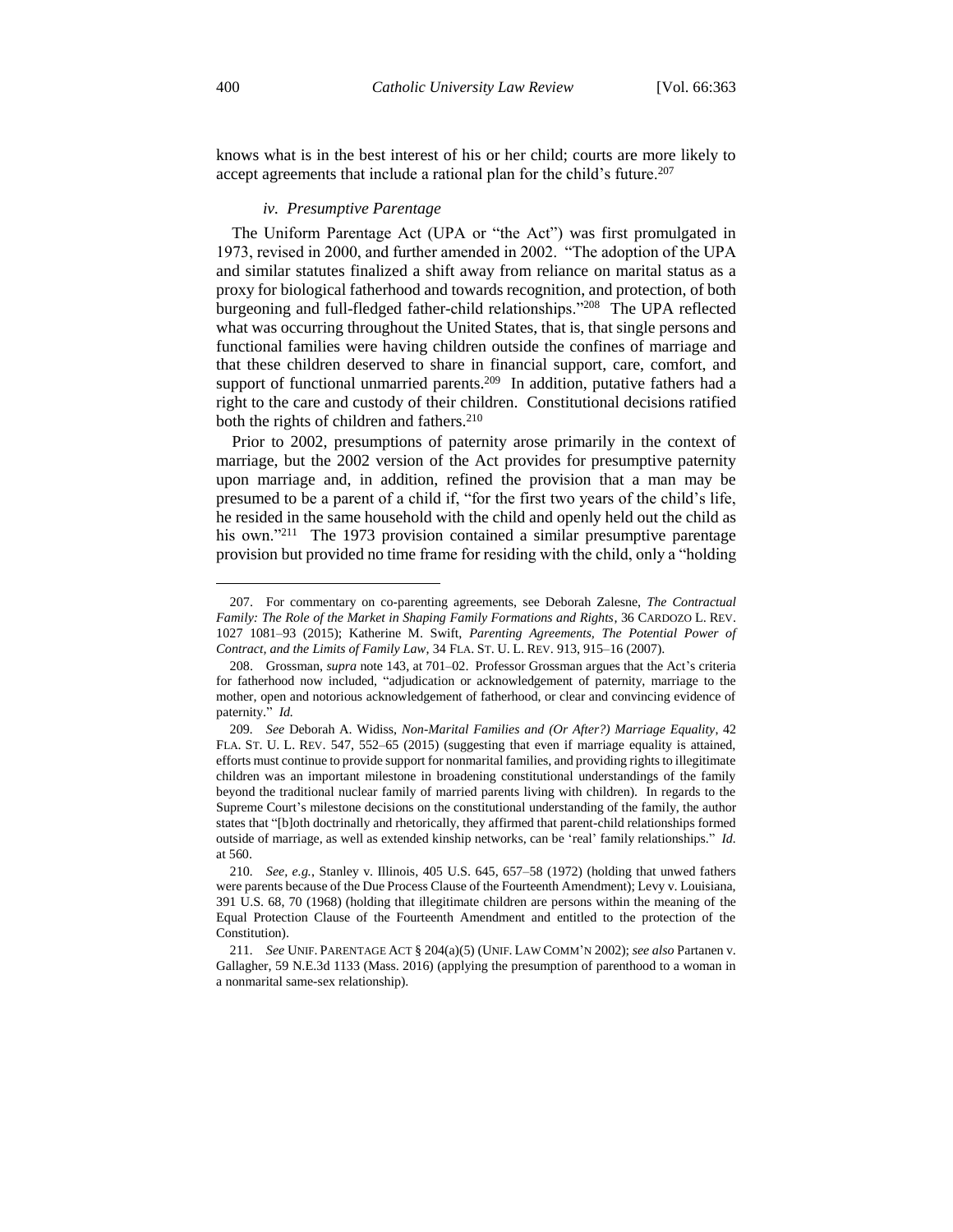out" provision. The American Law Institute (ALI) uses a similar two-year time frame when there is an absence of a parenting agreement, but the person had a "good-faith belief that he was the child's biological father, based on marriage or on the actions or representations of the mother, and fully accepted parental responsibilities consistent with that belief."<sup>212</sup> In addition, the ALI permits a person to achieve parental status through coparenting agreements.<sup>213</sup>

Judicial decisions have made it clear that the presumption of parentage is not restricted to men (putative fathers), but can include women too. In a decision by the Kansas Supreme Court, the court used the state's version of the UPA to justify awarding parental status to a female nonparent. In interpreting the provisions of the statute, the court wrote,

A harmonious reading of all of the [statute's] provisions indicates that a female can make a colorable claim to being a presumptive mother of a child without claiming to be the biological or adoptive mother, and, therefore, can be an "interested party" who is authorized to bring an action to establish the existence of a mother and child relationship.<sup>214</sup>

Other state courts have interpreted their own state parentage statues and arrived at similar conclusions.<sup>215</sup> For example, the New Mexico Supreme Court permitted a same-sex partner, who was not a party to her partner's adoption of a child from Russia, to achieve parental status in a custody dispute.<sup>216</sup> The state's appellate court rejected the nonparent's claim as contrary to the fundamental rights of a parent to raise his or her child. But the state's highest court reviewed what courts in other states had decided and held that the nonparent qualified as a presumptive parent under the state's statute. Clear and convincing evidence of this was established because both parties were in a "committed relationship from 1993 to 2008"; both parties traveled together "to Russia to adopt [the] [c]hild during that relationship in 2000"; the nonparent "openly held the [c]hild out to the world as her daughter ever since [the] [c]hild arrived in New Mexico from Russia"; the child believes that the nonparent is her parent; the child lived with both the adoptive mother and the nonparent in "the same house from May 2000 through August 2008"; and the nonparent "provided financial and

<sup>212.</sup> PRINCIPLES OF FAMILY LAW DISSOLUTION: ANALYSIS AND RECOMMENDATIONS § 2.03(1)(b)(ii)(A) (AM. LAW INST. 2002).

<sup>213</sup>*. Id.* at § 2.03(b)(iii)–(iv).

<sup>214.</sup> Frazier v. Goudschaal, 295 P.3d 542, 553 (Kan. 2013) (alteration in original).

<sup>215</sup>*. See, e.g.*, Elisa B. v. Superior Court, 117 P.3d 660, 670 (Cal. 2005) (holding that a mother's former lesbian partner may be a presumptive parent under the UPA when she received the child into the home she shared with her partner and openly held the child out as her own child); *see also* Kristine H. v. Lisa R., 117 P.3d 690, 695 (Cal. 2005); *Frazier*, 295 P.3d at 558; Partanen v. Gallagher, 59 N.E.3d 1133, 1139 (Mass. 2016); *In re* Guardianship of Madelyn B., 98 A.3d 494, 502 (N.H. 2014); Chatterjee v. King, 280 P.3d 283, 285–86 (N.M. 2012).

<sup>216</sup>*. Chatterjee*, 280 P.3d at 301; *see also* Shineovich v. Kempt, 214 P.3d 29, 39–40 (Or. Ct. App. 2009) (holding that the presumption of parenthood applying to a spouse can apply to a samesex domestic partner).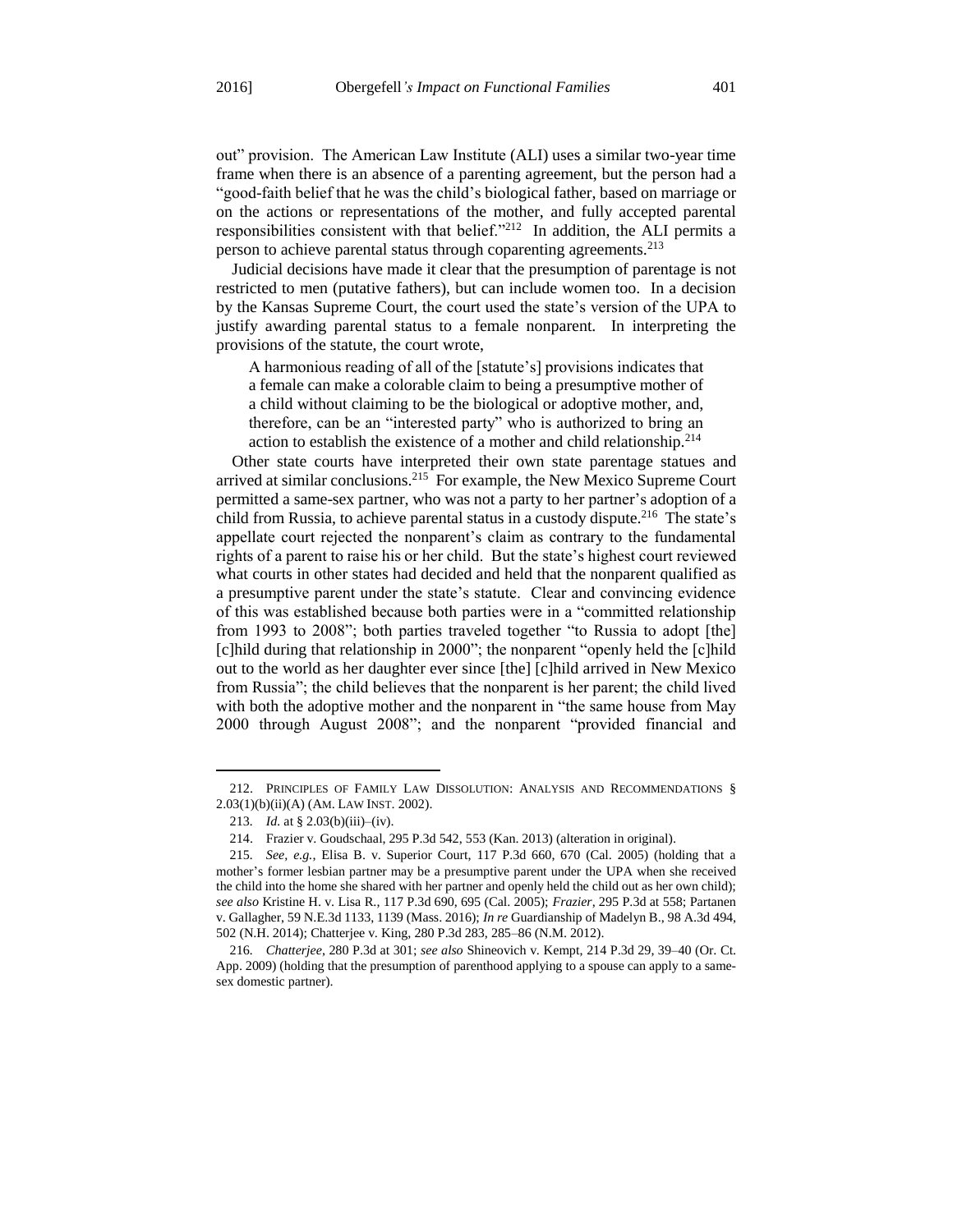emotional support to both [the adoptive parent] and [the] [c]hild throughout this time period."<sup>217</sup>

#### *b. Psychological Parent: In Loco Parentis*

As discussed in the previous section examining extraordinary circumstances, the court's decision depends upon clear and convincing facts justifying a third party being awarded parental status. These facts may include a child's detrimental reliance, a voluntary transfer of parental authority over a child to a nonparent, an express parenting agreement, or fulfilling the requirements for achieving the statutory presumption of parentage. These factors may be more concrete than achieving parental status by being in loco parentis to a child, or by gradually becoming a psychological parent to a child. When courts utilize the concept of de facto parenthood—that is, they do so through common law and not by statute—they may rely on more subjective factors. Nonetheless, proof must be established by clear and convincing evidence, and the objective remains the best interest of the child.<sup>218</sup> Establishing parental status in this fashion may be nebulous, but as Professor Katharine Bartlett observed, there is a gut feeling that the decision, one way or the other, is correct. $219$ 

Whenever a parent is unwilling or unable to care for a child, and concomitantly, a nonparent assumes responsibility for the care of that child for a period of time, this nonparent can be said to be serving "in loco parentis" to the child, which means serving in place of the parent. This status of in loco parentis has been codified by some states, with statutes providing objective standards by which to determine in loco parentis.<sup>220</sup> But most often it is the courts that fashion in loco parentis.<sup>221</sup> Traditionally, a nonparent serving in loco

<sup>217</sup>*. Chatterjee*, 280 P.3d at 296 (alteration in original); *see also Elisa B.*, 117 P.3d at 670 (holding that a person not related to the child through biology or adoption may be a presumed parent under the state's parentage act); *see also Partanen*, 59 N.E.3d at 1141–43 (holding that a woman in a same-sex nonmarital relationship was a presumed parent to the children her partner gave birth to during their relationship and that she raised together with her partner); *Kristine H.*, 117 P.3d at 696 (holding that the state's parentage act permits a person of the same sex to become a presumed parent to a child of his or her partner if the nonparent takes the child into his or her home and treats the child as his or her own).

<sup>218</sup>*. See, e.g.*, Conover v. Conover, 146 A.3d 433, 453 (Md. 2016) ("The best interests of the child standard has been 'firmly entrenched in Maryland and is deemed to be of transcendent importance.' With this holding we fortify the best interests standard by allowing judicial consideration of the benefits a child gains when there is consistency in the child's close, nurturing relationships.").

<sup>219</sup>*.* Bartlett, *supra* note 115, at 66–67 (citing McKee v. Dicus, 785 N.W.2d 733, 738 (Iowa Ct. App. 2010)).

<sup>220</sup>*. See, e.g.*, TEXAS FAMILY CODE ANN. § 102.003(9) (West 2015) ("[A] person, other than a foster parent, who has had actual care, control, and possession of the child for at least six months ending not more than 90 days preceding the date of the filing of the petition.").

<sup>221</sup>*. See, e.g.*, Welton v. Westmoreland, 180 So. 3d 738, 740, 745 (Miss. Ct. App. 2015) (noting that the mother's child resided with her stepfather for twelve years, took his name, and thought that she was his biological child, and now stepfather has in loco parentis and parenthood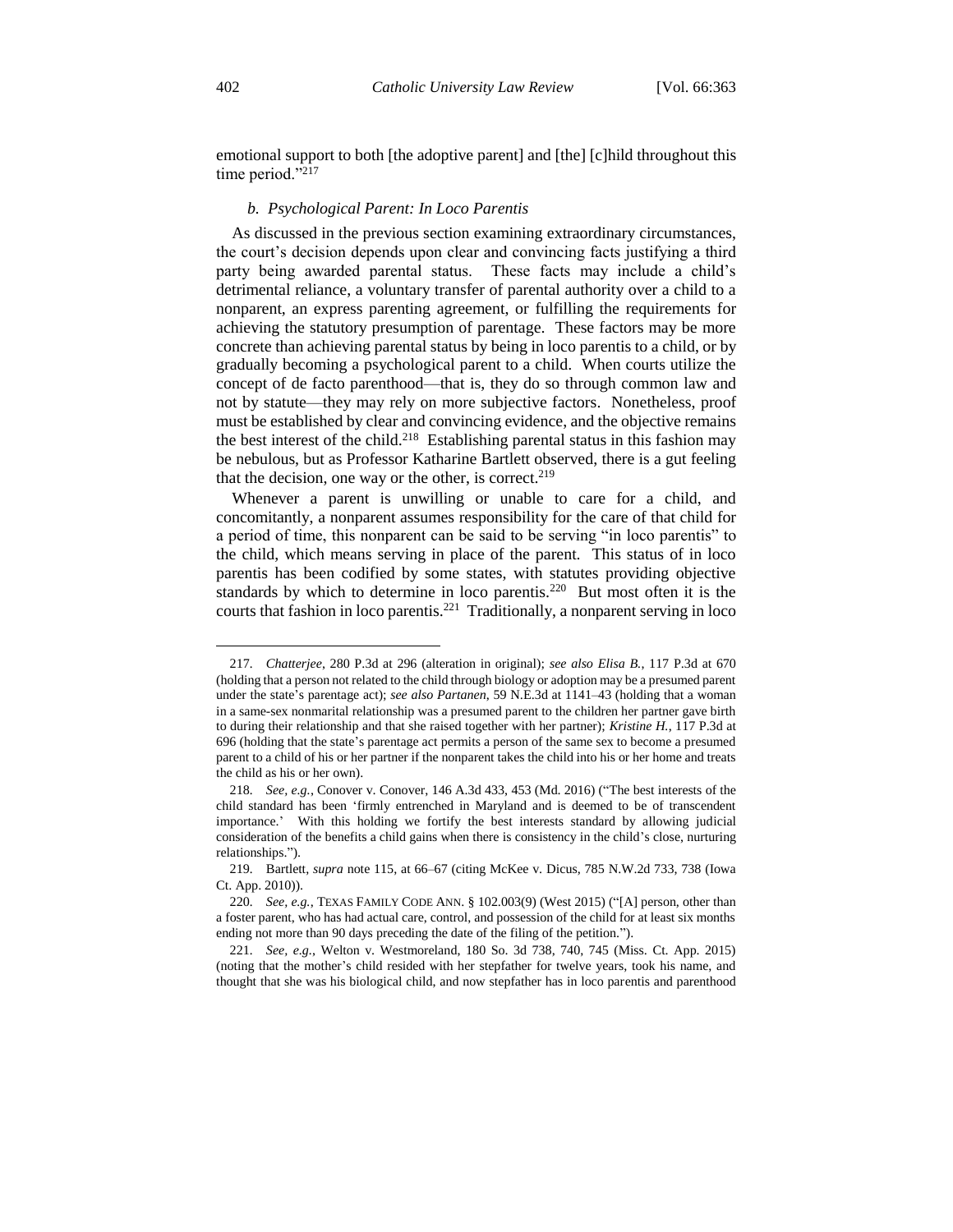$\overline{a}$ 

parentis is not afforded all of the rights of a biological parent when there is a custody dispute over the child. This is illustrated in the holding of one court: "In such instances the parents have a prima facie right to custody which will be forfeited only if convincing reasons appear that the child's best interest[s] will be served by an award to a third party."<sup>222</sup>

Often in loco parentis status is achieved through conduct that occurs when a third party becomes what may be termed a psychological parent or an equitable parent. It is difficult to define a psychological parent.<sup>223</sup> Often, the term is similar to what others may define as an equitable parent, defined in Corpus Juris Secundum "as one who through judicial determination is able to exercise all the rights and responsibilities of a natural parent."<sup>224</sup> Likewise, a West Virginia decision defines a psychological parent as occurring whenever

a child has resided with an individual other than a parent for a significant period of time such that the non-parent with whom the child resides serves as the child's psychological parent, during a period when the natural parent had the right to maintain continuing substantial contact with the child and failed to do so, the equitable rights of the child must be considered in connection with any decision that would alter the child's custody.<sup>225</sup>

Regardless of what term is used, parental status rests upon the premise that it clearly and convincingly serves the best interests of the child.<sup>226</sup>

To illustrate the equitable underpinnings of the doctrine of in loco parentis, consider the following:

[A] husband, who is not the biological father of a child *born or conceived during a marriage*, may be considered the natural father of that child where the husband and child mutually acknowledge a relationship as father and child, or the mother of the child has

status); *In re* L.F.A., 220 P.3d 391, 392, 394 (Mont. 2009) (holding that a finding of unfitness was not necessary when the former partner of a biological parent with whom she had lived with for twelve years sought custody as a parent); McDonel v. Sohn, 762 A.2d 1101, 1108–09 (Pa. 2000) (noting that the aunt and uncle of child with whom the child had stayed in contact were psychological parents).

<sup>222.</sup> Jacob v. Shultz-Jacob, 923 A.2d 473, 477–78 (Pa. Super. Ct. 2007) (quoting Charles v. Stehlik, 744 A.2d 1255, 1258 (2000)).

<sup>223</sup>*. See, e.g.*, *In re* Parentage of L.B., 122 P.3d 161, 167 n.7 (2005). The court notes that "in loco parentis" "is temporary by definition and ceases on withdrawal of consent by the legal parent or parents," thereby providing no parental status. *Id.* The court states that a "psychological parent" refers to "a parent-like relationship which is based . . . on day-to-day interaction" and may result in parental rights vis-à-vis third parties but not parents. *Id.* The court also determines that a "de facto parent" means "an individual who, in all respects functions as a child's actual parent." *Id.*

<sup>224.</sup> 67A C.J.S. PARENT AND CHILD § 366 (West 2016) (referencing Randy A.J. v. Norma I.J., 677 N.W.2d 630 (Wis. 2004)).

<sup>225</sup>*. In re* Interest of Brandon L.E., 394 S.E.2d 515, 523–24 (W. Va. 1990) (holding that the grandmother may pursue petition for custody as a psychological parent).

<sup>226</sup>*. See, e.g.*, *In re* Clifford K., 619 S.E.2d 138, 147 (W. Va. 2005) (citing W. VA. CODE § 48-9-103 (2001)).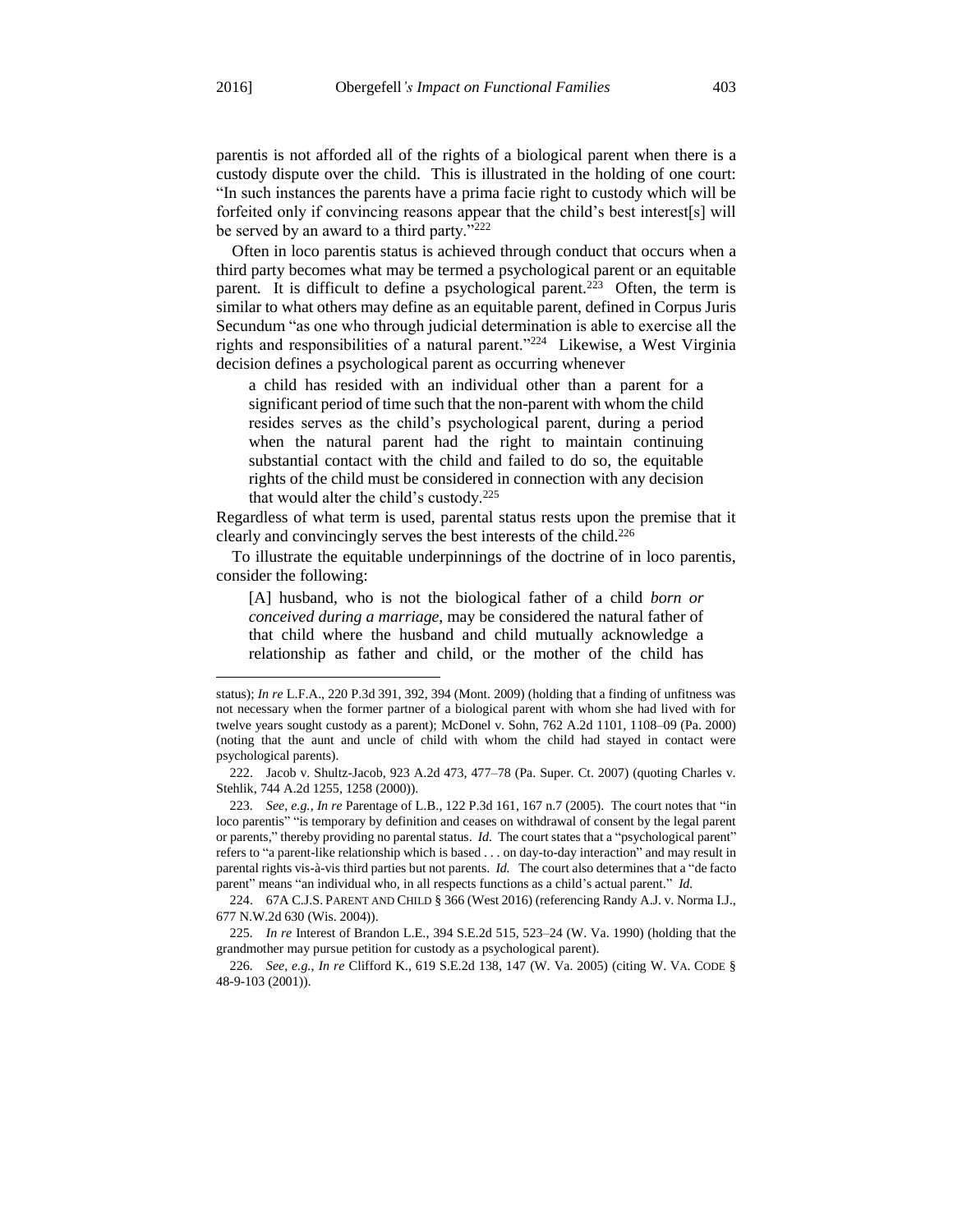cooperated in the development of such a relationship over a period of time prior to the filing of a complaint for divorce; the husband desires to have the rights afforded to a parent; and the husband is willing to take on the responsibility of paying child support. $227$ 

Then, once a court accepts the status as an equitable parent, that party "becomes endowed with both the rights and responsibilities of a parent, there is no distinction at that point between an equitable parent and any other parent, and each is endowed with the same rights and responsibilities of parenthood."<sup>228</sup>

Any nonparent may establish himself or herself as an equitable parent, not just husbands. Perhaps because the status arises as a result of judicial action, different names have arisen. Some states use the term equitable parent, others psychological parent, others de facto parenthood. Some states may use all three terms interchangeably. Perhaps de facto parenthood is the most defined of the three, but caution is advised in interpreting the terms. Describing various states' adoption of de facto parenthood, Professor Katharine Bartlett illustrates the interchangeability of the terms, writing that "[s]ince 2000, courts in Alaska, New Jersey, North Dakota, and South Carolina have recognized the similar concept of psychological parent. Pennsylvania and Arkansas have adopted the concept of in loco parentis in coparent situations."<sup>229</sup>

At least prior to the adoption of same-sex marriage, an increasing number of courts were willing to provide the status of parent to nonparents who met the criteria of being a psychological parent.<sup>230</sup> One decision from the West Virginia Supreme Court defined a psychological parent as the following:

A psychological parent is a person who, on a continuing day-to-day basis, through interaction, companionship, interplay, and mutuality, fulfills a child's psychological and physical needs for a parent and provides for the child's emotional and financial support. The psychological parent may be a biological, adoptive, or foster parent, or any other person. The resulting relationship between the psychological parent and the child must be of substantial, not

<sup>227.</sup> 67A C.J.S. PARENT AND CHILD § 366 (emphasis added) (referencing York v. Morofsky, 571 N.W.2d 524, 526 (Mich. Ct. App. 1997); *see also* UNIF. PARENTAGE ACT § 204(a)(5) (UNIF. LAW COMM'N 2002) (permitting parentage when there is a holding out as a parent for the first two years of a child's life).

<sup>228.</sup> 67A C.J.S. PARENT AND CHILD § 366.

<sup>229.</sup> Bartlett, *supra* note 115, at 61.

<sup>230</sup>*. See* Courtney Grant Joslin, *Leaving No (Nonmarital) Child Behind*, 48 FAM. L.Q. 495, 510 (2014) ("While the early equitable parenting cases provided only limited protections, the trend has been in favor of granting greater protections to people who qualify as equitable parents. More and more states allow equitable parents to seek not just visitation, but also custody. In addition, it is increasingly the case under common law doctrine and statutory provisions that once a person establishes her status as an equitable parent, custody is allocated between the equitable parent and the legal parent under application of the best-interest-of-the-child standard. This is based on the conclusion (a correct one, in my opinion) that equitable parents and legal parents are indistinguishable from the perspective of the child.").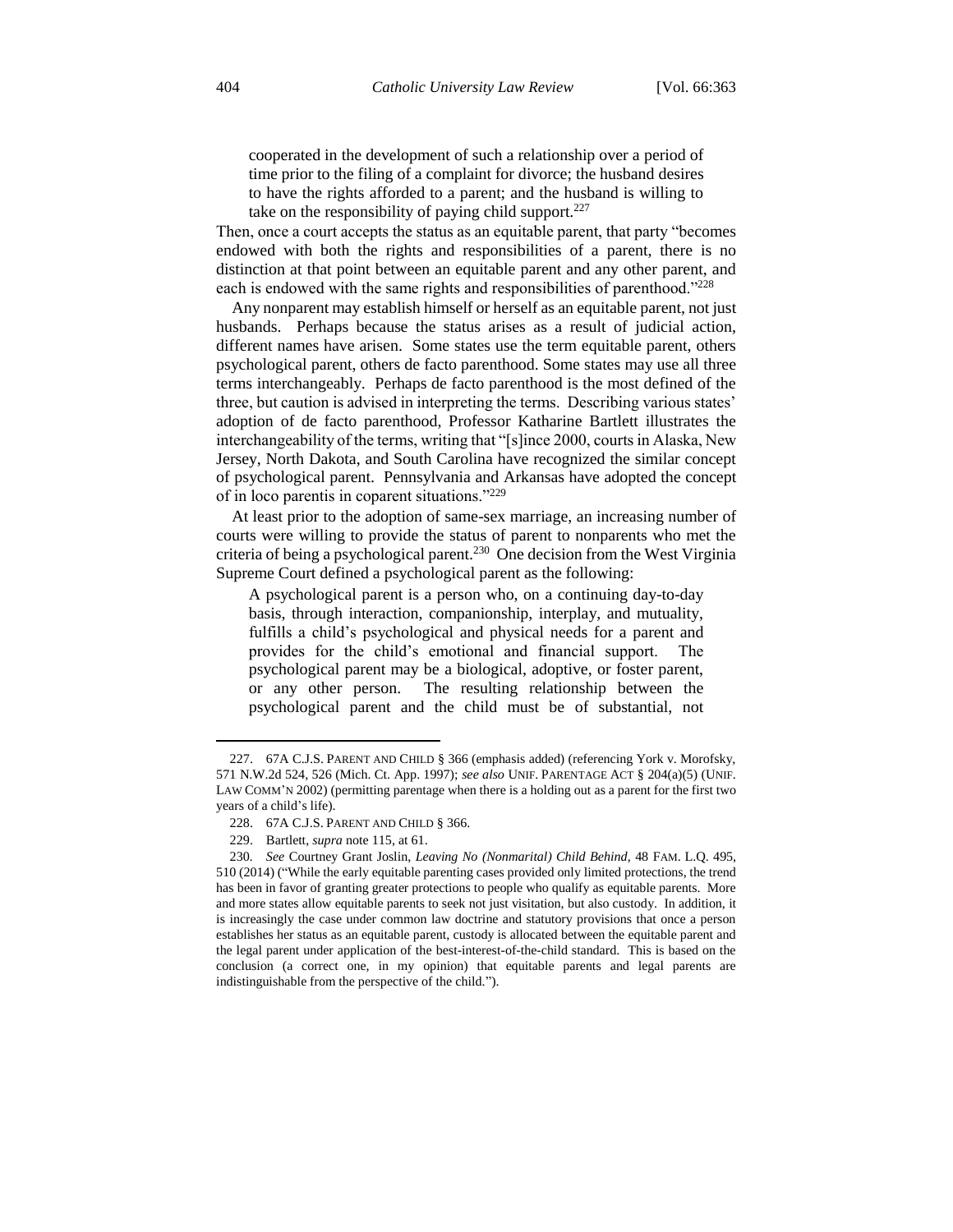temporary, duration and must have been with the consent and encouragement of the child's legal parent or guardian. . . . [W]e hold that in exceptional cases and subject to the court's discretion, a psychological parent may intervene in a custody proceeding brought pursuant to W. Va. Code § 48-9-103 (2001) (Repl. Vol. 2004) when such intervention is likely to serve the best interests of the children whose custody is under adjudication.<sup>231</sup>

An early, but nonetheless widely-discussed illustration of psychological parenthood, *Guardianship of Phillip B.*, <sup>232</sup> involved a boy born with Down Syndrome. At birth, his parents immediately institutionalized him based on the recommendation of a social worker and the approval of the infant's pediatrician.<sup>233</sup> The boy's name was Phillip and the institution where Phillip was placed was a licensed board and care facility for children up to eight yearsof-age. It offered no structured educational or developmental programs, yet Phillip remained there for the first six years of his life, whereupon his parents transferred him to another facility that similarly offered no programs of education or therapy.<sup>234</sup> Throughout Phillip's residency at both institutions his parents visited him infrequently and became increasingly emotionally detached from him.<sup>235</sup> As a result, "[t]he natural parents intellectualized their decision to treat Phillip differently from their other children. [The parents] testified that Phillip, whom they felt would always require institutionalization, should not be permitted to form close emotional attachments which—upon inevitable disruption—would traumatize the youngster."<sup>236</sup>

At the second facility where Phillip was institutionalized, Phillip came into contact with a volunteer who had a history of working with children with special needs. She, her husband, and their two children began to form a special attachment with Phillip. When they first met Phillip he was "unusually small and thin for his age (five); he was not toilet trained and wore diapers, still slept in a crib, walked like a toddler, and crawled down stairs only inches high. His speech was limited and mostly unintelligible; his teeth were in poor condition."<sup>237</sup> Gradually, the volunteer and her husband and their children worked with Phillip to enhance his ability to communicate, feed and dress

<sup>231</sup>*. In re* Clifford K., 619 S.E.2d 138, 157–58 (W. Va. 2005). For illustrations of when the court held that no psychological parent status resulted, see *In re* Senturi N.S.V., 652 S.E.2d 490, 493 (W. Va. 2007) (holding that the husband and the husband's cousin were not psychological parents because they neither resided with nor had daily interaction with the child); Jensen v. Brevard, 168 P.3d 1209, 1214 (Or. Ct. App. 2007) (holding that the grandmother was not a psychological parent when child lived with her only three days a week).

<sup>232.</sup> 188 Cal. Rptr. 781 (1983).

<sup>233</sup>*. Id.* at 785. *See generally* Robert H. Mnookin, *The Guardianship of Phillip B.: Jay Spears' Achievement*, 40 STAN. L. REV. 841 (1988).

<sup>234</sup>*. Phillip B.*, 188 Cal. Rptr. at 785.

<sup>235</sup>*. Id.*

<sup>236</sup>*. Id.* at 787 (alteration in original).

<sup>237</sup>*. Id.* at 786.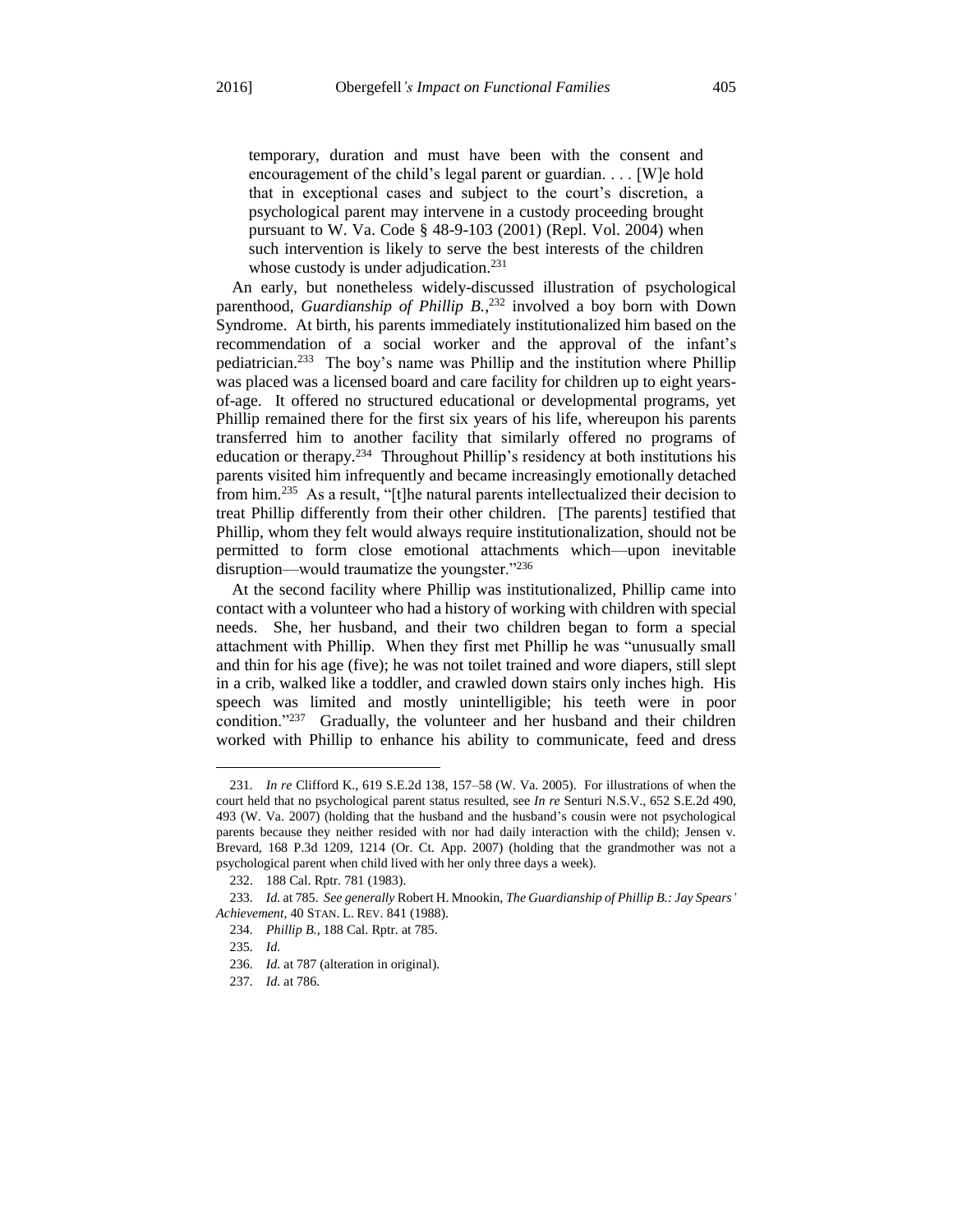himself, and to engage in recreational activities. Eventually Phillip spent an increasing amount of time at the home of the volunteer, living in a family setting, attending special Boy Scout meetings, and sharing household chores.<sup>238</sup> Nonetheless, throughout this period Phillip's parents continued to remain physically and emotionally detached from their son. By 1978, when Phillip was twelve-years-old, Phillip's biological parents forbade their son from visiting the home of the volunteer or having personal visits at the facility with the volunteer. As a result of their decision Phillip became angry and began to demonstrate symptoms of emotional disturbance, such as bed-wetting, setting fires, and violence.<sup>239</sup> Phillip "continuously pleaded to return home with [the volunteer]."<sup>240</sup>

By 1981, when Phillip was fifteen-years-old, the biological parents were successful in obtaining consent to remove Phillip from the facility and to place him in another suitable alternative. But no alternative could be found, thus continuing the stalemate between the biological parents and the volunteer family. Eventually the nonparent volunteer petitioned to be appointed as guardian over Phillip, which the biological parents opposed. At trial the court "expressly found that an award of custody to [the parents] would be harmful to Phillip in light of the psychological or 'de facto' parental relationship established between him and respondents."<sup>241</sup> Upon appeal the appellate court stressed the fundamental rights of parents to retain custody of a child, which may be disturbed only in extreme circumstances; such as a parent acting in a way inconsistent with being a parent.<sup>242</sup> The issue became whether the parents acted in such a manner so as to rebut the parental presumption and permit a nonparent to level the playing field and prompt a best interest test. The court held that the conduct of the parents did rise to the level of an extreme circumstance with their "calculated decision to remain emotionally and physically detached—abdicating the conventional role of competent decisionmaker in times of demonstrated need—thus effectively depriving [Phillip] of *any* of the substantial benefits of a true parental relationship."<sup>243</sup> Thus, the court held that "emotional abandonment" by a parent is sufficient to rebut a parent's fundamental right to custody of a child. $244$ 

 $\ddot{\phantom{a}}$ 

244*. Id.* at 792.

<sup>238</sup>*. Id.* at 786–87.

<sup>239</sup>*. Id.* at 788.

<sup>240</sup>*. Id.* (alteration in original).

<sup>241</sup>*. Id.* at 789.

<sup>242</sup>*. Id.* at 788.

<sup>243</sup>*. Id.* at 792. "Phillip's conduct unmistakably demonstrated that he derived none of the emotional benefits attending a close parental relationship largely as a result of appellants' individualized decision to abandon that traditional supporting role." *Id.* at 791.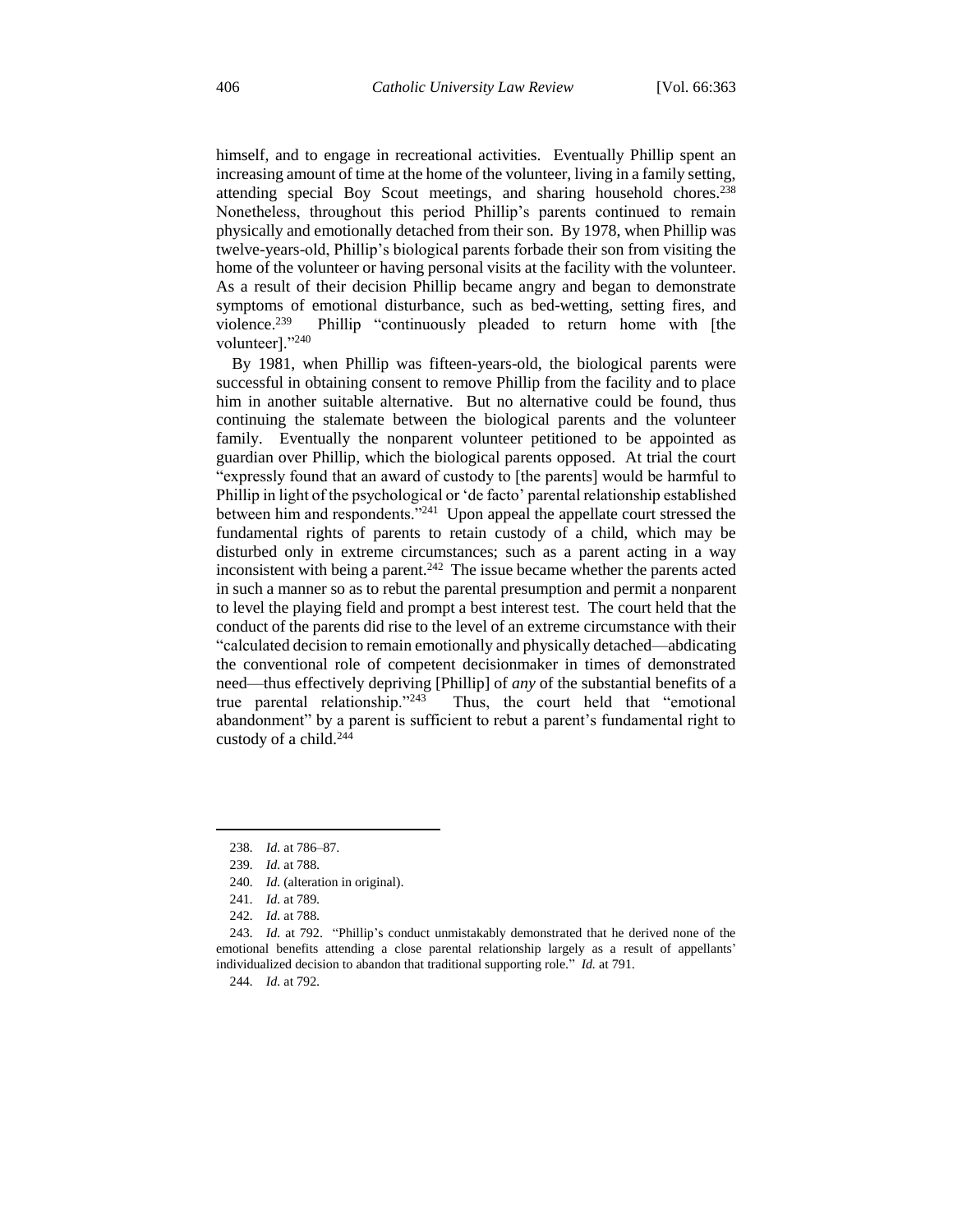The *Phillip B.* decision provides an opportunity to consider the status of psychological parent in rebutting the parental presumption.<sup>245</sup> The trial court had found that "an award of custody to [the parents] would be harmful to Phillip in light of the psychological or 'de facto' parental relationship established between him and [the volunteers]."<sup>246</sup> The temptation is to focus solely on the actions of nonparents in establishing close emotional ties with the children of others, becoming "de facto parents" to these children.<sup>247</sup> Importantly, the *Phillip B.* decision focuses on two elements. First, the "emotional abandonment" of the parents, and second, the interaction with the child by the nonparents that then permitted the nonparents to establish a psychological connection with the child. Upon appeal, the appellate court concluded that the trial court correctly found clear and convincing evidence that the parents themselves had performed detrimental acts toward their child.<sup>248</sup> The most obvious act was the emotional abandonment of Phillip, but the court also considered other factors, such as the refusal of the parents to consent to surgery to remedy a medical condition suffered by Phillip. According to the appellate court, "the trial court could have reasonably concluded that [the parents'] past conduct reflected a dangerously passive approach to Phillip's future medical needs."<sup>249</sup> The parents acquiesced in the long-term relationship between their son and the nonparents, which resulted in a psychological relationship of parent and child.

More than ten years after *Phillip B.* was decided, the Wisconsin Supreme Court decided a case, which adopted the status of psychological parents to order visitation rights for a third party. The facts involved a same-sex couple in which the partner of a biological parent sought custody and visitation rights to the biological parent's child.<sup>250</sup> The two women, Sandra and Elsbeth, "shared a close, committed relationship for more than ten years."<sup>251</sup> They mutually agreed

<sup>245.</sup> For additional discussion see, for example, *In re* Clifford K., 619 S.E.2d 138, 157 (W. Va. 2005) ("[W]e hold that a psychological parent is a person who, on a continuing day-to-day basis, through interaction, companionship, interplay, and mutuality, fulfills a child's psychological and physical needs for a parent and provides for the child's emotional and financial support.").

<sup>246</sup>*. Phillip B.*, 188 Cal. Rptr. at 789 (alteration in original). *See generally* GOLDSTEIN, FREUD & SOLNIT, BEYOND THE BEST INTERESTS OF THE CHILD (1973) (describing the status of psychological parents).

<sup>247</sup>*. See, e.g.*, Pitts v. Moore, 90 A.3d 1169, 1179 (Me. 2014) ("[A] court contemplating an order that creates a parent out of a non-parent must first determine that the child's life would be substantially and negatively affected if the person who has undertaken a permanent, unequivocal, committed, and responsible parental role in the child's life is removed from that role."); *see also* Samuel Johnson, Comment, *Are You My Mother? A Critique of the Requirements for De Facto*  Parenthood in Maine Following the Law Court's Decision in Pitts v. Moore, 67 ME. L. REV. 353 (2015).

<sup>248</sup>*. Phillip B.*, 188 Cal. Rptr. at 790; *see also* Guardianship of Jenna G., 74 Cal. Rptr. 47, 50 (Cal. Ct. App. 1998) (reaffirming the necessity of providing clear and convincing evidence to rebut the parental presumption in a custody dispute between a parent and a nonparent).

<sup>249</sup>*. Phillip B.*, 188 Cal. Rptr. at 792.

<sup>250</sup>*. In re* Custody of H.S.H.-K., 533 N.W.2d 419, 420–21 (Wis. 1995).

<sup>251</sup>*. Id.* at 421.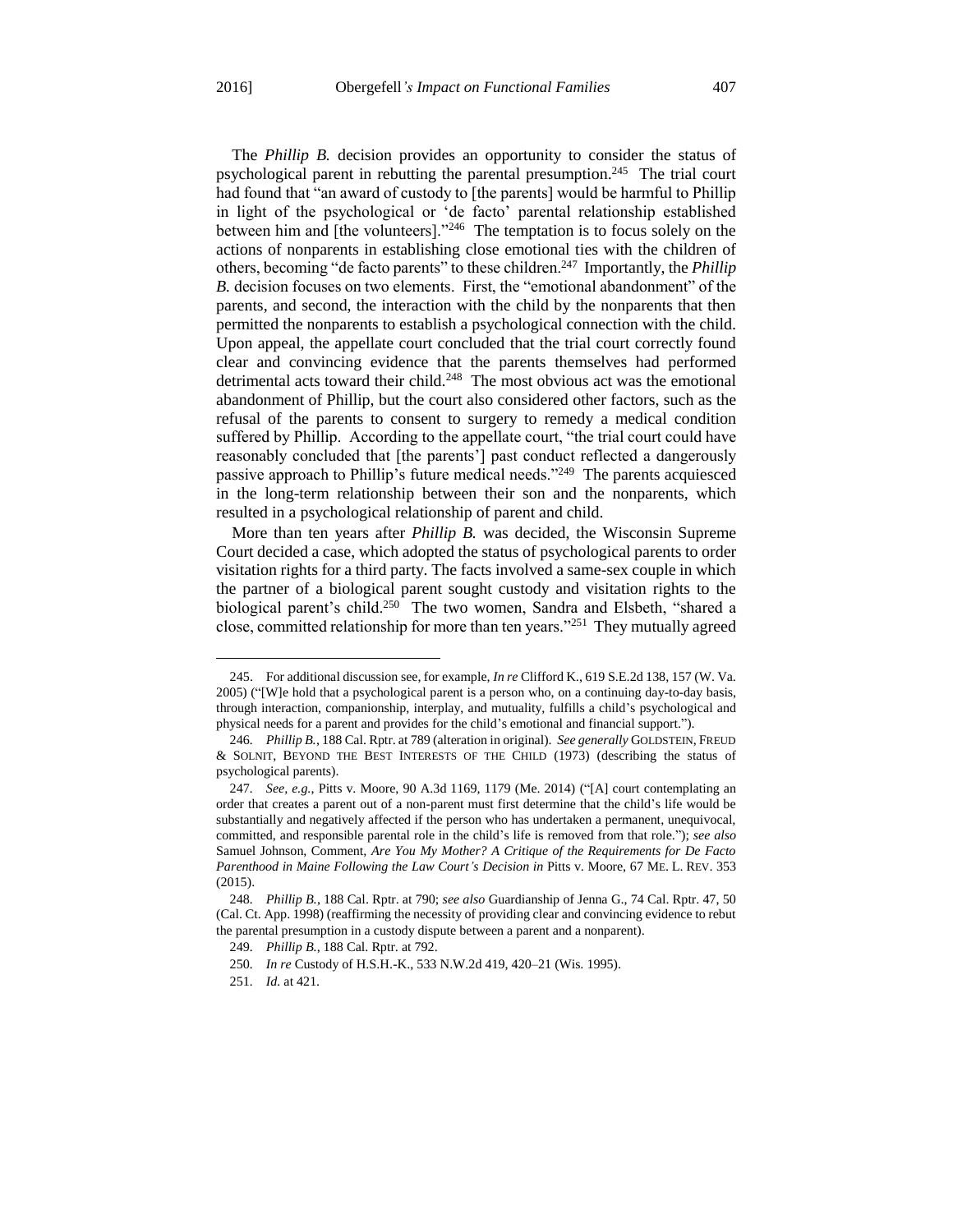to have a child together and as a result of this agreement, Elsbeth gave birth to a baby in 1988 with the assistance of artificial insemination. The two women jointly selected a name for the child, were named as the child's parents during a dedication ceremony at their church, and shared responsibility for raising the child.<sup>252</sup> In 1993, the couple separated, Elsbeth taking the child with her. By 1994, when the child was six-years-old, Elsbeth, the biological parent, informed her former partner, Sandra, that she would no longer allow her contact with the child.<sup>253</sup> Sandra subsequently filed a petition for custody of the child, and then filed a petition for visitation. A guardian ad litem was appointed for the child, who reported the following to the circuit court:

The child stated that he believed [Sandra] was his parent and that he would like to see, spend time with and telephone [Sandra]. He was able to recite [Sandra's] new address and telephone number. The child acknowledged that his mother [Elsbeth] no longer viewed [Sandra] as his parent, that she would be upset if he continued to see [Sandra], but that he wanted to see her anyway. He stated that he did not consider anyone other than [Sandra] and [Elsbeth] to be his parents.<sup>254</sup>

The lower court dismissed Sandra's petition for custody and visitation, but urged the legislature to reexamine the law in light of the realities of modern society and the need to protect a child against the trauma that a child suffers when a child forms a bond with a biological parent's nontraditional partner and that adult relationship then dissolves.<sup>255</sup> Following the lower court's decision, Sandra appealed directly to the Wisconsin Supreme Court.

The state's highest court agreed with the lower court that the nonparent, Sandra, had not proven the biological parent's unfitness with clear and convincing evidence and hence she had not rebutted the parental presumption.<sup>256</sup> Such a holding rests firmly on the traditional rights of a parent as expressed in the *Troxel* decision. The court then reviewed the state's overall statutory policy affecting visitation with a child and concluded that, "[i]t is reasonable to infer that the legislature did not intend the visitation statutes to bar the courts from exercising their equitable power to order visitation in circumstances not included within the statutes but in conformity with the policy directions set forth in the statutes."<sup>257</sup> Such a pronouncement appears to contradict the 2000 holding of *Troxel*, which was decided after this 1995 Wisconsin decision. In 2000 the Court in *Troxel* held,

<sup>252</sup>*. Id.* at 421–22.

<sup>253</sup>*. Id.* at 422.

<sup>254</sup>*. Id.*

<sup>255</sup>*. Id.* at 422–23.

<sup>256</sup>*. Id.* at 424.

<sup>257</sup>*. Id.* at 431. For another illustration of a court's willingness to utilize equity unless expressly prohibited by the state legislature, see *In re* Parentage of L.B., 122 P.3d 161, 177 (Wash. 2005) (holding that a nonparent was a de facto parent because of equitable considerations).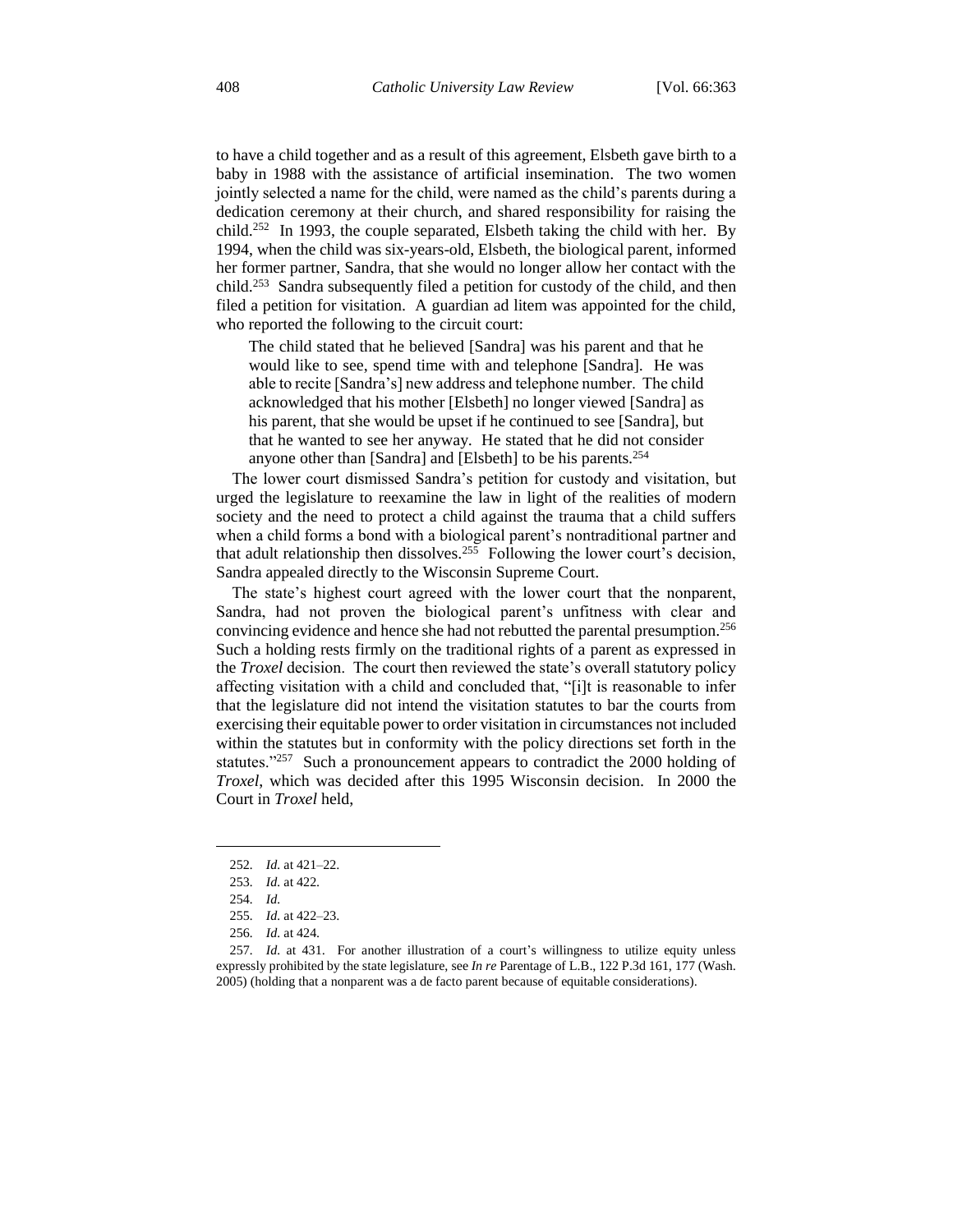[S]o long as a parent adequately cares for his or her children . . . there will normally be no reason for the State to inject itself into the private realm of the family to further question the ability of that parent to make the best decision concerning the rearing of that parent's children.<sup>258</sup>

But concomitantly, the *Troxel* court also held, that "we do not consider the primary constitutional question . . . whether the Due Process Clause requires all nonparent visitation statutes to include a showing of harm or potential harm to the child as a condition precedent to granting visitation."<sup>259</sup>

Thus, viewed in the context of *Troxel*, the Wisconsin Supreme Court did not ignore the constitutional rights of the biological parent.<sup>260</sup> The Wisconsin court permited a nonparent to petition for visitation with the child when the parent permitted the child to develop a relationship with the nonparent, and in so doing established a psychological bond between the child and the nonparent. The court held:

Mindful of preserving a biological or adoptive parent's constitutionally protected interest and the best interest of the child, we conclude that a circuit court has equitable power to hear a petition for visitation when it determines that the petitioner has a parent-like relationship with the child and that a significant triggering event justifies state intervention in the child's relationship with a biological or adoptive parent. To meet these two requirements, a petitioner must prove the component elements of each one. Only after the petitioner satisfies this burden may a circuit court consider whether visitation is in the best interest of the child."<sup>261</sup>

Similar to the holding of the West Virginia Supreme Court in its decision of *In re Clifford K.*, <sup>262</sup> the Wisconsin Supreme Court established specific delineating elements of a psychological relationship sufficient to create a parental status. It held that any petitioner must prove four elements:

(1) that the biological or adoptive parent consented to, and fostered, the petitioner's formation and establishment of a parent-like relationship with the child; (2) that the petitioner and the child lived together in the same household; (3) that the petitioner assumed

<sup>258.</sup> Troxel v. Granville, 120 S. Ct. 2054, 2061 (2000).

<sup>259</sup>*. Id.* at 2064. The harm triggering state intervention in the decision of *In re Custody of H.S.K.-K.* is the parent's consent and assistance that brought about the parent-like relationship that then was severed due to the action of the parent. *In re* Custody of H.S.K.-K., 533 N.W.2d 419, 436 (Wis. 1995).

<sup>260</sup>*. See* Bartlett, *supra* note 115, at 59–60 (suggesting that the Wisconsin Supreme Court in *In re Custody of H.S.H.-K.*, in allowing nonparent visitation claims, conformed to *Troxel*'s constitutional parameters because the nonparent's status is defined by "very specific and rigorous criteria").

<sup>261</sup>*. Custody of H.S.H-K.*, 533 N.W.2d at 435. These elements of psychological parenthood meet the definition pronounced in the decision of *In re Clifford K.*, 619 S.E.2d 138 (W. Va. 2005), which is discussed *supra*.

<sup>262.</sup> 619 S.E.2d 138 (W. Va. 2005) (adopting psychological parent).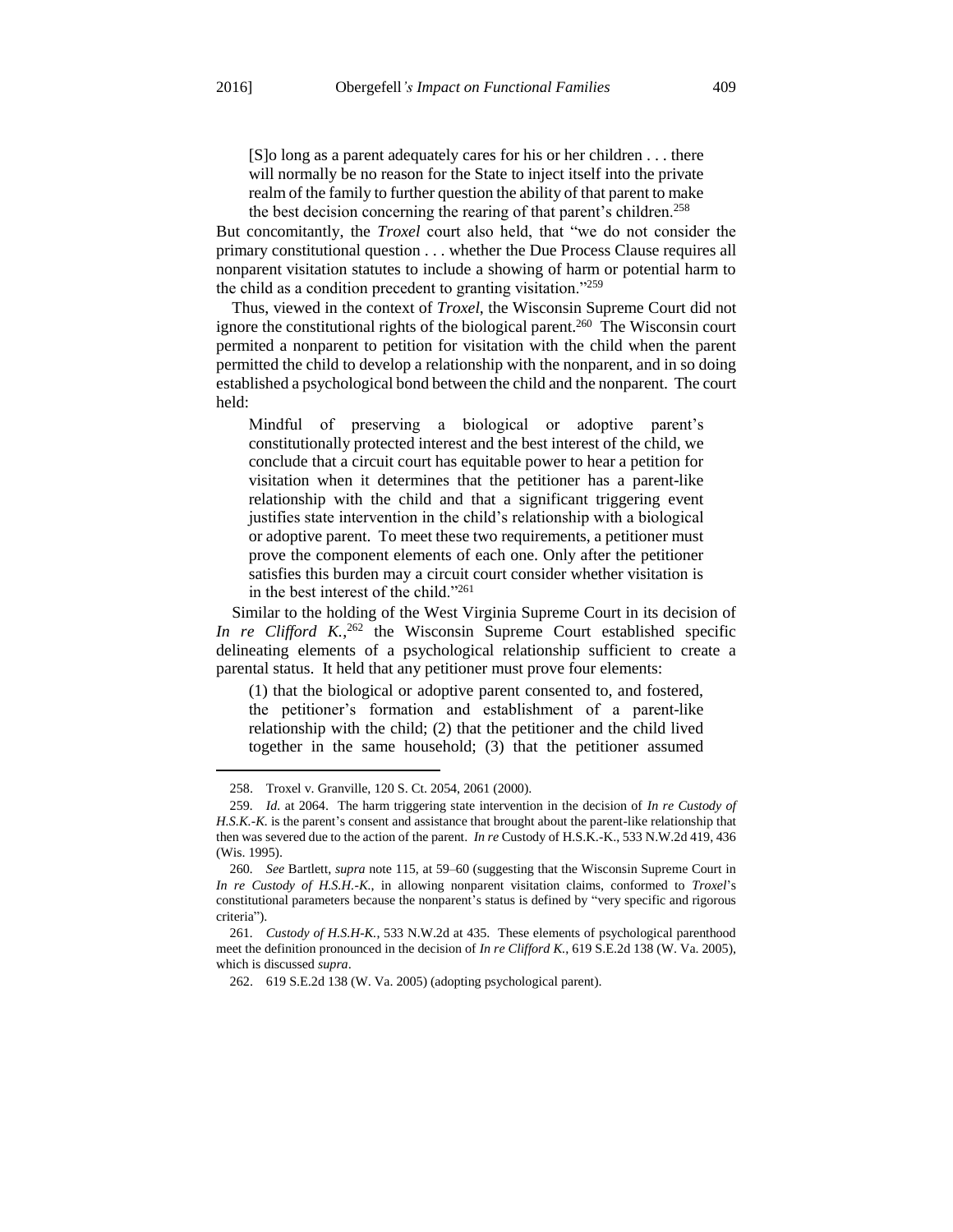obligations of parenthood by taking significant responsibility for the child's care, education and development, including contributing towards the child's support, without expectation of financial compensation; and (4) that the petitioner has been in a parental role for a length of time sufficient to have established with the child a bonded, dependent relationship parental in nature.<sup>263</sup>

Furthermore, there must be a significant triggering event to justify a state's interference with the parent-child relationship, prompting the petition for parental status, such as "[t]he petitioner must prove that the parent has interfered substantially with the petitioner's parent-like relationship with the child, and that the petitioner sought court ordered visitation within a reasonable time after the parent's interference."<sup>264</sup>

While recognizing the groundbreaking effect of the Wisconsin decision, commentators also criticized the limited applicability of the decision. The decision pertained only to visitation petitions, not custody cases.<sup>265</sup> Nonetheless, commentators report that an increasing number of states adopted the rationale of the decision and applied this rationale to both visitation and custody matters.<sup>266</sup> Yet, at the same time, other commentators report that a few states continue to reject the court's rationale.<sup>267</sup> Likewise, reminiscent of the protracted litigation concerns elucidated by *Debra H.*, "[c]ourts also cite the lack of certainty about parental status as a reason to reject de facto parentage, and the lack of statutory authority to create a quasi-parental status not obviously provided for by the legislature."<sup>268</sup> Nonetheless, as other court opinions illustrate, "certainty may come at the expense of the welfare of children who sometimes develop strong relationships with adults who do not fit the clearly demarcated role of 'legal

<sup>263</sup>*. Custody of H.S.H.-K.*, 533 N.W.2d at 435–36. The importance of the first prong of the test, the parent's consent to the establishment of the relationship, is emphasized in a decision of the New Jersey Supreme Court. *See* V.C. v. M.J.B., 748 A.2d 539, 552 (N.J. 2000) (holding that the parent must willingly create and foster the bond between the child and the nonparent, and adopting the test of *In re Custody of H.S.H.-K.* to establish a psychological parent status). Once a person becomes a psychological parent that person "stands in parity with the legal parent" and any custody of visitation issues between them must be determined on a best interest of the child standard. *Id.* at 554.

<sup>264</sup>*. Custody of H.S.H.-K.*, 533 N.W.2d at 436.

<sup>265.</sup> Joslin, *supra* note 230, at 499–500; *see also* Bartlett, *supra* note 115, at 57 (noting that the Wisconsin decision was a "significant exception" to a preexisting pattern of rejecting nonparent visitation petitions).

<sup>266.</sup> Joslin, *supra* note 230, at 500–01.

<sup>267.</sup> Grossman, *supra* note 143, at 679 ("Their chief concern is intruding on the rights of the biological mother, in violation of her constitutionally protected parental rights.").

<sup>268</sup>*. Id.* at 679–80. The author references, for example, *Jones v. Barlow*, 154 P.3d 808, 810 (Utah 2007) ("We decline to extend the common law doctrine of in loco parentis to create standing where it does not arise out of statute."). *See also* Guardianship of Z.C.W., 84 Cal. Rptr. 2d 48, 51 (Cal. Ct. App. 1999); DEL. CODE ANN. tit. 13, § 8-101 (West 2016).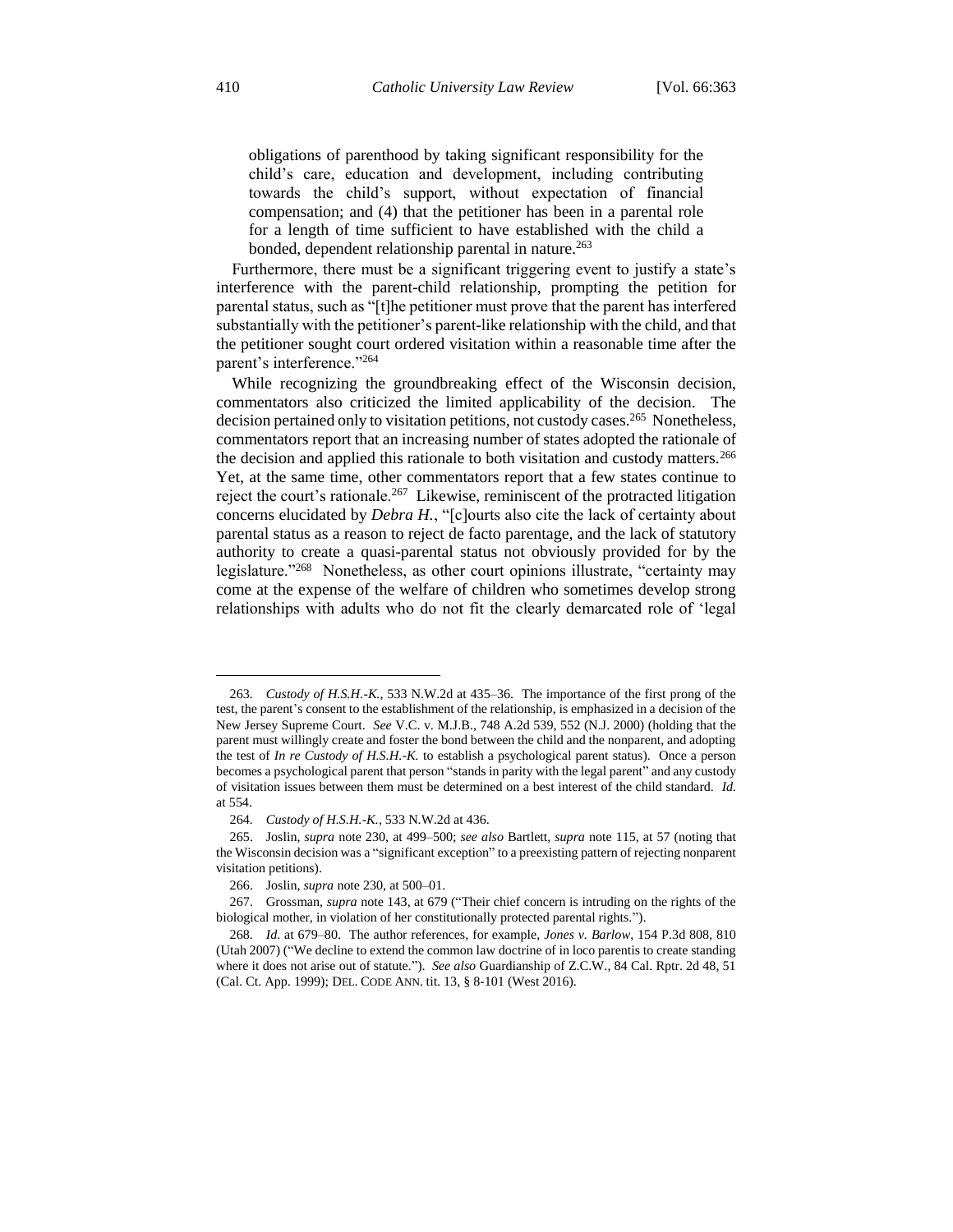$\overline{a}$ 

parent.'. . . This latter consequence is especially troubling given the law's commitment, in the custody context, to continuity of care for children."<sup>269</sup>

Many courts utilize equitable factors to permit nonparents to obtain parental rights pertaining to children with whom they have been involved for a long period of time.<sup>270</sup> For example, in 2005, the Washington Supreme Court utilized common law to establish parental status, writing that

Washington courts have consistently invoked their equity powers and common law responsibility to respond to the needs of children and families in the face of changing realities. We have often done so in spite of legislative enactments that may have spoken to the area of law, but did so incompletely.<sup>271</sup>

The court held that without specific legislative prohibition, the court is free to use common law to arrive at the controlling interest in such cases, this being the best interest of the child.<sup>272</sup> But the court was careful to avoid prohibitions established by *Troxel*, so it utilized the four objective factors established by the Wisconsin court to established parenthood.<sup>273</sup> Once the four factors have been established, the Washington Supreme Court held that, "henceforth in Washington, a *de facto* parent stands in legal parity with an otherwise legal parent, whether biological, adoptive, or otherwise."<sup>274</sup> These rights include a duty to support the child, the right to be named on a child's birth certificate, and the right to inherit through intestate succession.<sup>275</sup>

272*. Parentage of L.B.*, 122 P.3d at 172–73.

<sup>269.</sup> Grossman, *supra* note 143, at 685.

<sup>270.</sup> Bartlett, *supra* note 115, at 66 (specifying that few states refuse to recognize some form of de facto parenthood); Nancy D. Polikoff, *From Third Parties to Parents: The Case of Lesbian Couples and Their Children*, 77 LAW & CONTEMP. PROBS. 195, 208 (2014) (stating that only a minority of states refuse some recognition of legal parenthood for functional partners); Conover v. Conover, 146 A.3d 433, 449–50 n.21 (Md. 2016) (providing a list of states evidencing a modern trend towards the recognition of the status of de facto parentage).

<sup>271</sup>*. In re* Parentage of L.B., 122 P.3d 161, 166 (Wash. 2005); *see also* C.E.W. v. D.E.W., 845 A.2d 1146, 1150–51 (Me. 2004) (holding that a nonparent could have parental rights as an undefined de facto parent); T.B. v. L.R.M., 786 A.2d 913, 914 (Pa. 2001) (granting parental rights to a nonparent because she had "assumed a parental status and discharged parental duties with the consent of the biological parent"); Rubano v. DiCenzo, 759 A.2d 959, 975 (R.I. 2000) (holding that certain circumstances could result in a nonparent being awarded parental rights over a child); E.N.O. v. L.M.M., 711 N.E.2d 886, 892 (Mass. 1999) (holding that the court has equity power to grant visitation to a nonparent when that nonparent has participated in the child's life).

<sup>273</sup>*. Id.* at 176. Subsequently, the Washington Supreme Court held that there were no categorical exclusions when petitioning as a de facto parent. *See In re* Custody of A.F.J., 314 P.3d 373, 374 (Wash. 2013); *In re* Custody of B.M.H., 315 P.3d 470, 472 (Wash. 2013).

<sup>274</sup>*. Parentage of L.B.*, 122 P.3d at 177. But note that stepparents may not become de facto parents. *See In re* Parentage of M.F., 228 P.3d 1270, 1273–74 (Wash. 2010). A court then held that a stepparent has a statutory remedy when seeking custody of a stepchild. *Id.* at 1273.

<sup>275</sup>*. Parentage of L.B.*, 122 P.3d at 180 n.2 (Johnson, J., dissenting); *see also* Shondel J. v. Mark D., 853 N.E.2d 610, 611 (N.Y. 2006) (stating that the best interest of the child will result in the inability of a nonparent to cease support payments); Jacob v. Schultz-Jacob, 923 A.2d 473, 482 (Pa. Super. Ct. 2007) (holding that two biological parents and one person standing *in loco parentis*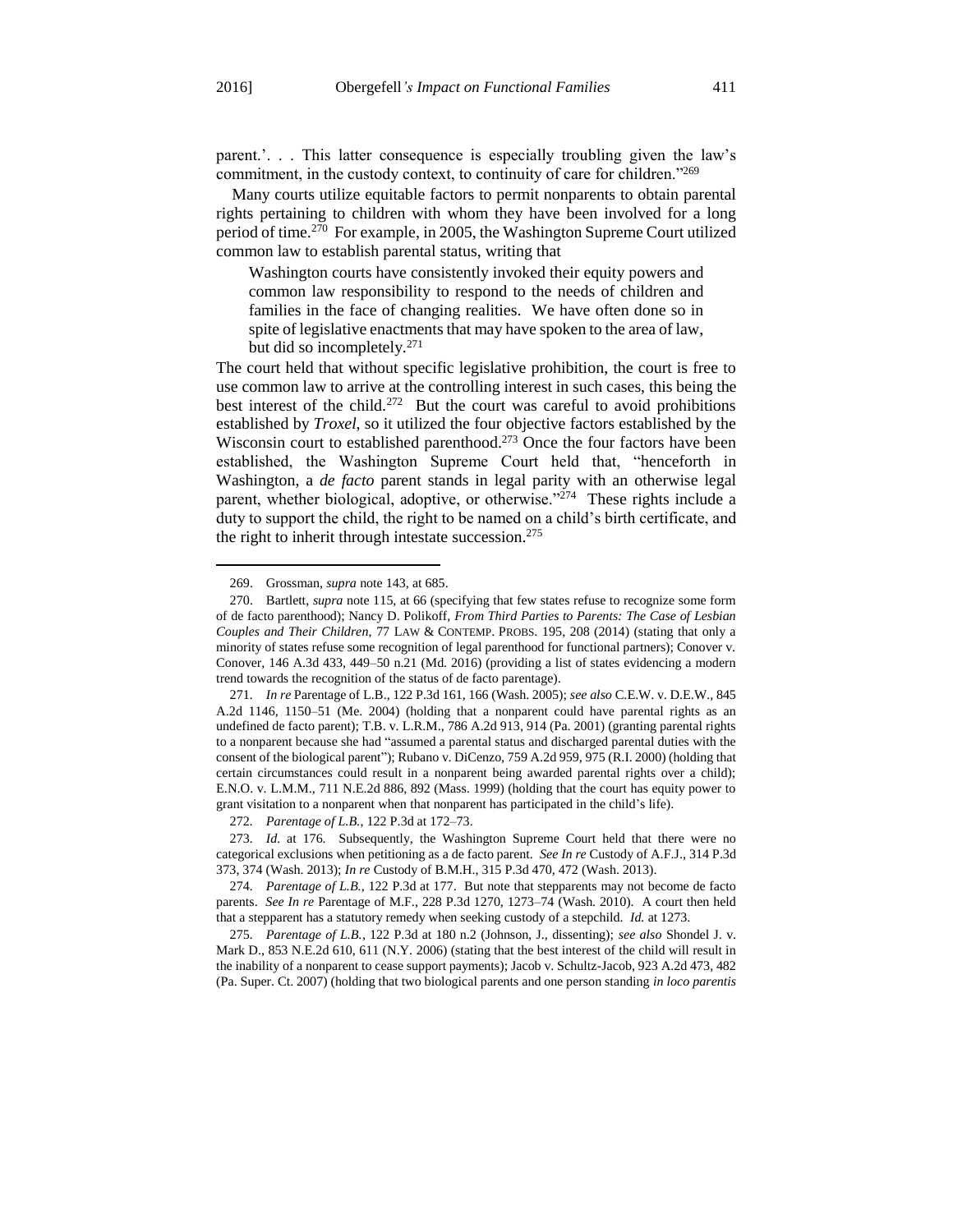In 2016 the highest court in Maryland likewise employed the four-part test enunciated in *In re Custody of H.S.H.-K.*<sup>276</sup> and reversed its holding in *Janice M. v. Margaret K.*,<sup>277</sup> a 2008 decision rejecting de facto parenthood.<sup>278</sup> In its 2016 decision the Maryland high court held that the state's adoption of samesex marriage in 2012 signaled greater acceptance of same-sex relationships.<sup>279</sup> Furthermore, the majority of states have moved towards recognition of a status identified as de facto parentage or a similar status, such as psychological parent, in loco parentis, or when there were extraordinary circumstances.<sup>280</sup> Based on a national trend, and in the absence of any contrary legislative pronouncements, the court held that "de facto parenthood is a viable means to establish standing to contest custody or visitation" without the necessity of proving the unfitness of the child's parent.<sup>281</sup> As the court did in Wisconsin and other states, the Maryland court held that for de facto parent status to apply "the legal parent must consent to and foster the relationship between the third party and the child; the third party must have lived with the child; the third party must perform parental functions for the child to a significant degree; and most important, a parent-child bond must be forged."282 The court held that the "third-party seeking de facto parent status bears the burden of proving" these factors.<sup>283</sup> Furthermore, seeking to meet the test of *Troxel*, the court held,

The de facto parent doctrine does not contravene the principle that legal parents have a fundamental right to direct and govern the care, custody, and control of their children because a legal parent does not

to child all had child support obligations for child); L.S.K. v. H.A.N., 813 A.2d 872, 878 (Pa. Super. Ct. 2002) (holding that a former opposite-sex unmarried partner stood *in loco parentis* to the children she bore and had a duty to provide financial support for them).

<sup>276.</sup> 533 N.W.2d 419 (Wis. 1995).

<sup>277.</sup> Janice M. v. Margaret K., 948 A.2d 73, 87 (Md. 2008); *see also* Toni S. Boettcher, *Same-Sex Couples and Custody and Visitation*, 45 MD.B.J. 48, 49 (2012) ("In the past decade, the number of same-sex couples residing in Maryland has increased by 51%, and more than 25% of those couples are raising children, according to the 2010 U.S. Census Bureau.").

<sup>278.</sup> Conover v. Conover, 146 A.3d 433, 453 (Md. 2016). In *Conover*, two lesbians began a relationship in 2002 and one of them gave birth to a boy in 2010 through artificial insemination. *Id.* at 434. The couple validly married after the birth of the child, but then separated and divorced in 2012. *Id.* Following the divorce, the birth mother refused visitation to her former spouse and that spouse filed a claim seeking visitation rights. *Id.*

<sup>279</sup>*. Id.* at 448.

<sup>280</sup>*. Id.* at 450.

<sup>281</sup>*. Id.* at 35; *see also* Bartlett, *supra* note 115, 64–65 ("More often, standing itself is limited to persons who have a residential, caregiving relationship with the child. Some states single out particular categories of individuals, like grandparents, stepparents, or siblings, as individuals who can seek specified visitation or custody rights, but since *Troxel*, these special standing statutes, too, require that the relative has lived with the child, sometimes for a particular length of time, or can show that the child's parents are unfit or unavailable.").

<sup>282</sup>*. Id.* at 37 (quoting V.C. v. M.J.B., 163 N.J. 200, 223 (2000)).

<sup>283</sup>*. Id.* at 44.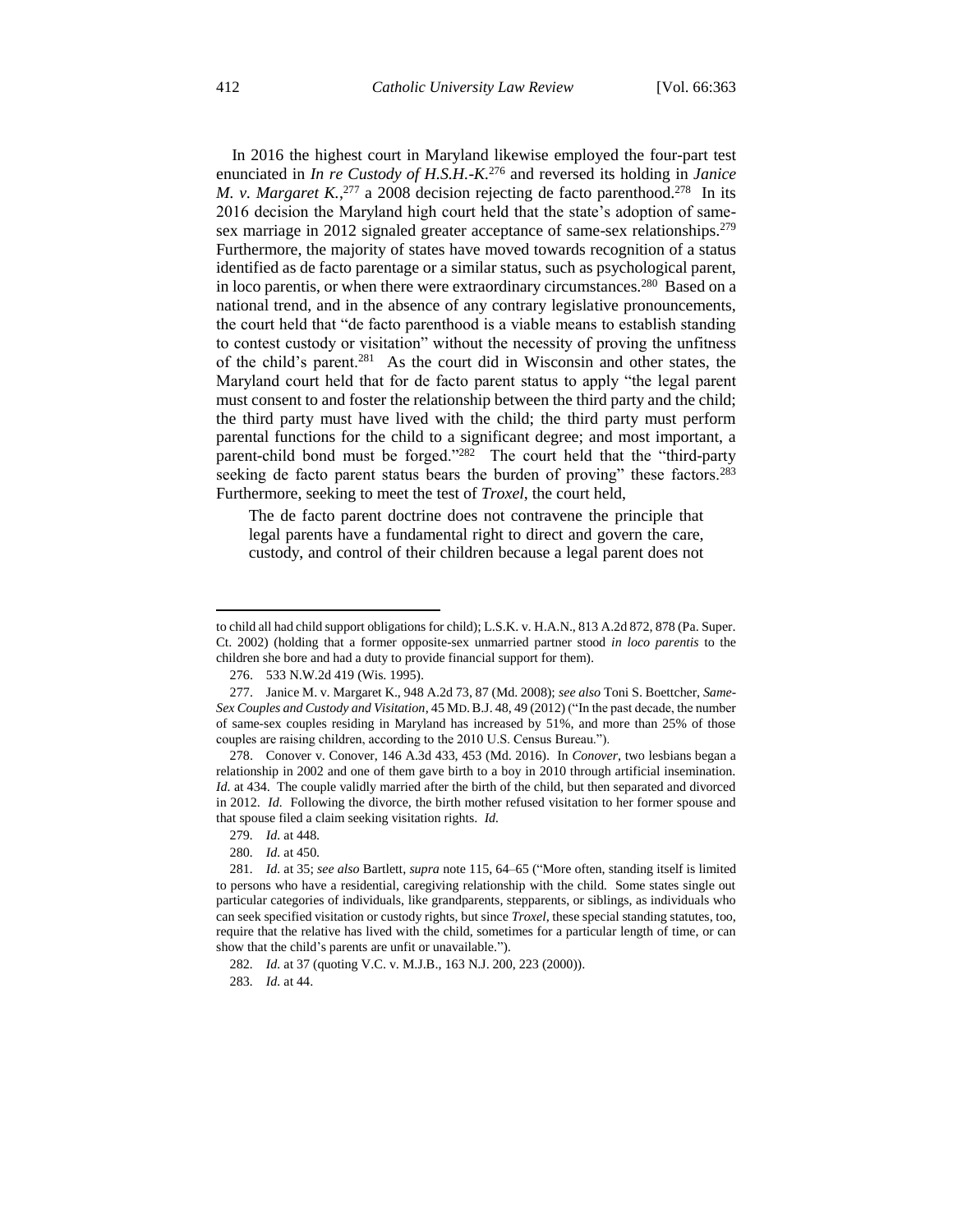$\overline{a}$ 

have a right to voluntarily cultivate their child's parental-type relationship with a third party and then seek to extinguish it.<sup>284</sup>

Unlike the more subjective approaches establishing parental status in nonparents, such as extraordinary circumstances or psychological parents, the identifiable factors adopted in Wisconsin's decision of *In re Custody of H.S.H.- K.*, and in other states including Maryland, offer an objective standard of de facto parentage. The objective factors differ from judicial approaches because they offer the certainty sought by the New York court in *Debra H.*, yet at the same time do not require functional families to conform to the requirements of marriage. A review of the factors indicates that functional families may easily slip into conformity with the factors, providing an element of objectivity and continuity in a child's life.

### *c. De Facto Parent by Statute*

Heretofore, the term de facto parent has been used most often in the context of common law—a court reviewing the facts and determining that a parent has permitted a nonparent to assume the role of a parent as a de facto parent. But there are statutory formulations of de facto, legal, and estoppel parenthood. The ALI statutorily defines a parent as someone who is a legal parent, a parent by estoppel, or a de facto parent.<sup>285</sup> Most common is a legal parent, someone who

<sup>284</sup>*. Id.* at 45 ("The *H.S.H.-K.* standard for determining de facto parenthood is therefore consistent with the Supreme Court's reaffirmation in *Troxel*.").

<sup>285.</sup> PRINCIPLES OF FAMILY LAW DISSOLUTION: ANALYSIS AND RECOMMENDATIONS § 2.03(1) (AM. LAW INST. 2002). The statute defines parent as follows:

Unless otherwise specified, a *parent* is either a legal parent, a parent by estoppel, or a de facto parent:

<sup>(</sup>a) A *legal parent* is an individual who is defined as a parent under other state law.

<sup>(</sup>b) A *parent by estoppel* is an individual who, though not a legal parent,

<sup>(</sup>i) is obligated to pay child support under Chapter 3; or

<sup>(</sup>ii) lived with the child for at least two years and

<sup>(</sup>A) over that period had a reasonable, good-faith belief that he was the child's biological father, based on marriage to the mother or on the actions or representations of the mother, and fully accepted parental responsibilities consistent with that belief, and

<sup>(</sup>B) if some time thereafter that belief no longer existed, continued to make reasonable, good-faith efforts to accept responsibilities as the child's father; or

<sup>(</sup>iii) lived with the child since the child's birth, holding out and accepting full and permanent responsibilities as parent, as part of a prior co-parenting agreement with the child's legal parent (or, if there are two legal parents, both parents) to raise a child together each with full parental rights and responsibilities, when the court finds that recognition of the individual as a parent is in the child's best interests; or

<sup>(</sup>iv) lived with the child for at least two years, holding out and accepting full and permanent responsibilities as a parent, pursuant to an agreement with the child's parent (or, if there are two legal parents, both parents), when the court finds that recognition of the individual as a parent is in the child's best interests.

<sup>(</sup>c) A *de facto parent* is an individual other than a legal parent or a parent by estoppel who, for a significant period of time not less than two years,

<sup>(</sup>i) lived with the child and,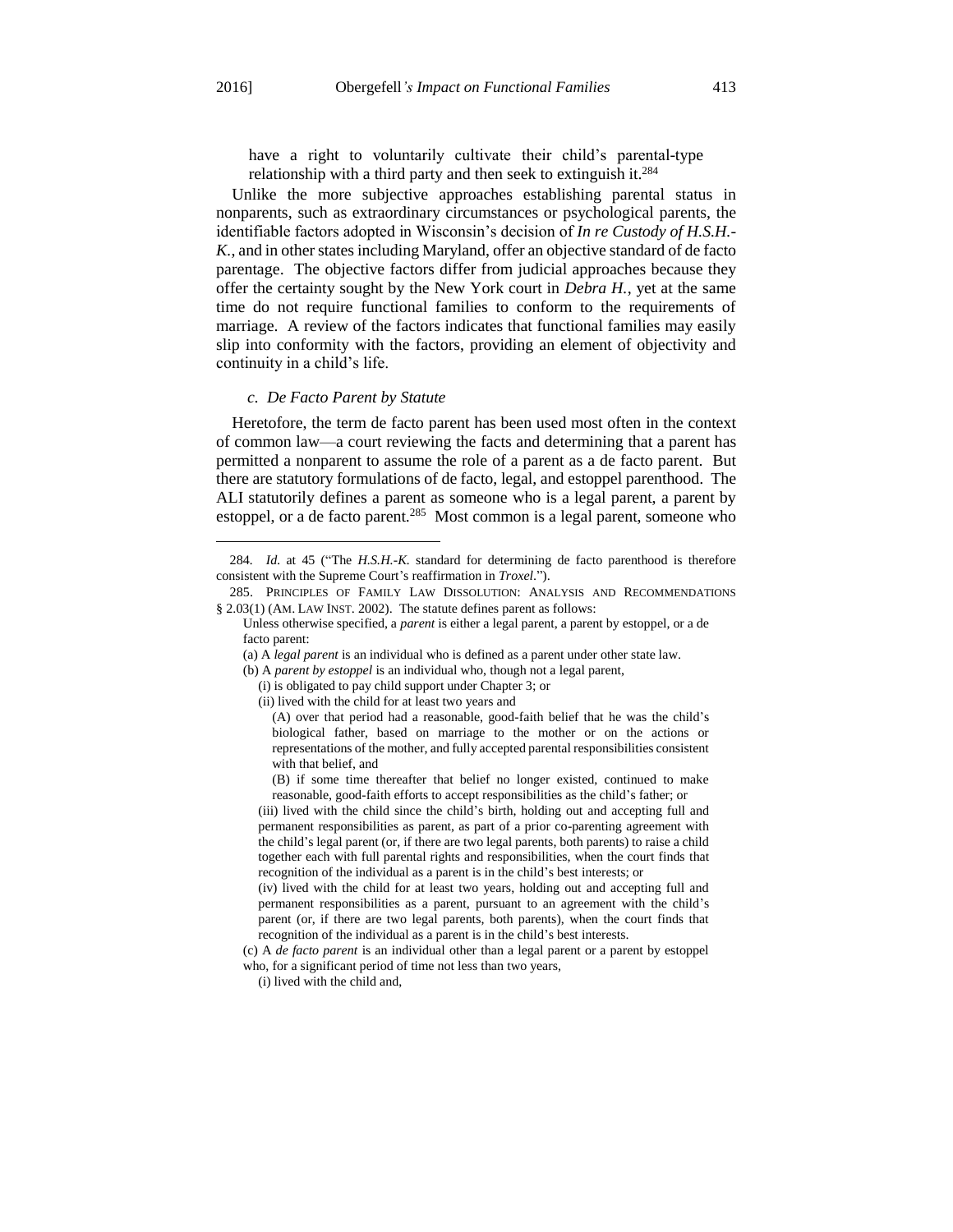is defined as such under applicable state law.<sup>286</sup> A parent by estoppel is someone who does not meet the definition of a parent under state law, but is obligated to pay child support or has lived with the child for at least two years and had a reasonable good-faith belief that he or she was a parent of the child.<sup>287</sup> In addition, a parent by estoppel may have a coparenting agreement with the child's legal parent to accept full and permanent responsibility for the child, or finally, had an agreement with the parent to accept full and permanent responsibility for the child and the court finds that it is in the best interest of the child to enforce the agreement.<sup>288</sup> Comments to the ALI provision state that a parent by estoppel focuses "on function, rather than on detrimental reliance," and overall, "a parent by estoppel is an individual who, even though not a legal parent, has acted as a parent under certain specified circumstances which serve to estop the legal parent from denying the individual's status as a parent."<sup>289</sup> The Comments also specify that the status of parent by estoppel only applies when "the court determines that the status is in the child's best interests."<sup>290</sup> If a person qualifies as a parent by estoppel, the ALI comments specify that he or she

is afforded all of the privileges of a legal parent under this Chapter, including standing to bring an action and the right to have notice of and participate in an action brought by another under § 2.04, the benefit of the presumptive allocation of custodial time provided for in § 2.08(1)(a), the advantage of the presumption in favor of a joint allocation of decisionmaking responsibility afforded by § 2.09(2), the right of access to school and health records specified in § 2.09(4), and

*Id.*

<sup>(</sup>ii) for reasons primarily other than financial compensation, and with the agreement of a legal parent to form a parent-child relationship, or as a result of a complete failure or inability of any legal parent to perform caretaking functions,

<sup>(</sup>A) regularly performed a majority of the caretaking functions for the child, or (B) regularly performed a share of caretaking functions at least as great as that of the parent with whom the child primarily lived.

<sup>286</sup>*. Id.* § 2.03(1)(a).

<sup>287</sup>*. Id.* § 2.03(1)(b). Comments suggest that good faith belief may result from a number of factors, such as marriage to the mother of the child, or sexual intercourse with the mother at the approximate time of conception. *See id.* § 203 cmt. (b)(ii).

<sup>288</sup>*. Id.* § 203(1)(b)(i)–(iv). The comment to Section 203 states:

A formal, written agreement is not required to create a parent-by-estoppel status under Paragraph  $(1)(b)(iii)$ , but the absence of formalities may also affect the factfinder's determination of whether an agreement was made. The factfinder must determine whether, given the circumstances, the actions of the individual seeking status as parent and those of the legal parent or parents are sufficiently clear and unambiguous to indicate that a parent status was understood by all of them.

*Id.* § 203 cmt. (b)(iii).

<sup>289</sup>*. Id.* § 203 cmt. (b).

<sup>290</sup>*. Id.* § 203 cmt. (b)(iii).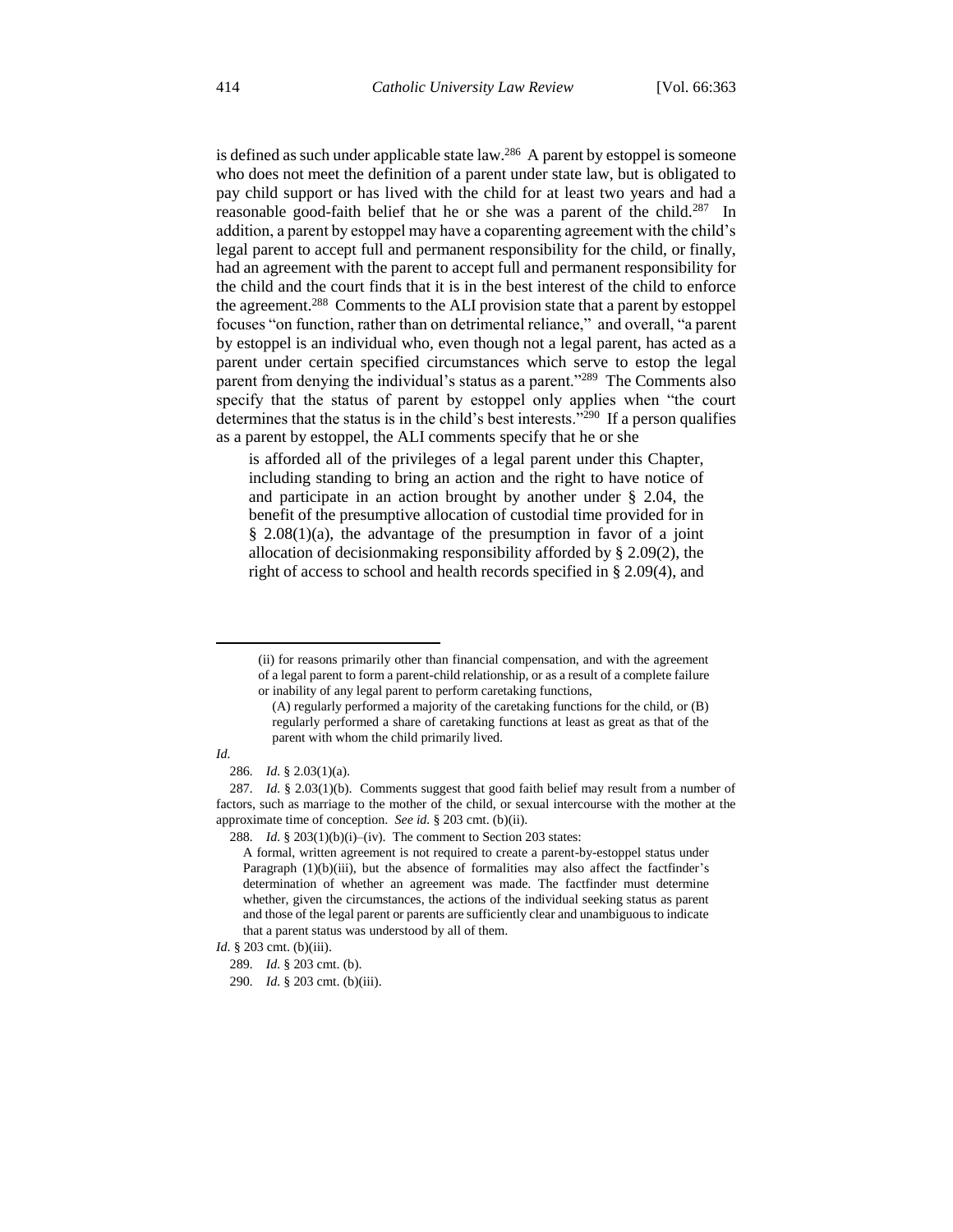priority over a de facto parent and a nonparent in the allocation of primary custodial responsibility under § 2.18.<sup>291</sup>

The ALI creates a third statutory status, a de facto parent. A de facto parent is an individual other than a legal parent or a parent by estoppel who, for a significant period of time, not less than two years, lived with the child throughout this period of time for reasons other than financial compensation, regularly performed a majority of the caretaking functions for the child or regularly performed a share of the caretaking functions at least as great as that of the parent with whom the child primarily lived.<sup>292</sup> In addition, the de facto parent must assume these caretaking responsibilities<sup>293</sup> as a result of an agreement with the legal parent to form a parent-child relationship, or as a result of a complete failure or inability of any legal parent to perform caretaking functions.<sup>294</sup> Apparently, the distinction between a parent by estoppel and a de facto parent is that the latter never had a good faith belief that he or she was a parent of the child.<sup>295</sup> Once a de facto status is obtained, the ALI section 2.18

<sup>291</sup>*. Id.* § 203 cmt. (b).

<sup>292</sup>*. Id.* § 2.03(1)(c)(i)–(ii).

<sup>293</sup>*. Id.* § 2.03(5). The statute provides what constitutes caretaking:

Caretaking functions are tasks that involve interaction with the child or that direct, arrange, and supervise the interaction and care provided by others. Caretaking functions include but are not limited to all of the following:

<sup>(</sup>a) satisfying the nutritional needs of the child, managing the child's bedtime and wakeup routines, caring for the child when sick or injured, being attentive to the child's personal hygiene needs including washing, grooming, and dressing, playing with the child and arranging for recreation, protecting the child's physical safety, and providing transportation;

<sup>(</sup>b) directing the child's various developmental needs, including the acquisition of motor and language skills, toilet training, self-confidence, and maturation;

<sup>(</sup>c) providing discipline, giving instruction in manners, assigning and supervising chores, and performing other tasks that attend to the child's needs for behavioral control and selfrestraint;

<sup>(</sup>d) arranging for the child's education, including remedial or special services appropriate to the child's needs and interests, communicating with teachers and counselors, and supervising homework;

<sup>(</sup>e) helping the child to develop and maintain appropriate interpersonal relationships with peers, siblings, and other family members;

<sup>(</sup>f) arranging for health-care providers, medical follow-up, and home health care;

<sup>(</sup>g) providing moral and ethical guidance;

<sup>(</sup>h) arranging alternative care by a family member, babysitter, or other child-care provider or facility, including investigation of alternatives, communication with providers, and supervision of care.

*Id.*

<sup>294</sup>*. Id.* § 2.03(1)(c)(ii).

<sup>295</sup>*. See id.* § 2.03 cmt. (b)(ii) ("The parent-by-estoppel definition is more strict, however, in requiring that the man have had a reasonable, good-faith belief that he was the parent. When this reasonable good faith exists, the individual is seeking status based not solely on his functioning as a parent, but on the combination of the parental functions performed and the expectations of the parties. As is the case with a de facto parent, the necessary indications of a commitment to the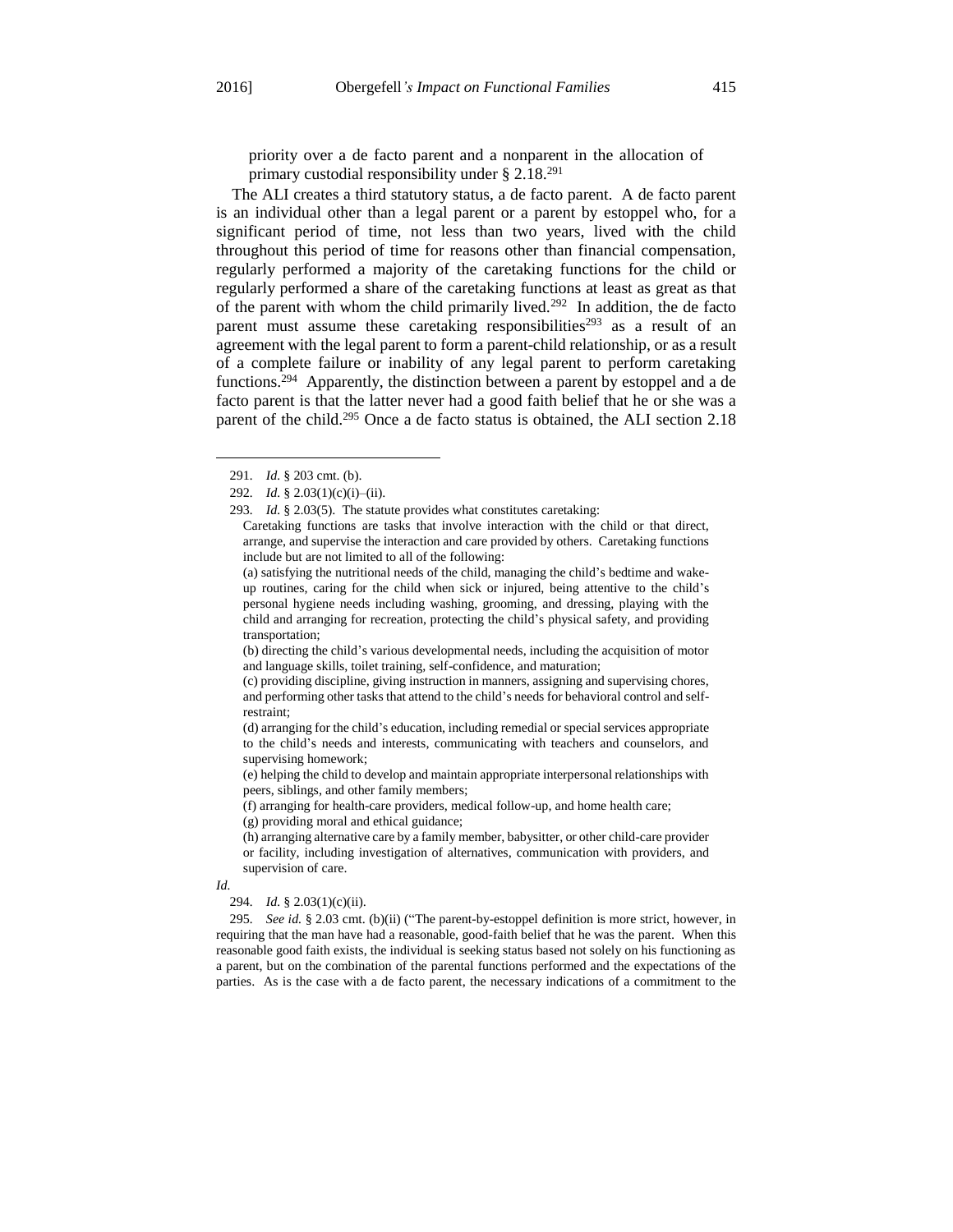gives "preference to legal parents and parents by estoppel, and it precludes an allocation of responsibility to adults other than the parents except in a narrow range of cases."<sup>296</sup> The ALI explains the priority it gives to legal parents and parents by estoppel over a de facto parent as resulting from "the societal consensus that responsibility for children ordinarily should be retained by a child's parents, while recognizing that there are some exceptional circumstances in which the child's needs are best served by continuity of care by other adults."<sup>297</sup>

The ALI's definition of de facto parenthood is a statutory one, but some state courts have used the term de facto parent in crafting an equitable remedy called by the same term.<sup>298</sup> For example, the Massachusetts Supreme Court, in a 2006 decision, defined a de facto parent as follows:

[O]ne who has no biological relation to the child, but has participated in the child's life as a member of the child's family. The de facto parent resides with the child and, with the consent and encouragement

- (1) The court should allocate responsibility to a legal parent, a parent by estoppel, or a
- de facto parent as defined in § 2.03, in accordance with the same standards set forth in §§ 2.08 through 2.12 except that
- (a) it should not allocate the majority of custodial responsibility to a de facto parent over the objection of a legal parent or a parent by estoppel who is fit and willing to assume the majority of custodial responsibility unless
	- (i) the legal parent or parent by estoppel has not been performing a reasonable share of parenting functions, as defined in § 2.03(6), or
	- (ii) the available alternatives would cause harm to the child; and
- (b) it should limit or deny an allocation otherwise to be made if, in light of the number
- of other individuals to be allocated responsibility, the allocation would be impractical in light of the objectives of this Chapter.

(2) A court should not allocate responsibility to an individual who is not a legal parent, a parent by estoppel, or a de facto parent, over a parent's objection, if that parent is fit and willing to care for the child, unless any of the following circumstances exist:

(a) the individual is a grandparent or other relative who has developed a significant relationship with the child and

- (i) the parent objecting to the allocation has not been performing a reasonable share of parenting functions for the child; and
- (ii) if there is another legal parent or parent by estoppel, that parent is unable or unwilling to care for the child, or consents to the allocation;
- (b) the individual is a biological parent of the child who is not the child's legal parent but who has an agreement with a legal parent under which the individual retained some parental rights or responsibilities;
- (c) the available alternatives would cause harm to the child.

*Id.*

298. For an illustration of various state statutes utilizing de facto parentage, see Jeffrey A. Parness, *Troxel Revisited: A New Approach to Third-Party Childcare*, 18 RICH. J.L. & PUB. INT. 227, 232–37 (2015). For a judicial construct using the same term, see, for example, Conover v. Conover, 146 A.3d 433, 446–53 (Md. 2016).

child must have existed for a period of at least two years, assuring that the commitment is serious, long-term, and significant.").

<sup>296</sup>*. Id.* § 2.18. The Section allocates parental responsibility as follows:

<sup>297</sup>*. Id.* § 2.18 cmt. (a).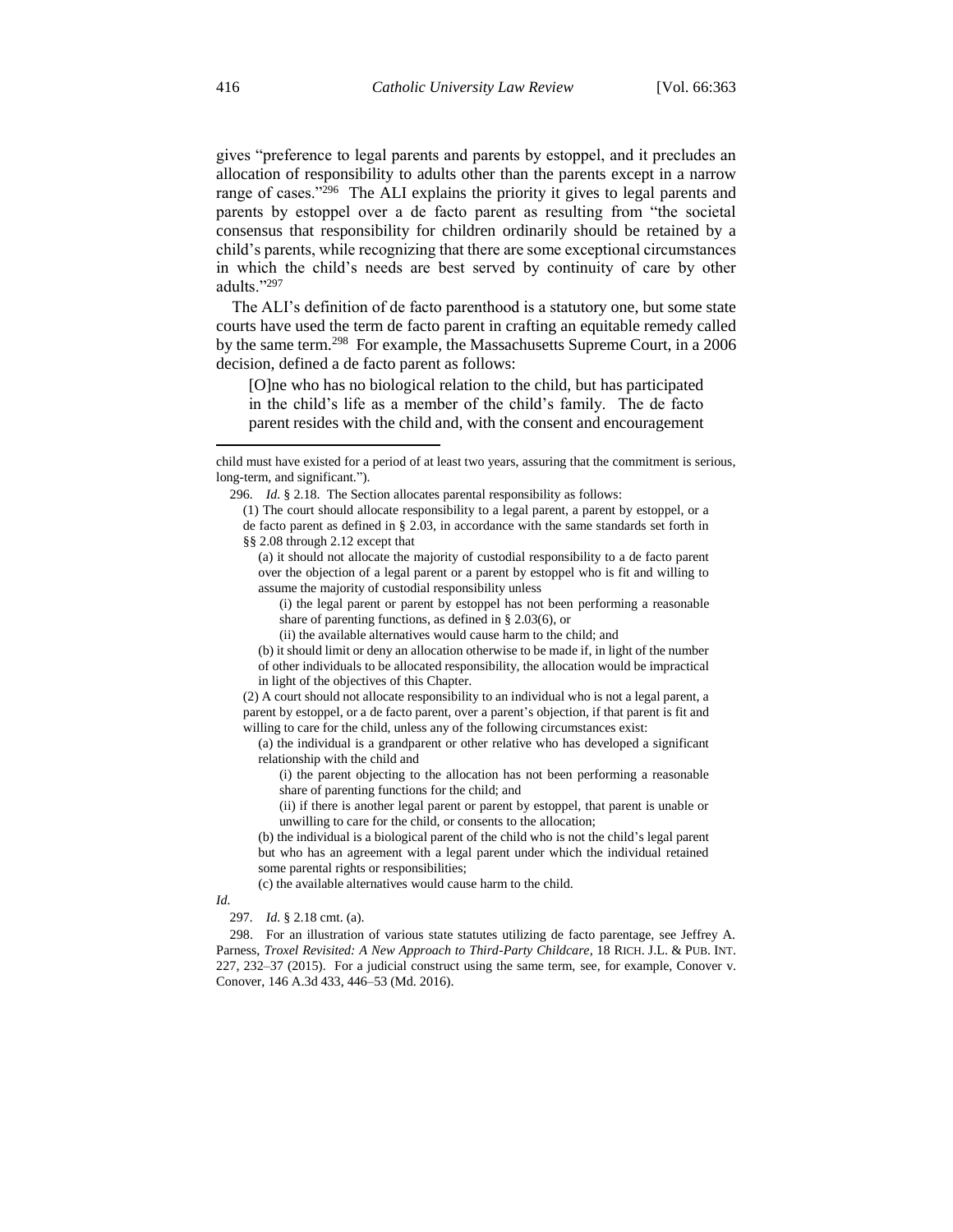of the legal parent, performs a share of the caretaking functions at least as great as the legal parent.<sup>299</sup>

The Massachusetts court ruled that the status of de facto parenthood resulted from "the Probate and Family Court's general equity powers . . . to protect the welfare of minors."<sup>300</sup> The court recognized that its own perception of de facto parent was influenced by the statutory formulation of the ALI,<sup>301</sup> holding that the focus on "caretaking in the ALI Principles is one means by which to anchor the best interests of the child analysis in an objectively reasonable assessment of whether disruption of the adult-child relationship is potentially harmful to the child's best interests."<sup>302</sup>

Comments to the ALI state that "requirements for becoming a de facto parent are strict, to avoid unnecessary and inappropriate intrusion into the relationships between legal parents and their child."<sup>303</sup> Please note that there is a two-year living together time frame in the ALI provision, which the Comments suggest means spending the night in the same residence. In addition to this two-year commitment, the child and the putative de facto parent must have resided with the child within six-months prior to commencing an action to be named as a de facto parent.<sup>304</sup> The ALI reasons,

This additional standing requirement is justified by the fact that the status of a de facto parent is based on an individual's functioning as a parent, and it is assumed that the importance of this role diminishes as the period of functioning as a parent becomes more remote in time.<sup>305</sup>

Other states have adopted the status of de facto parent through state legislation. For example, Indiana defines the status as a custodian "who has been the primary caregiver for, and financial support of, a child who has resided with the person for at least  $(1)$  six  $(6)$  months if the child is less than three  $(3)$ years of age; or (2) one (1) year if the child is at least three (3) years of age."<sup>306</sup> In 2014, the Indiana Court of Appeals held that a stepfather to a child born prior to his marriage to the child's mother qualified as a de facto parent when he and

<sup>299.</sup> A.H. v. M.P., 857 N.E.2d 1061, 1070 (Mass. 2006) (holding that biological mother's partner's relationship with the child did not rise to the level of a de facto parent).

<sup>300</sup>*. Id.*

<sup>301</sup>*. Id.* at 1071.

<sup>302</sup>*. Id.* (citing PRINCIPLES OF FAMILY LAW DISSOLUTION: ANALYSIS AND RECOMMENDATIONS  $§ 2.03(1)(c)(ii)(B)$  (AM. LAW INST. 2002)).

<sup>303.</sup> PRINCIPLES OF FAMILY LAW DISSOLUTION: ANALYSIS AND RECOMMENDATIONS § 2.03 cmt. (c) (AM. LAW INST. 2002).

<sup>304</sup>*. See id.* § 2.04(1)(c).

<sup>305</sup>*. Id.* § 2.03 cmt. (c)(iv).

<sup>306.</sup> IND.CODE ANN. § 31-9-2-35.5 (West 2007) ("Any period after a child custody proceeding has been commenced may not be included in determining whether the child has resided with the person for the required minimum period.").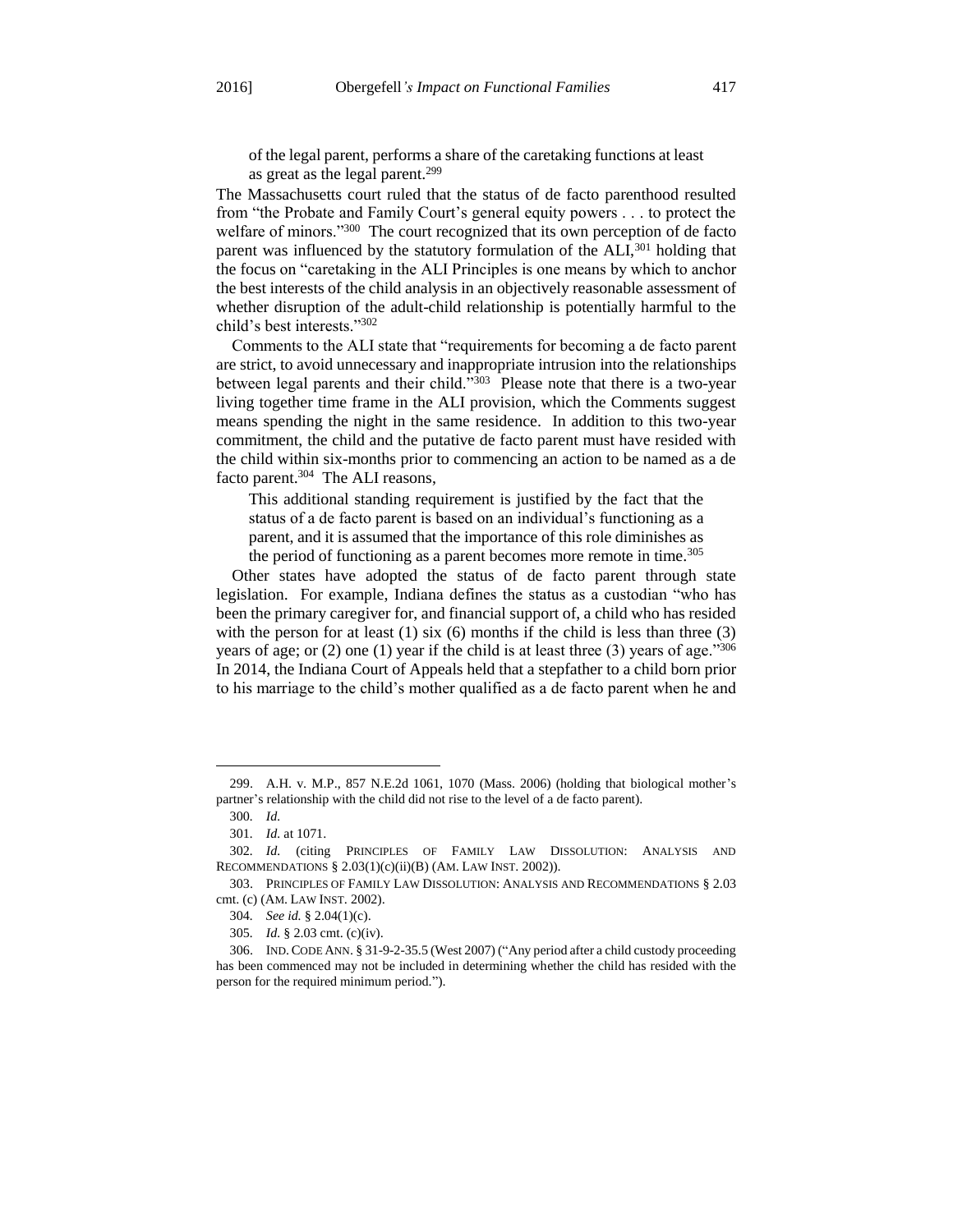the child lived together in the same household from the time the child was three until the child was seven.<sup>307</sup>

In 2009, the Delaware Supreme Court refused to recognize the standing of a lesbian partner of a child's adoptive mother, seeking custody of the child as a de facto parent. The court refused to use common law to supplant the absence of legislative enactment of de facto parenthood.<sup>308</sup> As a result of this 2009 decision the legislature enacted an amendment to the state's UPA, which provided for the status of de facto parentage in Delaware, which was then applied retroactively to the litigants in the  $2009 \text{ case.}^{309}$  Nonetheless, that statute was held to be unconstitutional because "[e]xtending the sacred right of parenthood to more than two people dilutes the constitutional rights of the two parents."<sup>310</sup> Specifically, the Delaware Family Court held that the state's enacted de facto parentage statute is unconstitutional because it is "overbroad and violates the due process rights of the parents under the Constitution of the United States and also under the Constitution of the State of Delaware."<sup>311</sup>

Seeking to rectify the statute's infirmity, the Delaware legislature amended the state's parentage  $act<sub>312</sub>$  permitting the statutory amendment to apply retroactively to the litigants in the 2009 decision. Hence, in 2011 the Delaware Supreme Court revisited the state's statutory policy of de facto parental status and ruled that the most recent version of the statute was constitutional and may be applied to the original litigants.<sup>313</sup> The decision involved two lesbians, one of whom had adopted a child but her partner did not. When their relationship ended the adoptive parent terminated any contact between the child and the

 $\overline{a}$ 

*Id.*

<sup>307</sup>*. See* Fry v. Fry, 8 N.E.3d 209, 216 (Ind. Ct. App. 2014). Under Indiana law the stepfather would be allowed to file for custody independently. *Id.* at 216 n.1 ("Indiana Code section 21-17- 2-3(2) . . . . provides that any person 'other than a parent' may seek custody of a child by initiating an independent cause of action for custody that is not ancillary to a dissolution, legal separation, or child support action, subject to the law governing third party-natural parent custody disputes."). For analysis, see Amy E. Higdon & Emily J. Barry, *Recent Developments in Indiana Family Law*, 48 IND. L. REV. 1297, 1323 (2015).

<sup>308</sup>*. See* Smith v. Gordon, 968 A.2d 1, 9–10 (Del. 2009).

<sup>309</sup>*. See* Smith v. Guest, 16 A.3d 920, 924 (Del. 2011).

<sup>310.</sup> Bancroft v. Jameson, 19 A.3d 730, 750 (Del. Fam. Ct. 2010).

<sup>311</sup>*. Id.*

<sup>312.</sup> DEL. CODE ANN. tit. 13, § 8-201(c) (2010). The Code states:

<sup>(</sup>c) De facto parent status is established if the Family Court Determines that the de facto parent:

<sup>(1)</sup> Has had the support and consent of the child's parent or parents who fostered the formation and establishment of a parent-like relationship between the child and the de facto parent;

<sup>(2)</sup> Has exercised parental responsibility for the child as that term is defined in § 1101 of this title; and

<sup>(3)</sup> Has acted in a parental role for a length of time sufficient to have established a bonded and dependent relationship with the child that is parental in nature.

<sup>313.</sup> Smith, 16 A.3d at 923–24.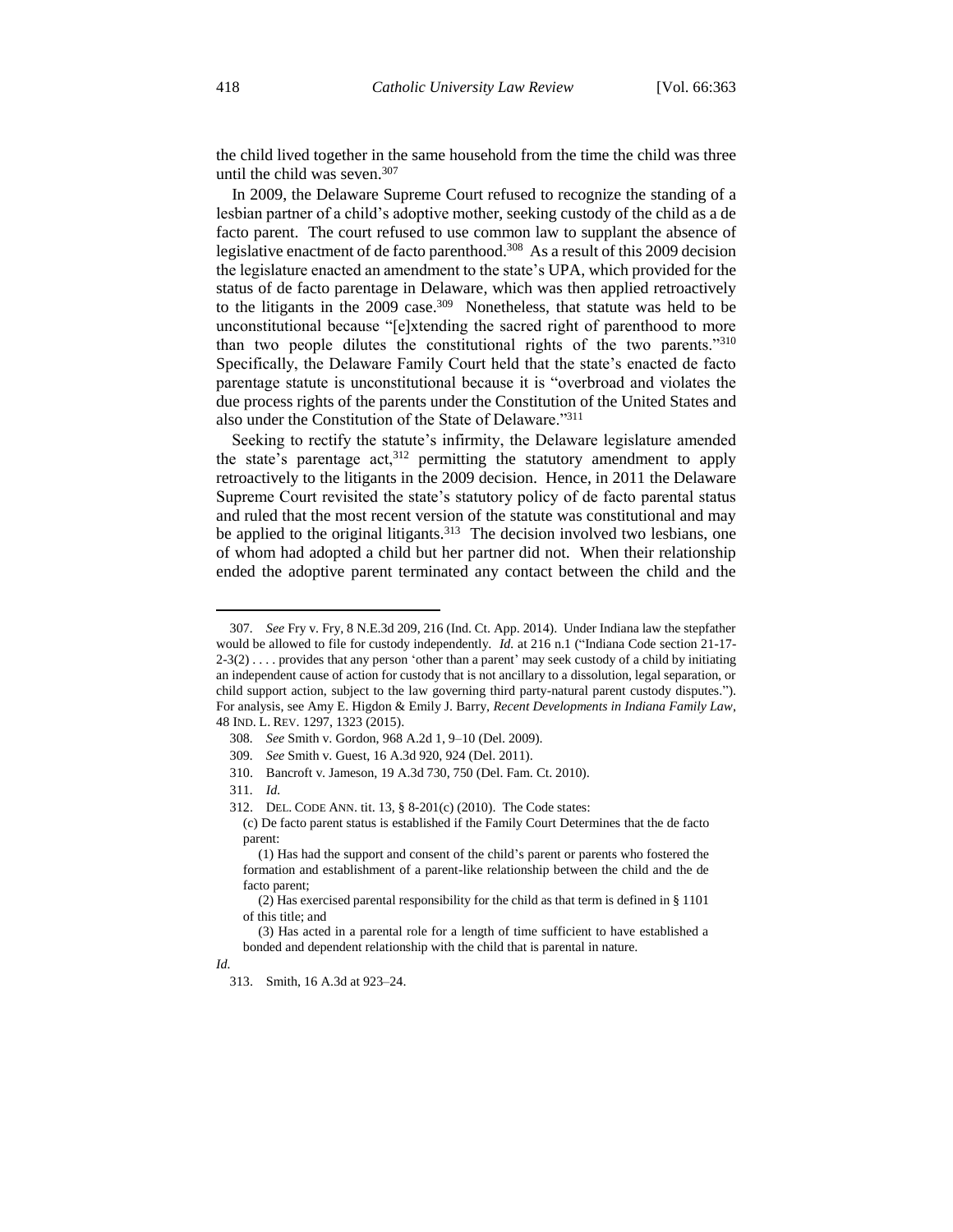former partner and the partner petitioned the court for custody and visitation with the child. As a result of the legislature's amendment to the statute, the categories of parents with standing to seek custody were enlarged to include de facto parents.<sup>314</sup> Because the nonparent became a parent by reason of the new legislation, there was no conflict with *Troxel*, since that decision involved a parent and nonparents seeking visitation.<sup>315</sup>

Litigation between the contesting adopting parent and the nonparent continued from 2004 until the decision by the Delaware Supreme Court in 2011. Sadly, lengthy and contentious litigation is often associated with these cases and the court acknowledged this in its decision: "We empathize with both parties in having to continue the process of litigating who has custody of [the child]. We also are sensitive to the emotional considerations and frustrations that both parties have experienced throughout this process."<sup>316</sup> But the court then concluded that it is within the prerogatives of the legislature to establish the definition of parent in the state, a definition that may now include de facto parents.<sup>317</sup> Providing the statutory formula offers objectivity, suggesting speedier resolution of future cases.

The ALI's statutory approach to de facto parenthood continues to be the subject of commentary. Professor Robin Fretwell Wilson argued that the "ALI's thinned out test for parenthood overrides the judgments of mothers without sufficient consideration for the risks to children."<sup>318</sup> But Professor Katharine T. Bartlett concluded that the treatment of "de facto parents in the ALI Principles combines the approach taken by the Wisconsin Supreme Court in *H.S.H.-K.*, allowing third-party claims to functional parents in certain limited circumstances, with the kind of limits on third-party visitation contemplated in *Troxel*."<sup>319</sup> Professor Bartlett noted that the ALI's de facto parenting approach does the following: (1) relies on past caretaking practices, (2) the qualifications involve very specific and rigorous criteria, (3) grandparents and other relatives have no special priority, (4) a fit parent will still have custodial care priority over a de facto parent unless that fit parent has not been performing a reasonable share of the parenting functions or unless available alternatives would harm the child, (5) a de facto parent may have preference over a relative of the child, and (6) a de facto parent may be allotted visitation with the child.<sup>320</sup>

<sup>314</sup>*. Id.* at 928.

<sup>315</sup>*. Id.* at 930–31.

<sup>316</sup>*. Id.* at 936.

<sup>317</sup>*. Id.*

<sup>318.</sup> Robin Fretwell Wilson, *Limiting the Prerogatives of Legal Parents: Judicial Skepticism of the American Law Institute's Treatment of De Facto Parents*, 25 J. AM. ACAD. MATRIM. LAW., 477, 484 (2013) (describing how a child's stepfather would have become her de facto parent after years of committing domestic violence against the child's mother).

<sup>319.</sup> Bartlett, *supra* note 115, at 59. The decision of *H.S.H.-K.* also influenced courts in New Jersey and Washington. *See* V.C. v. M.J.B., 748 A.2d 539, 551–52 (N.J. 2000); *In re* Parentage of L.B., 122 P.3d 161, 173–74 (Wash. 2005).

<sup>320.</sup> Bartlett, *supra* note 115, at 59–60.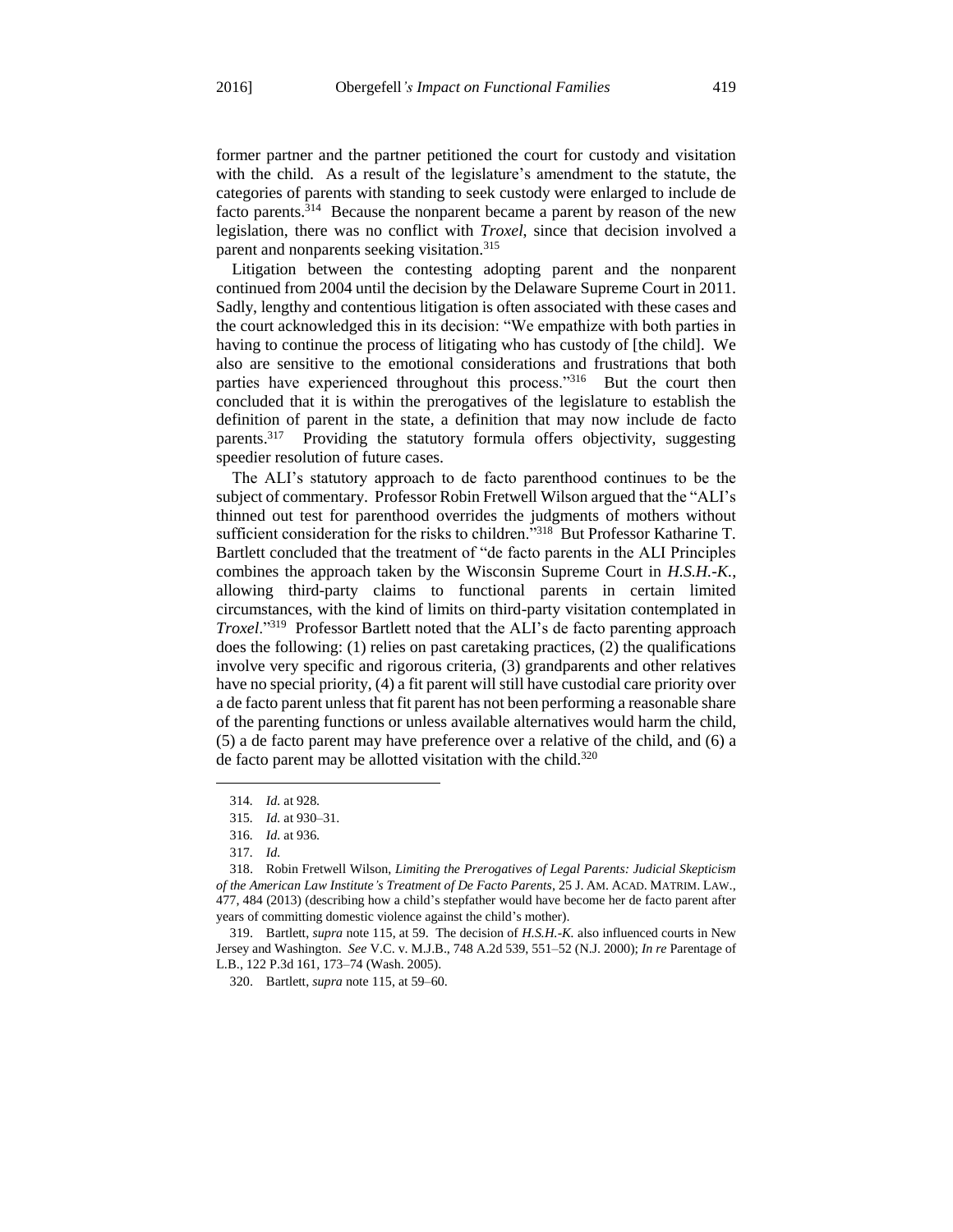As testament to the value of the certainty provided by the ALI's statutory formulation, Professor Bartlett writes,

Since the ALI began publishing Tentative Drafts of the Principles, the law in an increasing number of states has evolved in the direction that the Principles recommend. Various state courts, including courts in Massachusetts, New Jersey, Washington, Maine, Rhode Island . . . have recognized de facto parenthood under certain circumstances, as had a few state statutes even earlier.<sup>321</sup>

In addition, Professor Bartlett concluded that the past caretaking activity that the ALI requires offers a "reasonably determinate and child-centered corrective" to the subjectivity that permeates child custody decisions,  $322$  and that "[p]ast caretaking history is the factor with the strongest societal consensus about the best interests of children, and the factor that will also produce the greatest consistency."<sup>323</sup>

### III. THE IMPACT OF *OBERGEFELL*: SAME-SEX MARRIAGE

# *A. Judicial Achievement*

Having discussed the various equitable and statutory parentage remedies that have arisen in the last sixty years, it is pertinent to ask if the availability of samesex marriage will affect them, specifically extraordinary circumstances, psychological parentage, or de facto parentage. Arguably, because the presumptive parentage of marriage was previously unavailable to same-sex couples, these equitable and statutory remedies provided same-sex persons parentage status sufficient to overcome the prohibitive holding of *Troxel*. These remedies provided status when states prohibited them from entering into marriage. But are they needed now? Since same-sex couples may marry, can courts and legislatures be more demanding and require the bright line of marriage and the traditional parentage presumptions associated with it? Would the elimination of alternative means of establishing parentage minimize litigation, promote better protection of a child's best interests, and require those who seek state intervention to complete the necessary formalities of marriage?

The impact of same-sex marriage in the United States is undetermined. But, the momentous events precipitating the 5-4 decision of the Supreme Court of the United States on June 26, 2015, are chronicled and testify to the vigilance of those who made it happen. The decision rested upon previous decisions of the Supreme Court and many federal and state courts. One author observed that the decision in *Obergefell* occurred on the twelfth anniversary, to the day, of

<sup>321</sup>*. Id.* at 61–62. Maryland may be added to that list of state courts. *See* Conover v. Conover, 146 A.3d 433, 451–53 (Md. 2016).

<sup>322.</sup> Bartlett, *supra* note 115, at 67.

<sup>323</sup>*. Id.*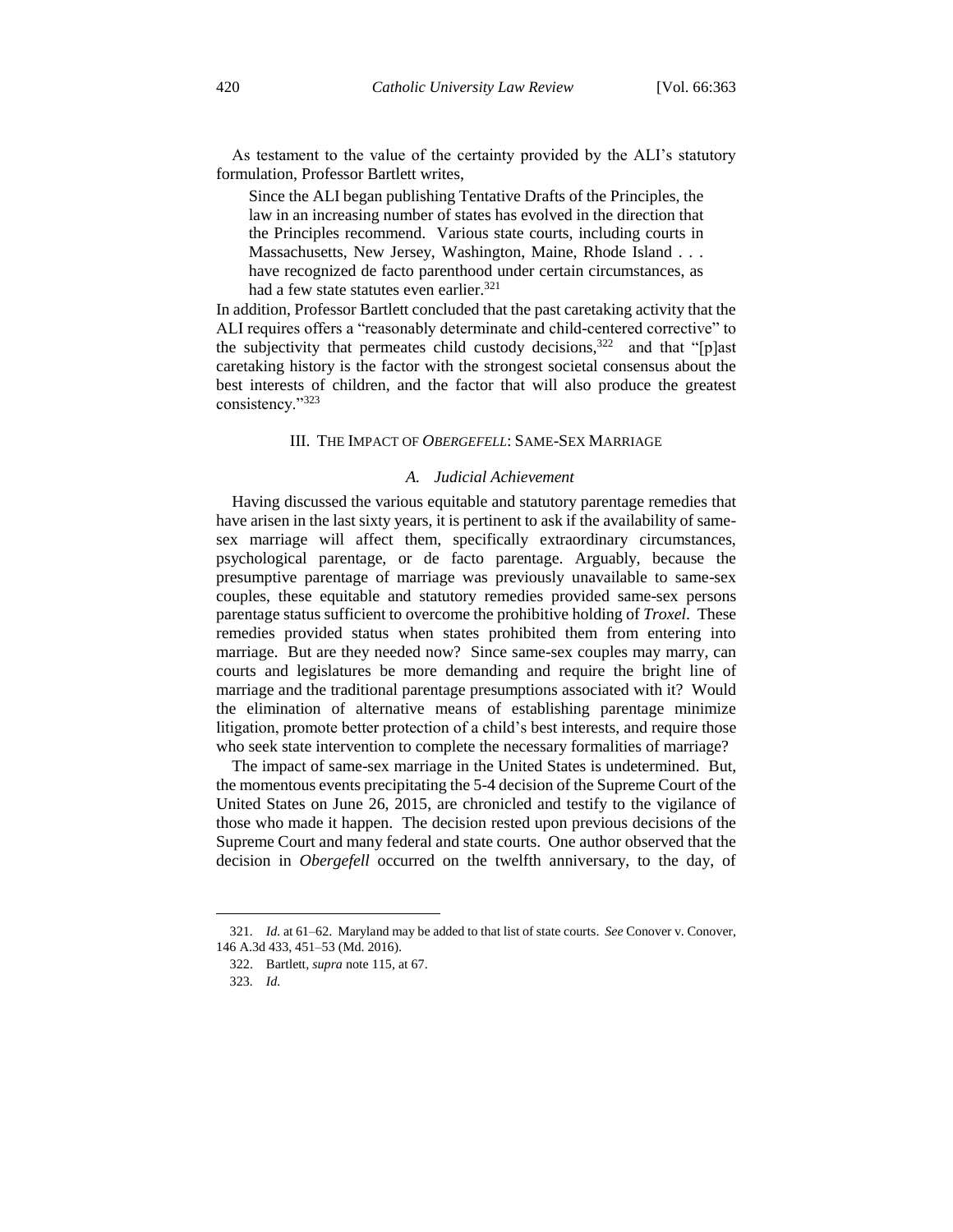*Lawrence v. Texas*<sup>324</sup> and the second anniversary of *United States v. Windsor*, 325 both notable and precipitous decisions.<sup>326</sup> These two decisions were particularly instrumental in what would become the Court's consensus on same-sex marriage. But other decisions of the Court contributed to the holding in *Obergefell*. Surely the right to privacy, announced in 1965 in *Griswold v. Connecticut*, <sup>327</sup> and then privacy's application to individuals and not just married couples in *Eisenstadt v. Baird*<sup>328</sup> in 1972, were essential. Likewise, when the Court held that the definition of marriage could include persons of different races in *Loving v. Virginia*<sup>329</sup> in 1967, the evolving definition of marriage rationale could proceed so that marriage could evolve to be defined as including persons of the same sex.<sup>330</sup> Then, in 1996, when the Court held in *Romer v. Evans*<sup>331</sup> that a state constitutional amendment violated the Equal Protection Clause of the Fourteenth Amendment because it practiced invidious discrimination against persons because of sexual orientation, it marked a change in perspective. The *Romer* decision signaled that the Court would interpret the Constitution to protect not only racial minorities, but sexual orientation minorities too. This change in perspective would find further expression in the 2013 decision of *United States v. Windsor*, <sup>332</sup> holding that the federal Defense of Marriage Act (DOMA) was unconstitutional because it violated the guarantee of equal liberty of persons under the Due Process Clause of the Fifth Amendment.<sup>333</sup> Simply stated, if any state permitted same-sex marriage, why should any same-sex married couple in that state be denied federal benefits if these benefits were provided to opposite-sex couples in that state? Clearly, these two couples were being denied equality of treatment in that state as it pertained to federal benefits. There was a shift in judicial perspective among the states, which contributed to

<sup>324.</sup> 539 U.S. 558, 562 (2003) (holding that the liberty interest of adults under the Due Process Clause of the Fourteenth Amendment protects voluntary intimate conduct).

<sup>325.</sup> 133 S. Ct. 2675, 2695 (2013) ("Defense of Marriage Act is unconstitutional as a deprivation of the liberty of the person protected by the Fifth Amendment of the Constitution.").

<sup>326.</sup> LILLIAN FADERMAN, THE GAY REVOLUTION 635 (2015).

<sup>327.</sup> 381 U.S. 479, 484–86 (1965).

<sup>328.</sup> 405 U.S. 438, 453 (1972).

<sup>329.</sup> 388 U.S. 1, 12 (1967).

<sup>330.</sup> The Court acknowledges the evolution of perspective in its opinion in *Lawrence v. Texas*, 539 U.S. 558 (2003), reversing *Bowers v. Hardwick*, 478 U.S. 186 (1986) and holding that there can be "an emerging awareness that liberty gives substantial protection to adult persons in deciding how to conduct their private lives in matters pertaining to sex." *Lawrence*, 539 U.S. at 597. The court also emphasized that, "history and tradition are the starting point but not in all cases the ending point of the substantive due process inquiry." *Id.* at 572 (quoting Cty. of Sacramento v. Lewis, 523 U.S. 833, 857 (1998)).

<sup>331.</sup> 517 U.S. 620, 635 (1996).

<sup>332.</sup> 133 S. Ct. 2675 (2013).

<sup>333</sup>*. Id.* 2695–96.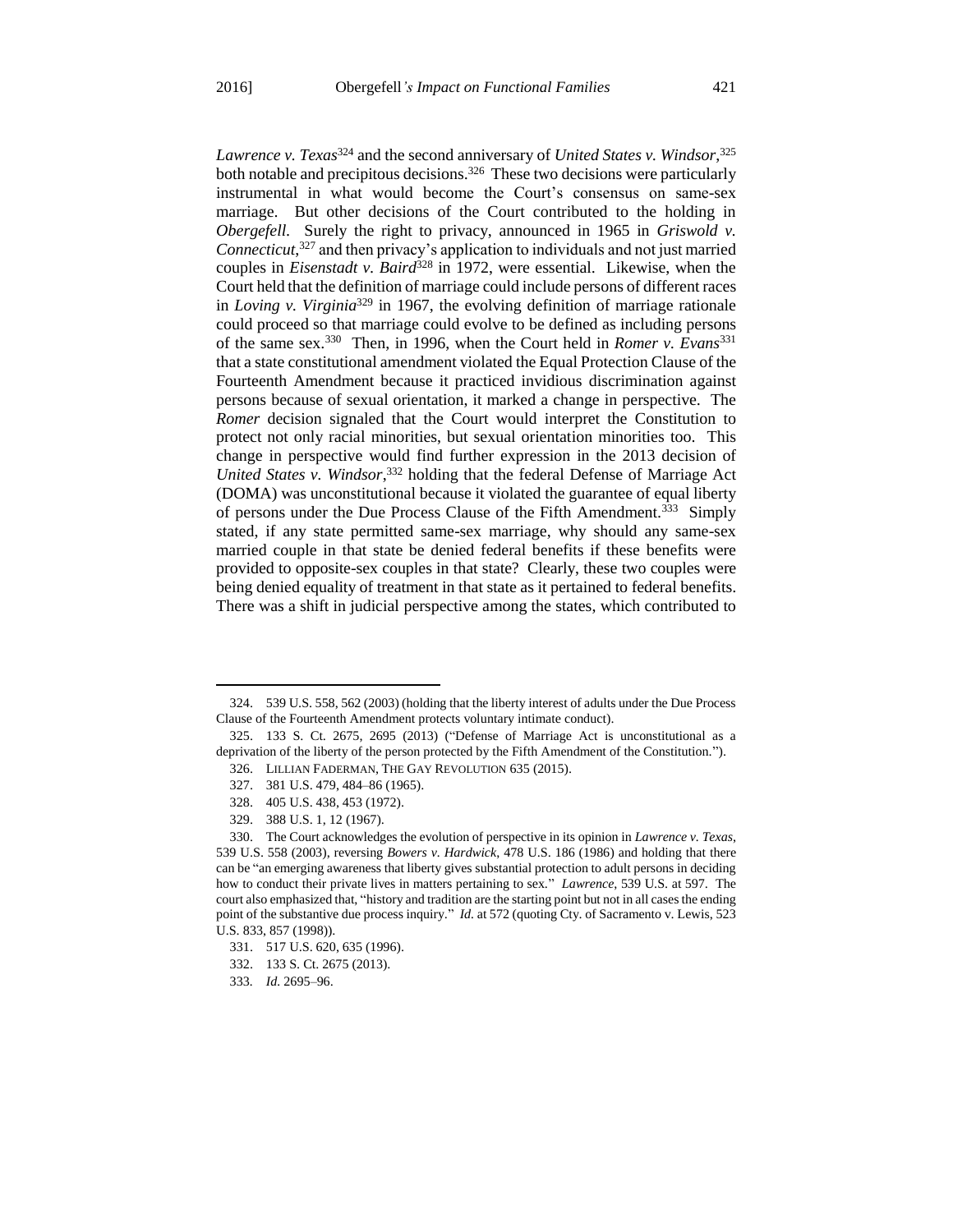the Court's holding mandating that same-sex marriage be permitted in all the states.<sup>334</sup>

There had been an evolving shift in social perception too. According to commentary on the issue, "the biggest reason behind the shift in public opinion was that the sixty-year civil rights struggle of homophiles, gays and lesbians, and the LGBT community had not been for naught."<sup>335</sup> The media had made the public aware of the horror of AIDS, discriminatory treatment of persons with AIDS, their long-time partners, and the tragedy of parents witnessing their sons—and soon to be daughters—dying of a disease that targeted the marginalized with disproportionate vengeance.<sup>336</sup> On May 12, 2012, Vice President Biden appeared on the popular NBC program *Meet the Press*. The host, David Gregory, asked the Vice President what he thought of gay marriage and the Vice President replied that for him, it came down to "who you love" and he was fine with it.<sup>337</sup> Compare this with the 2004 State of the Union address of President George W. Bush when he called for a constitutional amendment to define marriage as one man and one woman.<sup>338</sup> But then, when on the campaign trail running against John Kerry, Bob Schieffer of CBS news asked President Bush: "Do you believe homosexuality is a choice?" "I just don't know," said the President, "I do know that we have a choice to make in America, and that it is to treat people with tolerance and respect and dignity."<sup>339</sup>

Toleration had made it possible for LGBT persons to "come out of the closet" and Americans were discovering that their neighbors or their neighbors' children were gay or lesbian.<sup>340</sup> For the first time, television viewers witnessed persons of the same sex displaying affection in popular television shows such as *Will and Grace* or *Glee*. In 2012, Vice President Biden, when asked why he favored

<sup>334.</sup> For a discussion on how the Court's decision in *Obergefell* was a "game changer for substantive due process jurisprudence," see Kenji Yoshino, *A New Birth of Freedom?:* Obergefell v. Hodges, 129 HARV. L. REV. 147, 148 (2015).

<sup>335.</sup> FADERMAN, *supra* note 326, at 613 (2015).

<sup>336</sup>*. See generally* Michael T. Flannery & Raymond C. O'Brien, *Mandatory HIV Testing of Professional Boxers: An Unconstitutional Effort to Regulate a Sport that Needs to be Regulated*, 31 U.C. DAVIS L. REV. 409, 443–48 (1998); AIDS AND THE HEALTH CARE SYSTEM 3–12 (Lawrence O. Gostin ed., 1990); Raymond C. O'Brien, *AIDS: Perspective on the American Family*, 34 VILL. L. REV. 209, 209–19 (1989); MONROE E. PRICE, SHATTERED MIRRORS: OUR SEARCH FOR IDENTITY AND COMMUNITY IN THE AIDS ERA 63-80 (1989).

<sup>337.</sup> FADERMAN, *supra* note 326, at 613.

<sup>338.</sup> JEAN EDWARD SMITH, BUSH 392 (2016). "A Gallup poll taken a week before the president spoke indicated that 64 percent of Americans opposed same-sex marriage while only 32 percent were in favor." *Id.* at 393.

<sup>339</sup>*. Id.* at 410–11.

<sup>340.</sup> President Obama admitted in an interview with Robin Roberts of ABC's *Good Morning America* that his mind about same-sex marriage had been changed by "members of his own staff 'who [were] in incredibly committed monogamous, same-sex relationships, and who are raising kids together.'" FADERMAN, *supra* note 326, at 616 (alteration in original); *see also* O'Brien, *Family Law's Challenge to Religious Liberty*, *supra* note 46, at 20–25 (describing an evolution of attitude in congregants of the Roman Catholic Church).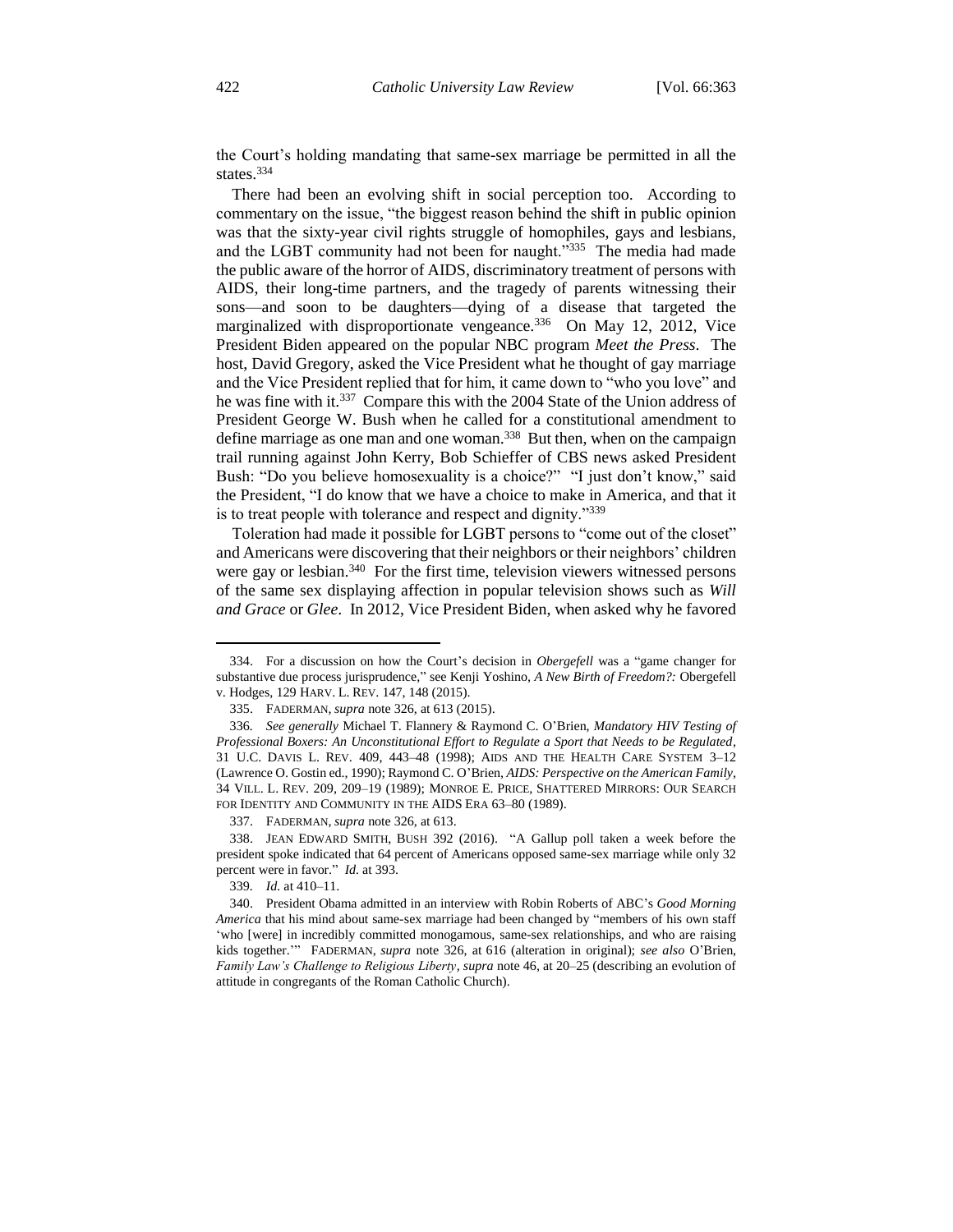same-sex marriage, replied that "'things begin to change when social culture changes'—*Will and Grace* was his example."<sup>341</sup> Specifically, Biden stated that *Will and Grace* "probably did more to educate the American public [about gay people] than almost anything anybody's done so far."<sup>342</sup>

It came as no surprise that Associate Justice Kennedy would deliver the Court's opinion in *Obergefell*. He had been appointed to the Court by President Reagan in 1988, two years after the Court had decided *Bowers v. Hardwick*. 343 In that decision, the Court held that the Due Process Clauses of both the Fifth and Fourteenth Amendments do not permit the Court to declare that homosexuals have a fundamental right to engage in sodomy.<sup>344</sup> The opinion stated,

There should be, therefore, great resistance to expand the substantive reach of those Clauses, particularly if it requires redefining the category of rights deemed to be fundamental. Otherwise, the Judiciary necessarily takes to itself further authority to govern the country without express constitutional authority. The claimed right pressed on us today falls far short of overcoming this resistance.<sup>345</sup>

Explicitly, the Court's decision permitted states with statutes criminalizing sodomy to prosecute same-sex persons engaging in sexual acts defined as such.<sup>346</sup> Implicitly, because the Court's factual context involved persons of the same sex, it had a chilling effect on the constitutional rights of same-sex persons.<sup>347</sup>

 $\overline{a}$ 

345*. Id.* at 195; *see* Yoshino, *supra* note 334, at 148 ("[The *Obergefell* decision] became a game changer for substantive due process jurisprudence." (alteration in original)). Yoshino further states that by granting government approval of same-sex marriage, the decision grants positive substantive due process rights, and that such a "shift from negative to positive rights could have radical implications." *Id.* at 166, 168.

346*. See Bowers*, 478 U.S. at 196 ("We . . . are unpersuaded that the sodomy laws of some 25 States should be invalidated on [the] basis [of morality]." (alteration in original)). The Georgia statute challenged in *Bowers* provides:

act involving the sex organs of one person and the mouth or anus of another. . . .

GA. CODE ANN. § 16-6-2 (1984).

347*. See* Obergefell v. Hodges, 135 S. Ct. 2584, 2606 (2015) ("Although *Bowers* was eventually repudiated in *Lawrence*, men and women were harmed in the interim, and the substantial

<sup>341.</sup> FADERMAN, *supra* note 326, at 613.

<sup>342</sup>*. Id.*

<sup>343.</sup> 478 U.S. 186 (1986), *overruled by* Lawrence v. Texas, 539 U.S. 558 (2003).

<sup>344</sup>*. Id.* at 194–95.

<sup>[</sup>T]o claim that a right to engage in such conduct is "deeply rooted in this Nation's history and tradition" or "implicit in the concept of ordered liberty" is, at best, facetious. Nor are we inclined to take a more expansive view of our authority to discovery new fundamental rights imbedded in the Due Process Clause.

*Id.* at 194.

<sup>(</sup>a) A person commits the offense of sodomy when he performs or submits to any sexual

<sup>(</sup>b) A person convicted of the offense of sodomy shall be punished by imprisonment for not less than one nor more than 20 years. . . .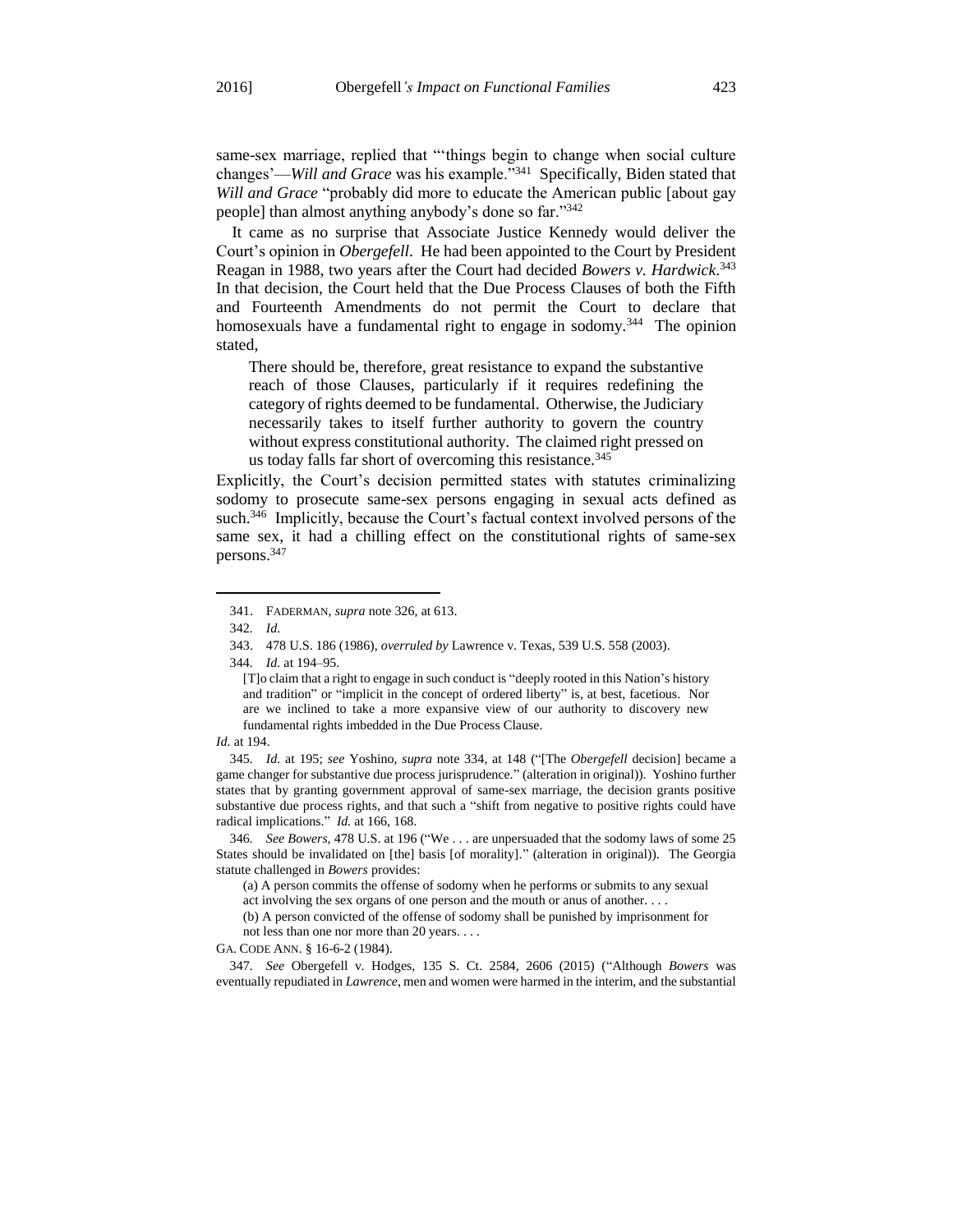There was a strong dissent in *Bowers* from Justices Blackmun, Brennan, Marshall, and Stevens. Justice Blackmun wrote that the Constitution gave "individuals the right to decide for themselves whether to engage in particular forms of private, consensual sexual activity."<sup>348</sup> Furthermore, Justice Stevens wrote,

Although the meaning of the principle that "all men are created equal" is not always clear, it surely must mean that every free citizen has the same interest in 'liberty' that the members of the majority share. From the standpoint of the individual, the homosexual and the heterosexual have the same interest in deciding how he will live his own life, and, more narrowly, how he will conduct himself in his personal and voluntary associations with his companions. State intrusion into the private conduct of either is equally burdensome.<sup>349</sup>

Eventually, in 2003, Justice Kennedy delivered the majority opinion in *Lawrence v. Texas*, <sup>350</sup> which overruled the Court's holding in *Bowers*. The facts in *Lawrence* also involved a state sodomy statute and two persons of the same sex arrested for violating that statute.<sup>351</sup> The Texas statute provided that "[a] person commits an offense if he engages in deviate sexual intercourse with another individual of the same sex."<sup>352</sup> The statute defines "[d]eviate sexual intercourse" as follows: "(A) any contact between any part of the genitals of one person and the mouth or anus of another person; or (B) the penetration of the genitals or the anus of another person with an object."<sup>353</sup> However, unlike *Bowers*, the majority opinion in *Lawrence*, written by Justice Kennedy, not only overruled *Bowers*, but provided recognition and support for intimate conduct associated with same-sex relationships. <sup>354</sup> In *Lawrence*, the Court recognized that the activity criminalized involved

two adults who, with full and mutual consent from each other, engaged in sexual practices common to a homosexual lifestyle. The petitioners are entitled to respect for their private lives. The State cannot demean their existence or control their destiny by making their private sexual conduct a crime. Their right to liberty under the Due Process Clause

effects of these injuries no doubt lingered long after *Bowers* was overruled. Dignitary wounds cannot always be healed with the stroke of a pen.").

<sup>348</sup>*. Bowers*, 478 U.S. at 199 (Blackmun, J., dissenting).

<sup>349</sup>*. Id.* at 218–19 (Stevens, J., dissenting).

<sup>350.</sup> 539 U.S. 558, 578 (2003) ("*Bowers* was not correct when it was decided, and it is not correct today. It ought not to remain binding precedent. *Bowers v. Hardwick* should be and now is overruled.").

<sup>351</sup>*. See id.* at 562.

<sup>352.</sup> TEX. PENAL CODE ANN. § 21.06(a) (West 2003).

<sup>353.</sup> TEX. PENAL CODE ANN. § 21.01(1) (West 2003).

<sup>354</sup>*. Lawrence*, 539 U.S. at 578.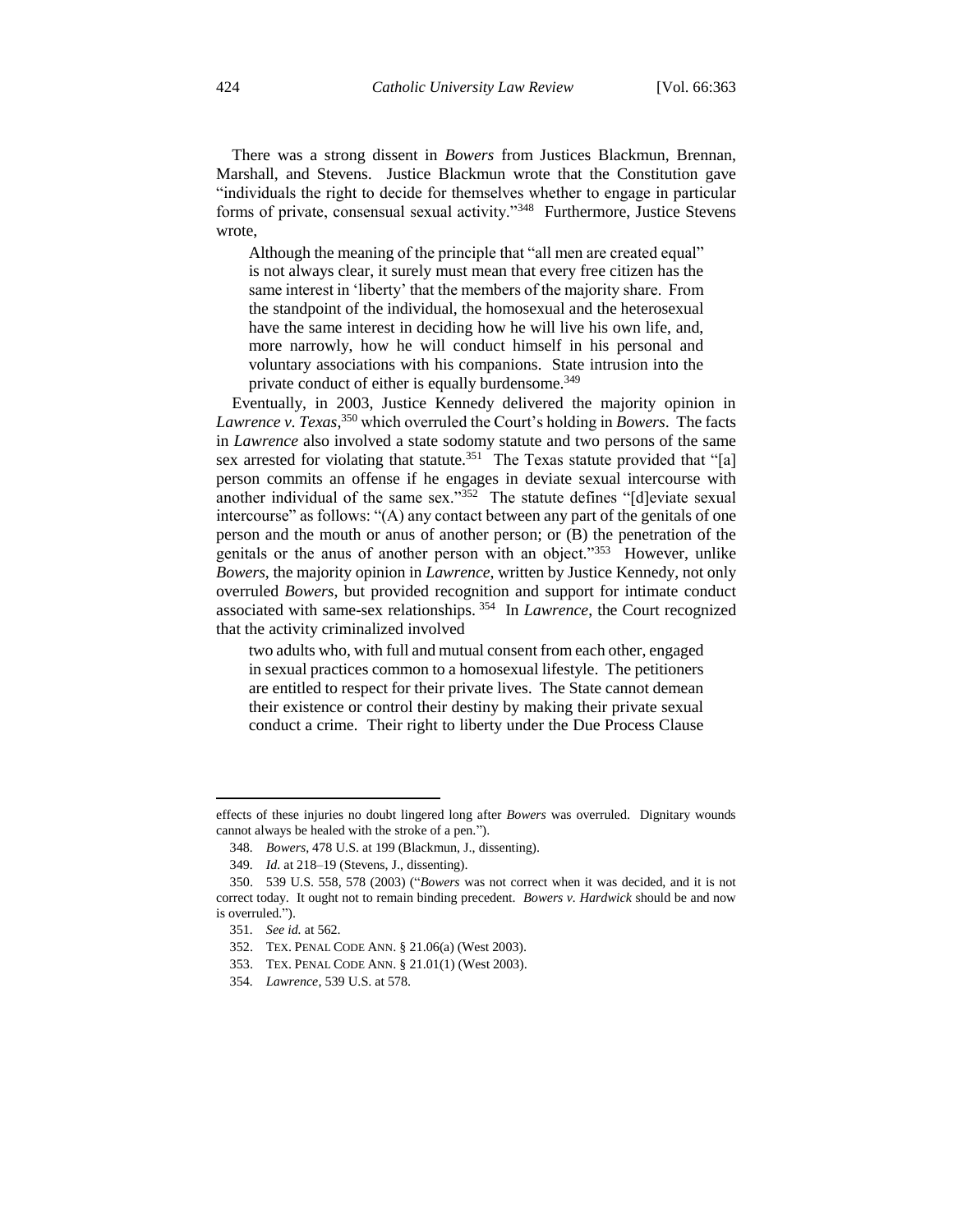gives them the full right to engage in their conduct without intervention of the government.<sup>355</sup>

Justice Kennedy's analysis in *Lawrence* resonated in *Obergefell* twelve years later. *Obergefell* involved fourteen same-sex couples, and two men whose same-sex partners were deceased at the time of the petition, who challenged the laws in four states that refused to issue them marriage licenses.<sup>356</sup> The couples argued that the refusal was a violation of the Fourteenth Amendment $357$  because "[u]nder the Due Process Clause . . . no State shall 'deprive any person of life, liberty, or property, without due process of law.<sup>358</sup> The Court held that the guarantee of liberty extended to "certain personal choices central to individual dignity and autonomy, including intimate choices that define personal dignity and beliefs."<sup>359</sup> By defining liberty in such a manner, the Court identified with the individualism essential to functional families, the sense of privacy announced in *Griswold* and *Eisenstadt*, and then applied these factors to a choice to marry. The Court concluded that, "the right to marry is a fundamental right inherent in the liberty of the person, and under the Due Process and Equal Protection Clauses of the Fourteenth Amendment couples of the same-sex may not be deprived of that right and that liberty."<sup>360</sup> And with that holding, the

 $\overline{a}$ 

*Id.* at 2602–03. The Court held additionally that "[e]ach concept—liberty and equal protection leads to a stronger understanding of the other." *Id.* at 2603; *see also* Yoshino, *supra* note 334, at 148 ("*Obergefell* made liberty the figure and equality the ground. *Obergefell* also placed a far stronger emphasis on the intertwined nature of liberty and equality.").

360*. Obergefell*, 135 S. Ct. at 2604. In his dissent, Chief Justice Roberts disagreed with the majority's approach to fundamental rights, stating that "[t]he majority acknowledges none of [the] doctrinal background, and it is easy to see why: Its aggressive application of substantive due process breaks sharply with decades of precedent and returns the Court to the unprincipled approach of *Lochner*." *Id.* at 2618–19 (Roberts, C.J., dissenting).

<sup>355</sup>*. Id.*

<sup>356.</sup> Obergefell v. Hodges, 135 S. Ct. 2584, 2593 (2015).

<sup>357</sup>*. Id.* The Court stated:

The right of same-sex couples to marry that is part of the liberty promised by the Fourteenth Amendment is derived, too, from that Amendment's guarantee of the equal protection of the laws. The Due Process Clause and the Equal Protection Clause are connected in a profound way, though they set forth independent principles.

<sup>358</sup>*. Obergefell*, 135 S. Ct. at 2597 (citing U.S. CONST. amend. XIV, § 1).

<sup>359</sup>*. Id.* "Like choices concerning contraception, family relationships, procreation, and childbearing, all of which are protected by the Constitution, decisions concerning marriage are among the most intimate that an individual can make." *Id.* at 2599. For further analysis of the underpinnings of this liberty interest applied contemporaneously, see *Lawrence*, 539 U.S. 578–79 ("Had those who drew and ratified the Due Process Clauses of the Fifth Amendment or the Fourteenth Amendment known the components of liberty in its manifold possibilities, they might have been more specific. They did not presume to have this insight. They knew times can blind us to certain truths and later generations can see that laws once thought necessary and proper in fact serve only to oppress.").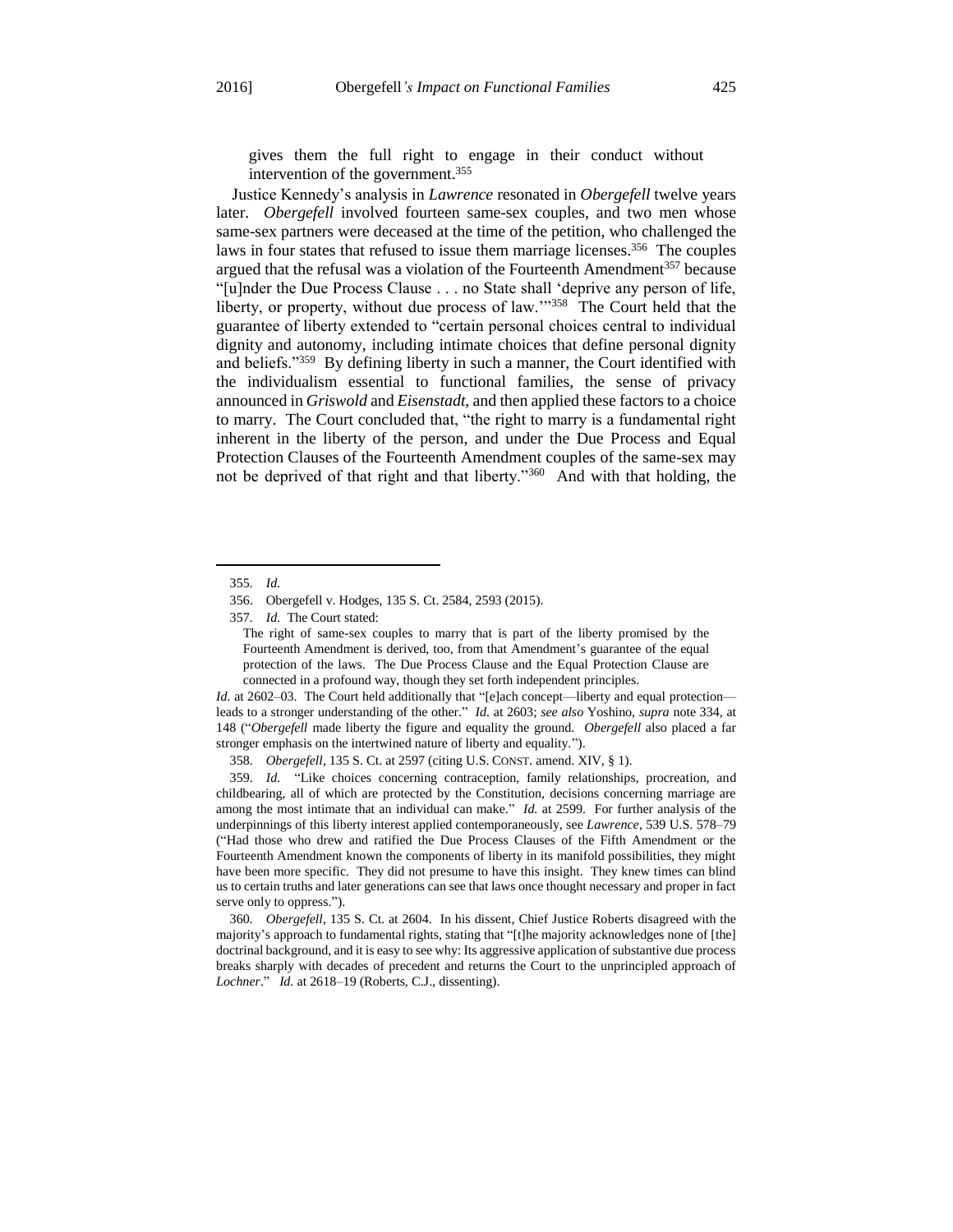Court went beyond traditional rights deeply rooted in the country's history and compelled public state-government approval of same-sex relationships.<sup>361</sup>

The importance of marriage is a reoccurring theme throughout the Court's decision in *Obergefell*.The following quotes illustrate this societal and historical importance:

- "Choices about marriage shape an individual's destiny."362
- Quoting from the Massachusetts Supreme Judicial Court, the Court elevated marriage, writing that "it fulfils [sic] yearnings for security, safe haven, and connection that express our common humanity, civil marriage is an esteemed institution, and the decision whether and whom to marry is among life's momentous acts of self-definition."<sup>363</sup>
- "Marriage responds to the universal fear that a lonely person might call out only to find no one there. It offers hope of companionship and understanding and assurance that while both still live there will be someone to care for the other."<sup>364</sup>
- "Marriage also affords the permanency and stability important to children's best interests."<sup>365</sup>
- "[M]arriage is a keystone of our social order."366
- Perhaps most resoundingly, the Supreme Court stated,

No union is more profound than marriage, for it embodies the highest ideals of love, fidelity, devotion, sacrifice, and family. In forming a marital union, two people become something greater than once they were. . . . [M]arriage embodies a love that may endure even past death. It would misunderstand these [plaintiffs] to say they disrespect the idea of marriage. Their plea is that they do respect it, respect it so deeply that they seek to find its fulfillment for themselves. Their hope is not to be condemned to live in loneliness, excluded from one of civilizations oldest institutions.<sup>367</sup>

The majority opinion in *Obergefell* was delivered by Justice Kennedy, in which Justices Ginsberg, Breyer, Sotomayor, and Kagan joined.<sup>368</sup> There were four separate dissents issued by Chief Justice Roberts, and Justices Scalia,

<sup>361.</sup> For a discussion of the impact of the Court's holding, see Yoshino, *supra* note 334, 167– 71.

<sup>362</sup>*. Obergefell*, 135 S. Ct. at 2599.

<sup>363</sup>*. Id.* (quoting Goodridge v. Dep't of Pub. Health, 798 N.E.2d 941, 955 (Mass. 2003)).

<sup>364</sup>*. Obergefell*, 135 S. Ct. at 2600. Chief Justice Roberts responds that, "[s]ame-sex couples remain free to live together, to engage in intimate conduct, and to raise families as they see fit. No one is 'condemned to live in loneliness' by the laws challenged in these cases—no one." *Id.* at 2620 (Roberts, C.J., dissenting).

<sup>365</sup>*. Id.* at 2600.

<sup>366</sup>*. Id.* at 2601.

<sup>367</sup>*. Id.* at 2608 (alteration in original).

<sup>368</sup>*. Id.* at 2591.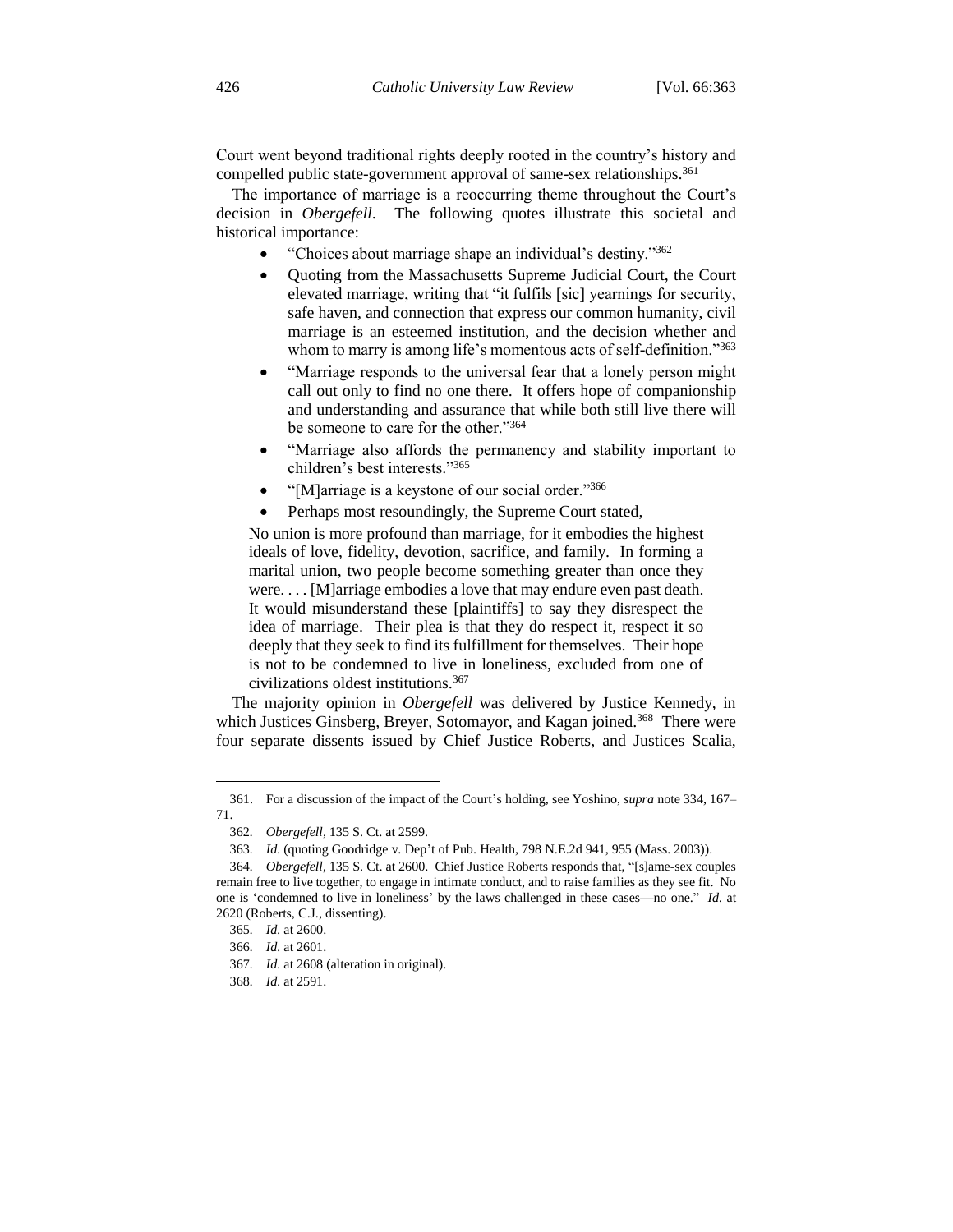Thomas, and Alito; some of the Justices joined in the dissents of others.<sup>369</sup> None of the dissents question the unique and fundamental role of marriage, but rather, the means by which the majority arrived at the decision, particularly the majority's willingness to change the definition of marriage to include same-sex persons, a departure not included in its fundamental nature. The constitutional underpinnings of the decision are beyond the scope of this Article. However, the brief history and scope of the decision is provided to illustrate that marriage is distinctively important; it has and does provide economic and public benefits. Today, after *Obergefell*, it is incorrect to suggest that it is an irrelevant option to consider when same-sex couples have children together. As Chief Justice Roberts wrote in his dissent in *Obergefell*, "[c]elebrate the achievement of a desired goal. Celebrate the opportunity for a new expression of commitment to a partner. Celebrate the availability of new benefits. But do not celebrate the Constitution. It had nothing do to with it."370 Constitutional scholars will continue to discuss if the Constitution had anything to do with the Court's decision, but the fact remains that same-sex couples can marry. What are the consequences for functional families?

## *B. Consequences of Marriage*

Incidents of family law have, for the most part, been reserved to the states and the Court in *Obergefell* acknowledged this fact, stating that "while the States are in general free to vary the benefits they confer on all married couples, they have throughout our history made marriage the basis for an expanding list of governmental rights, benefits, and responsibilities."<sup>371</sup> The Court then listed certain categories of rights pertinent to married couples, thereby providing general parameters of what is available to spouses:

[T]axation; inheritance and property rights; rules of intestate succession; spousal privilege in the law of evidence; hospital access, medical decision making authority; adoption rights; the rights and benefits of survivors; birth and death certificates; professional ethics rules; campaign finance restrictions; workers' compensation benefits; health insurance; and child custody, support, and visitation rules.<sup>372</sup>

Additionally, "[v]alid marriage under state law is also a significant status for over a thousand provisions of federal law."<sup>373</sup>

Based on the protracted litigation precipitating the guarantee of same-sex marriage, it is reasonable to presume that, in addition to the social and historical benefits associated with marriage, the economic and parental benefits would incentivize same-sex couples to marry. Specifically, economic support

<sup>369</sup>*. Id.*

<sup>370</sup>*. Id.* at 2626 (Roberts, C.J., dissenting).

<sup>371</sup>*. Id.* at 2601.

<sup>372</sup>*. Id.*

<sup>373</sup>*. Id.*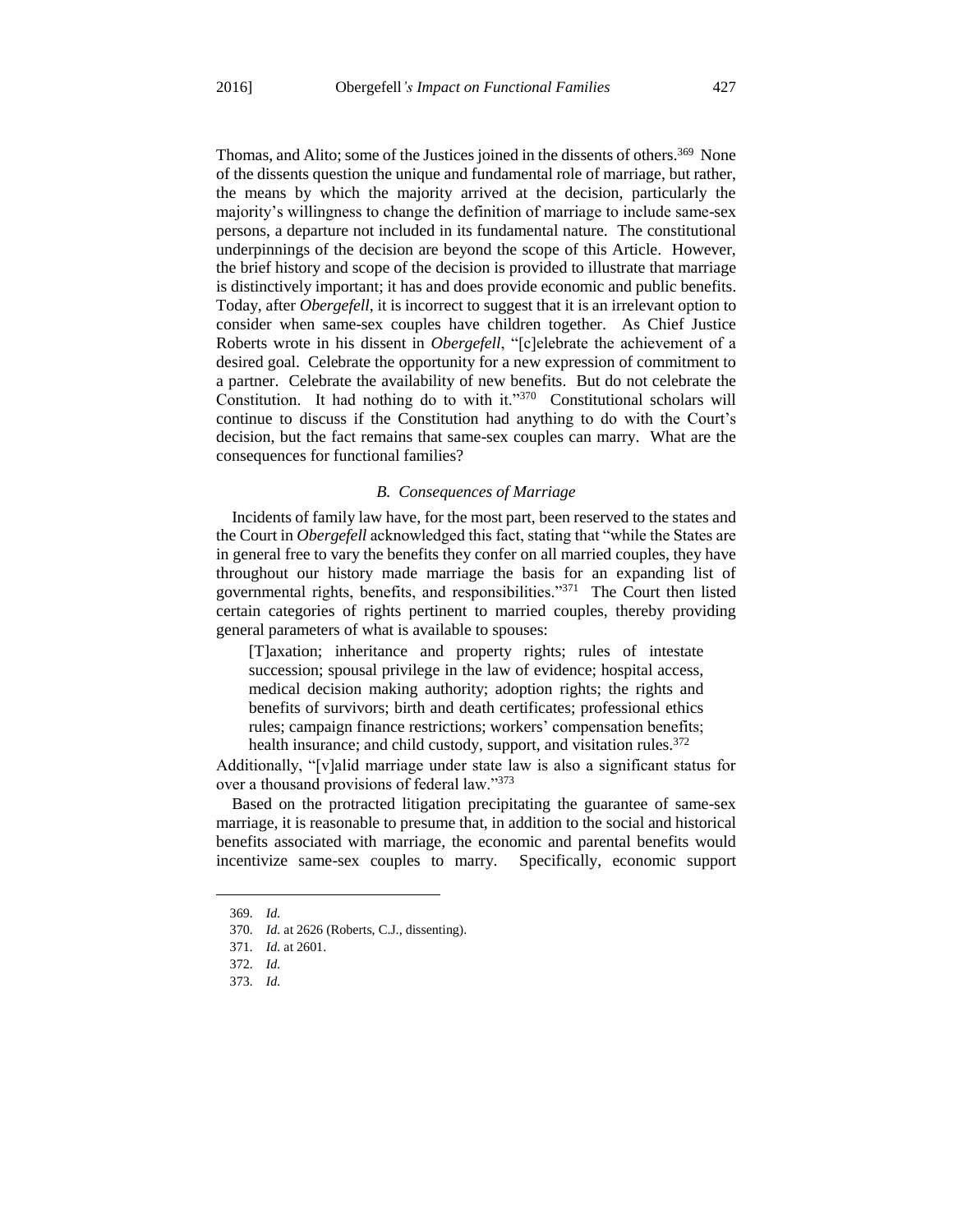obligations would provide greater financial security for persons in a valid marriage. Additionally, and pertinent to this Article, the facilitation of establishing parental status would provide an objective and accelerated means of avoiding the hurdles of *Troxel*. This Article will briefly describe both.

# *1. Economic Benefits*

The majority opinion in *Obergefell*, like many other courts ruling on the entitlement of same-sex couples to the status of marriage, held that marriage conferred "privileges and responsibilities."<sup>374</sup> Because the state is a party to any marriage $375$  there are enforceable responsibilities that do not consistently complement nonmarital partnerships. Among these responsibilities is the obligation of a spouse to provide for the necessities of the other throughout the course of their marriage.<sup>376</sup> While the doctrine of necessaries arose at common law, some states codified it.<sup>377</sup> If a married couple petitions to bring about a legal separation, one of the spouses may be required to provide maintenance to the other until such time as a final decree of divorce is issued by an appropriate court.<sup>378</sup> Then, following a final decree of divorce, a court may divide the

 $\ddot{\phantom{a}}$ 

*Id.*

378*. See, e.g.*, MONT. CODE. ANN. § 40-4-203(1)–(2) (2005). The Code states:

<sup>374</sup>*. Id.* at 2594.

<sup>375.</sup> The basis of the state's involvement in a valid marriage was expressed by the Court in *Maynard v. Hill*, 125 U.S. 190, 205 (1888) ("Marriage as creating the most important relation in life . . . has always been subject to the control of the legislature.").

<sup>376.</sup> 41 C.J.S. HUSBAND & WIFE § 72 (2016) ("The 'doctrine of necessaries' arose from the common-law duty of the husband to provide for the necessary expenses . . . of his wife."). More recently, "some states have expanded or reformulated the doctrine by making it applicable to both spouses . . ." while others have abrogated it entirely. *Id.*

<sup>377</sup>*. See, e.g.*, VA. CODE ANN. § 55-37 (2012). The Virginia statute codifies the doctrine of necessaries as follows:

Except as otherwise provided in this section, a spouse shall not be responsible for the other spouse's contract or tort liability to a third party, whether such liability arose before or after the marriage. The doctrine of necessaries as it existed at common law shall apply equally to both spouses, except where they are permanently living separate and apart, but shall in no event create any liability between such spouses as to each other. No lien arising out of a judgment under this section shall attach to the judgment debtors' principal residence held by them as tenants by the entireties or that was held by them as tenants by the entireties prior to the death of either spouse where the tenancy terminated as a result of the death of either spouse.

<sup>(1)</sup> In a proceeding for dissolution of marriage or legal separation or a proceeding for maintenance following dissolution of the marriage by a court that lacked personal jurisdiction over the absent spouse, the court may grant a maintenance order for either spouse only if it finds that the spouse seeking maintenance:

<sup>(</sup>a) lacks sufficient property to provide for the spouse's reasonable needs; and (b) is unable to be self-supporting through appropriate employment or is the custodian of a child whose condition or circumstances make it appropriate that the custodian not be required to seek employment outside the home.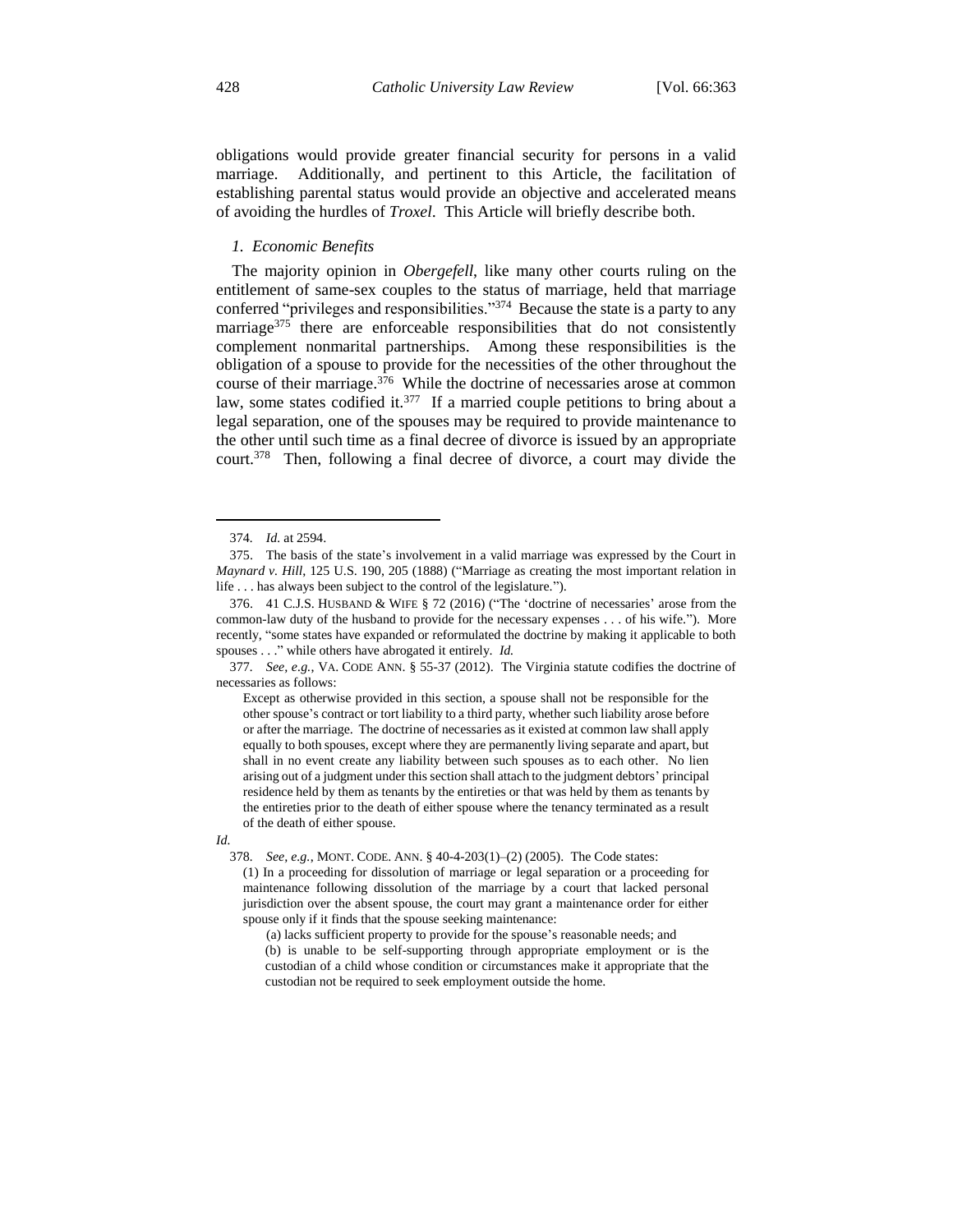$\ddot{\phantom{a}}$ 

marital property accumulated by the parties during marriage.<sup>379</sup> In addition, the court may impose an obligation to pay alimony—spousal support—for a limited period of time, or possibly, until the recipient spouse dies or remarries. In a common law state, the amount and length of the award will depend on equitable factors.<sup>380</sup> In a community property state, the courts may use similar factors to

(b) the time necessary to acquire sufficient education or training to enable the party seeking maintenance to find appropriate employment;

(c) the standard of living established during the marriage;

(d) the duration of the marriage;

(e) the age and the physical and emotional condition of the spouse seeking maintenance; and

(f) the ability of the spouse from whom maintenance is sought to meet the spouse's own needs while meeting those of the spouse seeking maintenance.

379*. See, e.g.*, MONT. CODE ANN. § 40-4-202(1) (2005). This section provides:

(1) In a proceeding for dissolution of a marriage, legal separation, or division of property following a decree of dissolution of marriage or legal separation by a court that lacked personal jurisdiction over the absent spouse or lacked jurisdiction to divide the property, the court, without regard to marital misconduct, shall, and in a proceeding for legal separation may, finally equitably apportion between the parties the property and assets belonging to either or both, however and whenever acquired and whether the title to the property and assets is in the name of the husband or wife or both. In making apportionment, the court shall consider the duration of the marriage and prior marriage of either party, the age, health, station, occupation, amount and sources of income, vocational skills, employability, estate, liabilities, and needs of each of the parties, custodial provisions, whether the apportionment is in lieu of or in addition to maintenance, and the opportunity of each for future acquisition of capital assets and income. The court shall also consider the contribution or dissipation of value of the respective estates and the contribution of a spouse as a homemaker or to the family unit. In dividing property acquired prior to the marriage, property acquired by gift, bequest, devise, or descent, property acquired in exchange for property acquired before the marriage or in exchange for property acquired by gift, bequest, devise, or descent, the increased value of property acquired prior to marriage, and property acquired by a spouse after a decree of legal separation, the court shall consider those contributions of the other spouse to the marriage, including:

(a) the nonmonetary contribution of a homemaker;

(b) the extent to which the contributions have facilitated the maintenance of the property; and

(c) whether or not the property division serves as an alternative to maintenance arrangements.

*Id.*

380*. See, e.g.*, ARIZ. REV. STAT. ANN. § 25-319(A)–(B) (2016). The Arizona statute states: A. In a proceeding for dissolution of marriage or legal separation, or a proceeding for maintenance following dissolution of the marriage by a court that lacked personal

<sup>(2)</sup> The maintenance order must be in amounts and for periods of time that the court considers just, without regard to marital misconduct, and after considering all relevant facts, including:

<sup>(</sup>a) the financial resources of the party seeking maintenance, including marital property apportioned to that party, and the party's ability to meet the party's needs independently, including the extent to which a provision for support of a child living with the party includes a sum for that party as custodian;

*Id.*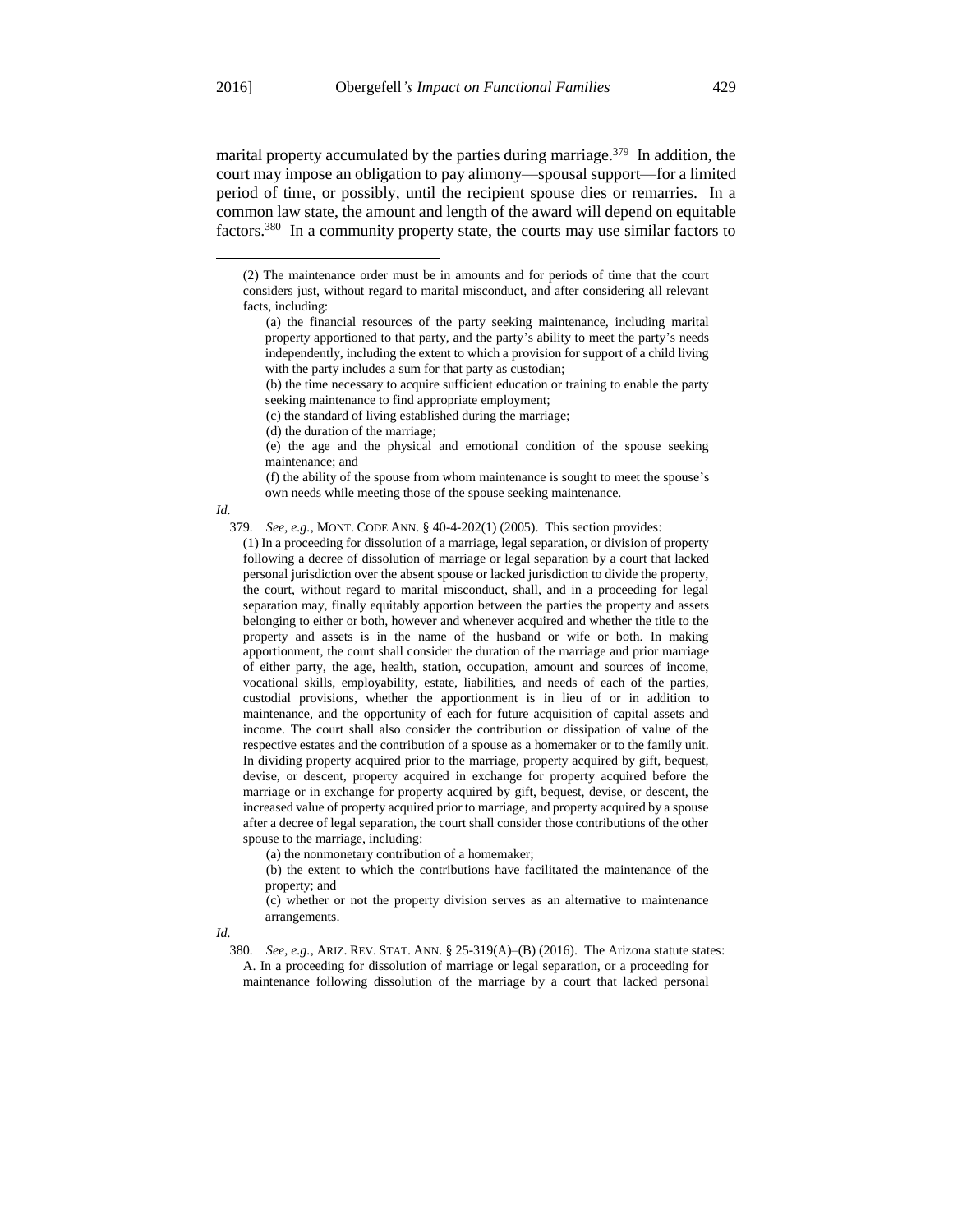determine what is just and reasonable.<sup>381</sup> Or the court may divide the community between the two spouses.

jurisdiction over the absent spouse, the court may grant a maintenance order for either spouse for any of the following reasons if it finds that the spouse seeking maintenance:

B. The maintenance order shall be in an amount and for a period of time as the court deems just, without regard to marital misconduct, and after considering all relevant factors, including:

1. The standard of living established during the marriage.

2. The duration of the marriage.

3. The age, employment history, earning ability and physical and emotional condition of the spouse seeking maintenance.

4. The ability of the spouse from whom maintenance is sought to meet that spouse's needs while meeting those of the spouse seeking maintenance.

5. The comparative financial resources of the spouses, including their comparative earning abilities in the labor market.

6. The contribution of the spouse seeking maintenance to the earning ability of the other spouse.

7. The extent to which the spouse seeking maintenance has reduced that spouse's income or career opportunities for the benefit of the other spouse.

8. The ability of both parties after the dissolution to contribute to the future educational costs of their mutual children.

9. The financial resources of the party seeking maintenance, including marital property apportioned to that spouse, and that spouse's ability to meet that spouse's own needs independently.

10. The time necessary to acquire sufficient education or training to enable the party seeking maintenance to find appropriate employment and whether such education or training is readily available.

11. Excessive or abnormal expenditures, destruction, concealment or fraudulent disposition of community, joint tenancy and other property held in common.

12. The cost for the spouse who is seeking maintenance to obtain health insurance and the reduction in the cost of health insurance for the spouse from whom maintenance is sought if the spouse from whom maintenance is sought is able to convert family health insurance to employee health insurance after the marriage is dissolved.

13. All actual damages and judgments from conduct that results in criminal conviction of either spouse in which the other spouse or child was the victim.

381*. See, e.g.*, CAL. FAM. CODE § 4330(a) (West 2016). California law provides the following: (a) In a judgment of dissolution of marriage or legal separation of the parties, the court may order a party to pay for the support of the other party an amount, for a period of time, that the court determines is just and reasonable, based on the standard of living established during the marriage, taking into consideration the circumstances as provided in Chapter 2 (commencing with Section 4320).

<sup>1.</sup> Lacks sufficient property, including property apportioned to the spouse, to provide for that spouse's reasonable needs.

<sup>2.</sup> Is unable to be self-sufficient through appropriate employment or is the custodian of a child whose age or condition is such that the custodian should not be required to seek employment outside the home or lacks earning ability in the labor market adequate to be self-sufficient.

<sup>3.</sup> Contributed to the educational opportunities of the other spouse.

<sup>4.</sup> Had a marriage of long duration and is of an age that may preclude the possibility of gaining employment adequate to be self-sufficient.

*Id.*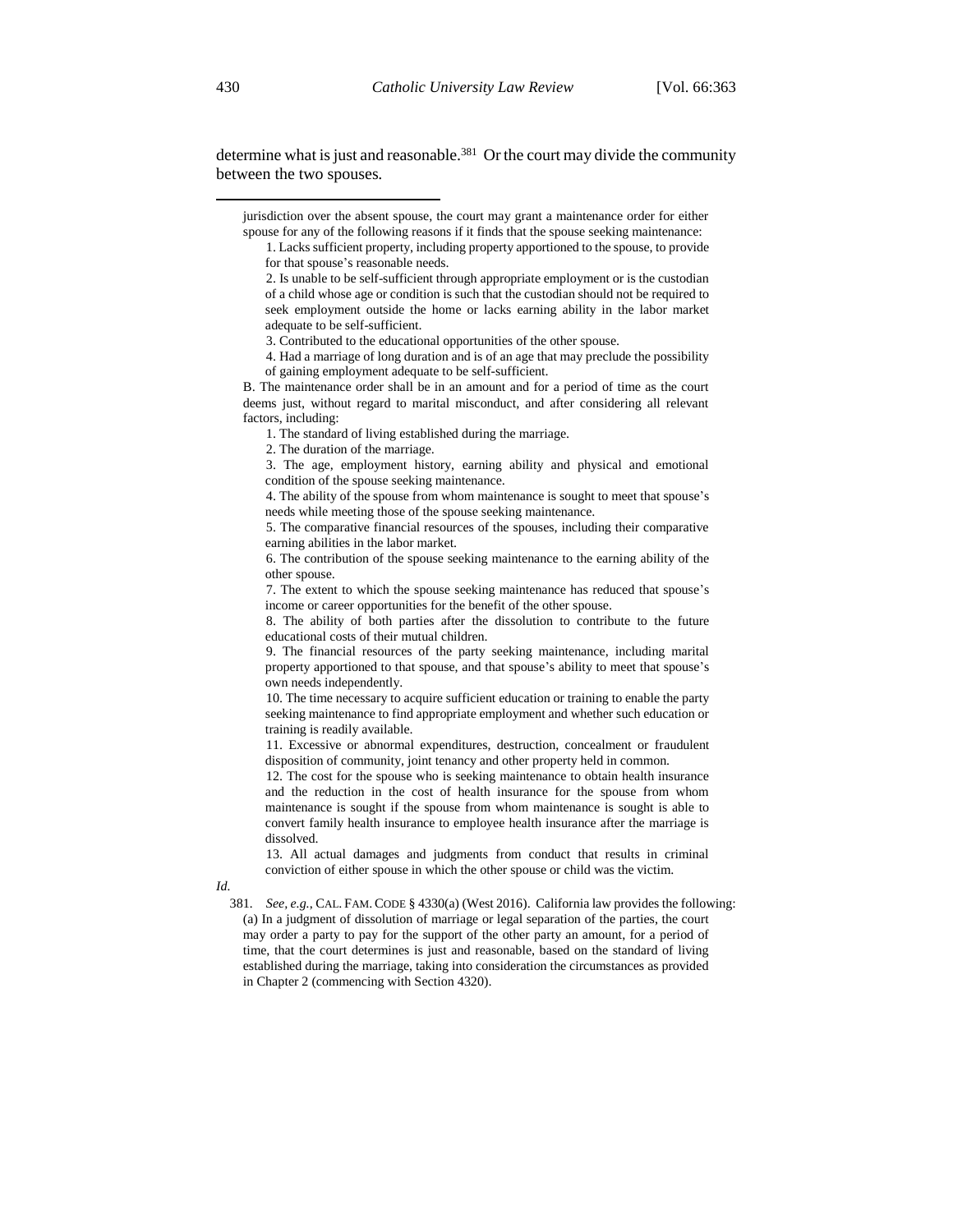In the event that a spouse should die during an intact valid marriage, the surviving spouse is entitled to a plethora of benefits: Social Security entitlements, preference for pension benefits under the Employee Retirement Security Act of 1974, homestead protection against creditors,<sup>382</sup> family maintenance during the time it takes to administer the decedent spouse's estate,<sup>383</sup> a personal property exemption from the claims of creditors,<sup>384</sup> and every state provides a mechanism by which a surviving spouse may claim at least a portion of any assets passing to a third party at the death of the decedent spouse without the consent of the surviving spouse.<sup>385</sup>

It seems apparent that the financial security offered by a valid marriage is substantial. As this brief summary illustrates, a spouse may have necessities paid during a viable marriage, maintenance provided upon a legal separation, support following the dissolution of the marriage, and division of any accumulated marital property. In the event of death, a surviving spouse has preference for any pension benefits administered by ERISA, a host of state protections against encroachment by creditors, then intestate benefits, a forced elective share against a spouse's estate, Social Security or ERISA benefits, and priority status when making decisions concerning the estate. And just as there are financial benefits during marriage and after divorce, the potential for financial security after death is significant.

## *2. Parentage Benefits*

An additional benefit of marriage arises in tandem with the UPA, enacted in one form or another in many of the states. The UPA, as has been discussed, *supra*, establishes presumptions of parentage when otherwise a child could be considered nonmarital.<sup>386</sup> Undoubtedly, the UPA's emphasis on marriage facilitates parentage, and while it is does not address all potential situations, especially in regards to assisted reproduction, it addresses a significant portion of the factual scenarios relating to same-sex couples. Revisions have been made ostensibly to protect functional families. The UPA is meant to assist putative parents, men and women, seeking to establish parentage in the context of

 $\overline{a}$ *Id.*

<sup>382</sup>*. See* FLA. CONST. art. X, § 4(a)(1) (providing that under the homestead protection, Florida allows up to one-half of an acre in a municipality and 160 acres elsewhere).

<sup>383</sup>*. See, e.g.*, 755 ILL. COMP. STAT. ANN. § 5/15-1(a) (West 2010) (allowing an amount "suited to the condition in life of the surviving spouse and to the condition of the estate").

<sup>384</sup>*. See, e.g.*, UNIF. PROB. CODE § 2-403 (UNIF. LAW COMM'N 2010) (providing a \$15,000 exemption).

<sup>385.</sup> This process of "election" replaces ancient doctrines of dower and curtesy. For a description of the process see Raymond C. O'Brien, *Integrating Marital Property into a Spouse's Elective Share*, 59 CATH. U. L. REV. 617 (2010) (discussing the Uniform Probate Code's elective share provision).

<sup>386.</sup> For a more complete discussion of the Act, see *supra* note 112 and accompanying text.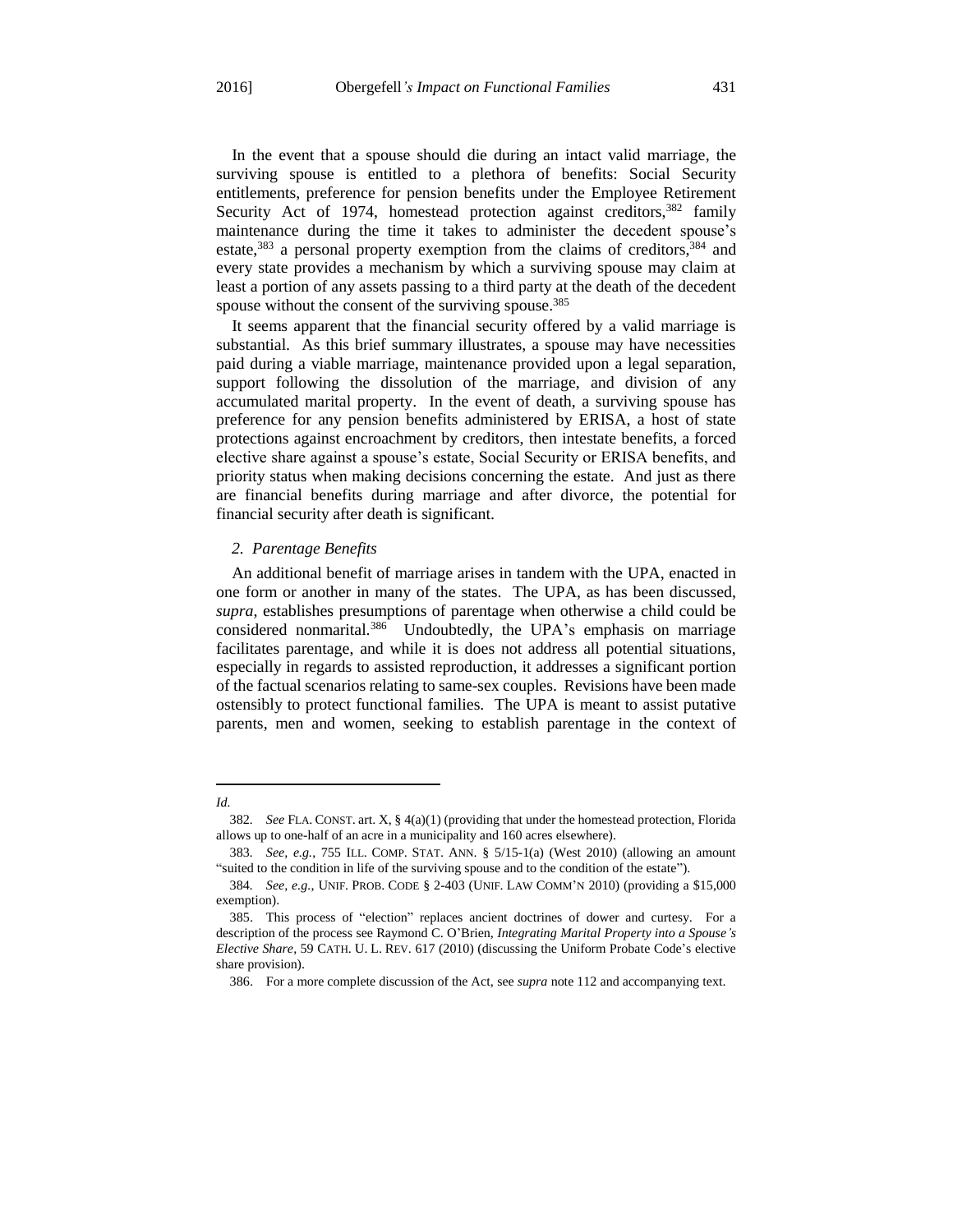functional families, often utilizing assisted reproductive technology.<sup>387</sup> In addition, the UPA seeks to serve the best interests of children involved. While not perfect, the UPA nonetheless offers persons, especially married persons, the easiest means by which to establish paternity or maternity. Most of all, the UPA provides an objective standard, a bright line, thereby lessening the contentious and lengthy litigation process often associated with establishing parentage through common law methods.

Even though the UPA provides that any child born to unmarried parents "has the same rights under the law as a child born to parents who are married to each other,"<sup>388</sup> this does not address who qualifies as a parent of that child. To address this, section 204 of the UPA creates presumptions of paternity and maternity because the section will be applied without gender restrictions. Of the five presumptions provided in the statute, four involve marriage between the man and child's mother, and only one provides another option: a presumption of paternity if "for the first two years of the child's life, [the man] resided in the same household with the child and openly held out the child as his own."389 Otherwise, paternity may be established through birth, adjudication, acknowledgement,<sup>390</sup> or consent to assisted reproduction, which resulted in the birth of a child.<sup>391</sup> Finally, surrogacy contracts or gestational agreements are valid in some states, and the UPA provides the parameters of what constitutes a valid gestational agreement, including when the agreement is authorized and the subsequent establishment of parentage. $392$ 

<sup>387</sup>*. See* Grossman, *supra* note 143, at 701–02 ("The adoption of the UPA and similar statutes finalized a shift away from reliance on marital status as a proxy for biological fatherhood and towards recognition, and protection, of both burgeoning and full-fledged father-child relationships.").

<sup>388.</sup> UNIF. PARENTAGE ACT § 202(a)(5) (UNIF. LAW COMM'N 2002); *see also* UNIF. PROB. CODE § 2-117 (UNIF. LAW COMM'N 2010) ("[A] parent-child relationship exists between a child and the child's genetic parents, regardless of the parents' marital status.").

<sup>389.</sup> UNIF. PARENTAGE ACT § 204(a)(5).

<sup>390</sup>*. See id.* § 301 ("The mother of a child and a man claiming to be the genetic father of the child may sign an acknowledgement of paternity with intent to establish the man's paternity."). In addition, the requirements for acknowledgement are extensive. There must be a signed record by the man and the mother, no adjudicated father, determination of whether there is a presumed father and whether genetic testing was performed, and that the parties signing understand that acknowledgement is an adjudication of paternity and this must be challenged, if at all, within two years or be barred. *Id.* § 302(a).

<sup>391</sup>*. See id.* §§ 201(b)(5), 704.

<sup>392</sup>*. See id.* §§ 801–809 (provisions on gestational agreements). *See generally* Jillian Casey, Courtney Lee & Sartaz Singh, *Assisted Reproductive Technologies*, 17 GEO. J. GENDER & L. 83, 99 (2016) (providing that "states approach surrogacy contracts in different ways" when determining enforceability); Douglas Nejaime, *Marriage Equality and the New Parenthood*, 129 HARV. L. REV. 1185, 1210–15 (2016) (explaining the California courts' application of the intentional parenthood principle when deciding issues arising from gestational agreements and the extension of the principle to unmarried same-sex couples).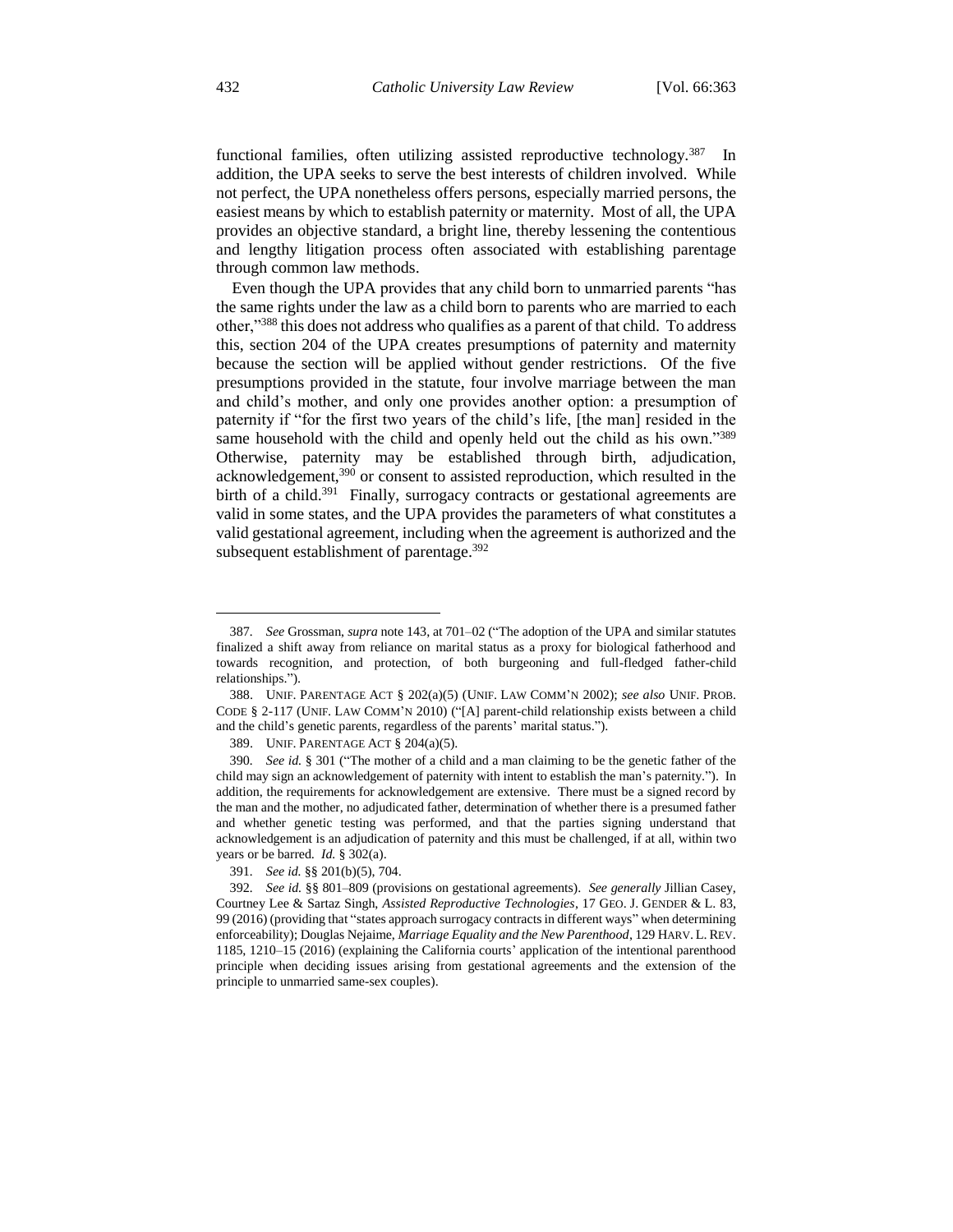Presumptions established under the UPA are applicable unless rebutted by persons with standing<sup>393</sup> and with sufficient evidence supported by genetic testing.<sup>394</sup> Both standing and the submission of evidence are, to quote the comments of the UPA, "confused in the case law,"<sup>395</sup> thereby qualifying marriage and adoption as the best ways by which to establish parenthood over a child. Due to the formalities associated with each marriage and adoption, they offer objective bright-line rules facilitating parentage in comparison to the more subjective equitable formulations.<sup>396</sup> Adoption by same-sex unmarried couples had become increasingly available among the various states.<sup>397</sup> Stepparent adoption may be available to unmarried or married same-sex couples.

*Id.*

 $\ddot{\phantom{a}}$ 

(a) Under this [Act], a man is rebuttably identified as the father of a child if the genetic testing complies with this [article] and the results disclose that:

(1) the man has at least a 99 percent probability of paternity, using a prior probability of 0.50, as calculated by using the combined paternity index obtained in the testing; and

(2) a combined paternity index of at least 100 to 1;

(b) A man identified under subsection (a) as the father of the child may rebut the genetic testing results only by other genetic testing satisfying the requirements of this [article] which:

(1) excludes the man as a genetic father of the child; or

(2) identifies another man as the possible father of the child.

(c) Except as otherwise provided in Section 510, if more than one man is identified by genetic testing as the possible father of the child, the court shall order them to submit to further genetic testing to identify the genetic father.

*Id.*

395*. See id.* at Prefatory Note. The confusion results from different approaches taken among the states to whether the presumption may be rebutted, who has standing to rebut, and the type of evidence that may be introduced to form an effective rebuttal. *Id.*

396*. See generally* Grossman, *supra* note 143, at 684–85 (explaining that considering the nature of custody hearings, it is not inconsistent for a statute governing child support to direct the court to consider equitable estoppel, while the statute governing parental custody is silent, and such difference is necessary to promote certainty; however, the different treatment unexpectedly resulted in the bright line rule).

397*. See generally* Nadia Stewart, Note, *Adoption by Same-Sex Couples and the Use of the Representation Reinforcement Theory to Protect the Rights of Children*, 17 TEX. WESLEYAN L. REV. 347, 357 (2011) (noting that California, Massachusetts, and Maine allow joint adoption by same-sex couples).

<sup>393</sup>*. See* UNIF. PARENTAGE ACT § 602 (UNIF. LAW COMM'N 2002). Section 602 provides: a proceeding to adjudicate parentage may be maintained by:

<sup>(1)</sup> the child;

<sup>(2)</sup> the mother of the child;

<sup>(3)</sup> a man whose paternity of the child is to be adjudicated;

<sup>(4)</sup> the support-enforcement agency [or other governmental agency authorized by other law];

<sup>(5)</sup> an authorized adoption agency or licensed child-placing agency; [or]

<sup>(6)</sup> a representative authorized by law to act for an individual who would otherwise be entitled to maintain a proceeding but who is deceased, incapacitated, or a minor[; or] (7) in intended parent under [Article 8].

<sup>394</sup>*. Id.* at § 505. Section 505 states,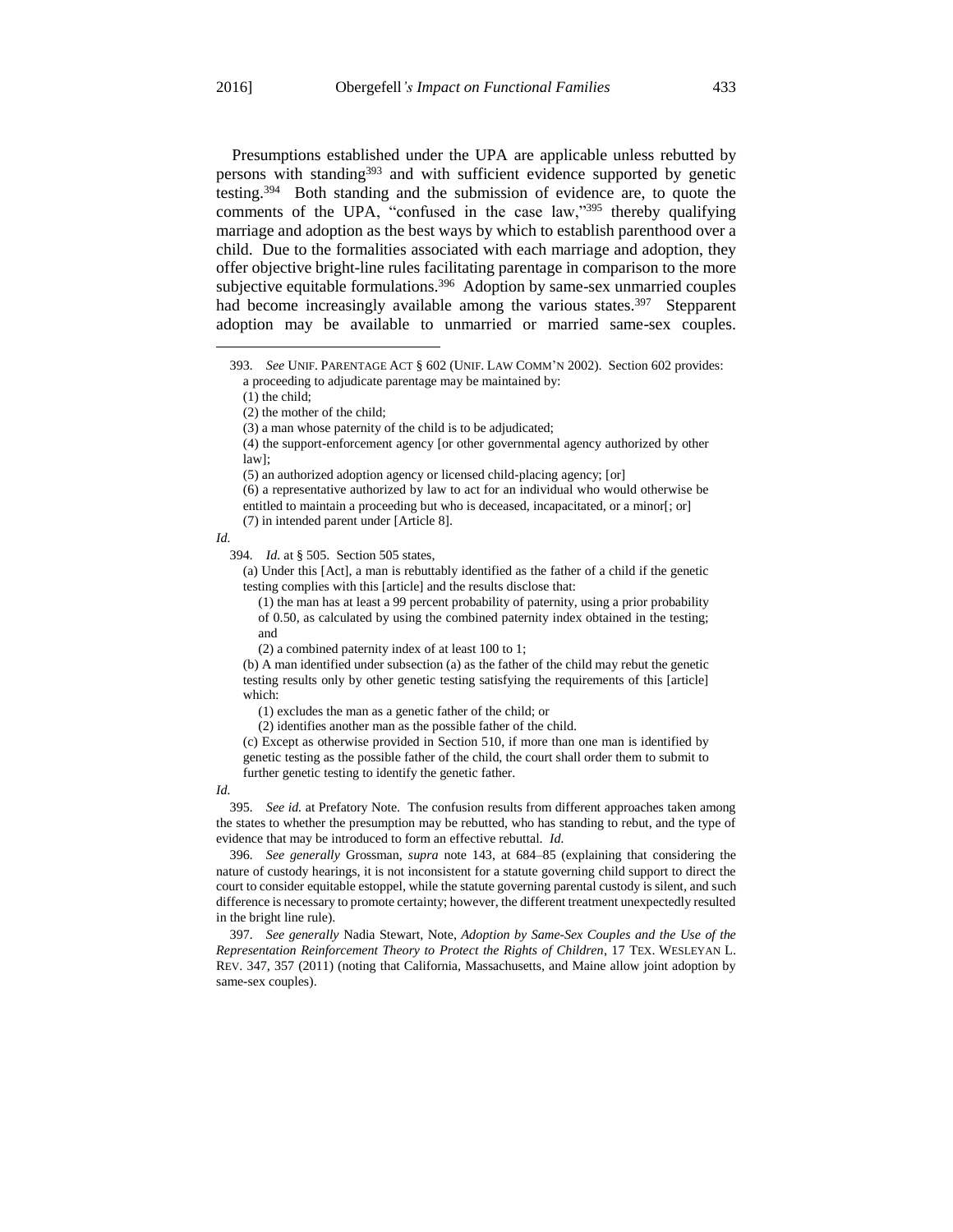Stepparent adoption may occur whenever the spouse of a parent with custody of a child seeks to adopt a stepchild and both biological parents agree. Like all adoptions, the process is statutory so the procedures established in each of the states must be satisfied. To illustrate, the Uniform Adoption Act permits

a stepparent . . . to adopt a minor stepchild who is the child of the stepparent's spouse if:

(1) the spouse has sole legal and physical custody of the child and the child has been in the physical custody of the spouse and the stepparent during the 60 days next proceeding the filing of the petition for adoption;

(2) the spouse has joint legal custody of the child with the child's other parent and the child has resided primarily with the spouse and the stepparent during the 12 months next preceding the filing of the petition; [or]

(3) the spouse is deceased or mentally incompetent, but before dying or being judicially declared mentally incompetent, had legal and physical custody of the child, and the child has resided primarily with the stepparent during the 12 months next preceding the filing of the petition[.]<sup>398</sup>

If a stepparent does not meet the conditions, for "good cause shown," a court may nonetheless allow a petition to be filed to adopt the child.<sup>399</sup> Finally, consent of the former spouse of the biological parent with custody of the child is required prior to adoption by the stepparent, $400$  but if consent is not obtained, the statute permits a petition to terminate that parent's parental rights.<sup>401</sup> Obviously, consent by the spouse of the stepparent, the child's biological parent, is required as well.

An adopted child is a child of the adopting parents and entitled to all of the benefits associated with that status. To illustrate, the Uniform Probate Code addresses the rights of that child to inherit. The Code treats a stepparent adoption differently from other adoptions. The Uniform Probate Code defines a "parentchild relationship" as follows:

A parent-child relationship exists between an individual who is adopted by the spouse of either genetic parent and: (1) the genetic parent whose spouse adopted the individual; and (2) the other genetic

<sup>398.</sup> UNIF. ADOPTION ACT § 4-102(a)(1)–(3) (UNIF. LAW COMM'N 1994).

<sup>399</sup>*. Id.* § 4-102(b).

<sup>400</sup>*. Id.* § 2-401(a)(1)–(3) (requiring consent by biological parents, guardian, and current adoptive parents); *id.* § 4-104 (requiring consent by the stepchild adoptee who is at least twelveyears-old, the minor's stepparents, guardian, and agency); *id.* § 4-105 (requiring consent by stepparent's spouse); *id.* § 4-106 (requiring the form of consent to be in writing if the consent is from the minor's parent that is not stepparent's spouse); *id.* § 4-102(b) (requiring consent of custodial parent even if the stepparent does not have standing to adopt under Section 4-102(a)).

<sup>401</sup>*. Id.* § 4-102(c).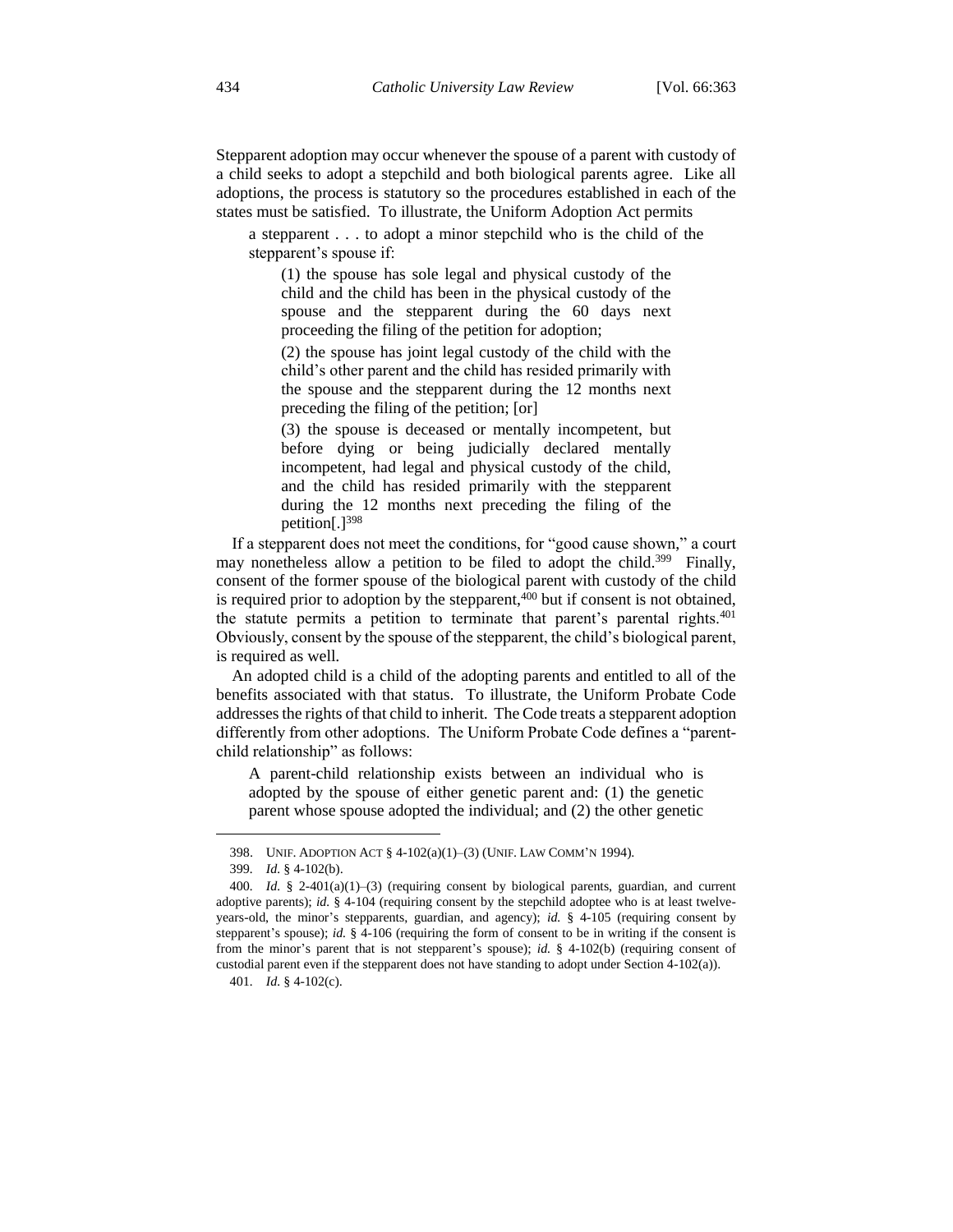parent, but only for the purpose of the right of the adoptee or a descendant of the adoptee to inherit from or through the other genetic parent.<sup>402</sup>

Thus, the Code permits a child adopted by the spouse of the child's genetic parent to inherit from and through at least three persons: the two genetic parents and the adopting stepparent. Nonetheless, the inheritance right is only to benefit the child, the noncustodial parent whose consent was required may not inherit from or through that child. The comment to Section 2-119(b) of the Code states the following:

[A] parent-child relationship also continues to exist between an adopted stepchild and his or her other genetic parent (the noncustodial genetic parent) for purposes of inheritance from and through that genetic parent, but not for the purposes of inheritance by the other genetic parent and his or her relatives from or through the adopted stepchild.<sup>403</sup>

When confronted with the possibility of contentious litigation concerning parental status of same-sex partners, courts often recommended that the samesex partner not genetically connected to the child adopt the child to preclude disputes. Such an adoption would objectively establish parenthood even though there is no genetic connection. In addition, the genetically connected partner does not relinquish his or her parental rights when the child is adopted by a partner. For example, in *Smith v. Gordon*, <sup>404</sup> the facts involved two women who traveled together to a foreign country to adopt a child.<sup>405</sup> Local law prohibited both women from adopting, so only one adopted the child and all three returned to Delaware where they resided together in a common household.<sup>406</sup> The adopting woman's partner intended to adopt the child once back in the United States, but never did so. $407$  Eventually, the two women dissolved their relationship and the adopting parent, soon afterwards, refused to allow her former partner visitation with the child.<sup>408</sup> Adoption, or marriage if it had been a possibility, would have precluded the extensive litigation that occurred between 2004 and 2011 as the nonparent petitioned for visitation with the

<sup>402.</sup> UNIF. PROB. CODE § 2-119(b) (UNIF. LAW COMM'N 2010).

<sup>403</sup>*. Id.* § 2-119 cmt. (b).

<sup>404.</sup> 968 A.2d 1 (Del. 2009).

<sup>405</sup>*. Id.* at 3.

<sup>406</sup>*. Id.*

<sup>407</sup>*. Id.*; *see also* A.H. v. M.P., 857 N.E.2d 1061, 1066 (Mass. 2006) (partner "viewed the adoption [of the child] as a formality necessary only in the unlikely event of a 'worst case scenario."").

<sup>408</sup>*. Smith*, 968 A.2d at 3.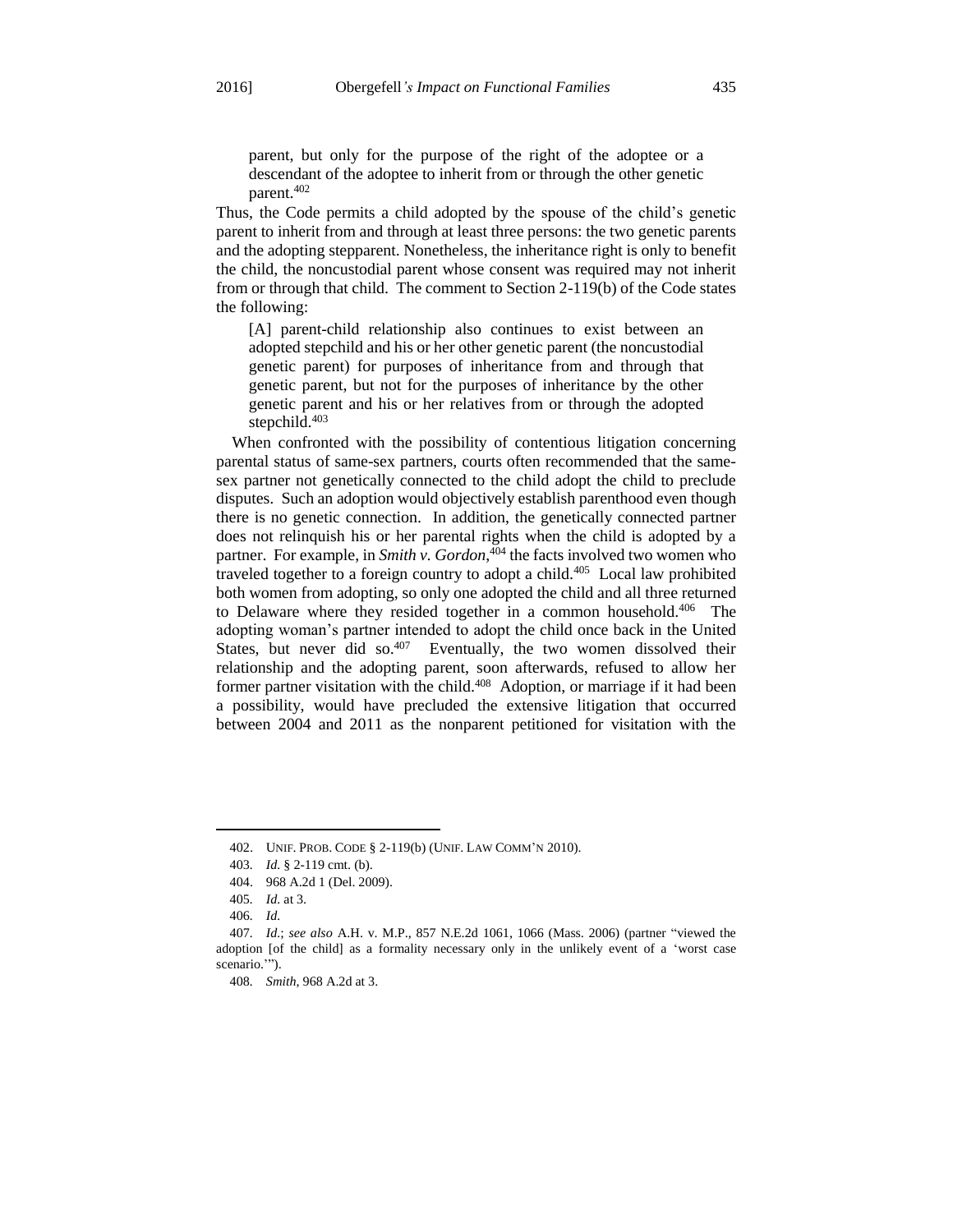child.<sup>409</sup> Only when the Delaware legislature adopted de facto parentage did the litigation end.<sup>410</sup>

Adoption can be expensive and involves administration and intensive scrutiny by state agencies organized to protect children from abuse and neglect. Marriage, on the other hand, is inexpensive, speedy, and in many circumstances establishes paternity of a child immediately. For example, in the *Smith* case, two women were in a committed relationship when one of them adopted a child in a foreign country.<sup>411</sup> If they had been married when the child was adopted the partner who was a stranger to the adoption would have been a parent by reason of a presumption in the UPA, which would reason that she is the presumed parent because she "and the mother of the child are married to each other and the child is born during the marriage.<sup> $2412$ </sup> This was the means of establishing parentage in *Debra H. v. Janice R.*<sup>413</sup> Recall that in that decision, the highest court in New York held a valid same-sex civil union in Vermont counted as a marriage entitled to comity in New York.<sup>414</sup> The nonbiological partner was married to the biological parent at the time she gave birth to the child, thus, it made the nonbiological spouse a parent of a child born after the civil union.<sup>415</sup> Therefore, because the child in question was conceived after the civil union, a status comparable to marriage, the child was considered a child of both of the "married" partners.<sup>416</sup> This remains a viable option in spite of more recent developments in New York law.<sup>417</sup>

The Delaware decision of *Smith v. Guest*<sup>418</sup> illustrates the value in bright line objectivity as compared to equitable models that are, according to a decision of New York's highest court, "contentious, costly, and lengthy."419 The establishment of parenthood litigation traps "single biological and adoptive parents and their children in a limbo of doubt."<sup>420</sup> The facts illustrate this. For example, in *Debra H.*, the couple met in 2002, one of the women had a child through artificial insemination in 2003, and they separated in 2006. Then the mother prohibited her former partner from having contact with the child in

<sup>409</sup>*. Id.* at 4.

<sup>410</sup>*. See* Smith v. Guest, 16 A.3d 920, 936 (Del. 2011) (providing that the legislature intended the newly enacted statutory language of *de facto* parentage to apply retroactively).

<sup>411</sup>*. Smith*, 968 A.2d at 3.

<sup>412.</sup> UNIF. PARENTAGE ACT § 204(a)(1) (UNIF LAW COMM'N 2002).

<sup>413.</sup> 930 N.E.2d 184 (N.Y. 2010).

<sup>414</sup>*. Id.* at 196–97

<sup>415</sup>*. Id.* at 195.

<sup>416</sup>*. Id.*

<sup>417</sup>*. See, e.g.*, Brooke S.B. v. Elizabeth A.C.C., 61 N.E.3d 488, 501–02 (N.Y. 2016) (abrogating *Debra H.* and holding that parenthood may be established through proof of more subjective criteria, such as clear and convincing evidence of a preconception agreement between the partners).

<sup>418.</sup> 16 A.3d 920 (Del. 2010).

<sup>419</sup>*. Debra H.*, 930 N.E.2d at 192; *Guest*, 16 A.3d at 931.

<sup>420</sup>*. Debra H.*, 930 N.E.2d at 193.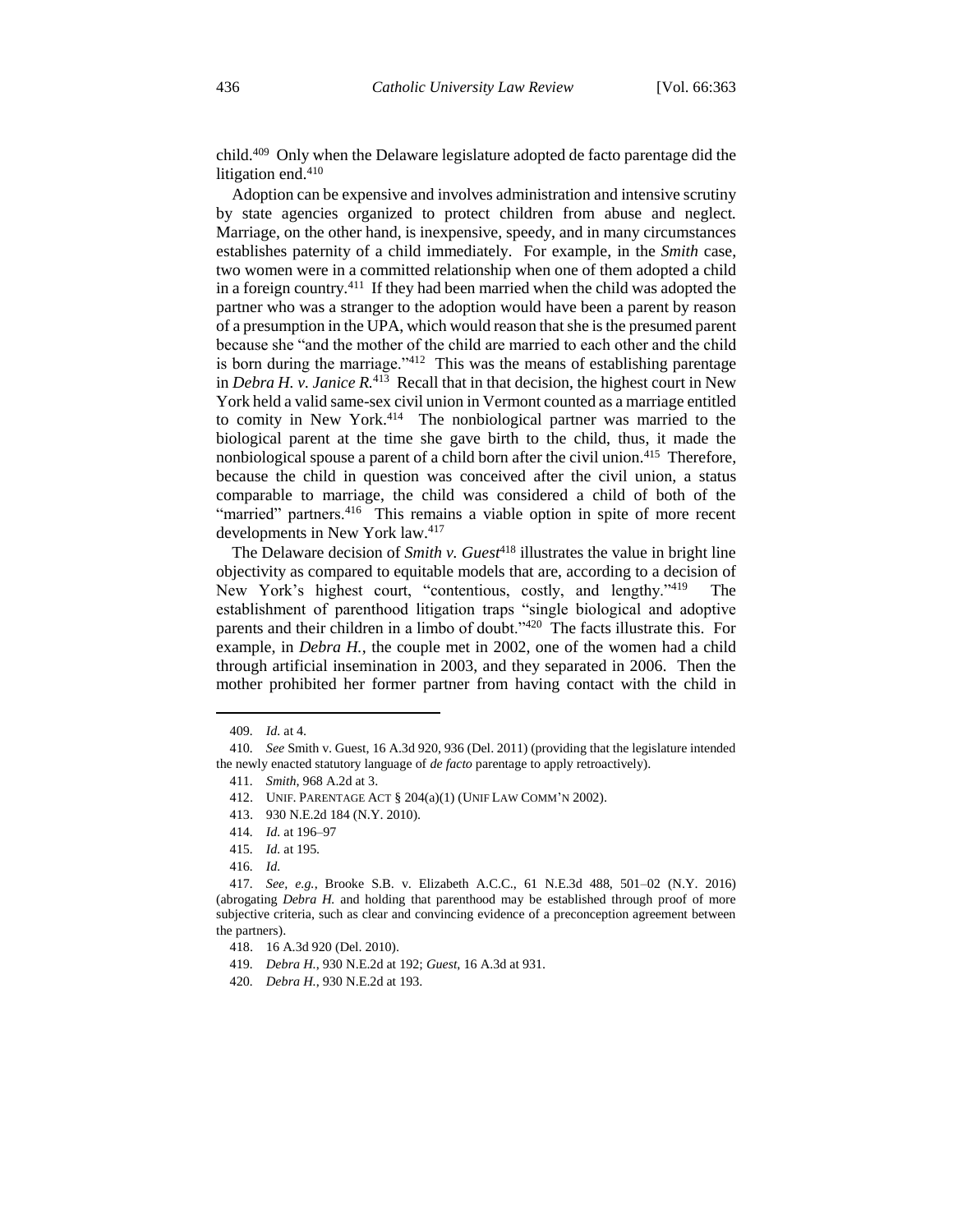2008.<sup>421</sup> Litigation commenced immediately, ending only in 2010, with the state's highest court's ruling. Ten years had elapsed between birth of the child and a cessation of litigation. Likewise, in *Smith v. Guest*, formerly *Smith v. Gordon*, two women met and formed a relationship in 1994. One of the parties adopted a child in 2003 and then ended their relationship in 2004, followed by a refusal to allow visitation with the adopted child.<sup>422</sup> The facts indicate that litigation did not cease until 2011 when the child was then eight-years-old. Similarly, in *Alison D.*, another New York decision, a child was born to one of the partners in 1981 through artificial insemination and 26 months later the couple ended their relationship but began litigating over the status of the nonbiological partner. That litigation ended in the highest court of New York in 1991 when the court ruled that the biological mother's former partner was not a parent.<sup>423</sup> Again, ten years elapsed between birth of the child and the end of litigation, and eight years elapsed between when the couple separated and the end of litigation. Even though the New York court reversed its holding in *Alison D.*, <sup>424</sup> the facts illustrate the contentious nature of litigation surrounding the establishment of parenthood.

## *C. Will Marriage Make a Difference?*

Same-sex marriage is predicated upon the premise that same-sex couples should have equal access to the financial and status benefits of marriage identically with opposite-sex couples. This premise is illustrated in the 1993 decision of the Hawaii Supreme Court in which same-sex couples petitioned the court to order the state to issue them a marriage license. In its decision the court wrote the following:

The applicant couples correctly contend that the DOH's refusal to allow them to marry on the basis that they are members of the same sex deprives them of access to a multiplicity of rights and benefits that

<sup>421</sup>*. Id.* at 186.

<sup>422.</sup> Smith v. Gordon, 968 A.2d 1, 3 (Del. 2009).

<sup>423.</sup> Alison D. v. Virginia M., 572 N.E.2d 27, 29–30 (N.Y. 1991); *see also* A.H. v. M.P., 857 N.E.2d 1061, 1065, 1073 (Mass. 2006) (noting that a child was born via artificial insemination in 2001, the couple separated in 2003, and litigation ended in 2006 when Massachusetts' highest court refused to find a common law de facto parentage status existed); Boseman v. Jarrell, 704 S.E.2d 494, 497–98, 504–05 (N.C. 2010) (noting the baby was born to committed partners in 2002, the relationship ended in 2006, and the highest state court granted nonbiological person parental status in 2010); Conover v. Conover, 146 A.3d 433, 435–38 (Md. 2016) (noting that the child was born via artificial insemination in 2010, the parties then separated in 2011, the biological parent stopped visitation in 2012, and the litigation eventually ended in 2016 when Maryland adopted common law de facto parenthood); *In re* Parentage of L.B., 122 P.3d 161, 164, 176 (Wash. 2005) (noting that a couple had a child in 1995, separated in 2001, and then litigation ended in 2005 when court adopted common law de facto parenthood); Jones v. Barlow, 154 P.3d 808, 810, 819 (Utah 2007) (noting that a baby was born via artificial insemination to two women in 2001, the relationship ended in 2003, and litigation concerning nonbiological partner's status ended in 2007 when Utah's highest court refused to adopt common law de facto parentage).

<sup>424.</sup> Brooke S.B. v. Elizabeth A.C.C., 61 N.E.3d 488, 500–02 (N.Y. 2016).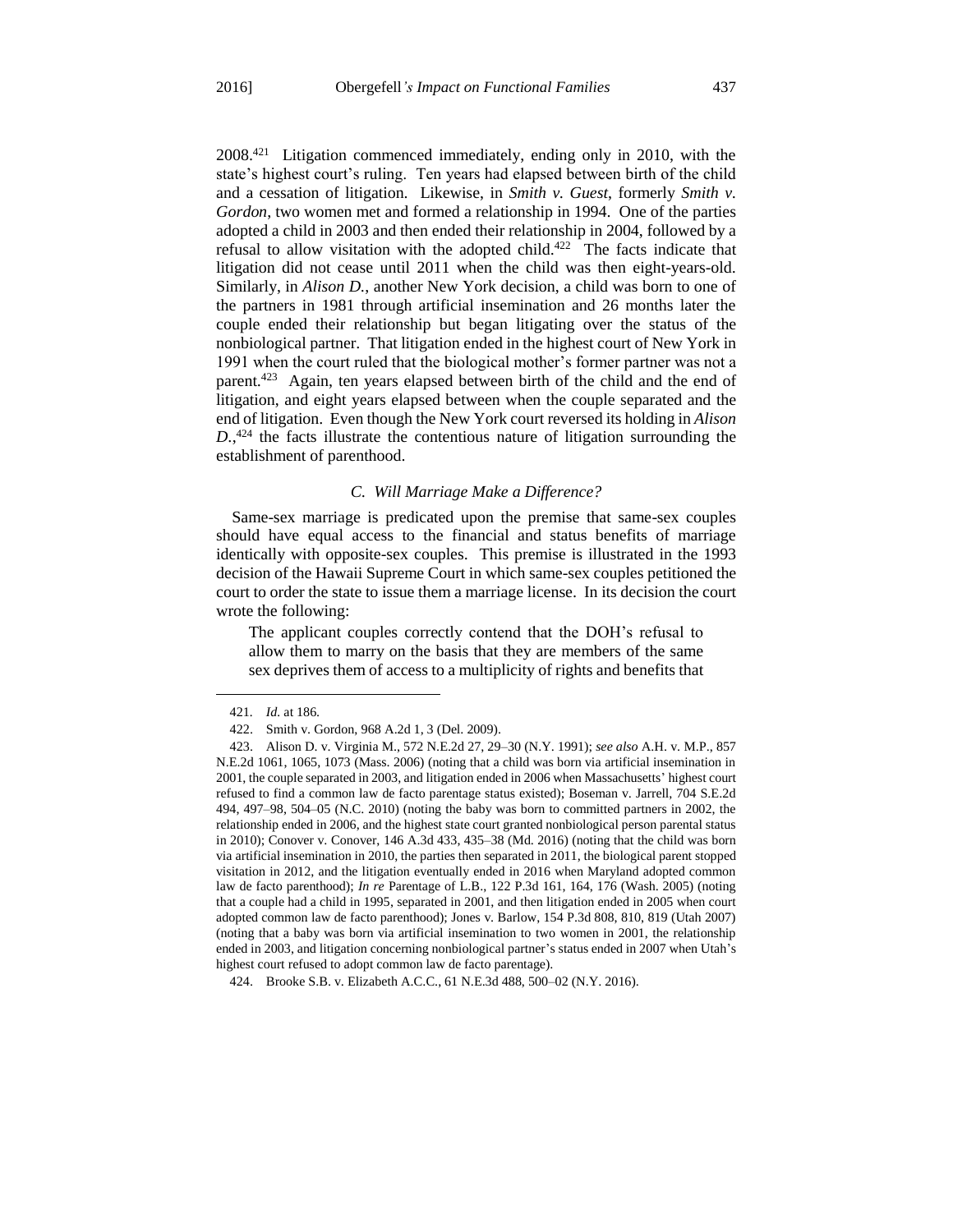are contingent upon that status. Although it is unnecessary in this opinion to engage in an encyclopedic recitation of all of them, a number of the most salient marital rights and benefits are worthy of note. They include: (1) a variety of state income tax advantages, including deductions, credits, rates, exemptions, and estimates, under HRS . . . ; (2) public assistance from and exemptions relating to the Department of Human Services . . . ; (3) control, division, acquisition, and disposition of community property  $\dots$ ; (4) rights relating to dower, curtesy, and inheritance . . . ; (5) rights to notice, protection, benefits, and inheritance under the Uniform Probate Code . . . ; (6) award of child custody and support payments in divorce proceedings  $\ldots$ ; (7) the right to spousal support  $\ldots$ ; (8) the right to enter into premarital agreements  $\dots$ ; (9) the right to change of name  $\dots$ ; (10) the right to file a nonsupport action  $\dots$ ; (11) post-divorce rights relating to support and property division  $\dots$ ; (12) the benefit of the spousal privilege and confidential marital communications . . . ; (13) the benefit of the exemption of real property from attachment or execution  $\dots$ ; and (14) the right to bring a wrongful death action  $\dots$ . For present purposes, it is not disputed that the applicant couples would be entitled to all of these marital rights and benefits, but for the

fact that they are denied access to the state-conferred legal status of marriage.<sup>425</sup>

Likewise, when same-sex couples sought marriage licenses in Vermont, the couples argued that

in denying them access to a civil marriage license, the law effectively excludes them from a broad array of legal benefits and protections incident to the marital relation, including access to a spouse's medical, life, and disability insurance, hospital visitation and other medical decisionmaking privileges, spousal support, intestate succession, homestead protections, and many other statutory protections.<sup>426</sup>

The Vermont Supreme Court agreed in a 1999 decision, holding that the "Vermont Constitution would ensure that the law uniformly afforded every Vermonter its benefit, protection, and security so that social and political preeminence would reflect differences of capacity, disposition, and virtue, rather than governmental favor and privilege."<sup>427</sup> The court then enumerated the rights that marriage provides in the state:

While the laws relating to marriage have undergone many changes during the last century, largely toward the goal of equalizing the status of husbands and wives, the benefits of marriage have not diminished in value. On the contrary, the benefits and protections incident to a

 $\overline{a}$ 

<sup>425.</sup> Baehr v. Lewin, 852 P.2d 44, 59 (Haw. 1993).

<sup>426.</sup> Baker v. State, 744 A.2d 864, 870 (Vt. 1999).

<sup>427</sup>*. Id.* at 876–77.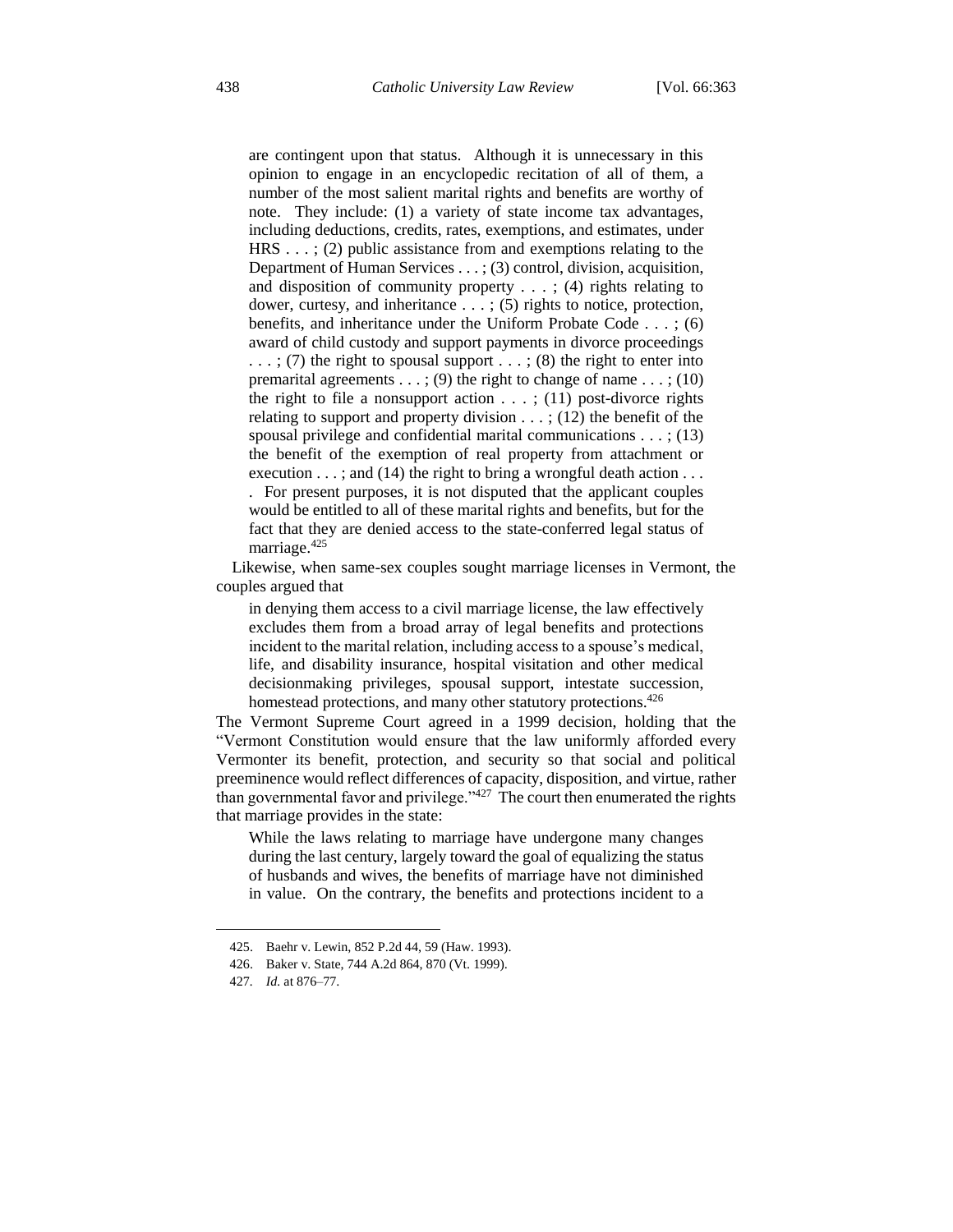marriage license under Vermont law have never been greater. They include, for example, the right to receive a portion of the estate of a spouse who dies intestate and protection against disinheritance through elective share provisions . . . ; preference in being appointed as the personal representative of a spouse who dies intestate. . . ; the right to bring a lawsuit for the wrongful death of a spouse . . . ; the right to bring an action for loss of consortium . . . ; the right to workers' compensation survivor benefits . . . ; the right to spousal benefits statutorily guaranteed to public employees, including health, life, disability, and accident insurance . . . ; the opportunity to be covered as a spouse under group life insurance policies issued to an employee ...; the opportunity to be covered as the insured's spouse under an individual health insurance policy . . . ; the right to claim an evidentiary privilege for marital communications…; homestead rights and protections . . . ; the presumption of joint ownership of property and the concomitant right of survivorship . . . ; hospital visitation and other rights incident to the medical treatment of a family member . . . ; and the right to receive, and the obligation to provide, spousal support, maintenance, and property division in the event of separation or divorce . . . . Other courts and commentators have noted the collection of rights, powers, privileges, and responsibilities triggered by marriage.<sup>428</sup>

Even though its decision would be reversed on appeal, $429$  in 2005 the New York Supreme Court held that same-sex couples had a right to marry as a result of the state constitution's guarantee of equal protection and due process of laws.<sup>430</sup> And as did previous courts, the New York court, in its opinion, acknowledged the extensive benefits and protections provided by marriage. The court specified that

[The state] does not dispute that plaintiffs and their children suffer serious burdens by being excluded from civil marriage. Marriage provides an extensive legal structure that protects the couple and any children. It is not disputed, for example, that among many other disadvantages, plaintiff couples may not own property by the entireties; file joint state income tax returns; obtain health insurance through a partner's coverage; obtain joint liability or homeowner's insurance; collect from a partner's pension benefits; have one partner of the two-women couples be the legal parent of the other partner's artificially inseminated child, without the expense of an adoption proceeding; invoke the spousal evidentiary privilege; recover damages for an injury to, or the wrongful death of, a partner; have the right to

 $\overline{a}$ 

<sup>428</sup>*. Id.* at 883–84.

<sup>429.</sup> Hernandez v. Robles, 805 N.Y.S.2d 354, 377 (App. Div. 2005).

<sup>430</sup>*. See* Hernandez v. Robles, 794 N.Y.S.2d 579, 604–05 (Sup. Ct. 2005).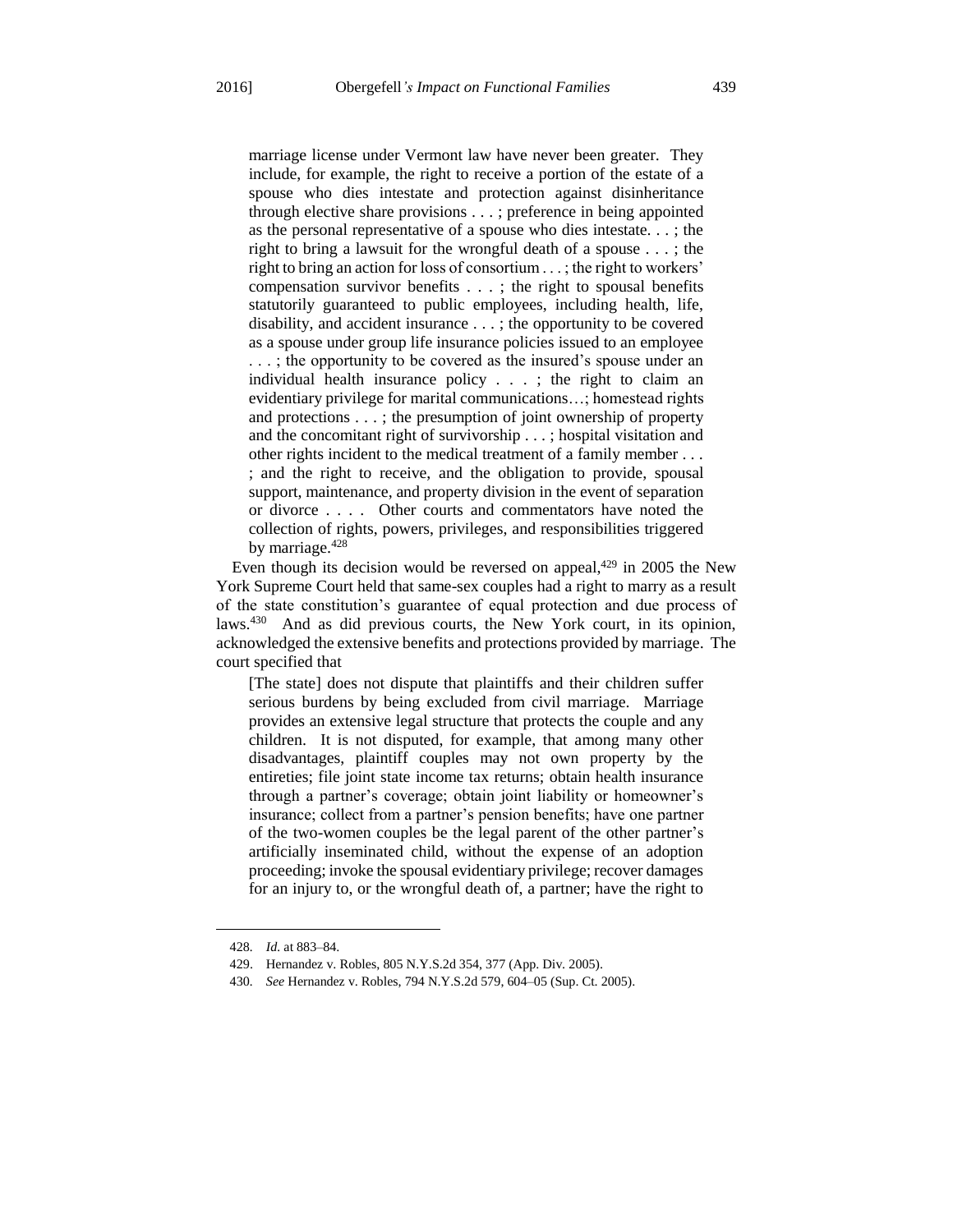make important medical decisions for a partner in emergencies; inherit from a deceased partner's intestate estate; or determine a partner's funeral and burial arrangements. "Marriage laws provide many financial and legal protections to married couples. The U.S. General Accounting Office has identified 1049 federal laws in which benefits, rights and privileges are contingent on marital status."<sup>431</sup>

In addition to benefits, there is added value in the status of marriage. Justice Kennedy, in his majority opinion in *Obergefell v. Hodges*, described marriage as "essential to our most profound hopes and aspirations,"<sup>432</sup> and that for samesex couples, "their immutable nature dictates that . . . marriage is their own real path to this profound commitment."<sup>433</sup> Justice Kennedy further explained that children of same-sex couples, "[w]ithout the recognition, stability, and predictability marriage offers . . . suffer the stigma of knowing their families are somehow lesser."<sup>434</sup> These quotes testify to the inherent status of marriage as a conveyor of historical and cultural value.

Finally, in the view of the litigants advocating in the courts and on the streets for marriage equality, the opportunity to marry may provide another aspect: affirmation. Frank Kameny, an outspoken advocate for the gay and lesbian community, summarized what affirmation means. In an eulogy he gave for a colleague, who died in 1997, he reflected on the progress of the gay and lesbian community:

"We started with nothing, and look what we have wrought!" . . . recalling the dark decades when "the government was our enemy, and was out to get us—and they did"; then revealing that in the nineties almost a million lesbians and gays filled the Washington Mall; lesbian and gay federal employees came out at work and weren't fired because there were laws protecting them; and the president and vice president of the United States sent congratulatory letters and showed up in person at major lesbian and gay events.<sup>435</sup>

These things, together with same-sex marriage, were affirming.

Beyond the benefits and the status, it appears that affirmation will be the most enduring impact of same-sex marriage. Why? Because affirmation furthers status as an individual, enhancing choice, opportunity, and exploration. These elements are the facets of functional families, not the commitment explicitly and objectively required by marriage. The benefits and protections provided by the state are valuable, but they come at a significant cost (individuality), and hence they are expensive to obtain. Statistics illustrate both the rejection of form

<sup>431</sup>*. Id.* at 586 (citation omitted).

<sup>432.</sup> Obergefell v. Hodges, 135 S. Ct. 2584, 2594 (2015).

<sup>433</sup>*. Id.*

<sup>434</sup>*. Id.* at 2590.

<sup>435.</sup> FADERMAN, *supra* note 326, at 630.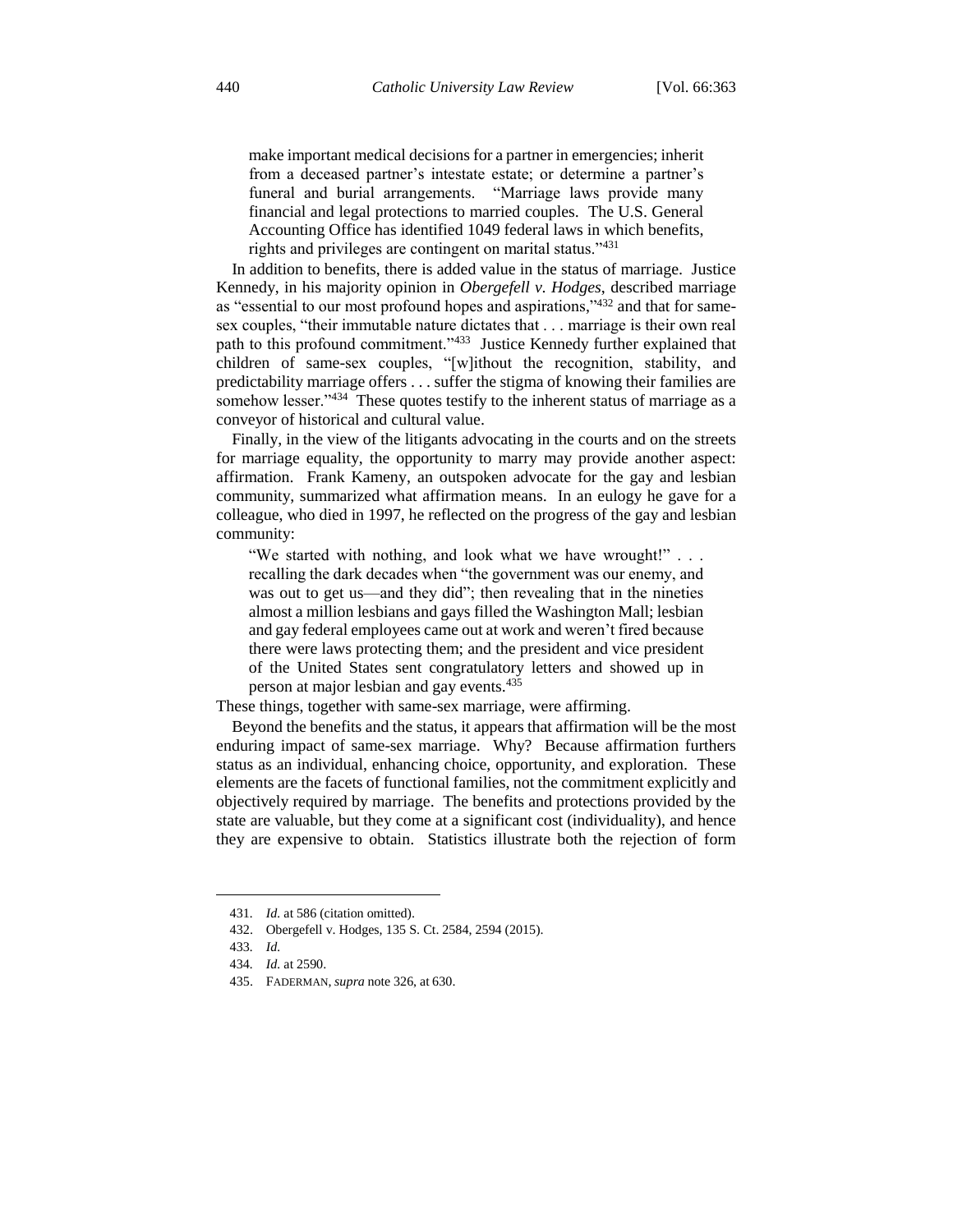marriage and that those least able to afford marriage are the ones more likely to reject it.

Between 1867 and 1967, the annual marriage rate changed little . . . [but] [b]y 2000, the marriage rate had declined. . . . The rate continued to spiral downward, reaching an historic low . . . in 2009. From 2009 to 2012, the latest years for which marriage-rate statistics are available, the marriage rate stabilized at that historically low rate. . . .<sup>3436</sup>

Phrased another way, "[i]n 1960, 72% of all adults age 18 and older were married," but by 2010, that number was only 51%.<sup>437</sup> While marriage rates have fallen, the number of nonmarital cohabitants rose to "7.7 million in 2010 and grew 41% between 2000 and 2010."<sup>438</sup> Between 2000 and 2010, the number of "opposite-sex unmarried partner households rose by 40.2%," representing 5.9% of all households.<sup>439</sup> Likewise, during the same time span, "the number of "same-sex partner households rose by 51.8%," comprising 11.6% of all unmarried-partner households.<sup>440</sup>

The percentage of unmarried persons cohabiting is highest among persons who are between the ages of 20 and 29, with lower rates for those who are in middle age and older.<sup>441</sup> Further, "[a]n unfortunate feature of some cohabiting couples is that they are at or below the poverty level,"<sup>442</sup> and they are also "less educated, disproportionately nonwhite, and more likely to have children from multiple partners."<sup>443</sup> Among same-sex couples, those "with relatively low levels of educational attainment are more likely to be raising children than couples with college or graduate degrees; same-sex couples that include racial minorities are also more likely to be raising children than white couples."444 "Specifically, forty-three percent of same-sex couples with less than a high school education are raising children together . . . same-sex couples raising children have substantially lower incomes on average than same-sex couples in general."<sup>445</sup>

The statistics indicate that the very couples who would benefit most from the economic benefits offered by marriage are those less likely to take advantage of

<sup>436.</sup> Waggoner, *supra* note 58, at 50–51 (alteration in original).

<sup>437</sup>*. Id.* at 52 (quoting D'VERA COHN ET AL., PEW RESEARCH CTR., BARELY HALF OF U.S. ADULTS ARE MARRIED—A RECORD LOW 1 (Dec. 2011)), http://www.pewsocialtrends.org/files/ 2011/12/Marriage-Decline.pdf).

<sup>438.</sup> Waggoner, *supra* note 58, at 53.

<sup>439</sup>*. Id.* at 55.

<sup>440</sup>*. Id.*

<sup>441</sup>*. Id.* at 64.

<sup>442</sup>*. Id.*

<sup>443</sup>*. Id.* (quoting Clare Huntington, *Postmarital Family Law: A Legal Structure for Nonmarital Families*, 67 STAN. L. REV. 167, 185–96 (2015)).

<sup>444.</sup> Widiss, *supra* note 209, at 551.

<sup>445</sup>*. Id.* at 568.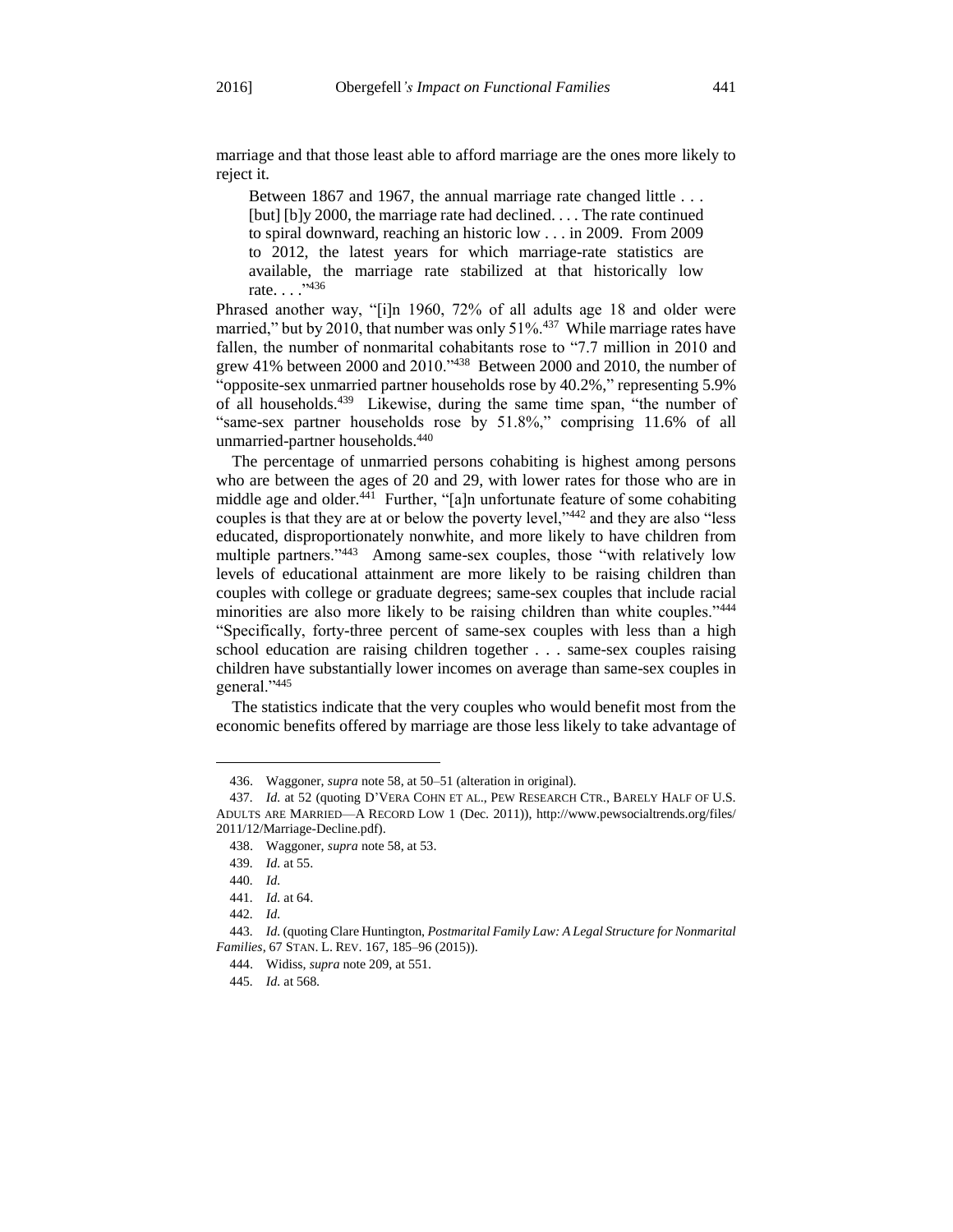the newly established opportunity to marry. The reality of these statistics, together with the individualistic attitude of those younger adults who, although better educated and more affluent, are cohabiting in rising numbers, further suggest that marriage equality will have little impact. To meet the reality of this situation, a few commentators have written in support of greater recognition for nonmarital families.<sup>446</sup> In other words, for state and federal governments to expand benefits beyond marriage they should encompass persons in functional family cohabitation. Their suggestion is that alternative status arrangements other than marriage should be adopted by governments, but provide similar benefits. These alternative status arrangements would create objective criteria, similar in fashion to what is currently used to create parental status for de facto parents. This option, increased recognition for a kaleidoscope of family structures, seems more likely to be effective in creating benefits and parenthood among unmarried couples than the effect same-sex marriage will have on functional families other than affirmation for gays and lesbians.

## IV. CONCLUSION

In the midst of a cultural shift in the United States towards functional rather than form families, the Supreme Court has ruled that same-sex couples have a constitutional right to marry. Such a right would appear to offer a solution to the nonmarital couples with children, providing a marital presumption for that partner, heretofore, without a genetic or an adoptive connection to the child the couple is raising together. Marriage would offer an objective criterion, which would eliminate the often lengthy and costly litigation that accompanies petitions for custody or visitation. As this Article illustrates there are many scenarios where a nonmarital union dissolves, and the genetically unrelated partner wishes to continue to be a parent with the child, but the genetic or adoptive parent refuses. The attractiveness of marriage seems substantial, the avoidance of costly litigation is paramount to all of the parties involved, but the option of marriage is illusory. Reflection on the statistics concerning the continual rise of nonmarital cohabitation, even the financial and status benefits associated with marriage will not be sufficient to entice younger adults to return to marriage. The culture of functionalism is too firmly embedded in many younger persons who are tech savvy and supported by the media message advocating individualism. Additionally, poorer young adults, faced with caring for children from multiple relationships are preoccupied and just as influenced by the media message of individuality, thereby connecting with their more educated and more affluent neighbors.

Same-sex marriage will have little impact on same-sex couples. It is arguable that any advantage will arise because of the status affirmation the decision gives

<sup>446</sup>*. See, e.g.*, Waggoner, *supra* note 58, at 81–93 (supporting a Uniform De Facto Marriage Act); Widiss, *supra* note 209, at 571–72 (suggesting that the government needs to advance recognition of nonmarital families).